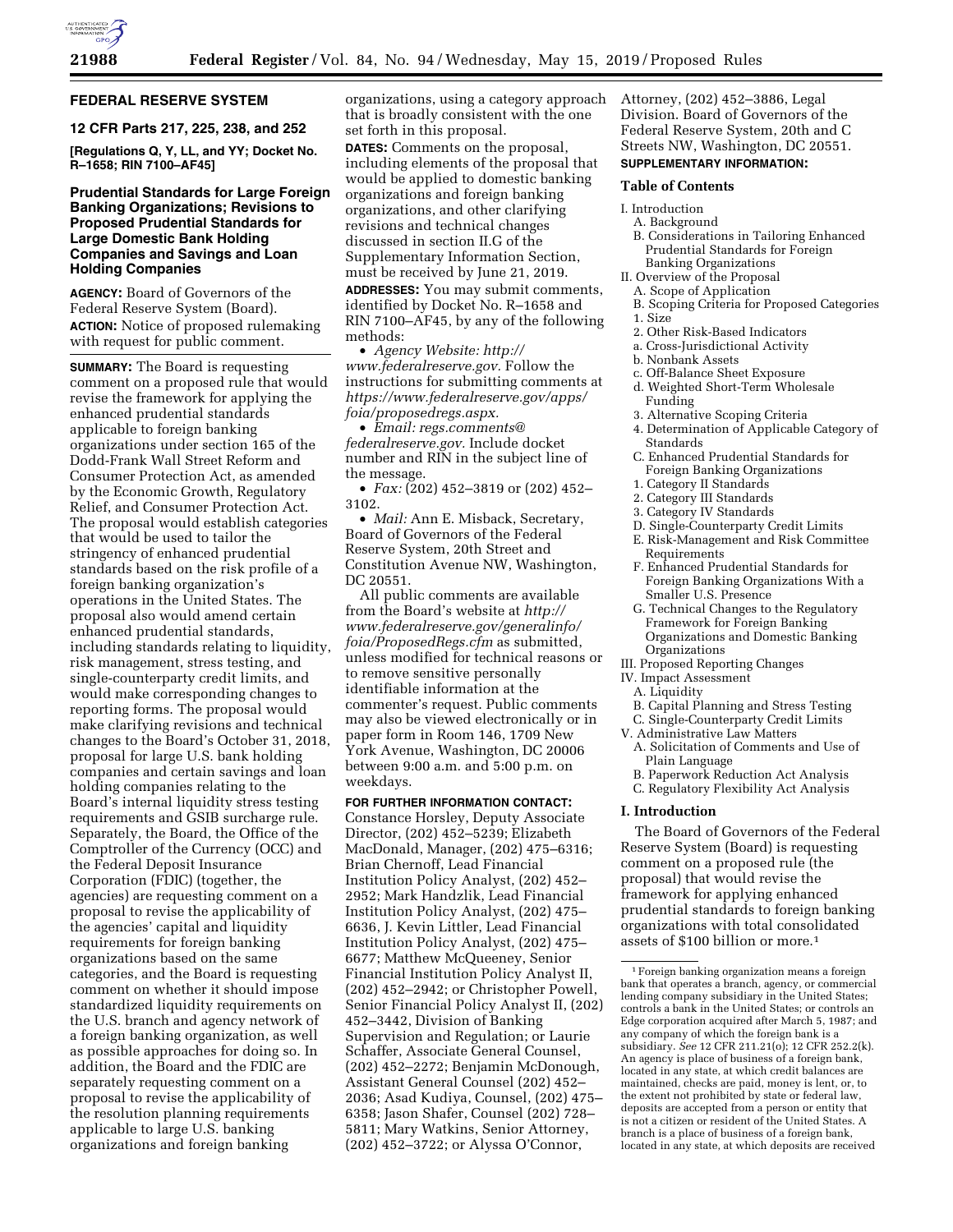Specifically, the proposal would revise the thresholds for application of enhanced prudential standards to foreign banking organizations and tailor the stringency of those standards based on the U.S. risk profiles of these firms. The proposal generally would align with the framework the Board proposed for large U.S. bank holding companies and certain savings and loan holding companies on October 31, 2018 (the domestic proposal).2 The proposal also is consistent with the Board's ongoing efforts to assess the impact of its regulations while exploring alternatives that achieve regulatory objectives and improve upon the regulatory framework's simplicity, transparency, and efficiency.

Under the proposal, a foreign banking organization with \$100 billion or more in total consolidated assets and a significant U.S. presence would be subject to Category II, Category III, or Category IV 3 enhanced prudential standards depending on the size of its U.S. operations and the materiality of the same risk-based indicators that were included in the domestic proposal: Cross-jurisdictional activity, nonbank assets, off-balance sheet exposure, and weighted short-term wholesale funding, as discussed below.4 Foreign banking organizations with \$100 billion or more in total consolidated assets that do not meet the thresholds for application of Category II, Category III, or Category IV standards due to their limited U.S. presence would be subject to requirements that largely defer to compliance with similar home-country standards at the consolidated level, with the exception of certain riskmanagement standards.

### *A. Background*

The financial crisis revealed significant weaknesses in resiliency and risk management in the financial sector, and demonstrated how the failure or distress of large, leveraged, and interconnected financial companies, including foreign banking organizations, could pose a threat to U.S. financial stability. Certain foreign banking organizations with the largest, most

complex U.S. subsidiary operations maintained insufficient capital in the United States and were not appropriately positioned to support losses among those operations. Accordingly, these firms were forced to significantly reduce assets in the United States to address capital deficiencies. In addition, the funding models of many foreign banking organizations presented unique vulnerabilities, as they relied on dollar-denominated short-term wholesale funding obtained in the United States to fund their global investment activities. Disruptions in the U.S. wholesale funding market limited the ability of these firms to satisfy liquidity demands, as some of them lacked adequate risk-management practices to account for the liquidity stresses of individual products or business lines, had not adequately accounted for draws from off-balance sheet exposures, or had not adequately planned for a disruption in funding sources. As a result, many experienced significant distress and required unprecedented liquidity support from U.S. and home-country authorities.5 For example, analysis using Federal Reserve Board data on Term Auction Facility usage in 2008 and 2009 finds that approximately 40 percent of foreign banking organizations borrowed from the facility during the financial crisis. Furthermore, on average, U.S. branches of foreign banking organizations that used the facility funded approximately 10 percent of their assets through the Term Auction Facility during this period.

Section 165 of the Dodd-Frank Act was enacted in response to the financial crisis and directed the Board to establish enhanced prudential standards for foreign banking organizations with total consolidated assets of \$50 billion or more.6 These standards must include enhanced risk-based capital and leverage requirements, liquidity requirements, risk-management requirements, and stress test requirements, among others.7 These standards also must increase in stringency based on certain statutory considerations in section 165.8 In applying section 165 to foreign banking

7 In addition, the Dodd-Frank Act authorizes the Board to establish additional enhanced prudential standards relating to contingent capital, public disclosures, short-term debt limits, and such other prudential standards as the Board determines appropriate.

organizations, the Dodd-Frank Act also directs the Board to give due regard to the principles of national treatment and equality of competitive opportunity and to take into account the extent to which a foreign banking organization is subject, on a consolidated basis, to home-country standards that are comparable to those applied to financial companies in the United States.9

The Board's enhanced prudential standards implement section 165 of the Dodd-Frank Act and strengthen capital, liquidity, risk-management, and other prudential standards for banking organizations.10 In applying section 165 to foreign banking organizations, the Board has tailored enhanced prudential standards based, in part, on the size and complexity of a foreign banking organization's activities in the United States. The standards applicable to foreign banking organizations with a more limited U.S. presence largely rely on compliance with comparable homecountry standards applied at the consolidated foreign parent level. In comparison, a foreign banking organization with a significant U.S. presence is subject to enhanced prudential standards and supervisory expectations that apply to its combined U.S. operations.11 A foreign banking organization with U.S. non-branch assets of \$50 billion or more 12 also must form a U.S. intermediate holding company 13 that must calculate riskbased and leverage capital ratios, create a risk-management structure (including for the management of liquidity risk), and engage in stress testing in a manner comparable to a similarly situated U.S. bank holding company.14

The presence of foreign banking organizations in the United States brings competitive and countercyclical benefits to U.S. markets, as these firms serve as an important source of credit to U.S. households and businesses and contribute materially to the strength and liquidity of U.S. financial markets. Post-

<sup>11</sup>The combined U.S. operations of a foreign banking organization include any U.S. subsidiaries (including any U.S. intermediate holding company, which would reflect on a consolidated basis any U.S. depository institution subsidiaries thereof), U.S. branches, and U.S. agencies.

12U.S. non-branch assets are defined in Regulation YY. *See* 12 CFR 252.152(b)(2).

 $^{\rm 13}\!$  Risk-management and liquidity standards, as well as single-counterparty credit limits, apply to a foreign banking organization at the level of its combined U.S. operations. Capital standards apply to a U.S. intermediate holding company, but they do not apply to U.S. branches and agencies, which are not required to maintain regulatory capital separately from the foreign banks of which they are a part.

14 12 CFR 252.153 *et seq.* 

and that is not an agency. *See* 12 CFR 211.21(b) and (e).

<sup>2</sup>Prudential Standards for Large Bank Holding Companies and Savings and Loan Holding Companies, 83 FR 61408 (November 29, 2018).

<sup>3</sup>Category I standards would apply only to U.S. global systemically important bank holding companies. *See infra* note 28.

<sup>4</sup>As explained further in this **SUPPLEMENTARY INFORMATION** section, cross-jurisdictional activity would be measured (a) excluding intercompany liabilities; and (b) would allow recognition of financial collateral in calculating intercompany claims.

<sup>5</sup>*See, e.g.,* Goldberg and Skeie, 2011, ''Why did U.S. branches of foreign banks borrow at the discount window during the crisis?'', Liberty Street Economics Blog, Federal Reserve Bank of New York.

<sup>6</sup> 12 U.S.C. 5365.

<sup>8</sup>*See* 12 U.S.C. 5365(a)(1), (b)(3).

<sup>9</sup> 12 U.S.C. 5365(b)(2).

<sup>10</sup> 12 CFR part 252.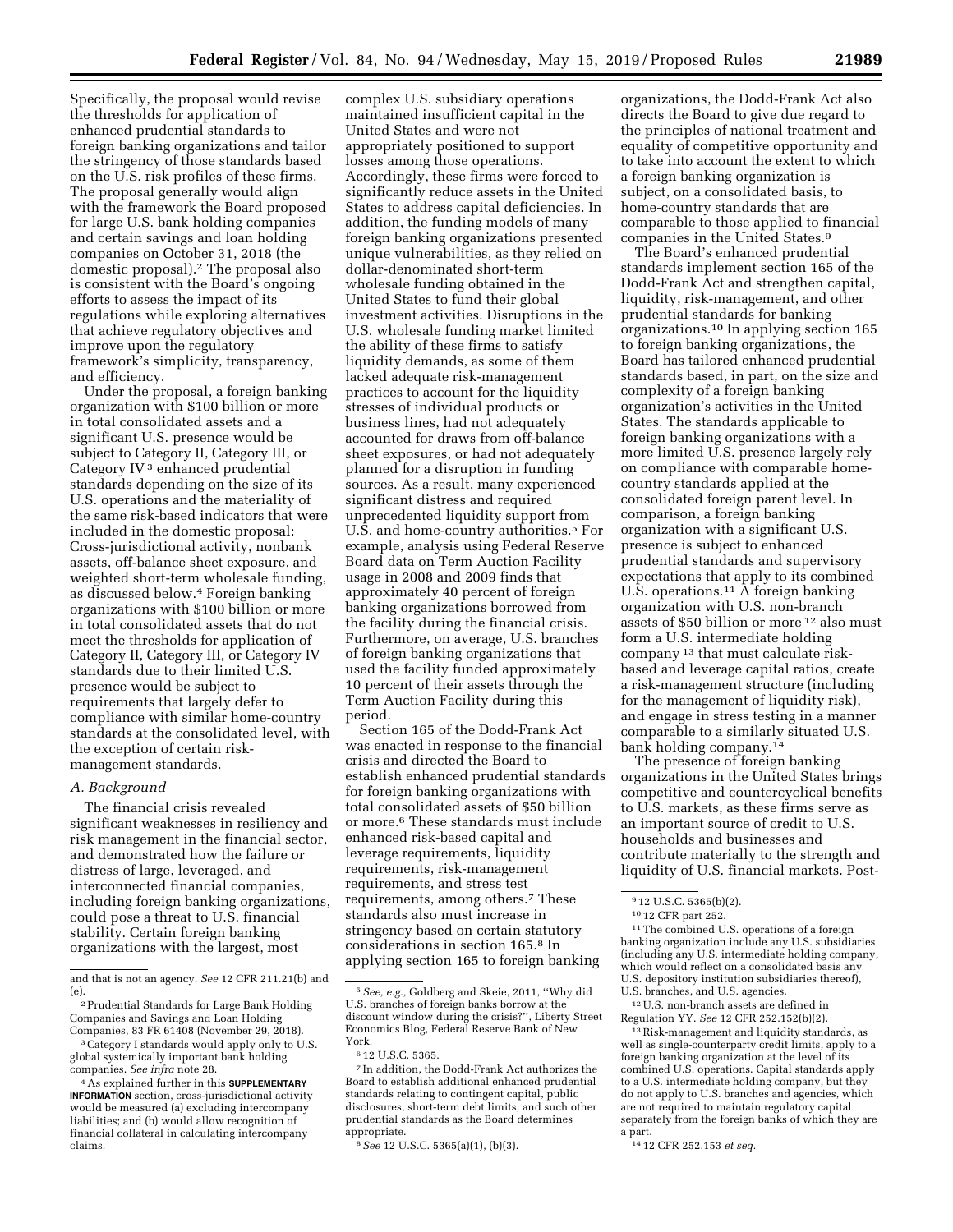crisis financial regulations have resulted in substantial gains in resiliency for individual firms and the financial system as a whole. Foreign banking organizations' U.S. operations have become less fragmented and maintain more capital and liquidity in the United States.15 In addition, the U.S. operations of foreign banking organizations subject to enhanced prudential standards generally have made significant improvements in risk identification and management, data infrastructure, and controls. These improvements have helped to build a more resilient financial system that is better positioned to provide American consumers, businesses, and communities access to the credit they need, even under challenging economic conditions.

The U.S. operations of foreign banking organizations vary in their complexity and systemic significance, and can present significant risks to U.S. financial stability. As shown in the financial crisis, disproportionate use of dollar-denominated short-term wholesale funding relative to more stable, insured deposits presents significant risks to U.S. financial stability and the safety and soundness of an individual firm; some foreign banking organizations remain heavily reliant on this source of funding. Among all foreign banking organizations with combined U.S. assets 16 of \$100 billion or more, short-term wholesale funding is equivalent to approximately 30 percent of their U.S. assets, ranging from 10 percent to as much as 60 percent.<sup>17</sup> U.S. branches of these firms tend to have particularly high reliance on shortterm wholesale funding because they generally lack access to retail deposits.

In addition, some foreign banking organizations engage in complex activities through broker-dealers in the United States, which are highly interconnected to U.S. and foreign financial intermediaries. Among foreign banking organizations with combined U.S. assets of \$100 billion or more, U.S. broker-dealer subsidiaries comprise approximately 25 percent of these firms' U.S. assets in aggregate, with a range of zero to 50 percent at individual firms.18 Overall, total nonbank assets, including broker-dealer subsidiaries, in aggregate

comprise approximately 25 percent of the combined U.S. assets of these firms, with a range of zero to 70 percent at individual firms.19 The crisis experience demonstrated that nonbank activities could exacerbate the effects of a banking organization's distress or failure, due to the business and operational complexities associated with these activities.

The U.S. operations of some foreign banking organizations also exhibit greater complexity and face risks due to significant levels of cross-jurisdictional activity and off-balance sheet exposure. Among foreign banking organizations with combined U.S. assets of \$100 billion or more, cross-jurisdictional activity (excluding cross-jurisdictional liabilities to non- $\overline{U}.S$ . affiliates) <sup>20</sup> is equivalent to approximately 30 percent of those assets, ranging from 13 to as much as 81 percent, whereas off-balance sheet exposure is equivalent to approximately 30 percent of those assets, ranging from 10 to as much as 51 percent.21 As discussed below, both cross-jurisdictional activity and offbalance sheet exposure provide a measure of a banking organization's interconnectedness, as well as other risks.

The Board is proposing to modify the enhanced prudential standards framework applicable to foreign banking organizations in a manner commensurate with the risks such organizations pose to U.S. financial stability, based on the risk-based indicators set forth in this proposal.

## *B. Considerations in Tailoring Enhanced Prudential Standards for Foreign Banking Organizations*

The Board conducts periodic reviews of its rules to update, reduce unnecessary costs associated with, and streamline regulatory requirements based on its supervisory experience and consistent with the effective implementation of its statutory responsibilities. These efforts include assessing the impact of regulations as well as exploring alternative approaches that achieve regulatory objectives while improving the regulatory framework's simplicity, transparency, and efficiency. The proposal is the result of this practice, and reflects amendments to

19 *Id.* 

section 165 of the Dodd-Frank Act under the Economic Growth, Regulatory Relief, and Consumer Protection Act (EGRRCPA).22

The proposal would raise the asset size threshold for the application of enhanced prudential standards to foreign banking organizations, consistent with EGRRCPA, and is designed to more precisely address the risks presented by foreign banking organizations to U.S. financial stability in a manner that broadly aligns with the domestic proposal. The proposal builds upon the Board's practice of tailoring enhanced prudential standards applied to foreign banking organizations based on the risk profile of their combined U.S. operations. By applying standards that are broadly consistent with the standards that would apply to U.S. bank holding companies of a similar risk profile under the domestic proposal, this proposal would take into account the principles of national treatment and equality of competitive opportunity between foreign and domestic banking organizations.

The proposal would distinguish the manner in which a foreign banking organization determines its applicable category of capital standards as compared to its applicable category for all other standards. For riskmanagement standards, liquidity standards, and single-counterparty credit limits, a foreign banking organization would determine the applicable category based on the risk profile of its combined U.S. operations. This approach is consistent with the current enhanced prudential standards framework and recognizes that certain risks are more appropriately regulated across the combined U.S. operations of a foreign banking organization to prevent or mitigate risks to U.S. financial stability. For example, funding vulnerabilities at a U.S. branch can expose a foreign banking organization's other U.S. operations to heightened liquidity risk because their customers and counterparties may not distinguish liquidity stress at one component of the U.S. operations from the liquidity position of another part of the U.S. operations. As a result, liquidity stress among the combined U.S. operations of a foreign banking organization can manifest rapidly and simultaneously, regardless of the source of that risk. Similarly, single-counterparty credit limits that are based on and apply only to one aspect of a foreign banking organization's operations in the United States can create an incentive to

<sup>15</sup>Sources: Consolidated Financial Statements for Holding Companies (FR Y–9C) and Complex Institution Liquidity Monitoring Report (FR 2052a). 16*See, infra* note 18.

<sup>17</sup>Source: FR 2052a, as of June 30, 2018.

<sup>18</sup>Sources: Parent Company Only Financial Statements for Large Holding Companies (FR Y– 9LP), The Capital and Asset Report for Foreign Banking Organizations (FR Y–7Q), and the Securities Exchange Commission's Financial and Operational Combined Uniform Single Report, as of September 30, 2018.

<sup>20</sup>*See* section II.B.2.a of this **SUPPLEMENTARY INFORMATION** section. In addition, while the proposal would allow recognition of financial collateral in calculating intercompany claims, recognition of financial collateral is not reflected in this analysis.

<sup>21</sup>This analysis was based on data compiled from the FR Y–7Q, as well as information collected from certain foreign banking organizations supervised by

<sup>&</sup>lt;sup>22</sup> Public Law 115–174, 132 Stat. 1296 (2018).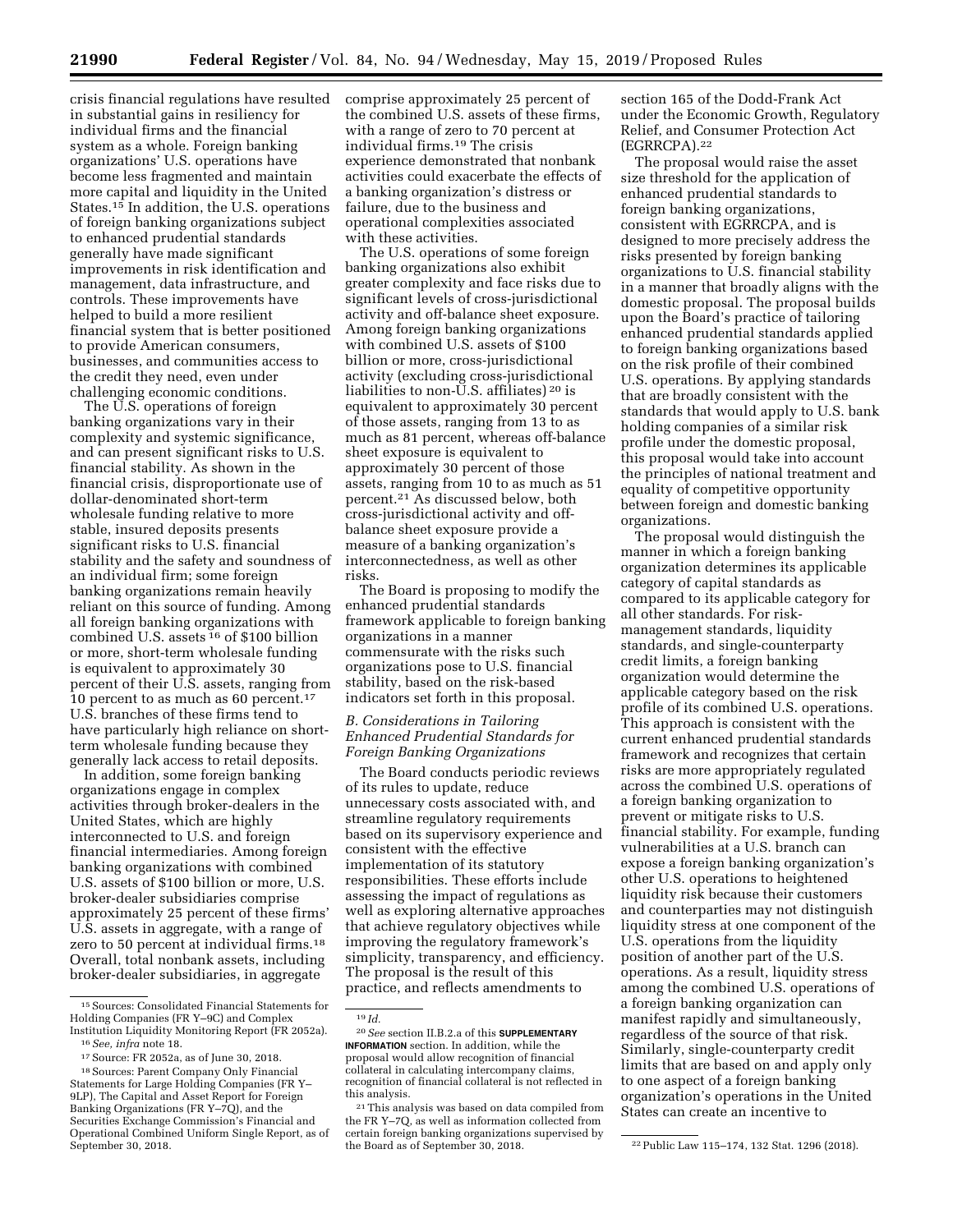concentrate risk elsewhere in the organization's U.S. operations.

More generally, the tendency of market participants to take a more holistic view of the financial strength and resilience of a foreign banking organization's U.S. operations underscores the importance of applying enhanced prudential standards comprehensively across those operations. Accordingly, consistent with the current enhanced prudential standards framework, the proposal would apply risk-management and liquidity standards, as well as singlecounterparty credit limits, to a foreign banking organization at the level of its combined U.S. operations.

For capital standards, a foreign banking organization would determine the applicable category based on the risk profile of its U.S. intermediate holding company, if any,<sup>23</sup> and not the combined U.S. operations of the foreign banking organization.24 Capital standards under the proposed categories would apply to a foreign banking organization at the U.S. intermediate holding company level. This approach is consistent with the current enhanced

prudential standards framework and recognizes that U.S. branches and agencies do not maintain regulatory capital separately from their foreign parents.

The visual below provides a simplified illustration of a how a foreign banking organization may structure its U.S. operations, and depicts the portion of those operations that would comprise its combined U.S. operations for purposes of the proposal. **BILLING CODE 6210–01–P** 

# Illustrative Structure of a Foreign Banking Organization's U.S. Operations



#### **BILLING CODE 6210–01–C**

## **II. Overview of the Proposal**

The proposal would revise the framework for determining the applicability of enhanced prudential standards for foreign banking organizations with total consolidated assets of \$100 billion or more, based on the risk profile of their U.S. operations. The proposal broadly aligns with the framework set forth in the domestic proposal,25 with modifications, for example, to address the fact that foreign banking organizations may operate in

the United States directly through U.S. branches and agencies or through subsidiaries. Specifically, the proposal would establish three categories of standards to address risk-management, liquidity, and single-counterparty credit limits for foreign banking organizations

<sup>23</sup>A foreign banking organization with no U.S. intermediate holding company would be subject to requirements that defer largely to compliance with home-country capital standards. Any U.S. bank holding company or depository institution

subsidiary of the foreign banking organization would continue to be subject to the generally applicable capital requirements under the agencies' regulatory capital rule. 24*See supra* note 9.

<sup>25</sup>*See also* Proposed Changes to Applicability Thresholds for Regulatory Capital and Liquidity Requirements, 83 FR 66024 (December 21, 2018) (domestic interagency proposal).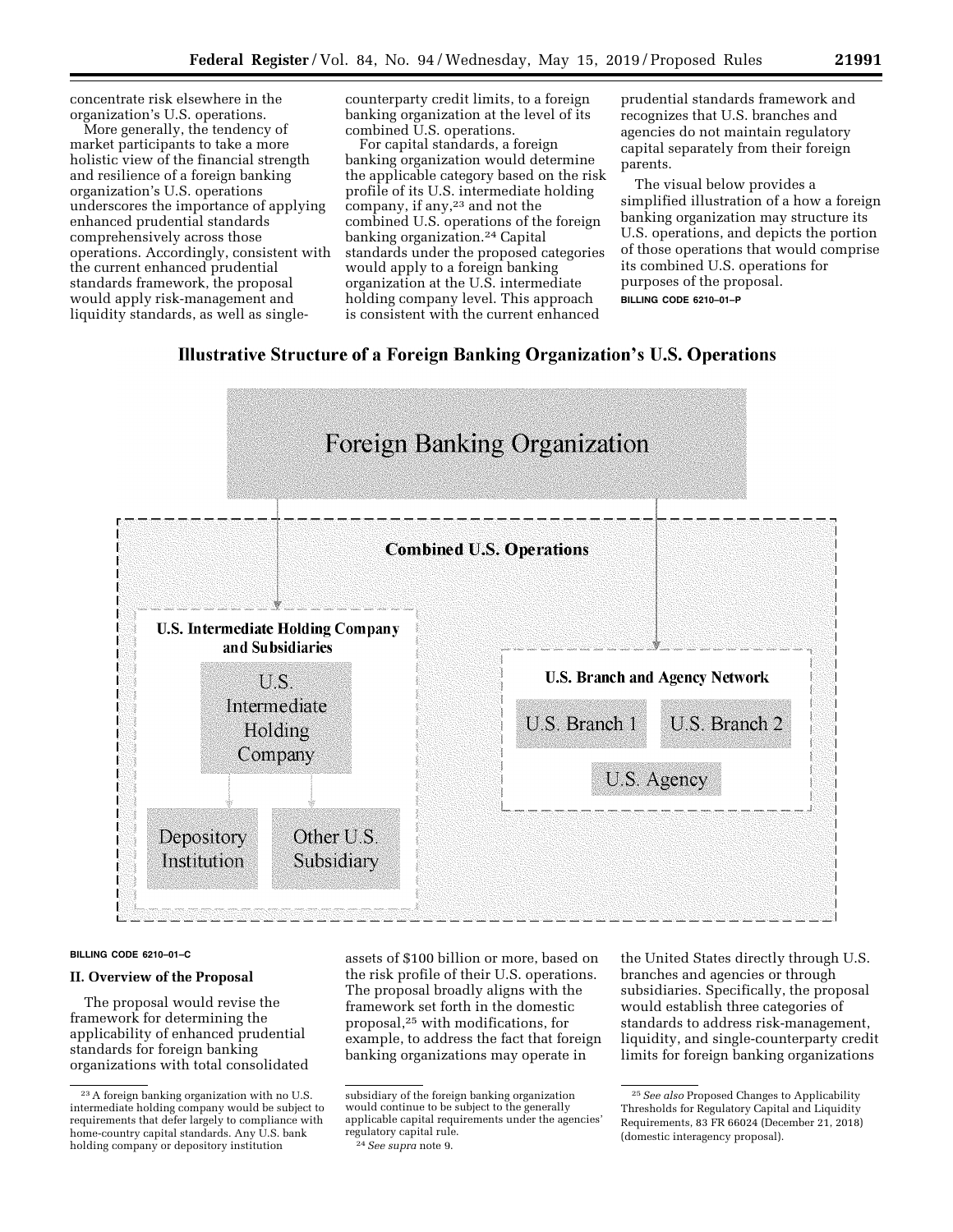with \$100 billion or more in total consolidated assets and a significant U.S. presence (*i.e.,* combined U.S. assets of \$100 billion or more). The proposal would also establish three categories of capital standards for a U.S. intermediate holding company with total consolidated assets of \$100 billion or more, which would apply only to a U.S. intermediate holding company. The requirements under each category would be based on the risk profile of a foreign banking organization's combined U.S. operations or U.S. intermediate holding company, as measured by their size and the materiality of the following risk-based indicators: Cross-jurisdictional activity, nonbank assets, off-balance sheet exposure, and weighted short-term wholesale funding. For foreign banking organizations with \$100 billion or more in total consolidated assets and a limited U.S. presence (*i.e.,* less than \$100 billion in combined U.S. assets), the proposal would not apply the category framework, and instead would continue to rely largely on compliance with similar home-country standards at the consolidated, foreign-parent level. In addition, foreign banking organizations with \$50 billion or more in total consolidated assets would continue to be required to meet U.S. risk management requirements.

The proposal also would implement reporting requirements that are necessary to accommodate the use of the risk-based indicators for the combined U.S. operations of a foreign banking organization, and make certain technical amendments to the Board's enhanced prudential standards framework related to the organization of the framework, certain clarifying revisions, and the removal of outdated transitional provisions.

Concurrently with this proposal, the agencies separately are seeking comment on a proposal that would amend the agencies' capital and liquidity requirements to introduce consistent categories for tailoring those standards based on the risk profile of foreign banking organizations' U.S. operations (the interagency foreign banking organization capital and liquidity proposal). As part of that proposal, the Board is requesting comment on, but is not proposing, whether it should impose standardized liquidity requirements to address the liquidity risks of the U.S. branches and agencies of a foreign banking organization with significant U.S. operations, as well as potential approaches to do so. In addition, the Board, together with the FDIC, separately is seeking comment on a

proposal that would address the applicability of resolution planning requirements to large U.S. banking organizations and foreign banking organizations based on a category approach that is broadly consistent with the categories set forth in this proposal.

### *A. Scope of Application*

Consistent with the domestic proposal and EGRRCPA's amendments to section 165 of the Dodd-Frank Act, this proposal generally would increase the asset size threshold for application of the enhanced prudential standards framework to foreign banking organizations from \$50 billion to \$100 billion in total consolidated assets.26 Under the proposal, such a foreign banking organization with \$100 billion or more in combined U.S. assets 27 would be subject to Category II, Category III, or Category IV enhanced prudential standards.28 The category of standards that would apply to a foreign banking organization would be based on the risk profile of its U.S. operations, as measured by size, cross-jurisdictional activity, nonbank assets, off-balance sheet exposure, and weighted short-term wholesale funding. The most stringent requirements would apply to a foreign banking organization subject to Category II standards. Requirements under this category would apply to a foreign banking organization with very large U.S. operations or those with significant cross-jurisdictional activity, and generally would remain unchanged from existing requirements. In comparison, requirements applicable to foreign banking organizations would become increasingly less stringent under Category III and Category IV, respectively, commensurate with the reduced sizes and risk profiles of their U.S. operations. Category III standards would apply to a foreign banking organization with U.S. operations that are significant in size or have elevated

28This proposal would not apply the most stringent Category I standards to foreign banking organizations because, under the domestic proposal, Category I standards would apply only to U.S. global systemically important bank holding companies. Under Board regulations, only a top-tier U.S. bank holding company can be identified as a U.S. global systemically important bank holding company. *See* 12 CFR 217.11(d); 12 CFR part 217, subpart H.

U.S. risk profiles, measured based on the levels of nonbank assets, off-balance sheet exposure, and weighted short-term wholesale funding among those operations. The least stringent prudential standards would apply under Category IV to a foreign banking organization with combined U.S. assets of at least \$100 billion that is not subject to Category III or Category II standards based on its U.S. risk profile.

Section II.B. of this **SUPPLEMENTARY INFORMATION** section discusses the proposed criteria for determining which category of standards would apply to a foreign banking organization, and Sections II.C. through II.E. of this **SUPPLEMENTARY INFORMATION** section discuss the standards that would apply under each category. Section II.F. of this **SUPPLEMENTARY INFORMATION** section discusses the standards that would apply to foreign banking organizations with total consolidated assets of \$100 billion or more, but a U.S. presence that does not meet the criteria for the application of prudential standards under the categories described in this proposal and that presents lesser risk to U.S. financial stability. Other than U.S. risk-management requirements, the proposal would not apply enhanced prudential standards to foreign banking organizations with total consolidated assets of less than \$100 billion, consistent with EGRRCPA.

## *B. Scoping Criteria for Proposed Categories*

Under the proposal, the three categories for determining the enhanced prudential standards that apply to foreign banking organizations with combined U.S. assets of \$100 billion or more would be defined based on the following criteria, measured based on the combined U.S. operations of a foreign banking organization:

• Category II standards, including risk-management standards, liquidity requirements, and single-counterparty credit limit requirements, would apply to foreign banking organizations the combined U.S. operations of which have \$700 billion or more in assets, or \$75 billion or more in cross-jurisdictional activity.29 In addition, under the interagency foreign banking organization capital and liquidity proposal, the most stringent standardized liquidity requirements would apply to the foreign banking organization at the level of any U.S. intermediate holding company and

<sup>26</sup>Under the proposal, the threshold for application of risk-management requirements would increase from \$10 billion to \$50 billion in total consolidated assets.

<sup>27</sup>Combined U.S. assets means the sum of the consolidated assets of each top-tier U.S. subsidiary of a foreign banking organization (excluding any section 2(h)(2) company, if applicable) and the total assets of each U.S. branch and U.S. agency of a foreign banking organization, as reported by the foreign banking organization on the Annual Report of Foreign Banking Organizations (FR Y–7Q).

<sup>29</sup>Cross-jurisdictional activity would be measured excluding cross-jurisdictional liabilities to non-U.S. affiliates and cross-jurisdictional claims on non-U.S. affiliates to the extent that these claims are secured by financial collateral.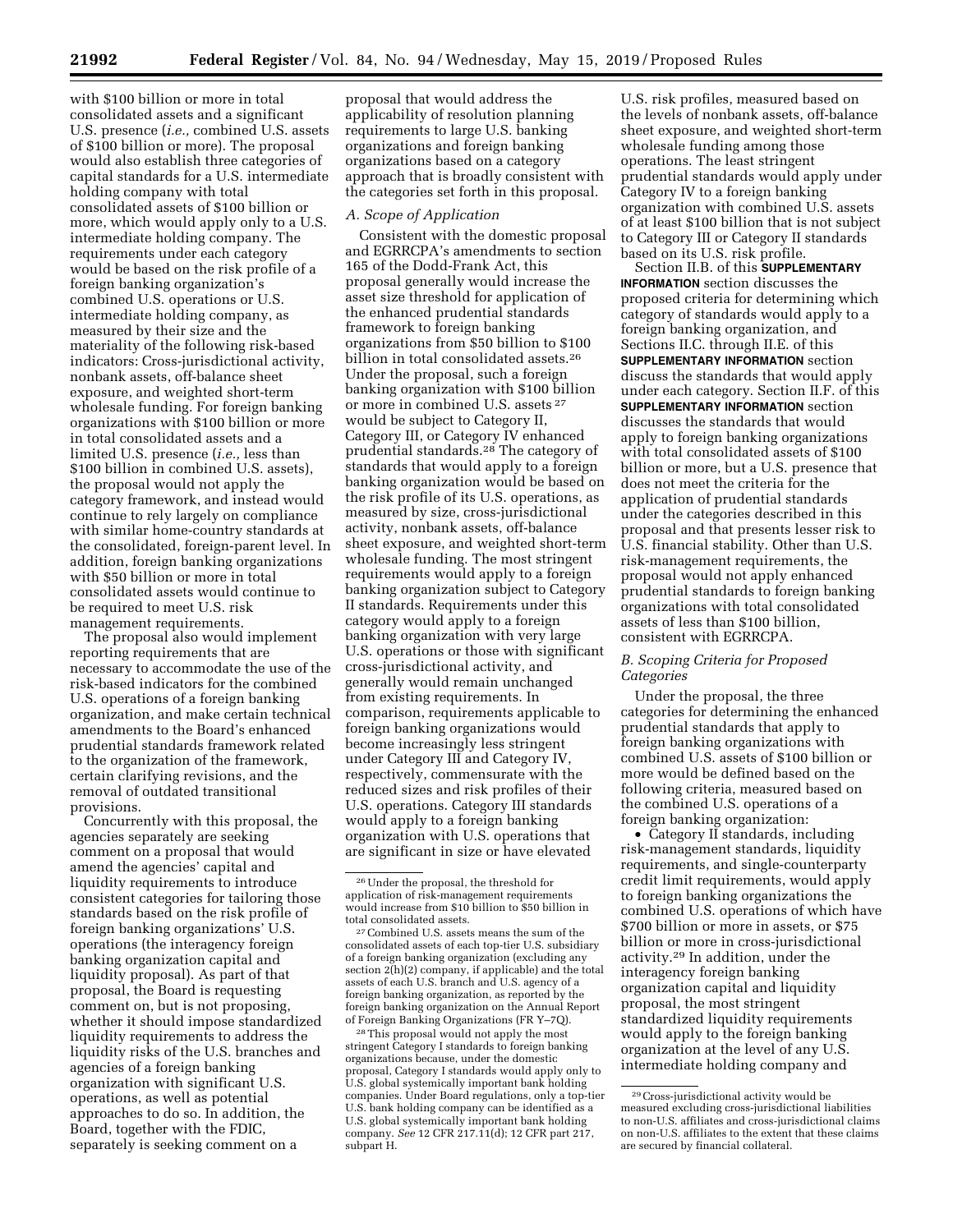certain of its depository institution subsidiaries.

• Category III standards, including risk-management standards, liquidity requirements, and single-counterparty credit limit requirements, would apply to foreign banking organizations that are not subject to Category II standards and the combined U.S. operations of which have \$250 billion or more in assets or \$75 billion or more in any of the following indicators: Nonbank assets, weighted short-term wholesale funding, or off-balance sheet exposure. Standardized liquidity requirements 30 (applicable at the level of its U.S. intermediate holding company (and certain of its depository institution subsidiaries), if any) would vary in stringency based on a foreign banking organization's level of weighted shortterm wholesale funding, as described in the interagency foreign banking organization capital and liquidity proposal.

• Category IV risk-management standards and liquidity requirements would apply to foreign banking organizations with at least \$100 billion in combined U.S. assets that do not meet any of the thresholds proposed for Categories II and III. In addition, as discussed in the interagency foreign banking organization capital and liquidity proposal, standardized liquidity requirements would apply to a foreign banking organization with \$50 billion or more in weighted short-term wholesale funding at its combined U.S. operations, at the level of its U.S. intermediate holding company (and certain of its depository institution subsidiaries), if any.

Capital standards, including stress testing and capital planning, would apply to a U.S. intermediate holding company that meets the thresholds for Categories II, III and IV described above, based on its total consolidated assets or the materiality of the risk-based indicators. The stress testing and capital planning requirements would increase in stringency commensurate with the risk profile of a U.S. intermediate holding company.

The use of a multi-category approach would align the enhanced prudential standards applicable to foreign banking organizations with those set forth in the domestic proposal for U.S. firms with

similar risk profiles. Such an approach would allow firms and the public to identify what requirements apply to a foreign banking organization's U.S. operations and predict what requirements would apply if the risk profile of those operations were to change. By taking into consideration the materiality of each risk indicator that would be used to determine the applicability of Category II, Category III, or Category IV standards, the proposal would provide a basis for assessing the extent to which a foreign banking organization's U.S. operations present U.S. financial stability and safety and soundness risks. The proposed thresholds would apply based on the level of each indicator averaged over the preceding four calendar quarters, as described further below, in order to capture significant changes in a foreign banking organization's U.S. risk profile, rather than temporary fluctuations.

In general, the proposed categories of standards align with the categories that would apply under the domestic proposal to U.S. banking organizations. The domestic proposal includes an additional category of standards— Category I—that would apply to U.S. global systemically important bank holding companies (U.S. GSIBs), identified using the methodology under the Board's U.S. GSIB surcharge rule.31 Because the U.S. GSIB surcharge rule would not identify a foreign banking organization or U.S. intermediate holding company as a U.S. GSIB, Category I standards would not apply to any foreign banking organization or U.S. intermediate holding company under this proposal.

*Question 1: What would be the advantages and disadvantages of including enhanced prudential standards that are more stringent than those in Category II, comparable to those of Category I under the domestic proposal, and applying them to a U.S. intermediate holding company or the combined U.S. operations of a foreign banking organization with a comparable systemic risk profile to that of a U.S. GSIB? What differences in enhanced prudential standards would be appropriate to apply to such a U.S. intermediate holding company or foreign banking organization with respect to its combined U.S. operations, relative to the standards that would apply under the proposal?* 

### 1. Size

Section 165 of the Dodd-Frank Act, as amended by EGRRCPA, requires the Board to apply enhanced prudential standards to foreign banking organizations based on their total consolidated asset size. The proposal would consider total consolidated asset size for determining whether a foreign banking organization is subject to the enhanced prudential standards framework, and tailor the application of those standards based on the combined U.S. assets of a foreign banking organization 32 or, with respect to the application of capital standards, the total consolidated assets of a foreign banking organization's U.S. intermediate holding company.33 This approach is similar to the current enhanced prudential standards framework.

The Board believes a size threshold based on a foreign banking organization's U.S. presence is appropriate for differentiating among foreign banking organizations in view of the statutory purpose of the enhanced prudential standards framework, which is to prevent or mitigate risk to U.S. financial stability.34 In addition, a size threshold based on the combined U.S. operations or U.S. intermediate holding company of a foreign banking organization would more closely align the application of enhanced prudential standards to both domestic and foreign banking organizations. The asset size thresholds set forth in this proposal are generally consistent with those that would apply to large U.S. banking organizations under the domestic proposal for Categories II through IV.

In developing the asset size thresholds for the domestic proposal, the Board considered the requirements of section 165 of the Dodd-Frank Act, as amended by EGRRCPA, together with historical examples of large U.S. banking organizations that experienced

<sup>33</sup> All U.S. intermediate holding companies are required to file Form FR Y–9C, regardless of whether they control a bank. If the U.S. intermediate holding company has not filed an FR Y–9C for each of the four most recent consecutive quarters, it must use the most recent quarter or consecutive quarters as reported on FR Y–9C. 34 12 U.S.C. 5365(a)(1).

<sup>30</sup>The specific standardized liquidity requirements that would apply under Categories III and IV based on weighted short-term wholesale funding levels of \$75 billion and \$50 billion, respectively, are discussed in the interagency foreign banking organization capital and liquidity proposal. Proposed changes to the liquidity data reporting requirements under FR 2052a are discussed later in this proposal.

<sup>31</sup>*See* 12 CFR part 217 subpart H; *see also*  Regulatory Capital Rules: Implementation of Risk-Based Capital Surcharge for Global Systemically Important Bank Holding Companies, 80 FR 49082 (August 14, 2015).

<sup>32</sup>Combined U.S. assets are reported on the FR Y– 7 or FR Y–7Q. Total consolidated assets of a U.S. intermediate holding company are reported on the Consolidated Statements for Holding Companies, under Form FR Y–9C. Consistent with the existing prudential standards framework, the combined U.S. assets of a foreign banking organization would continue to be calculated as the sum of the consolidated assets of each top-tier U.S. subsidiary of the foreign banking organizations (excluding any section 2(h)(2) company, if applicable) and the total assets of each U.S. branch and U.S. agency of the foreign banking organization.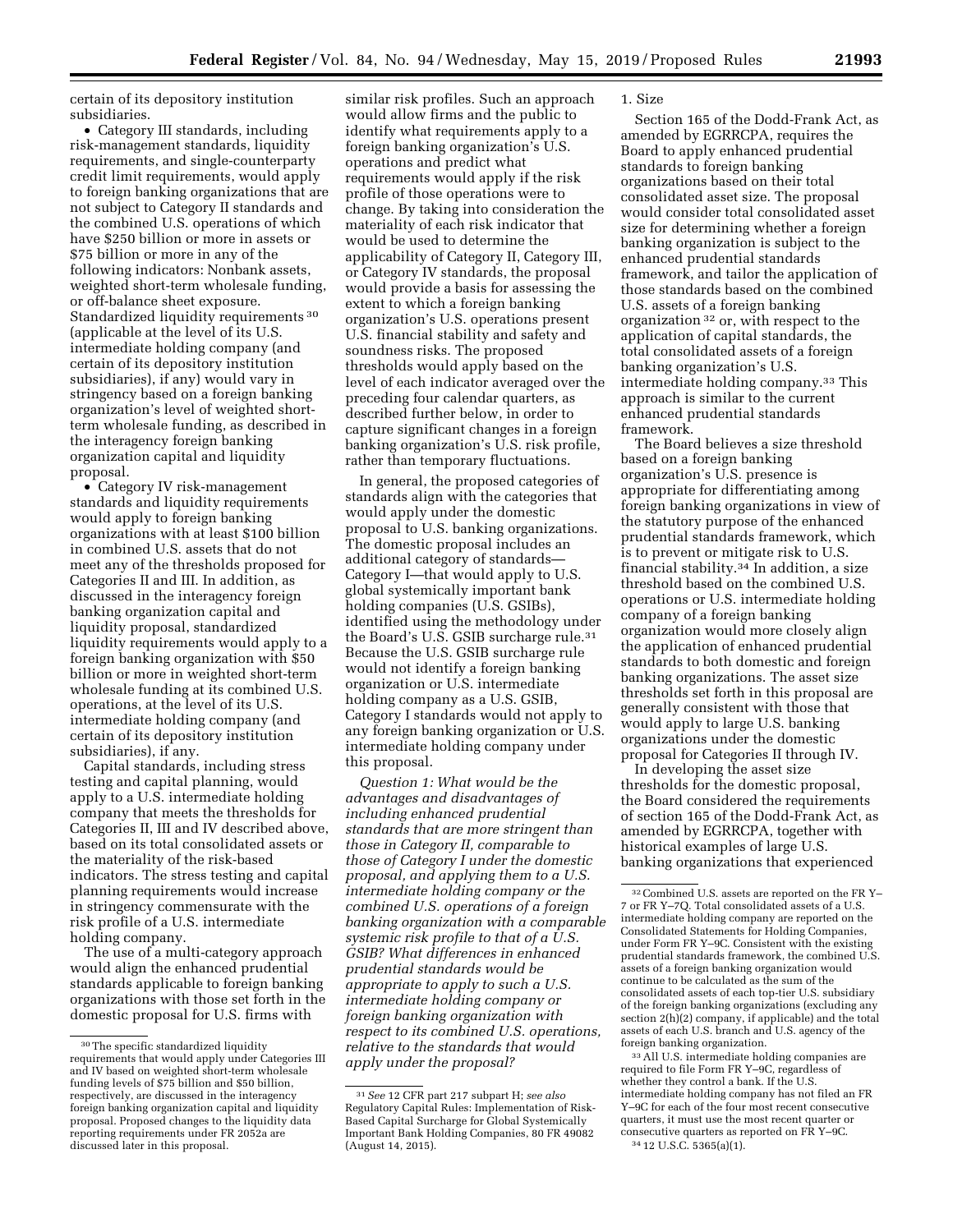significant distress or failure during the financial crisis. The Board's analysis found that the crisis experience of domestic banking organizations with total consolidated assets of \$100 billion, \$250 billion, and \$700 billion presented materially different risks to U.S. financial stability and the U.S. economy more broadly, which would support the differentiation of enhanced prudential standards for firms included within those size thresholds.35 In addition, size thresholds of these orders of magnitude reflected observed differences in structural and operational complexity, and in the range and scale of financial

services a firm provides. The Board recognizes that the U.S. operations of foreign banking organizations are structured differently than domestic firms; nevertheless, the risks to U.S. financial stability and safety and soundness that stem from size are present regardless of structure. Because foreign banking organizations operate through both branches and agencies as well as U.S. subsidiaries, the proposal would establish categories based on the foreign banking organization's combined U.S. assets. The size of a foreign banking organization's U.S. operations provides a measure of the extent to which U.S. customers or counterparties may be exposed to a risk of loss or suffer a disruption in the provision of services in the United States.36 For example, during the financial crisis some large foreign banking organizations rapidly deleveraged their U.S. operations to address capital deficiencies, leaving commercial borrowers without a primary source of funding and contributing to large-scale asset fire sales. For foreign banking organizations with the largest U.S. operations, rapid deleveraging among those operations could disrupt U.S. markets and thereby present significant risks to U.S. financial stability in the same way as similarly sized domestic firms, due to the materiality of their presence in the United States.

*Question 2: What are the advantages and disadvantages of using size thresholds to tailor prudential standards for foreign banking organizations? In what ways, if any, does the inclusion of asset size thresholds in prudential standards drive changes in foreign banking organizations' business models and risk profiles in ways that differ from the effects of thresholds based on other* 

*risk-based indicators? To what extent can other factors adequately differentiate among the risk profiles of foreign banking organizations and serve as tools to tailor prudential standards?* 

# 2. Other Risk-Based Indicators

Consistent with the domestic proposal, this proposal also would consider the level of cross-jurisdictional activity, nonbank assets, off-balance sheet exposure, and weighted short-term wholesale funding levels of a foreign banking organization's U.S operations to determine the applicable category of standards. The Board is proposing to apply a uniform threshold of \$75 billion for each of these risk-based indicators. A threshold of \$75 billion would represent at least 30 percent and as much as 75 percent of the size of the U.S. operations of a foreign banking organization or a U.S. intermediate holding company with combined U.S. assets or total consolidated assets, respectively, of between \$100 billion and \$250 billion. The agencies also proposed a \$75 billion threshold for these indicators in the domestic interagency proposal. Under this proposal and the domestic proposal, setting the thresholds for these riskbased indicators at \$75 billion would ensure that domestic banking organizations and the U.S. operations of foreign banking organizations that account for the vast majority—over 70 percent—of the total amount of each risk-based indicator would be subject to enhanced prudential standards. To the extent the levels and distribution of an indicator substantially change in the future, the Board may consider modifications, if appropriate.

In addition to foreign banking organizations with \$700 billion or more in combined U.S. assets, Category II standards would apply to a foreign banking organization with (1) \$100 billion or more in combined U.S. assets and (2) combined U.S. operations with \$75 billion or more in crossjurisdictional activity. Similarly, in addition to foreign banking organizations with \$250 billion or more in combined U.S. assets, Category III standards would apply to foreign banking organization with (1) \$100 billion or more in combined U.S assets and (2) combined U.S. operations with at least \$75 billion in weighted shortterm wholesale funding, nonbank assets, or off-balance sheet exposure.37

### a. Cross-Jurisdictional Activity

Foreign banking organizations with U.S. operations that engage in significant cross-jurisdictional activity present complexities that support the application of more stringent standards. For example, significant cross-border activity of the U.S. operations of a foreign banking organization may require more sophisticated risk management to appropriately address the heightened interconnectivity and complexity of those operations and the diversity of risks across all jurisdictions in which the foreign banking organization provides financial services. In addition, cross-jurisdictional activity may present increased challenges in resolution because there could be legal or regulatory restrictions that prevent the transfer of financial resources across borders where multiple jurisdictions and regulatory authorities are involved. The use of a threshold based on crossjurisdictional activity to differentiate prudential standards applicable to foreign banking organizations is also intended to maintain consistency with the thresholds proposed for large U.S. banking organizations under the domestic proposal. The Board's capital and liquidity regulations currently use total on-balance sheet foreign exposure, as reported on the Country Exposure Report (FFIEC 009), to determine the application of certain requirements for depository institution holding companies and certain of their depository institution subsidiaries, such as the supplementary leverage ratio and countercyclical capital buffer.38

For purposes of determining the application of prudential standards under the proposal, a foreign banking organization would measure crossjurisdictional activity as the sum of the cross-jurisdictional assets and liabilities of its combined U.S. operations or its U.S. intermediate holding company, as applicable, excluding intercompany liabilities and collateralized intercompany claims. Measuring crossjurisdictional activity taking into

<sup>35</sup> 83 FR 61408, 61413–14 (November 29, 2018).

<sup>36</sup>For domestic banking organizations, categories of standards are defined based on total consolidated assets, including the U.S. banking organization's international operations.

<sup>&</sup>lt;sup>37</sup> For capital standards, in addition to U.S. intermediate holding companies with \$700 billion or more in total assets, Category II would apply to a U.S. intermediate holding company with (1) total consolidated assets of \$100 billion or more and (2) \$75 billion or more in cross-jurisdictional activity.

In addition to U.S. intermediate holding companies with \$250 billion or more in total assets, Category III capital standards would apply to a U.S. intermediate holding company with (1) \$100 billion or more in total consolidated assets and (2) \$75 billion or more in weighted short-term wholesale funding, nonbank assets, or off-balance sheet exposure.

<sup>38</sup>*See* 12 CFR 217.10 (requiring advanced approaches Board-regulated institutions to maintain a supplementary leverage ratio); 217.11(b) (requiring advanced approaches Board-regulated institutions to maintain a countercyclical capital buffer); 217.100(b)(1) (describing the size and onbalance sheet foreign exposure thresholds for determining an advanced approaches Boardregulated institution).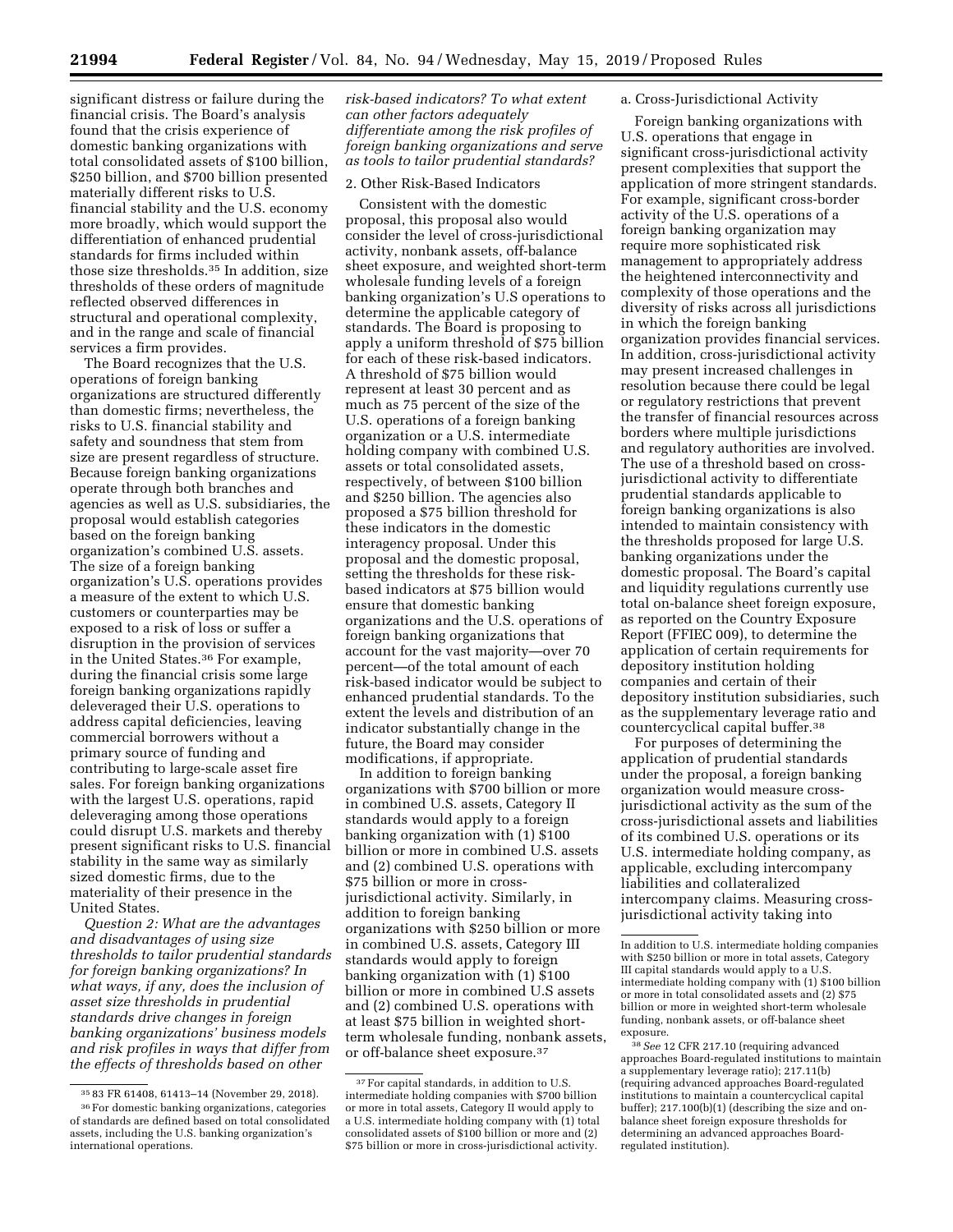account both assets and liabilities instead of just assets—would provide a broader gauge of the scale of crossborder operations and associated risks, as it includes both borrowing and lending activities outside of the United States.39 The proposal would adjust the measurement of cross-jurisdictional activity to exclude intercompany liabilities and to recognize collateral in calculating intercompany claims in order to reflect the structural differences between foreign banking organizations' operations in the United States and domestic holding companies.

Specifically, the proposed crossjurisdictional activity indicator would exclude liabilities of the combined U.S. operations or U.S. intermediate holding company that reflect transactions with non-U.S. affiliates. Intercompany liabilities generally represent funding from the foreign banking organization to its U.S. operations and, in the case of certain long-term debt instruments, may be required by regulation.40 The proposed exclusion recognizes the benefit of the foreign banking organization providing support to its U.S. operations. Short-term funding from affiliates, which may pose heightened liquidity risks to the U.S. operations, would be captured in the proposal's measure of weighted shortterm wholesale funding.

Foreign banking organizations' U.S. operations often intermediate transactions between U.S. clients and foreign markets, including by facilitating access for foreign clients to U.S. markets, and clearing and settling U.S. dollar-denominated transactions. In addition, they engage in transactions to manage enterprise-wide risks. In these roles, they engage in substantial and regular transactions with non-U.S. affiliates. In recognition that the U.S. operations have increased crossjurisdictional activity as a result of these activities, the proposal would include in cross-jurisdictional claims only the net exposure (*i.e.,* net of collateral value subject to haircuts) of all secured transactions with non-U.S. affiliates to the extent that these claims are collateralized by financial collateral.41

The proposed recognition of financial collateral would apply to all types of

40*See* 12 CFR 252.162 and 12 CFR 252.165.

claims, including repurchase agreements and securities lending agreements. Specifically, claims on non-U.S. affiliates would be reduced by the value of any financial collateral in a manner consistent with the Board's capital rule,42 which permits, for example, banking organizations to recognize financial collateral when measuring the exposure amount of repurchase agreements and securities borrowing and securities lending transactions (together, repo-style transactions).43 The capital rule recognizes as financial collateral certain types of high-quality collateral, including cash on deposit and securities issued by the U.S. government, as well as certain types of equity securities and debt. With the exception of cash on deposit, the banking organization also is required to have a perfected, firstpriority interest in the collateral or, outside of the United States, the legal equivalent thereof.44 Permitting the reduction of certain claims on non-U.S. affiliates if the collateral meets the definition of financial collateral would ensure that the collateral is liquid, while the use of supervisory haircuts would also limit risk associated with price volatility. In addition, relying on the capital rule's definition of financial collateral would provide clarity regarding the types of collateral eligible to reduce the amount of crossjurisdictional claims under this approach.

43*See* the definition of ''repo-style transaction'' at 12 CFR 217.2.

44*See* 12 CFR 217.2. The proposal would differ from the FFIEC 009, on which U.S. intermediate holding companies report cross-border claims, in two respects. The FFIEC 009 uses different rules to recognize collateral, using the term ''eligible collateral,'' which includes cash as well as investment grade debt or marketable equity securities. In addition, the FFIEC 009 requires reporting of repurchase agreements, securities lending agreements and other similar financing agreements at the value of the outstanding claim, regardless of the amount of collateral provided. *See*  Instructions for the Preparation of the Country Exposure Report (FFIEC 009) at 12–13 (effective September 2016). The proposal would use the concept of financial collateral from the capital rule and would recognize collateral for any claim, including claims to which the collateral haircut approach applies under the capital rule.

In addition, the FFIEC 009 measures crossjurisdictional activity on an ultimate-risk basis, whereby claims are allocated based on the country of residence of the ultimate obligor, which, in certain cases, can mean the country or residence of the collateral provided (ultimate-risk basis). Securities lending agreements and repurchase agreements, however, are allocated based on the residence of the counterparty, without taking into consideration features of the collateral. The proposal would require allocation of exposures on an ultimate-risk basis (subject to the netting described above).

As an example of how the proposed financial collateral recognition would operate, if the U.S. operations of a foreign banking organization placed cash with the parent foreign banking organization through a reverse repurchase agreement, and the parent foreign banking organization provided securities that qualified as financial collateral, the exposure of the U.S. operations would be reduced by the value of the securities in a manner consistent with the capital rule's collateral haircut approach. If the value of the claim exceeds the value of the financial collateral after taking into account supervisory haircuts, then the uncollateralized portion of the claim would be included in the foreign banking organization's measure of crossjurisdictional activity. Conversely, if the value of the collateral after taking into account supervisory haircuts exceeds the value of the claim, the exposure to the non-U.S. affiliate would be excluded from the measure of cross-jurisdictional activity.

In addition to the proposal to exclude intercompany liabilities and certain collateralized intercompany claims from the measure of cross-jurisdictional activity, the Board is requesting comment on alternatives to adjusting the measure for cross-jurisdictional activity to recognize that the U.S. intermediate holding company or combined U.S. operations engage in substantial and regular transactions with non-U.S. affiliates.

Under the first alternative, the Board would exclude all transactions with non-U.S. affiliates from the computation of the cross-jurisdictional activity of a U.S. intermediate holding company or the combined U.S. operations of a foreign banking organization. This alternative would focus only on thirdparty assets and liabilities and may be a less burdensome way to account for the structural differences between foreign banking organizations' operations in the United States and large domestic holding companies.

Under the second alternative, the Board would adjust the \$75 billion threshold for the cross-jurisdictional activity indicator. For example, the Board could apply a threshold of \$100 billion for cross-jurisdictional activity such that the U.S. intermediate holding company or combined U.S. operations of a foreign banking organization would be subject to Category II capital or liquidity standards if it exceeded this threshold. This alternative would recognize the flows between a foreign banking organization's U.S. operations and its foreign affiliates without making any additional adjustments to address

<sup>39</sup>The Basel Committee on Banking Supervision (BCBS) recently amended its measurement of crossborder activity to more consistently reflect derivatives, and the Board anticipates it will separately propose changes to the FR Y–15 in a manner consistent with this change. Any related changes to the proposed cross-jurisdictional activity indicator would be updated through those separately proposed changes to the FR Y–15.

<sup>41</sup>*See* the definition of ''financial collateral'' at 12 CFR 217.2.

<sup>42</sup>*See* 12 CFR 217.37.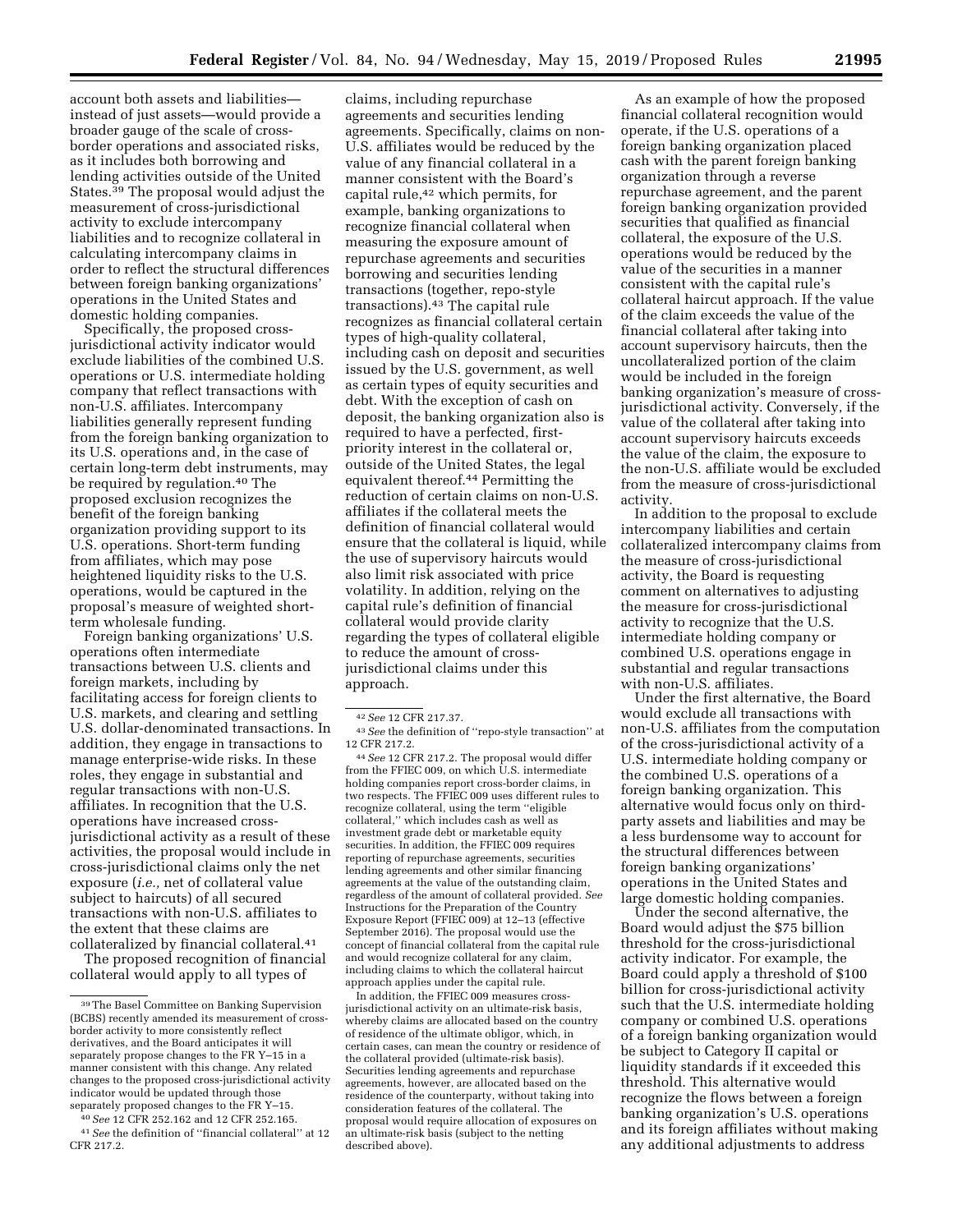intercompany liabilities or collateralized intercompany claims. This alternative would not require a foreign banking organization to monitor collateral transfers or calculate

supervisory haircuts in measuring its

cross-jurisdictional activity. *Question 3: What are the advantages and disadvantages of recognizing the value of collateral for certain transactions with non-U.S. affiliates in the computation of the crossjurisdictional activity of a U.S. intermediate holding company or the combined U.S. operations of a foreign banking organization? How would this recognition align with the objectives of the proposed indicator as a measure of operational complexity, scope, and risks associated with operations and activities in foreign jurisdictions and with principles of national treatment and equality of competitive opportunity?* 

*Question 4: What would be the advantages and disadvantages of excluding from the measure of crossjurisdictional activity liabilities to non-U.S. affiliates? How would this exclusion align with the objectives of the proposed indicator as a measure of operational complexity, scope, and risks associated with operations and activities in foreign jurisdictions and with principles of national treatment and equality of competitive opportunity?* 

*Question 5: What are the advantages and disadvantages of recognizing collateral for all repo-style transactions and other collateralized positions? To what extent should the type of transaction determine whether collateral is recognized?* 

*Question 6: What are the advantages and disadvantages of relying on the definition of financial collateral in the capital rule and applying supervisory haircuts in calculating the amount of cross-jurisdictional claims? What are the burdens associated with this approach and how do these burdens compare with the benefits? Are there other criteria that the Board should consider in addition to this approach (e.g., the amount of time that would be needed to monetize the collateral) and why?* 

*Question 7: What would be the advantages and disadvantages of other ways to define eligible collateral, such relying on the definition of high-quality liquid assets (HQLA) in the liquidity coverage ratio rule (LCR rule)?* 45 *Under* 

*this alternative approach, collateral would be recognized in the calculation of the exposure if the collateral is HQLA. Would relying on the definition of HQLA help ensure the collateral is liquid and provide greater clarity on the types of collateral that could be recognized? What are the burdens associated with this approach and how do these burdens compare with the benefits?* 

*Question 8: As discussed above, measuring cross-jurisdictional activity on an ultimate risk basis takes into consideration both the type of collateral, and the location of the collateral or issuer. On the FFIEC 009, if collateral is in the form of investment grade debt or marketable securities, risk is allocated based on the residence of the issuer of the security, while cash collateral is allocated based on the residence of the legal entity where the cash is held. What would be the advantages and disadvantages of allocating crossjurisdictional claims based on the location of the entity holding the collateral for securities and cash?* 

*Question 9: On the FFIEC 009, repurchase agreements, securities lending agreements, and other similar financial transactions cannot be reallocated or* ''*transferred*'' *to a different jurisdiction based on the location of the collateral or issuer. What would be the advantages and disadvantages of allowing repurchase agreements, securities financing transactions, and other similar agreements to be excluded from the measure of cross-jurisdictional activity if the collateral was issued by a U.S. entity or, for cash collateral, located in the United States? How would such treatment align with the objectives of the proposed indicator as a measure of operational complexity, scope, and risks associated with operations and activities in foreign jurisdictions and with principles of national treatment and equality of competitive opportunity?* 

*Question 10: What are the advantages and disadvantages of measuring crossjurisdictional activity on an immediatecounterparty basis (i.e., on the basis of the country of residence of the borrower) rather than on an ultimate-risk basis? What, if any, clarifications could be made to the measurement of crossjurisdictional activity on an ultimaterisk basis to ensure consistency across banking organizations and more accurate assessment of risk?* 

*Question 11: What is the most appropriate way in which the proposed cross-jurisdictional activity indicator* 

*could account for the risk of transactions with a delayed settlement date, and why? What are the advantages and disadvantages of the use of settlement-date accounting versus tradedate accounting for purposes of the cross-jurisdictional activity indicator?* 

*Question 12: What are the advantages or disadvantages of the alternative approaches to measuring non-U.S. affiliate transactions for purposes of the cross-jurisdictional activity indicator? How do these alternatives compare to the proposal?* 

*Question 13: What other positions, if any, should be excluded from or included in the cross-jurisdictional activity indicator for purposes of determining prudential standards, and why? How would excluding from the cross-jurisdictional activity measure a broader or narrower set of intercompany assets and liabilities align with the objectives of the proposed indicator as a measure of operational complexity, scope, and risks associated with operations and activities in foreign jurisdictions and with principles of national treatment and equality of competitive opportunity?* 

*Question 14: What would be the advantages and disadvantages of including in or excluding from the proposed cross-jurisdictional activity indicator positions of the U.S. branches and agencies of a foreign banking organization with the parent foreign banking organization or other non-U.S. affiliates? For example, what would be the advantages or disadvantages of including or excluding reported gross due from and gross due to the parent foreign banking organization or other non-U.S. affiliates?* 

*Question 15: What modifications to the proposed cross-jurisdictional activity measure should the Board consider to better align it with the proposed treatment for U.S. banking organizations under the domestic proposal and promote consistency in the measurement of assets and liabilities across the Board's prudential standards framework and applicable accounting standards, and why? How would any such modification more appropriately account for the risks of cross-jurisdictional activity for foreign banking organizations and mitigate risks to U.S. financial stability?* 

*Question 16: To what extent would using a particular measure of crossjurisdictional activity create incentives for foreign banking organizations to restructure relationships between U.S. subsidiaries, U.S. branches and agencies, and non-U.S. affiliates? Question 17: What alternative* 

*indicators should the Board consider to* 

<sup>45</sup>*See* Liquidity Coverage Ratio: Liquidity Risk Measurement Standards, 79 FR 61440, 61450 (Oct. 10, 2014), codified at 12 CFR part 50 (OCC), 12 CFR part 249 (Board), and 12 CFR part 329 (FDIC). For

the definition of HQLA under the Board's LCR rule, *see* 12 CFR 249.20.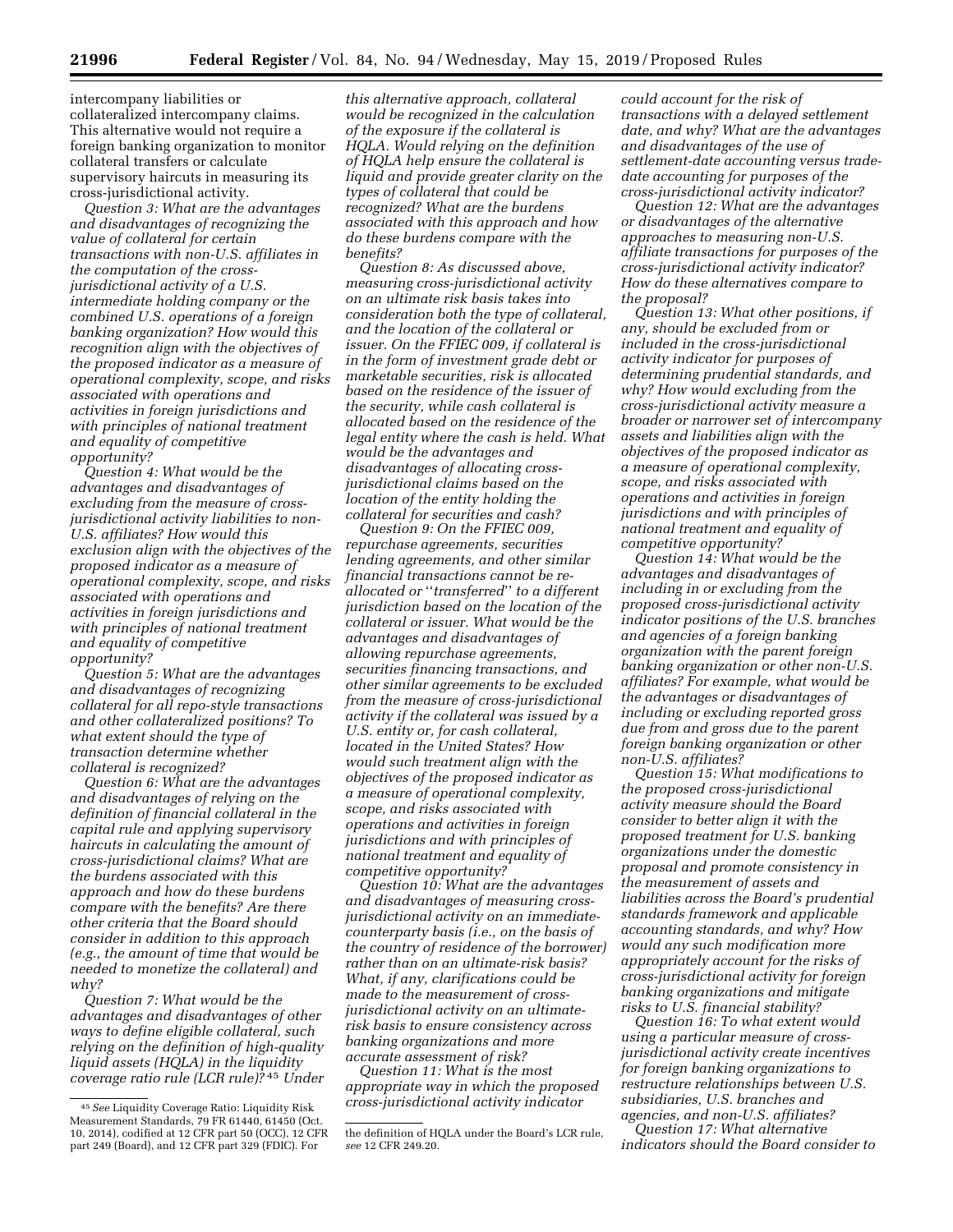*the proposed cross-jurisdictional activity indicator as a measure of crossborder activity of a foreign banking organization? How would any alternative indicator align with the proposed cross-jurisdictional activity measure for U.S. banking organizations under the domestic interagency proposal?* 

*Question 18: What are the advantages and disadvantages of the proposal or the alternatives in combination with other potential changes to the measurement and reporting of crossjurisdictional activity discussed above (e.g., ultimate-risk basis)? How would changes to the measurement and reporting of cross-jurisdictional activity in combination with the proposal or alternatives align with the objectives of the proposed indicator as a measure of operational complexity, scope, and risks associated with operations and activities in foreign jurisdictions and with principles of national treatment and equality of competitive opportunity?* 

*Question 19: Data reported on the Banking Organization Systemic Risk Report (FR Y–15) is used to measure the systemic risk of large banking organizations, including to identify and calibrate surcharges applied to U.S. GSIBs. The Board may amend the FR Y– 15 in this context, and would seek comment on the effect of any changes on the U.S. GSIB surcharge framework as well as on the advantages and disadvantages of incorporating these changes into the calculation of risk indicators. The Board also may separately amend the FR Y–15 in the context of the calculation of risk indicators. What are the advantages and disadvantages of the risk-based indicator definitions tracking the inputs to the U.S. GSIB surcharge framework?* 

### b. Nonbank assets

The level of a banking organization's investment in nonbank subsidiaries provides a measure of the organization's business and operational complexity. Specifically, banking organizations with significant investments in nonbank subsidiaries are more likely to have complex corporate structures, interaffiliate transactions, and funding relationships. A banking organization's complexity is positively correlated with the impact of the organization's failure or distress. Through its U.S. intermediate holding company, a foreign banking organization can maintain significant investments in nonbank subsidiaries, and therefore may present structural, funding, and resolution concerns analogous to those

presented by domestic banking organizations.

Nonbank activities also may involve a broader range of risks than those associated with banking activities, and can increase interconnectedness with other financial market participants, requiring sophisticated risk management and governance, including capital planning, stress testing, and liquidity risk management. If not adequately managed, the risks associated with nonbanking activities could present significant safety and soundness concerns and increase financial stability risks. The distress or failure of a nonbank subsidiary could be destabilizing to the U.S. operations of a foreign banking organization and the foreign banking organization itself, and cause counterparties and creditors to lose confidence in the organization's global operations. Nonbank assets also reflect the degree to which a foreign banking organization and its U.S. operations may be engaged in activities through legal entities that are not subject to separate capital requirements or to the direct regulation and supervision applicable to a regulated banking entity.

The proposed nonbank assets indicator would align with the measure of nonbank assets currently used in the capital plan rule to tailor certain requirements as well as with the nonbank assets indicator in the domestic proposal.46

## c. Off-Balance Sheet Exposure

Off-balance sheet exposure complements the measure of size by taking into consideration financial and banking activities not reflected on the balance sheet of a foreign banking organization with respect to its U.S. operations. Like size, off-balance sheet exposure provides a measure of the extent to which customers or counterparties may be exposed to a risk of loss or suffer a disruption in the provision of services. In addition, offbalance sheet exposure can lead to significant future draws on liquidity, particularly in times of stress. During the financial crisis, for example, vulnerabilities among the U.S. operations of foreign banking organizations were exacerbated by

margin calls on derivative exposures and draws on commitments. These exposures can be a source of safety and soundness risk, as organizations with significant off-balance sheet exposure may have to fund these positions in the market in a time of stress. These risks also may affect financial stability because they can manifest rapidly and with less transparency to other market participants, in comparison to the risks associated with on-balance sheet positions. In addition, because draws on off-balance sheet exposures such as committed credit and liquidity facilities tend to increase in times of stress, they can exacerbate the effects of stress conditions.47

Off-balance sheet exposure may also serve as a measure of interconnectedness. Some off-balance sheet exposures, such as derivatives, are concentrated among the largest financial firms.48 The distress or failure of one party to a financial contract, such as a derivative or securities financing transaction, can trigger disruptive terminations of these contracts that destabilize the defaulting party's otherwise solvent affiliates.49 Such a default also can lead to disruptions in other financial markets, for example, by causing market participants to rapidly unwind trading positions.50 In this way, the effects of one party's failure or distress can be amplified by its offbalance sheet connections with other financial market participants.

Under the proposal, off-balance sheet exposure would be measured as the difference between total exposure and

48*See, e.g.,* Sheri M. Markose, Systemic Risk from Global Financial Derivatives: A Network Analysis of Contagion and its Mitigation with Super-Spreader Tax, IMF Working Papers (Nov. 30, 2012), available at: *[https://www.imf.org/en/Publications/](https://www.imf.org/en/Publications/WP/Issues/2016/12/31/Systemic-Risk-from-Global-Financial-Derivatives-A-Network-Analysis-of-Contagion-and-Its-40130)  [WP/Issues/2016/12/31/Systemic-Risk-from-Global-](https://www.imf.org/en/Publications/WP/Issues/2016/12/31/Systemic-Risk-from-Global-Financial-Derivatives-A-Network-Analysis-of-Contagion-and-Its-40130)[Financial-Derivatives-A-Network-Analysis-of-](https://www.imf.org/en/Publications/WP/Issues/2016/12/31/Systemic-Risk-from-Global-Financial-Derivatives-A-Network-Analysis-of-Contagion-and-Its-40130)[Contagion-and-Its-40130.](https://www.imf.org/en/Publications/WP/Issues/2016/12/31/Systemic-Risk-from-Global-Financial-Derivatives-A-Network-Analysis-of-Contagion-and-Its-40130)* 

49To address these risks, the agencies have established restrictions relating to the qualified financial contracts of U.S. GSIBs, the insured depository institution subsidiaries of U.S. GSIBs, and the U.S. operations of systemically important foreign banking organizations. *See* 12 CFR part 252, subpart I (Board); 12 CFR part 47 (OCC); and 12 CFR part 382 (FDIC). That rule does not apply to savings and loan holding companies, to the U.S. operations of other large foreign banking organizations, or to other large bank holding companies.

<sup>46</sup>The capital plan rule defines ''average total nonbank assets'' as the average of the total nonbank assets of a U.S. intermediate holding company subject to the capital plan rule, calculated in accordance with the instructions to the FR Y–9LP, for the four most recent consecutive quarters or, if the intermediate holding company has not filed the FR Y–9LP, for each of the four most recent consecutive quarters, for the most recent quarter or consecutive quarters, as applicable. *See* 12 CFR 225.8(d)(2).

<sup>47</sup>*See* William F. Bassett, Simon Gilchrist, Gretchen C. Weinbach, Egon Zakrajšek, "Improving Our Ability to Monitor Bank Lending,'' in Risk Topography: Systemic Risk and Macro Modeling 149–161 (Markus Brunnermeier and Arvind Krishnamurthy, eds. 2014), available at: *[http://](http://www.nber.org/chapters/c12554) [www.nber.org/chapters/c12554.](http://www.nber.org/chapters/c12554)* 

<sup>50</sup>*See e.g.,* The Orderly Liquidation of Lehman Brothers Holdings Inc. under the Dodd-Frank Act, 5 FDIC Quarterly No. 2, 31 (2011), *[https://](https://www.fdic.gov/bank/analytical/quarterly/2011-vol5-2/article2.pdf) [www.fdic.gov/bank/analytical/quarterly/2011-vol5-](https://www.fdic.gov/bank/analytical/quarterly/2011-vol5-2/article2.pdf)  [2/article2.pdf.](https://www.fdic.gov/bank/analytical/quarterly/2011-vol5-2/article2.pdf)*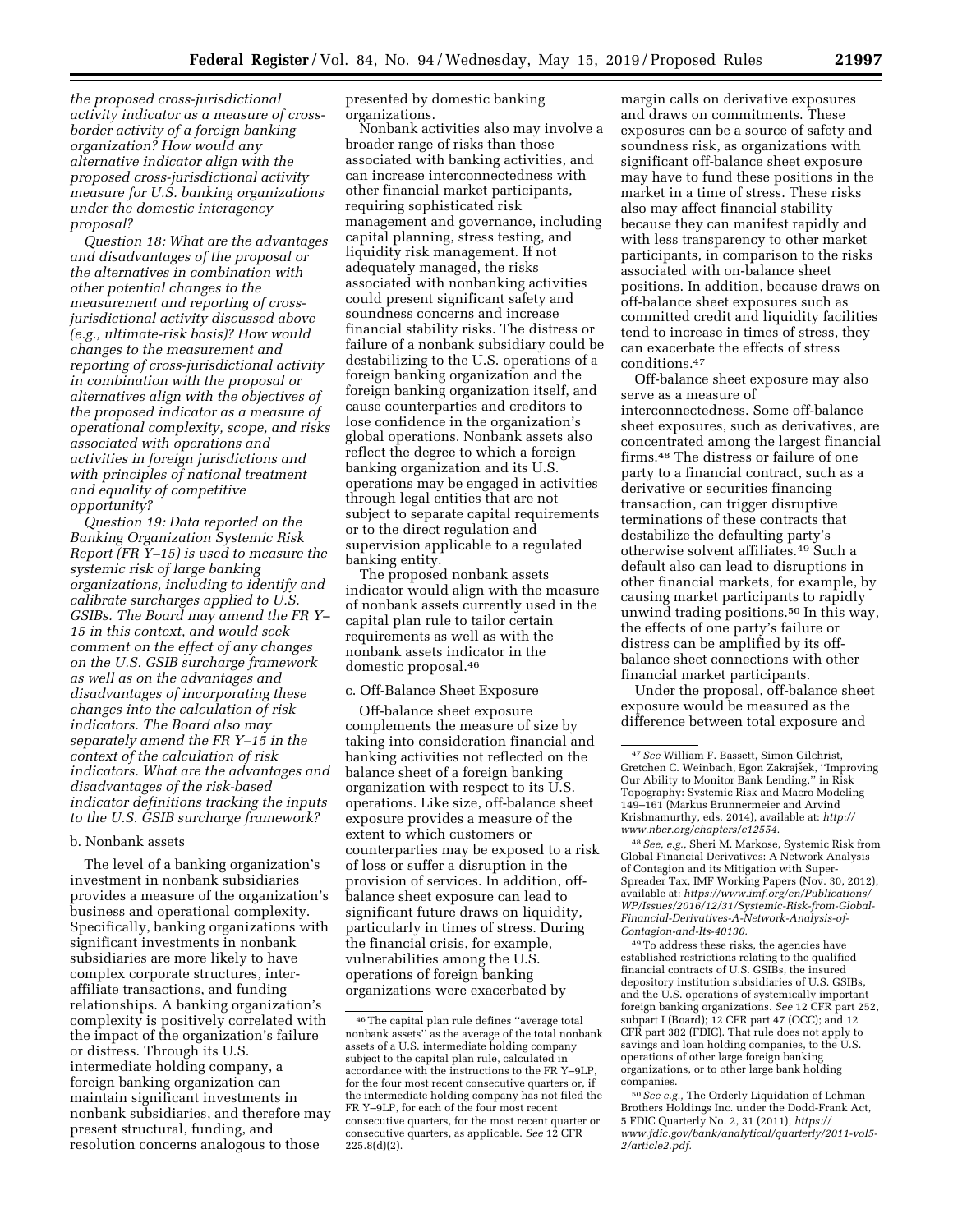on-balance sheet assets.51 Total exposure includes on-balance sheet assets plus certain off-balance sheet exposures, including derivative exposures, repo-style transactions, and other off-balance sheet exposures (such as commitments).

d. Weighted Short-Term Wholesale Funding

The proposed weighted short-term wholesale funding indicator would provide a measure of the liquidity risk presented by the U.S. operations of a foreign banking organization, as reliance on short-term, generally uninsured funding from more sophisticated counterparties can make those operations vulnerable to large-scale funding runs. In particular, foreign banking organizations with U.S. operations that fund long-term assets with short-term liabilities from financial intermediaries such as investment funds may need to rapidly sell less liquid assets to meet withdrawals and maintain their operations in a time of stress, which they may be able to do only at ''fire sale'' prices. Asset fire sales can cause rapid deterioration in a foreign banking organization's financial condition and adversely affect U.S. financial stability by driving down asset prices across the market. As a result, the use of weighted short-term wholesale funding presents both safety and soundness and financial stability risks. Short-term wholesale funding also provides a measure of interconnectedness among market participants, including other financial sector entities, which can provide a mechanism for transmission of distress.

The proposed short-term wholesale funding indicator would measure the extent to which the U.S. operations of a foreign banking organization rely on short-term wholesale funding sources.52 Weighted short-term wholesale funding would include exposures between the U.S. operations of a foreign banking organization and its non-U.S. affiliates, as reliance on short-term wholesale

funding from affiliates can contribute to a firm's funding vulnerability in times of stress.

Weighted short-term wholesale funding levels would serve as both a threshold for the general application of Category III standards, as well as a separate threshold for applying enhanced liquidity requirements to foreign banking organizations whose combined U.S. operations reflect heightened liquidity risk profiles. A foreign banking organization whose combined U.S. operations have weighted short-term wholesale funding of at least \$75 billion would be subject to the general application of Category III standards, which would include daily liquidity data reporting under this proposal and full standardized liquidity requirements applicable to a U.S. intermediate holding company and certain depository institution subsidiaries, if any, under the interagency foreign banking organization capital and liquidity proposal. By contrast, a foreign banking organization subject to Category III standards whose combined U.S. operations have less than \$75 billion of weighted short-term wholesale funding would be subject to a monthly liquidity data reporting requirement under this proposal and reduced standardized liquidity requirements applicable to a U.S. intermediate holding company and certain depository institution subsidiaries, if any, under the interagency foreign banking organization capital and liquidity proposal.53

*Question 20: What are the advantages and disadvantages of the proposed riskbased indicators? What different indicators should the Board use, and why?* 

*Question 21: The Board is considering whether Category II standards should apply based on weighted short-term wholesale funding, nonbank assets, and off-balance sheet exposure, using a higher threshold than the \$75 billion threshold that would apply for Category III standards, in addition to the thresholds discussed above based on* 

*asset size and cross-jurisdictional activity. For example, a foreign banking organization or U.S. intermediate holding company could be subject to Category II standards if one or more of these indicators equals or exceeds a level such as \$100 billion or \$200 billion. A threshold of \$200 billion would represent at least 30 percent and as much as 80 percent of total assets for the U.S. operations of a foreign banking organization with between \$250 billion and \$700 billion in combined U.S. assets. If the Board were to adopt additional indicators for purposes of identifying foreign banking organizations with U.S. operations that should be subject to Category II standards, at what level should the threshold for each indicator be set, and why? Commenters are encouraged to provide data supporting their recommendations.* 

### 3. Alternative Scoping Criteria

An alternative approach for tailoring the application of enhanced prudential standards to a foreign banking organization would be to use a single, comprehensive score to assess the risk profile and systemic footprint of a foreign banking organization's combined U.S. operations or U.S. intermediate holding company. The Board uses such an identification methodology (scoring methodology) to identify a U.S. bank holding company as a U.S. GSIB and apply risk-based capital surcharges to these firms. As an alternative in the domestic proposal, the Board described a scoring methodology that could be used to tailor prudential standards for domestic banking organizations.

The scoring methodology in the Board's regulations is used to calculate a U.S. GSIB's capital surcharge under two methods.54 The first method is based on the sum of a bank holding company's systemic indicator scores reflecting its size, interconnectedness, cross-jurisdictional activity, substitutability, and complexity (method 1). The second method is based on the sum of these same measures of risk, except that the substitutability measures are replaced with a measure of the bank holding company's reliance on short-term wholesale funding (method 2).55 Consistent with the domestic

<sup>51</sup> In connection with extending the applicability of the FR Y–15 reporting requirements to U.S. branches and agencies of a foreign banking organization (discussed below), the proposal would add this measure of off-balance sheet exposure to the FR Y–15 reporting form as a separate line item.

<sup>52</sup>Specifically, short-term wholesale funding is the amount of a firm's funding obtained from wholesale counterparties or retail brokered deposits and sweeps with a remaining maturity of one year or less. Categories of short-term wholesale funding are then weighted based on four residual maturity buckets; the asset class of collateral, if any, backing the funding; and characteristics of the counterparty. *See,* 12 CFR 217.406 and Regulatory Capital Rules: Implementation of Risk-Based Capital Surcharges for Global Systemically Important Bank Holding Companies, 80 FR 49082 (August 14, 2015).

<sup>53</sup> In addition, as discussed in more detail in the interagency foreign banking organization capital and liquidity proposal, domestic and foreign banking organizations subject to Category IV standards that have weighted short-term wholesale funding levels of at least \$50 billion would be subject to reduced standardized liquidity requirements, which would apply to its U.S. intermediate holding company and certain of its depository institution subsidiaries, if any. The Board is requesting comment on whether it should impose standardized liquidity requirements on the U.S. branch and agency network of a foreign banking organization, as well as possible approaches for doing so, which would be proposed through a future rulemaking.

<sup>54</sup>Application of a U.S. GSIB's capital surcharge is determined based on an annual calculation. Similarly, the alternative scoping criteria under this proposal would be based on an annual calculation. *See* 12 CFR part 217, subpart H.

<sup>55</sup>For more discussion relating to the scoring methodology, please see the Board's final rule establishing the scoring methodology. *See*  Regulatory Capital Rules: Implementation of Risk-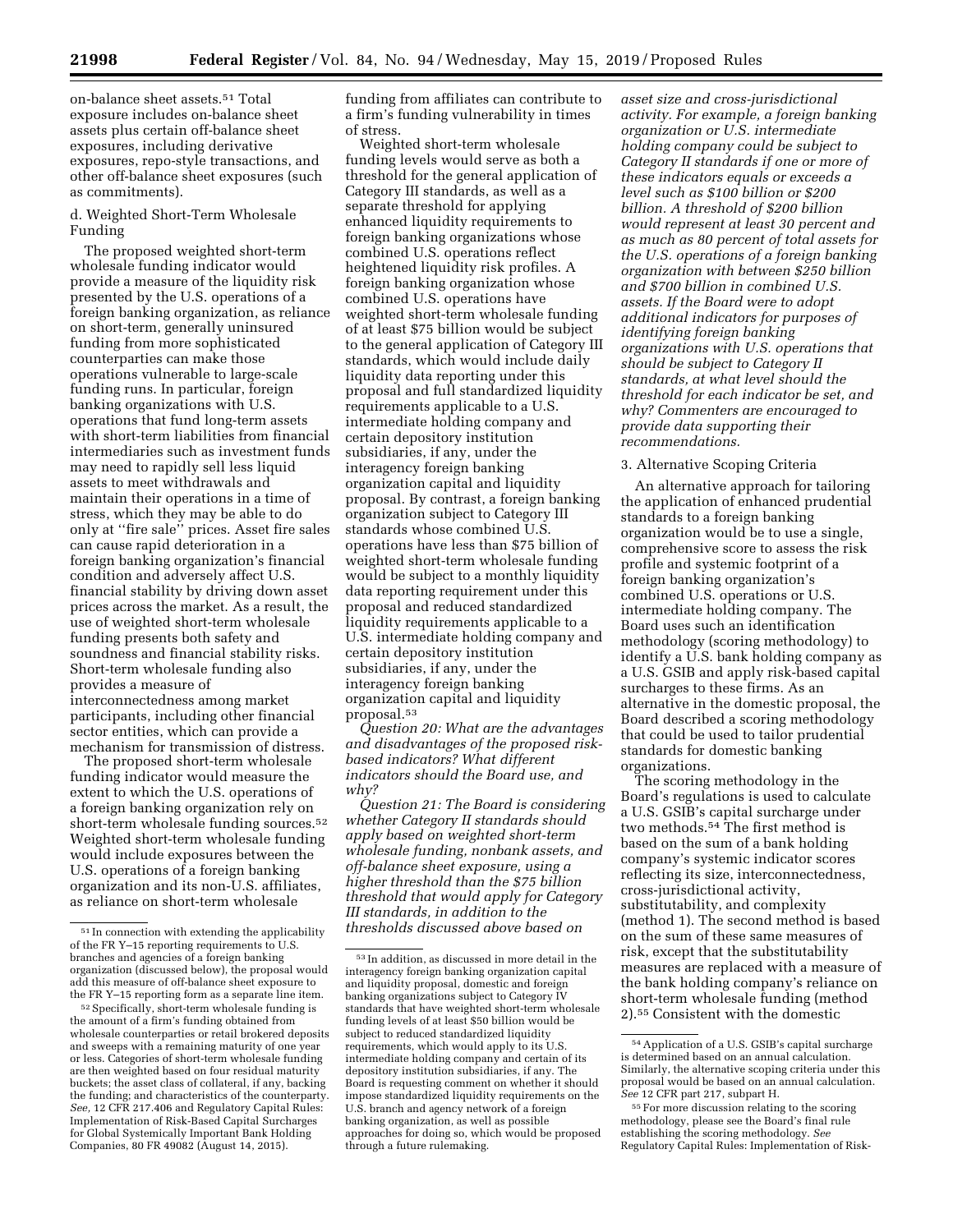proposal and as an alternative to the threshold approach under this proposal, the Board is seeking comment on use of the scoring methodology to tailor the application of enhanced prudential standards to the U.S. operations of foreign banking organizations.

The scoring methodology was designed to identify and assess the systemic risk of a large banking organization, and similarly can be used to measure the risks posed by the U.S. operations of foreign banking organizations.56 The component measures of the scoring methodology identify banking organizations that have heightened risk profiles and provide a basis for assessing risk to safety and soundness and U.S. financial stability. Size, interconnectedness, crossjurisdictional activity, substitutability, complexity, and short-term wholesale funding are indicators of risk for both foreign and domestic banking organizations. Similar to the thresholdsbased approach set forth in this proposal, the indicators used in the scoring methodology closely align with the risk-based factors specified in section 165 of the Dodd-Frank Act. Because this information would be reported publicly, use of the scoring methodology would promote transparency in the application of such standards to foreign banking organizations.

The Board has previously used the scoring methodology and global methodology 57 to identify and apply enhanced prudential standards to U.S. subsidiaries and operations of foreign global systemically important banking organizations (foreign GSIBs). For example, the Board's restrictions on qualified financial contracts and total loss-absorbing capacity requirements apply to U.S. GSIBs and the U.S. operations of foreign GSIBs, with the latter identified under the Board's scoring methodology or the global methodology.58 Accordingly, use of the scoring methodology would promote

consistency with the Board's existing regulations.

Under the alternative scoring approach, the size of a foreign banking organization's combined U.S. assets, together with the method 1 or method 2 score of its U.S. operations under the scoring methodology, would be used to determine which category of standards would apply. Consistent with the proposal, most enhanced prudential standards would be based on the method 1 or method 2 score applicable to a foreign banking organization's combined U.S. operations. The application of capital standards, however, would apply based on the method 1 or method 2 score of a foreign banking organization's U.S. intermediate holding company. U.S. intermediate holding companies already report information required to calculate method 1 and method 2 scores, and in connection with this proposal, those reporting requirements would be extended to include a foreign banking organization's combined U.S. operations.59

To determine which category of standards would apply under the alternative scoring methodology, the Board considered the distribution of method 1 and method 2 scores of the U.S. operations of foreign banking organizations, U.S. intermediate holding companies, domestic bank holding companies and certain savings and loan holding companies with at least \$100 billion in total consolidated assets.60 As discussed below, the Board is providing ranges of scores for the application of Category II and Category III standards. If the Board adopts a final rule that uses the scoring methodology to establish tailoring thresholds, the Board would set a single score within the listed ranges for the application of Category II and Category III standards.

*Category II.* In selecting the ranges of method 1 or method 2 scores that could define the application of Category II standards, the Board considered the potential of a firm's material distress or failure to disrupt the U.S. financial system or economy. The Board estimated method 1 and method 2 scores for domestic banking organizations with more than \$250 billion in total consolidated assets, and foreign banking organizations with more than \$250 billion in combined U.S. assets. To this sample, the Board added

estimates of method 1 and method 2 scores for a banking organization whose distress impacted U.S. financial stability during the crisis (Wachovia), and estimated method 1 and method 2 scores assuming significant growth in operations (*e.g.,* if one or more U.S. intermediate holding companies each had \$700 billion in assets). The Board also considered the outlier method 1 and method 2 scores for domestic and foreign banking organizations with more than \$250 billion in total consolidated assets that are not U.S. GSIBs.61

Based on this analysis and to maintain comparability to the domestic proposal, under the alternative scoring approach the Board would apply Category II standards to any foreign banking organization with at least \$100 billion in combined U.S. assets whose combined U.S. operations have (a) a method 1 score that meets or exceeds a minimum score between 60 and 80, or (b) a method 2 score that meets or exceeds a minimum score between 100 and 150. These same size thresholds and score ranges would apply to U.S. intermediate holding companies for the application of capital standards.

*Category III.* Under the proposal, the Board would apply Category III standards to a foreign banking organization with combined U.S. assets of \$250 billion or more, or for capital standards, a U.S. intermediate holding company with total consolidated assets of \$250 billion or more, that does not meet the criteria for Category II. This reflects, among other things, the crisis experience of domestic banking organizations with total consolidated assets of \$250 billion or more, which presented materially different risks to U.S. financial stability relative to firms with less than \$250 billion in assets. Similarly, under the domestic proposal, the Board would at a minimum apply Category III standards to a firm with assets of \$250 billion or more, reflecting the threshold above which the Board must apply enhanced prudential standards under section 165.

The domestic proposal seeks comment on an alternative scoring approach under which a firm with total consolidated assets between \$100 billion and \$250 billion that has a method 1 or method 2 score within a specified range would be subject to

Based Capital Surcharges for Global Systemically Important Bank Holding Companies, 80 FR 49082 (Aug. 14, 2015).

<sup>56</sup>*See infra* note 41.

<sup>57</sup> Global methodology means the assessment methodology and the higher loss absorbency requirement for global systemically important banks issued by the BCBS, as updated from time to time. *See* 12 CFR 252.2.

<sup>58</sup>*See* 12 CFR 252.82(b) (definition of ''covered entity'' with regard to restrictions on qualified financial contracts); 12 CFR 252.160 (definition of ''covered IHC'' with regard to total loss-absorbing capacity requirements). *See also* 12 CFR 252.153(b) (identification of foreign GSIBs in the enhanced prudential standards rule; 12 CFR 252.170(a)(2)(ii) (definition of ''major foreign banking organization'' in single counterparty credit limits rule).

<sup>59</sup>As discussed below, under the proposal, the FR Y–15 would be amended to collect risk-indicator data for the combined U.S. operations of foreign banking organizations.

<sup>60</sup> In conducting its analysis, the Board considered method 1 and method 2 scores as of September 30, 2018.

<sup>61</sup>Outliers can be determined by a number of statistical methods. For these purposes, the Board computed an outlier as the third quartile plus three times the interquartile range of method 1 and method 2 scores of U.S. bank holding companies, certain U.S. savings and loan holding companies, U.S. intermediate holding companies, and the combined U.S. operations of foreign banking organizations.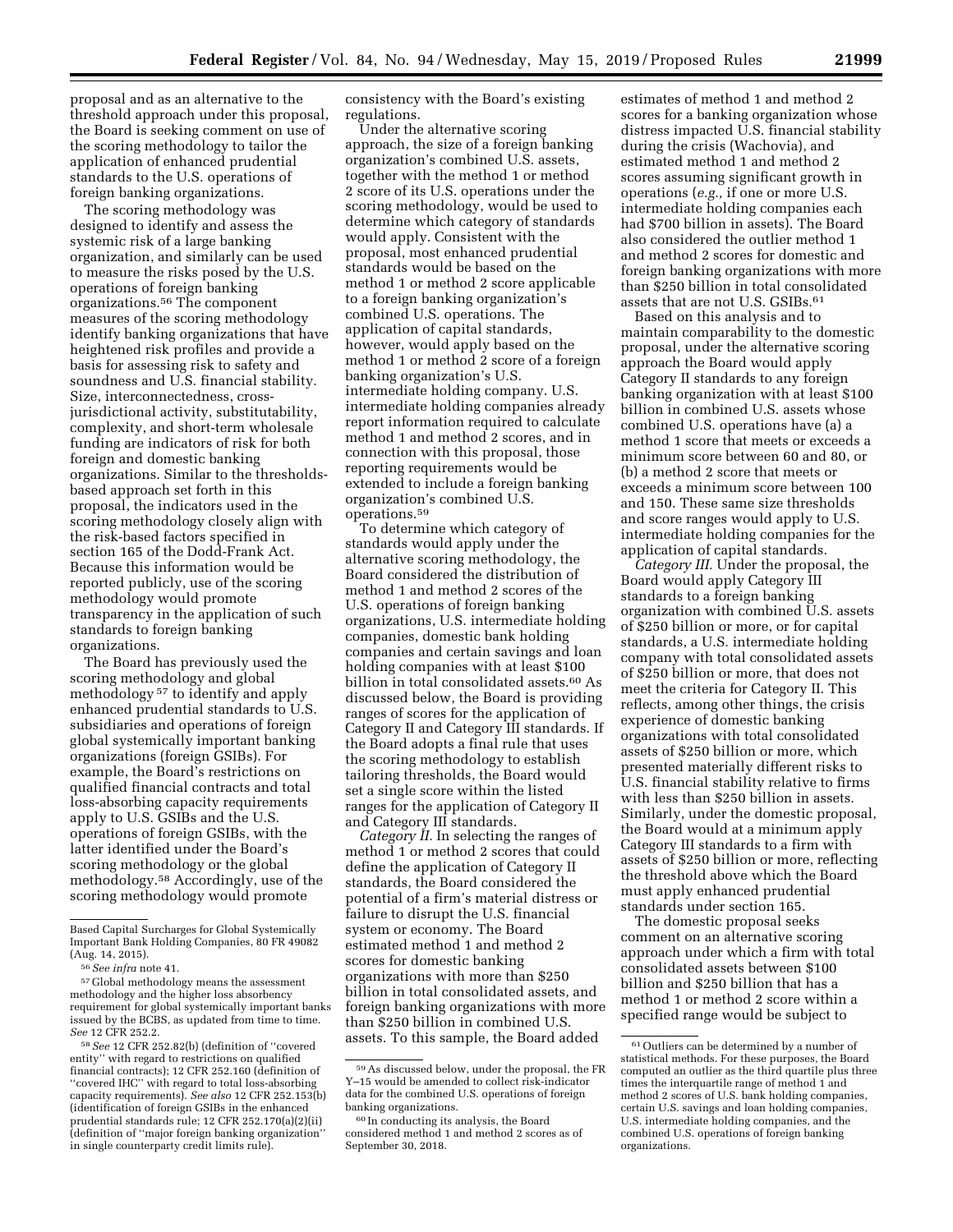Category III standards. Specifically, the Board proposed selecting a minimum score for application of Category III standards between 25 and 45 under method 1, or between 50 and 85 under method 2. The maximum score for application of the Category III standards would be one point lower than the minimum score selected for application of Category II standards. In selecting these ranges, the Board compared the scores of domestic firms with total consolidated assets of between \$100 billion and \$250 billion with those of firms with total consolidated assets greater than \$250 billion. The Board performed a similar analysis including the scores of foreign banking organizations and found similar results. The Board is therefore considering the same thresholds for application of Category III standards to foreign banking organizations under the alternative scoring approach. Use of these thresholds would maintain comparable treatment between domestic firms and the U.S. operations of foreign banking organizations under the alternative scoring approach.

Specifically, under the alternative scoring approach, Category III standards would apply to a foreign banking organization with combined U.S. assets between \$100 billion and \$250 billion with a method 1 score that meets or exceeds a minimum score between 25 and 45 or a method 2 score that meets or exceeds a minimum score between 50 and 85, and in either case is below the score threshold for Category II standards. These same size thresholds and score ranges would apply to U.S. intermediate holding companies for the application of capital standards.

*Category IV:* Under the alternative scoring approach, Category IV standards would apply to a foreign banking organization with at least \$100 billion in combined U.S. assets whose method 1 or method 2 score for its combined U.S. operations is below the minimum score threshold for Category III. Likewise, Category IV capital standards would apply to a foreign banking organization with a U.S. intermediate holding company that has at least \$100 billion in total assets and does not meet the minimum score threshold for Category  $_{\rm III}$ 

*Question 22: What are the advantages and disadvantages to the use of the alternative scoring approach and category thresholds described above instead of the proposed thresholds for foreign banking organizations?* 

*Question 23: If the Board were to use the alternative scoring approach to differentiate foreign banking organizations' U.S. operations for* 

*purposes of tailoring prudential standards, should the Board use method 1 scores, method 2 scores, or both? What are the challenges of applying the alternative scoring approach to the combined U.S. operations or U.S. intermediate holding company of a foreign banking organization? What modifications to the alternative scoring approach, if any, should the Board consider and why (e.g., should intercompany transactions be reflected in the calculation of indicators)?* 

*Question 24: If the Board adopted the alternative scoring approach, what would be the advantages or disadvantages of requiring scores to be calculated for the U.S. operations of a foreign banking organization at a frequency greater than annually, including, for example, requiring scores to be calculated on a quarterly basis?* 

*Question 25: With respect to each category of standards described above, at what level should the method 1 or method 2 score thresholds be set and why? Commenters are encouraged to provide data supporting their recommendations.* 

*Question 26: What other approaches should the Board consider in setting thresholds for tailored prudential standards for foreign banking organizations and why? How would any such approach affect the comparability of requirements across domestic banking organizations and foreign banking organizations?* 

4. Determination of Applicable Category of Standards

Under the proposal, a foreign banking organization with combined U.S. assets of \$100 billion or more would be required to determine the category of standards that would apply to its combined U.S. operations or U.S. intermediate holding company, as applicable. In order to capture significant changes, rather than temporary fluctuations, in a foreign banking organization's U.S. risk profile, a category of standards would apply to a foreign banking organization's U.S. operations or its U.S. intermediate holding company based on a fourquarter average of the levels for each indicator.62 A foreign banking organization would remain subject to a category of standards until it no longer meets the indicators for that category in

each of the four most recent calendar quarters, or until the foreign banking organization met the criteria for another category of standards based on an increase in the value of one or more indicators, averaged over the preceding four calendar quarters. This approach would be consistent with the existing applicability and cessation requirements of the enhanced prudential standards rule.63

If a foreign banking organization becomes subject to a different category of standards, the standards under that category would be effective on the first day of the second quarter following the date on which the foreign banking organization met the criteria for that category of standards. For example, a foreign banking organization that changes from Category IV to Category III standards based on an increase in the value of a risk-based indicator averaged over the first, second, third, and fourth quarters of a calendar year would be subject to Category III standards beginning on April 1 (the first day of the second quarter) of the following year.

Under the proposal, a foreign banking organization could be subject to different categories of standards for its combined U.S. operations and U.S. intermediate holding company. Consider, for example, a foreign banking organization with combined U.S. assets of \$400 billion, cross-jurisdictional activity of \$80 billion at its combined U.S. operations, and a U.S. intermediate holding company with consolidated total assets of \$260 billion and \$45 billion of cross-jurisdictional activity. In this example, the combined U.S. operations of the foreign banking organization would be subject to Category II liquidity and riskmanagement standards as well as singlecounterparty credit limits 64 because together, the U.S. intermediate holding company and branch and agency network have more than \$75 billion in cross-jurisdictional activity. However, the U.S. intermediate holding company would be subject to Category III capital standards based on its total consolidated assets (which exceed \$250 billion) and lower level of cross-jurisdictional activity.

*Question 27: What are the advantages and disadvantages of determining the category of standards applicable to a foreign banking organization's combined U.S. operations or U.S. intermediate holding company on a quarterly basis? Would making this* 

<sup>62</sup>With respect to a foreign banking organization that has reported an indicator for less than four quarters, the proposal would refer to the average of the most recent quarter or quarters. The measurement approach discussed in this section would apply to all standards within a given category, including regulatory and reporting requirements for a foreign banking organization.

<sup>63</sup>*See e.g.,* 12 CFR 252.150.

<sup>64</sup>Single-counterparty credit limits are discussed in section II.D. of this **SUPPLEMENTARY INFORMATION** section.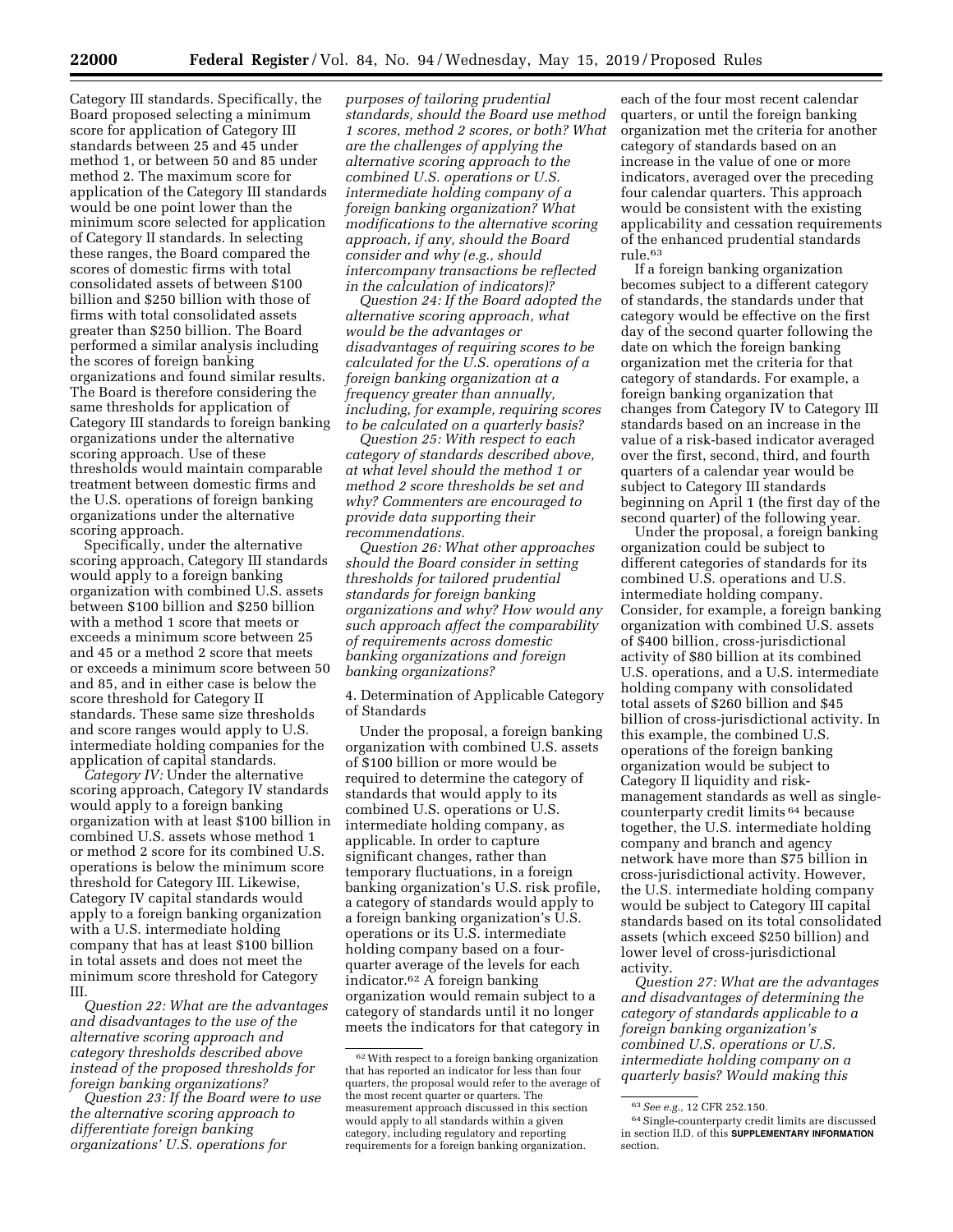*determination on an annual basis would*  addition, U.S. intermediate holding *be more appropriate and why?* 

*Question 28: What are the advantages and disadvantages of the proposed transition period for foreign banking organizations that meet the criteria for a different category of standards due to changes in its U.S. risk profile? What would be the advantages or disadvantages of providing additional time to conform to new requirements?* 

## *C. Enhanced Prudential Standards for Foreign Banking Organizations*

## 1. Category II Standards

Category II standards would apply to a foreign banking organization with \$700 billion or more in combined U.S. assets, or \$75 billion or more in crossjurisdictional activity. In view of its complexity, interconnectedness, and the materiality of its U.S. presence, the distress or failure of a foreign banking organization with U.S. operations that would be subject to Category II standards could impose substantial costs on the U.S. financial system and economy. As discussed in section II.B. of this **SUPPLEMENTARY INFORMATION** section, foreign banking organizations with the largest U.S. operations typically have more complex operational and management structures and provide financial services in the United States on a broader range and scale than smaller firms. In addition, foreign banking organizations with U.S. operations that engage in heightened levels of cross-jurisdictional activity present operational complexities and interconnectivity concerns, and are exposed to a greater diversity of risks as a result of the multiple jurisdictions in which they provide financial services. The risks and operational complexities associated with cross-jurisdictional activity can present significant challenges to the recovery and resolution process.

To address these risks and maintain consistency with the domestic proposal, under this proposal a U.S intermediate holding company subject to Category II capital standards would continue to submit an annual capital plan, and the Federal Reserve would conduct an assessment of the company's capital plan according to the capital plan rule.<sup>65</sup> The proposal also would maintain annual supervisory stress testing for these U.S. intermediate holding companies and require company-run stress testing on an annual basis.66 In

companies subject to Category II capital standards would continue to report the information required under the existing FR Y–14 reporting forms to inform the Board's supervisory stress test and facilitate review of the firm's capital plan, as well as the ongoing monitoring and supervision of these companies.

The proposal would maintain the enhanced prudential standards rule's existing liquidity risk-management, monthly internal liquidity stress testing, and liquid asset buffer requirements for a foreign banking organization with combined U.S. operations subject to Category II liquidity standards. Daily liquidity data reporting under Form FR 2052a also would apply to a foreign banking organization with combined U.S. operations subject to Category II standards. These requirements help to ensure that a foreign banking organization has effective governance and risk management processes to measure and estimate liquidity needs, and sufficient liquid assets to cover risks and exposures and to support activities through a range of conditions. In particular, internal liquidity stress testing, liquidity buffer, and liquidity risk-management requirements help to ensure that a foreign banking organization with large U.S. operations can appropriately manage liquidity risk and withstand disruptions in funding sources.67 Consistent with current requirements, for foreign banking organizations with both a U.S. intermediate holding company and a U.S. branch or agency, the foreign banking organization would conduct internal liquidity stress tests separately for each of its U.S. intermediate holding company, the U.S. branch or agency network, and the combined U.S. operations.68

67As discussed in the interagency foreign banking organization capital and liquidity proposal, the implementation of standardized liquidity requirements to complement a firm's own internal liquidity stress testing and buffer requirements would help address liquidity risk.

68The proposal would revise the FR 2052a reporting requirements to require all foreign banking organizations subject to Category II standards to report the FR 2052a on a daily basis (daily reporting requirements would also apply to foreign banking organizations subject to Category III standards that have weighted short-term wholesale funding of \$75 billion or more in respect of their combined U.S. operations). Some foreign banking organizations that would be subject to Category II standards currently report FR 2052a data on a monthly basis. For these firms, the proposal would increase the frequency of reporting requirements under the FR 2052a.

The proposal would make changes to the Board's single-counterparty credit limits to align the thresholds for application of these requirements with the proposed thresholds for other enhanced prudential standards and to tailor further the requirements applicable to U.S. intermediate holding companies. Under the proposal, singlecounterparty credit limits would apply to the combined U.S. operations of a foreign banking organization subject to Category II or Category III standards. The proposed revisions to the singlecounterparty credit limits rule are discussed in section II.D. of this

# **SUPPLEMENTARY INFORMATION** section.

*Question 29: What modifications, if any, should the Board consider to the proposed Category II prudential standards for foreign banking organizations, and why?* 

### 2. Category III Standards

Category III standards would apply to a foreign banking organization with combined U.S. assets of \$250 billion or more, or a heightened risk profile as measured based on the level of weighted short-term wholesale funding, nonbank assets, and off-balance sheet exposure among its combined U.S. operations.69 A foreign banking organization with U.S. operations of this size or risk profile heightens the need for sophisticated capital planning and more intensive oversight through stress testing, as well as sophisticated measures to monitor and manage liquidity risk. For example, U.S. intermediate holding companies that engage in heightened levels of nonbank activities may be exposed to a relatively broader range of risks, and the application of more sophisticated capital planning and stress testing requirements would be appropriate to support those activities. Similarly, a foreign banking organization with heightened levels of off-balance sheet exposure among its combined U.S. operations may be required to fulfill substantial draws on commitments and margin calls on derivatives during times of stress. Rigorous risk management and liquidity monitoring would appropriately support risks associated with these exposures.

The Board's current prudential standards framework generally applies the same capital standards to all U.S. intermediate holding companies with \$250 billion or more in total

<sup>65</sup> 12 CFR 225.8.

<sup>66</sup>The proposal would remove the mid-cycle company-run stress testing requirement for a U.S. intermediate holding company subject to Category II standards. In the Board's experience, the

mandatory mid-cycle stress test provided modest risk-management benefits and limited incremental information to market participants beyond what the annual company-run stress test provides.

<sup>69</sup>Category III capital standards would apply to a U.S. intermediate holding company with total consolidated assets of \$250 billion or more, or a heightened risk profile based on its level or weighted short-term wholesale funding, nonbank assets, and off-balance sheet exposure.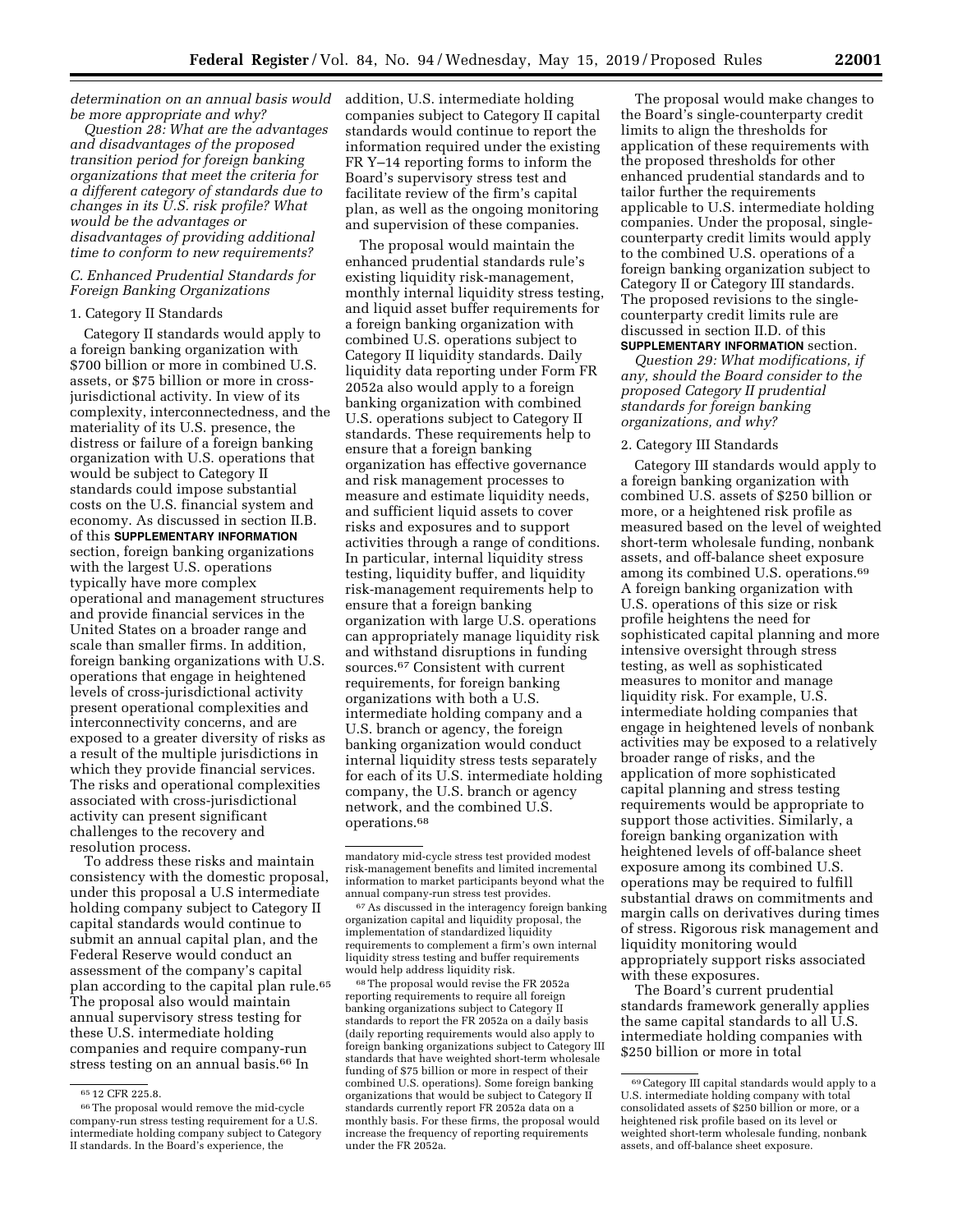consolidated assets.70 The proposed framework would further differentiate among foreign banking organizations with \$250 billion or more in combined U.S. assets, consistent with the domestic proposal. In particular, Category II would include standards generally consistent with those developed by the BCBS that are appropriate for very large or complex firms, whereas Category III would include less stringent standards, based on the relatively lower U.S. risk profiles of foreign banking organizations that would be subject to Category III standards.

The proposal would largely maintain the existing capital planning and stress testing standards under the capital plan and enhanced prudential standards rules for U.S. intermediate holding companies that would be subject to Category III capital standards, but would remove the mid-cycle company-run stress testing requirement and require public disclosure of company-run stress test results every other year rather than annually. The Board would continue to conduct supervisory stress testing of these U.S. intermediate holding companies on an annual basis.

In regard to capital planning, a U.S. intermediate holding company subject to Category III capital standards would continue to submit confidential data to the Board using the existing schedule for FR Y–14 reports. Such a U.S. intermediate holding company also would submit an annual capital plan and report the information required under the FR Y–14A. The FR Y–14 and Y–14A reports are inputs into the supervisory stress test and inform the Board's review of the firm's capital plan, as well as the ongoing monitoring and supervision of these companies. In addition, as part of the internal stress test, a U.S. intermediate holding company must establish and maintain internal processes for assessing capital adequacy under expected and stressful conditions, which represent an important risk management capability for a U.S. intermediate holding company of this size or risk profile.

A U.S. intermediate holding company subject to Category III capital standards would publicly disclose the results of company-run stress tests only once

every two years, rather than annually.71 Because such a U.S. intermediate holding company would continue to submit an annual capital plan (including the results of an internal capital stress test) and would be subject to annual supervisory stress testing, a reduction in the frequency of disclosures related to the company-run stress test should reduce compliance costs without a material increase in safety and soundness or financial stability risks.72 Public disclosure of supervisory stress test results would continue to be made on an annual basis.

For the reasons described under the discussion of Category II standards, the proposal would maintain existing liquidity risk management, monthly internal liquidity stress testing, and liquidity buffer requirements for the combined U.S. operations of a foreign banking organization subject to Category III liquidity standards. The proposal also would include liquidity data reporting requirements under FR 2052a for a foreign banking organization subject to Category III liquidity standards, and tailor those requirements based on the level of weighted shortterm wholesale funding. Some foreign banking organizations that would be subject to Category III standards currently report FR 2052a data for their combined U.S. operations on a monthly basis. However, under the proposal, if the combined U.S. operations of a foreign banking organization have \$75 billion or more in weighted short-term wholesale funding, FR 2052a data would be submitted for each business day.73 Daily reporting is appropriate for

72Consistent with the domestic proposal, a U.S. intermediate holding company of a foreign banking organizations subject to Category II capital standards would conduct and publicly report the results of a company-run stress test more frequently (annually) than U.S. intermediate holding companies of foreign banking organizations subject to Category III standards (every two years), based on the differences in size, cross-jurisdictional activity, complexity, and risk profile indicated by the scoping criteria for each of these categories. 83 FR 66024 (December 21, 2018).

73FR 2052a data would be submitted on a monthly basis for combined U.S. operations of a foreign banking organization subject to Category III a foreign banking organization with heightened levels of weighted shortterm wholesale funding, because a firm that relies more on unsecured, lessstable funding relative to deposits typically must rollover liabilities in order to fund its routine activities. Accordingly, short-term wholesale funding can be indicative of a firm that has heightened liquidity risk.

*Question 30: What modifications, if any, should the Board consider to the proposed Category III prudential standards for foreign banking organizations, and why?* 

*Question 31: What are the advantages and disadvantages of reducing the frequency of the company-run stress test and related disclosures to every other year for a U.S. intermediate holding company subject Category III standards?* 

## 3. Category IV Standards

Under the proposal, Category IV standards would apply to foreign banking organizations with combined U.S. assets of \$100 billion or more that do not meet the criteria for Categories II or III with respect to their combined U.S. operations or U.S. intermediate holding companies (as applicable). Based on an analysis of the crisis experience of large domestic banking organizations, the Board found that the failure or distress of a U.S. banking organization that meets or exceeds the thresholds for Category IV standards, while not likely to have as great of an impact on U.S. financial stability as the failure or distress of a firm subject to Category II or III standards, could nonetheless have an amplified negative effect on economic growth and employment relative to the failure or distress of smaller firms. Notwithstanding structural differences between the U.S. operations of foreign banking organizations and domestic firms, the size and risk profile of such U.S. operations could present similar risk to financial stability and safety and soundness as those presented by U.S. firms.

Relative to current requirements under the enhanced prudential standards rule, the proposed Category IV standards would maintain core elements of the capital and liquidity standards, and tailor these requirements to reflect the lower risk profile and lesser degree of complexity of a foreign banking organization subject to this category of standards.

The proposal would tailor the application of capital standards for U.S. intermediate holding companies subject

<sup>70</sup>For example, the supplementary leverage ratio, countercyclical capital buffer, and requirement to recognize most elements of accumulated other comprehensive income (AOCI) in regulatory capital generally apply to U.S. intermediate holding companies with \$250 billion or more in total consolidated assets or \$10 billion or more in onbalance sheet foreign exposure. In addition, if a U.S. intermediate holding company that meets this threshold has an insured depository institution subsidiary, the U.S. intermediate holding company also is subject to the LCR rule.

 $^{\mathrm{71}}$  The company-run stress testing requirement under the enhanced prudential standards rule includes a mandatory public disclosure component, whereas the capital plan rule does not. Compare 12 CFR 252.58 with 12 CFR 225.8. The proposal would maintain the annual internal stress test requirement under the capital plan rule, but reduce the required frequency of company-run stress testing under the enhanced prudential standards rule to every other year. As a result, in the intervening year between company-run stress tests under the enhanced prudential standards rule, the proposed Category III standards would require a U.S. intermediate holding company to conduct an internal capital stress test only as part of its annual capital plan submission, without required public disclosure.

standards with less than \$75 billion in weighted short-term wholesale funding.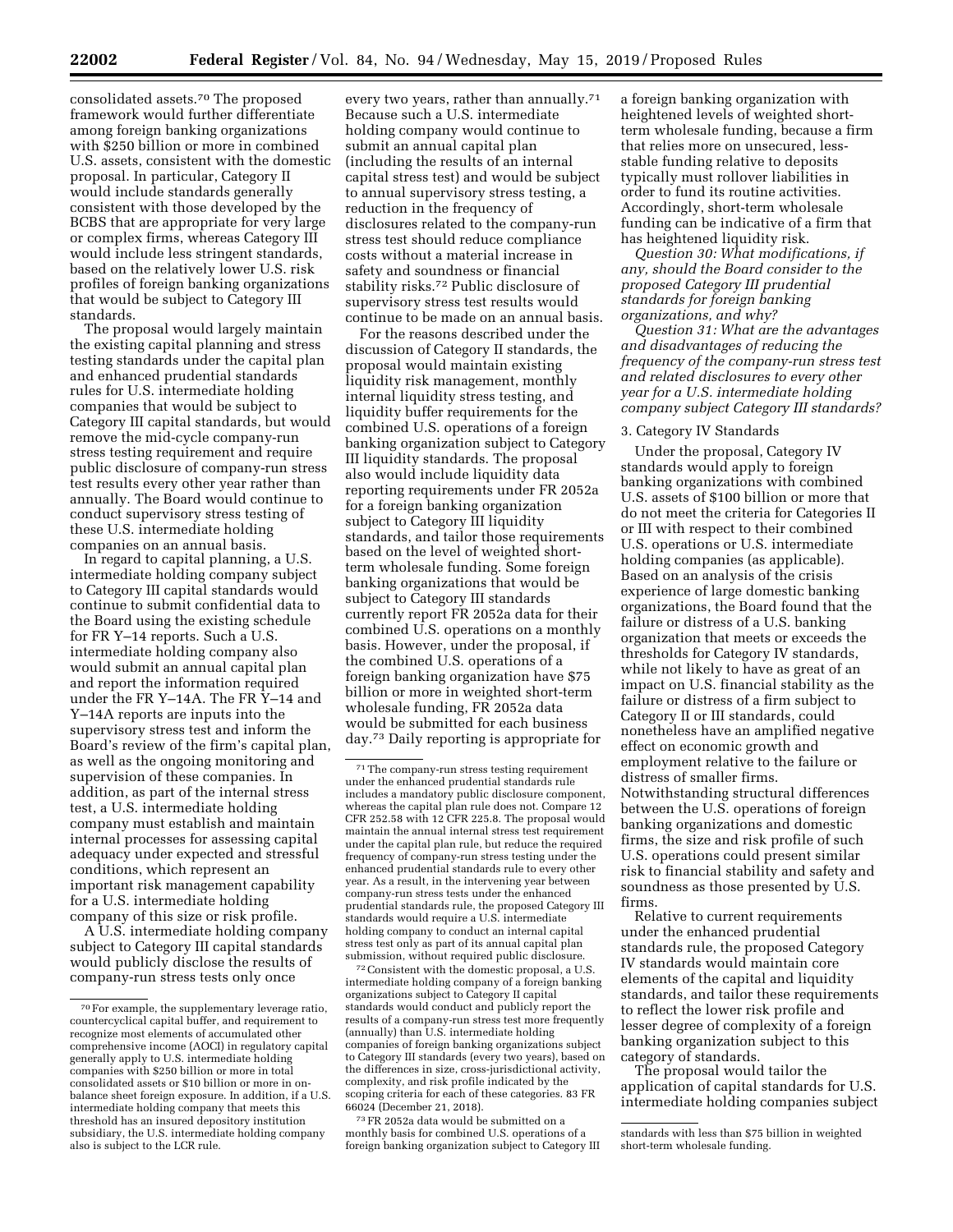to Category IV capital standards, consistent with the domestic proposal. Specifically, the proposal would reduce the frequency of supervisory stress testing to every other year, and eliminate the requirement to conduct and publicly report the results of a company-run stress test. A supervisory stress test cycle of this frequency would be consistent with the domestic proposal and appropriate for the risk profile of a U.S. intermediate holding company subject to this category of standards. The proposal would maintain the existing FR Y–14 reporting for these U.S. intermediate holding companies in order to provide the Board with the data it needs to conduct supervisory stress testing and inform the Board's ongoing monitoring and supervision of these companies.74

The Board continues to expect a U.S. intermediate holding company of a foreign banking organization subject to Category IV capital standards to have a sound capital position and sound capital planning practices. Capital is central to the ability of a U.S. intermediate holding company to absorb unexpected losses and continue to lend to creditworthy businesses and consumers. To be resilient under a range of conditions, a U.S. intermediate holding company must maintain sufficient levels of capital to support the risks associated with its exposures and activities. As a result, processes for managing and allocating capital resources are critical to a company's financial strength and resiliency, and also to the stability and effective functioning of the U.S. financial system.

In April 2018, the Board issued a proposal to apply stress buffer requirements to large bank holding companies and U.S. intermediate holding companies.75 As part of a future capital plan proposal, the Board intends to propose that the stress buffer requirements under Category IV would be calculated in a manner that aligns with the proposed two-year supervisory stress testing cycle. Specifically, the Board plans to propose that the stress buffer requirements would be updated annually to reflect planned distributions, but only every two years to reflect stress loss projections.76

As part of the capital plan proposal, the Board intends to maintain the requirement that the firm submit an annual capital plan, but provide greater flexibility to U.S. intermediate holding companies to develop their annual capital plans. Under such an approach, Category IV standards could require a capital plan to include estimates of revenues, losses, reserves, and capital levels based on a forward-looking analysis, taking into account the U.S. intermediate holding company's idiosyncratic risks under a range of conditions; however, it would not require submission of the results of company-run stress tests on the FR Y– 14A. This change would align with the proposal to remove company-run stress testing requirements from Category IV standards under this proposal. The Board also intends at a future date to revise its guidance relating to capital planning to align with the proposed categories of standards and to allow more flexibility in how all firms subject to Category IV standards perform capital planning.

Category IV liquidity standards would include liquidity risk management, stress testing, and buffer requirements. The combined U.S. operations of a foreign banking organization that would be subject to Category IV standards typically do not present the risks to U.S. financial stability that are associated with size, cross-jurisdictional activity, nonbank assets, and off-balance sheet exposure. Accordingly, the proposal would reduce the frequency of required internal liquidity stress testing to at least quarterly, rather than monthly.<sup>77</sup> Under the proposed Category IV standards, a foreign banking organization would continue to be required to maintain a liquidity buffer at its U.S. intermediate holding company that is sufficient to meet the projected net stressed cash-flow need over the 30 day planning horizon under the internal liquidity stress test and a liquidity buffer at its U.S. branches and agencies that is sufficient to meet projected needs over the first fourteen days of a stress test with a 30-day planning horizon.

The proposal also would modify certain liquidity risk-management

requirements under Category IV. First, the combined U.S. operations of a foreign banking organization subject to this category of standards would calculate collateral positions on a monthly basis, rather than weekly. Second, the proposal would clarify that risk limits established to monitor sources of liquidity risk must be consistent with the established liquidity risk tolerance for the combined U.S. operations a foreign banking organization and appropriately reflect their risk profile. Importantly, limits established in accordance with the proposal would not need to consider activities or risks that are not relevant to the combined U.S. operations of a foreign banking organization. Third, while the proposal would continue to require a foreign banking organization subject to Category IV standards to establish and maintain procedures for monitoring intraday risk that are consistent with the risk profile of its combined U.S. operations, Category IV standards would not specify any required elements of those procedures.

*Question 32: What modifications, if any, should the Board consider to the proposed Category IV standards, and why?* 

*Question 33: What are the advantages and disadvantages of conducting a supervisory stress test every other year, rather than annually, and eliminating the company-run stress testing requirement for purposes of Category IV standards? What would be the advantages or disadvantages of the Board conducting supervisory stress tests for these U.S. intermediate holding companies on a more frequent basis? How should the Board consider providing U.S. intermediate holding companies with additional flexibility in their capital plans?* 

### *D. Single-Counterparty Credit Limits*

Section 165(e) of the Dodd-Frank Act requires the Board to establish singlecounterparty credit limits for large U.S. and foreign banking organizations in order to limit the risks that the failure of any individual firm could pose to other firms subject to such requirements.78 Under the Board's enhanced prudential standards framework, single-counterparty credit limits apply to the combined U.S. operations of a foreign banking organization with \$250 billion or more in total consolidated assets, and separately to any subsidiary U.S. intermediate holding company of such a

<sup>74</sup>The Board plans to separately propose reductions in FR Y–14 reporting requirements for firms subject to Category IV standards as part of the capital plan proposal at a later date, to align with changes the Board would propose to the capital plan rule.

<sup>75</sup>*See* Amendments to the Regulatory Capital, Capital Plan, and Stress Test Rules, 83 FR 18160 (proposed April 25, 2018).

<sup>76</sup>Under the capital plan rule, the Board may require a U.S. intermediate holding company to resubmit its capital plan if there has been, or will

likely be, a material change in the firm's risk profile, financial condition, or corporate structure. *See* 12 CFR 225.8(e)(4). In the event of a resubmission, the Board may conduct a quantitative evaluation of that capital plan. As noted in the April 2018 proposal, the Board may recalculate a firm's stress buffer requirements whenever the firm chooses or is required to resubmit its capital plan. 83 FR 18171.

<sup>77</sup>Combined U.S. operations of a foreign banking organization subject to Category IV standards would remain subject to monthly FR 2052a liquidity reporting requirements. The mass of the state of  $^{78}$  12 U.S.C. 5365(e).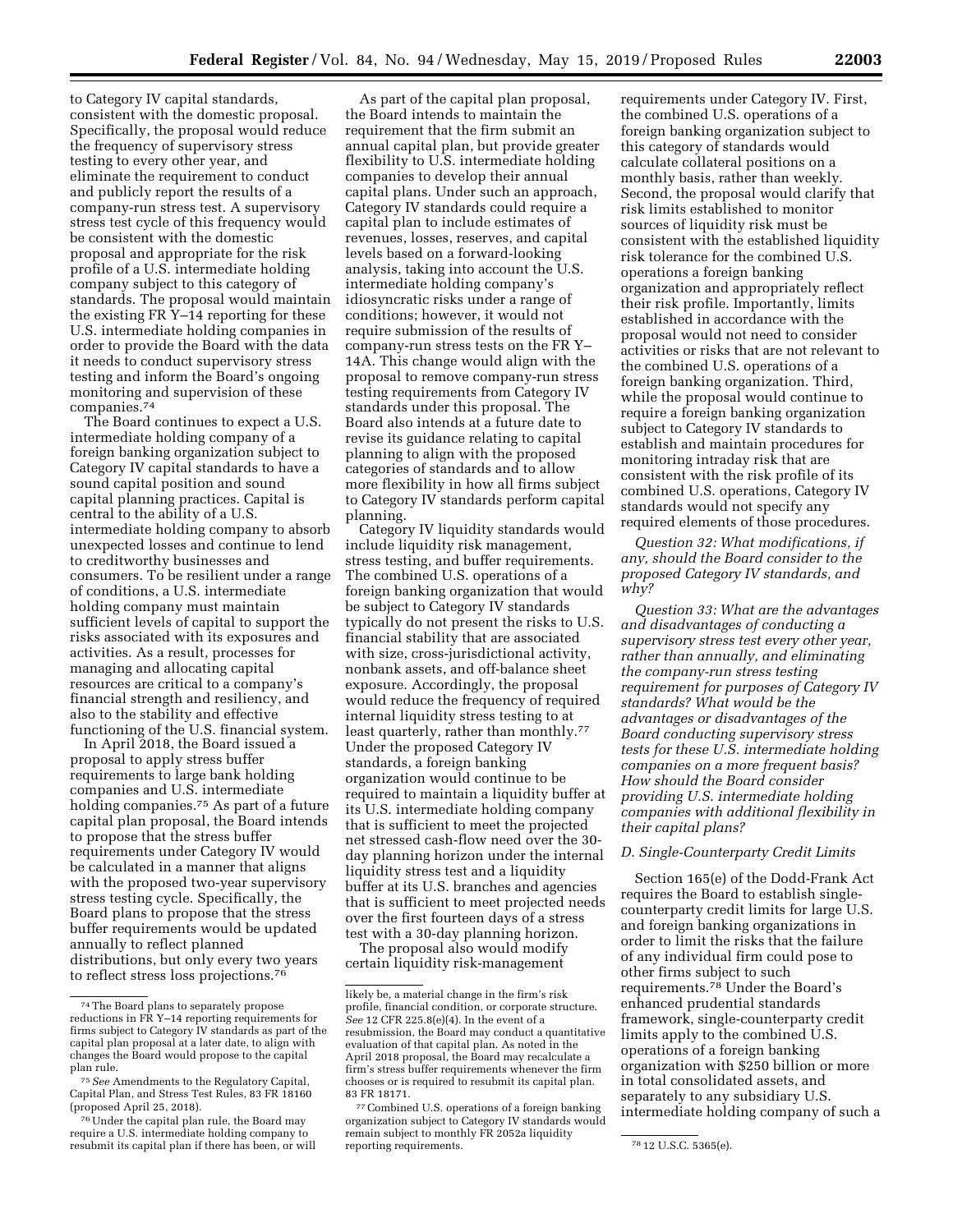firm with total consolidated assets of \$50 billion or more.79

The single-counterparty credit limits that apply to those foreign banking organizations and their U.S. intermediate holding companies increase in stringency in a manner commensurate with their size and risk profile. All foreign banking organizations are subject to an aggregate net credit exposure limit to any single counterparty equal to 25 percent of tier 1 capital. In addition, if a foreign banking organization has the characteristics of a ''major foreign banking organization," <sup>80</sup> it also is subject to an aggregate net credit exposure limit to any ''major counterparty'' 81 equal to 15 percent of tier 1 capital.<sup>82</sup> These requirements apply to the combined U.S. operations of a foreign banking organization and are determined with respect to the foreign banking organization's tier 1 capital. Alternatively, a foreign banking organization may comply with these requirements by certifying that it meets, on a consolidated basis, standards established by its home country supervisor that are consistent with the BCBS large exposure standard.83

For those foreign banking organizations' U.S. intermediate holding companies, the Board's singlecounterparty credit limits apply a similar approach. For a U.S. intermediate holding company with total consolidated assets of at least \$50 billion and less than \$250 billion, its aggregate net credit exposure to a single counterparty cannot exceed 25 percent of total regulatory capital plus the balance of its allowance for loan and lease losses that is not includable in tier 2 capital.84 In comparison, a U.S. intermediate holding company with total consolidated assets of at least \$250 billion and less than \$500 billion is subject to an aggregate net credit exposure limit of 25 percent of tier 1

81 ''Major counterparty'' means a U.S. GSIB, a foreign banking organization that is a global systemically important banking organization, and any nonbank financial company supervised by the Board. 12 CFR 252.171(y).

82 12 CFR 252.172(c).

83 12 CFR 252.172(d). *See also* BCBS, Supervisory Framework for Measuring and Controlling Large Exposures (April 2014). The large exposures standard establishes an international singlecounterparty credit limit framework for internationally active banks.

84 12 CFR 252.172(a).

capital.85 For ''major U.S. intermediate holding companies,'' the rule applies the same aggregate limits that apply to a major foreign banking organization— (i) an aggregate net credit exposure limit to any single counterparty equal to 25 percent of tier 1 capital,86 and (ii) an aggregate net credit exposure limit to a ''major counterparty'' equal to 15 percent of tier 1 capital.<sup>87</sup>

Other provisions of the singlecounterparty credit limits apply only to U.S. intermediate holding companies with total consolidated assets of \$250 billion or more. Specifically, the current rule sets forth requirements for the treatment of exposures to securitization vehicles, investment funds, and other special purpose vehicles (collectively, SPVs),88 and the application of economic interdependence and control relationship tests to aggregate connected counterparties 89 for U.S. intermediate holding companies that meet or exceed this asset size threshold. In addition, U.S. intermediate holding companies with \$250 billion or more in total consolidated assets must comply with the rule on a daily basis as of the end of each business day and submit a quarterly report to demonstrate its compliance.90

The proposal would revise the Board's single-counterparty credit limits to align the thresholds for application of these requirements with the proposed thresholds for other enhanced prudential standards. Under the proposal, single-counterparty credit limits would apply to the combined U.S. operations of a foreign banking organization subject to Category II or Category III standards or of a foreign banking organization with \$250 billion or more in total consolidated assets. A foreign banking organization would continue to be able to comply with the single-counterparty credit limits by certifying to the Board that it meets comparable home-country standards that apply on a consolidated basis.

86 *Id.* 

88 *Id.* at 252.175. For a discussion of the treatment of exposures to SPVs under the single-counterparty credit limit rule, *see* ''Single-Counterparty Credit Limits for Bank Holding Companies and Foreign Banking Organizations,'' 83 FR 38460, 38480–82 (Aug. 6, 2018).

89 12 CFR 252.176. For a discussion of the economic interdependence and control relationship tests to aggregate connected counterparties under the single-counterparty credit limit rule, see *id.* at 38482–84.

90 12 CFR 252.178(a)(1) and (a)(3). A U.S. intermediate holding company with less than \$250 billion in total consolidated assets must comply with single-counterparty credit limits as of the end of each quarter. *See* 12 CFR 252.178(a)(2).

The proposal also would apply singlecounterparty credit limits separately to a U.S. intermediate holding company of a foreign banking organization subject to Category II or Category III standards but would modify the requirements currently applicable to those U.S. intermediate holding companies. First, the proposal would eliminate the requirements applicable to major U.S. intermediate holding companies and instead subject all U.S. intermediate companies to a uniform aggregate net credit exposure limit to a single counterparty equal to 25 percent of tier 1 capital. In addition, the proposal would remove the bifurcated treatment under the current rule regarding exposures to SPVs and the application of the economic interdependence and control relationship tests, as well as compliance requirements. Under the proposal, these requirements would apply to all U.S. intermediate holding companies as they apply currently to U.S. intermediate holding companies with \$250 billion or more in total consolidated assets. These revisions are intended to more appropriately balance the single-counterparty credit limits that apply to U.S. intermediate holding companies by maintaining the core aggregate net credit exposure limit and extending the applicability of other requirements that are integral to the framework. While these revisions would increase the compliance burden relative to the single-counterparty credit limits currently applicable to certain U.S. intermediate holding companies with less than \$250 billion in assets, they are consistent with the focus of the postcrisis reform framework as it relates to reducing interconnectivity within the financial system and the maintenance of higher-quality forms of capital and, therefore, could help to mitigate risks to U.S. financial stability. In particular, the Board has stated that basing singlecounterparty credit limits on tier 1 capital sets the limits relative to the company's ability to absorb losses on a going-concern basis and acknowledges market participants' focus on higherquality capital during the financial crisis.91

The proposal would not apply singlecounterparty credit limits to the combined U.S. operations of foreign banking organizations subject to Category IV standards unless such a foreign banking organization has \$250 billion or more in total consolidated assets, as required by federal law.92 In addition, the proposal only would apply single-counterparty credit limits to U.S.

<sup>79</sup> 12 CFR 252.72(a).

<sup>80</sup> ''Major foreign banking organization'' means a top-tier foreign banking organization that has the characteristics of a global systemically important banking organization under the global methodology, or is identified by the Board as a major foreign banking organization. 12 CFR 252.171(z).

<sup>85</sup> *Id.* at 252.172(b)(1).

<sup>87</sup> *Id.* at 252.172(c)(1).

<sup>91</sup>*See* 83 FR 38460, 38471 (Aug. 6, 2018). 92*See supra* note 71.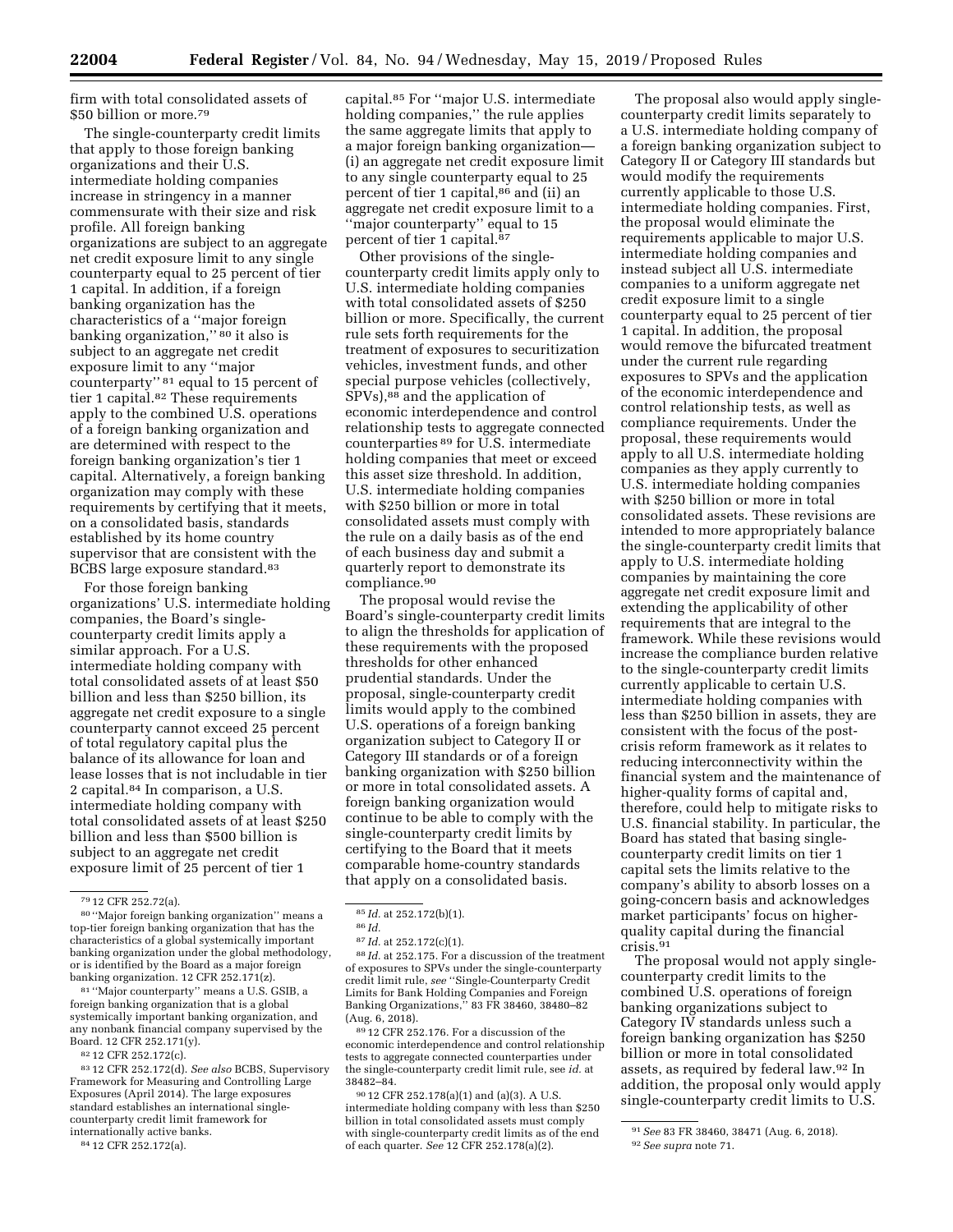intermediate holding companies of foreign banking organizations subject to Category II or Category III standards. As discussed above, the proposed indicators for Category II and Category III represent measures of vulnerability to safety and soundness and financial stability risks, which may be exacerbated if a foreign banking organization has combined U.S. operations with outsized credit exposure to a single counterparty. Accordingly, application of these limits would help to mitigate this risk. In addition, foreign banking organizations with combined U.S. operations that have high reliance on weighted shortterm wholesale funding or a significant concentration of nonbank assets or offbalance sheet exposure often also have a high degree of interconnectedness with other market participants and may be likely to transmit their distress or failure to those participants. Singlecounterparty credit limits may reduce the extent of that transmission.<sup>93</sup> Foreign banking organizations with combined U.S. operations that would be subject to Category IV standards typically do not present these risks.

*Question 34: What are the advantages and disadvantages of the proposed revisions to the applicability requirements for single-counterparty credit limits and the removal of aggregate net credit exposure limits applicable to major U.S. intermediate holding companies?* 

*Question 35: What are the advantages and disadvantages of extending to U.S. intermediate holding companies with less than \$250 billion in total consolidated assets that are subject to Category II or Category III standards the requirements under the singlecounterparty credit limits framework regarding the treatment of exposures to SPVs and the application of the economic interdependence and control relationship tests, as well as heightened compliance requirements?* 

## *E. Risk-Management and Risk-Committee Requirements*

Sound enterprise-wide risk management supports the safe and sound operation of banking organizations and reduces the likelihood of their material distress or failure, and thus promotes U.S. financial stability. Section 165(h) of the Dodd-Frank Act requires certain publicly traded bank holding companies, which includes foreign banking organizations,

to establish a risk committee that is ''responsible for the oversight of the enterprise-wide risk management practices'' that meets other statutory requirements.94 EGRRCPA raised the threshold for mandatory application of the risk-committee requirement from publicly traded bank holding companies with \$10 billion in total consolidated assets to publicly traded bank holding companies with \$50 billion or more in total consolidated assets. Additionally, the Board has discretion to apply riskcommittee requirements to publicly traded bank holding companies with under \$50 billion in total consolidated assets if the Board determines doing so is necessary or appropriate to promote sound risk management practices.

Under the current enhanced prudential standards rule, all foreign banking organizations with total consolidated assets of \$50 billion or more, and publicly traded foreign banking organizations with at least \$10 billion in total consolidated assets, must maintain a risk committee that meets specified requirements.95 These requirements vary based on a foreign banking organization's total consolidated assets and combined U.S. assets. Foreign banking organizations with at least \$10 billion but less than \$50 billion in total consolidated assets, as well as foreign banking organizations with total consolidated assets of \$50 billion or more but less than \$50 billion in combined U.S. assets, must annually certify to the Board that they maintain a qualifying committee that oversees the risk management policies of the combined U.S. operations of the foreign banking organization. In contrast, foreign banking organizations with total consolidated assets of \$50 billion or more and \$50 billion or more in combined U.S. assets are subject to more detailed risk-committee and riskmanagement requirements, including the requirement to appoint a U.S. chief risk officer.96

Consistent with EGRRCPA, the proposal would raise the total consolidated asset threshold for application of the risk-committee requirement to foreign banking organizations and would not change the substance of the risk-committee requirement for these firms. Maintaining these risk-committee requirements for foreign banking organizations with total consolidated assets of \$50 billion or more would help support the safety and soundness of a foreign banking organization's U.S. operations in a

manner commensurate with its U.S. risk profile. Under the proposal, foreign banking organizations with at least \$50 billion but less than \$100 billion in total consolidated assets, as well as foreign banking organizations with total consolidated assets of \$100 billion or more but less than \$50 billion in combined U.S. assets, would be required to maintain a risk committee and make an annual certification to that effect. Additionally, foreign banking organizations with total consolidated assets of \$100 billion or more and \$50 billion or more in combined U.S. assets would be required to comply with the more detailed risk-committee and riskmanagement requirements in the Board's enhanced prudential standards rule (Regulation YY), which include the chief risk officer requirement. The proposal would eliminate the riskcommittee requirements that apply for foreign banking organizations with less than \$50 billion in total consolidated assets.

Similar to its approach for domestic banking organizations, the Board historically has assessed the adequacy of risk management of foreign banking organizations through the examination process as informed by supervisory guidance; the requirements in section 165(h) of the Dodd-Frank Act supplement, but do not replace, the Board's existing risk management guidance and supervisory expectations.97 Given the activities and risk profiles of foreign banking organizations with less than \$50 billion in total consolidated assets, the Board expects to review these firms' risk management practices through the supervisory process. The Board would continue to expect foreign banking organizations with less than \$50 billion in total consolidated assets to establish risk management processes and procedures commensurate with their risks.

# *F. Enhanced Prudential Standards for Foreign Banking Organizations With a Smaller U.S. Presence*

The current regulatory framework for foreign banking organizations tailors the application of enhanced prudential standards based on the size and complexity of a foreign banking organization's U.S. operations. Under the Board's current enhanced prudential standards rule, foreign banking organizations with at least \$10 billion but less than \$50 billion in total consolidated assets are subject to

<sup>93</sup>The limitation on a U.S. intermediate holding company's exposure to a single counterparty also may reduce the likelihood that distress at another firm would be transmitted to the U.S. intermediate holding company.

<sup>94</sup> 12 U.S.C. 5363(h).

<sup>95</sup>*See* 12 CFR 252.144, 252.155, and subpart M. 96 12 CFR 252.155.

<sup>97</sup>*See* Enhanced Prudential Standards for Bank Holding Companies and Foreign Banking Organizations, 79 FR 17239, 17247 (Mar. 27, 2014).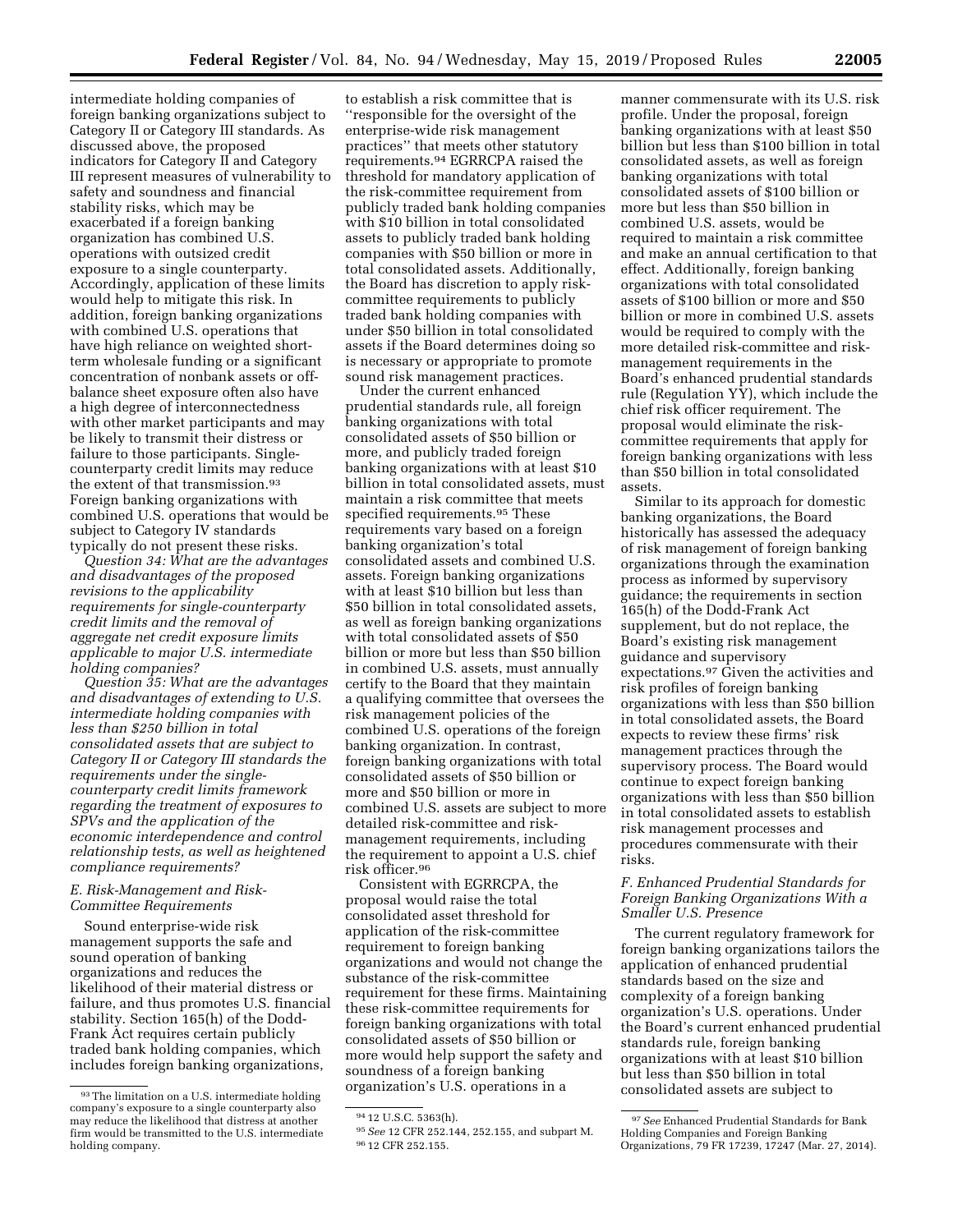company-run stress testing requirements in subpart L and the risk-management and risk-committee requirements in subpart M, the latter of which is described above.98 Additionally, foreign banking organizations with at least \$50 billion in total consolidated assets but less than \$50 billion in combined U.S. assets are subject to risk-based and leverage capital, risk-management and risk-committee, liquidity risk management, and capital stress testing requirements in subpart N of the Board's enhanced prudential standards rule.99 The Board largely requires the foreign banking organization's compliance with home-country capital and liquidity standards at the consolidated level, and imposes certain risk-management requirements that are specific to the U.S. operations of a foreign banking organization.

The proposal generally adopts this approach for foreign banking organizations with a limited U.S. presence; however, it would also implement targeted changes to reduce the stringency of certain requirements applicable to these firms, as described below. It would also maintain certain risk-management and capital requirements for a U.S. intermediate holding company of a foreign banking organization that does not meet the thresholds under the proposal for the application of Category II, Category III or Category IV standards.

1. Enhanced Prudential Standards for Foreign Banking Organizations With Less Than \$50 Billion in Total Consolidated Assets

The proposal would eliminate riskcommittee and risk-management requirements for foreign banking organizations with less than \$50 billion in total consolidated assets, as described above.

In addition, consistent with EGRRCPA, the proposal would eliminate subpart L of the Board's enhanced prudential standards rule, which currently prescribes companyrun stress testing requirements for foreign banking organizations with more than \$10 billion but less than \$50 billion in total consolidated assets.<sup>100</sup> EGRRCPA raised the threshold for mandatory application of company-run stress testing requirements from

financial companies with more than \$10 billion in total consolidated assets to financial companies with more than \$250 billion in total consolidated assets. As a result, foreign banking organizations with less than \$50 billion in total consolidated assets would no longer be required to be subject to a home-country capital stress testing regime, or if the foreign banking organization was not subject to qualifying home country standards, additional stress testing requirements in subpart L.101

2. Enhanced Prudential Standards for Foreign Banking Organizations With \$100 Billion or More in Total Consolidated Assets but Less Than \$100 Billion in Combined U.S. Assets

Under the Board's existing enhanced prudential standards rule, subpart N applies to foreign banking organizations with \$50 billion or more in total consolidated assets but less than \$50 billion in combined U.S. assets. Currently, the standards in subpart N which include risk-based and leverage capital, liquidity risk management, and capital stress testing requirements largely require compliance with homecountry standards.

Consistent with EGRRCPA, the proposal would raise the threshold for application of subpart N to foreign banking organizations with \$100 billion or more in total consolidated assets but less than \$100 billion in combined U.S. assets. Under the proposed rule, the requirements under subpart N would continue to largely defer to homecountry standards and remain generally unchanged from the requirements that apply currently to a foreign banking organization with a limited U.S presence, including liquidity risk management requirements, risk-based and leverage capital requirements, and capital stress testing requirements. However, consistent with the proposed stress testing frequency for smaller and less complex domestic holding companies, the proposal would require foreign banking organizations with total consolidated assets of less than \$250 billion that do not meet the criteria for application of Category II, Category III, or Category IV standards to be subject to a home-country supervisory stress test on a biennial basis, rather than annually as under the current framework.

As mentioned above in section II.E. of this Supplementary Information, riskcommittee requirements in subpart N would be further differentiated based on combined U.S. assets. Under the proposal, foreign banking organizations with \$100 billion or more in total consolidated assets but less than \$50 billion in combined U.S. assets would be required to certify on an annual basis that they maintain a qualifying risk committee that oversees the risk management policies of the combined U.S. operations of the foreign banking organization. In contrast, foreign banking organizations with \$100 billion or more in total consolidated assets, and at least \$50 billion but less than \$100 billion in combined U.S. assets would be subject to more detailed riskcommittee and risk-management requirements, which include the chief risk officer requirement. These more detailed risk-committee requirements would be the same requirements that apply to foreign banking organizations with \$100 billion or more in combined U.S. assets.

The proposal would not revise the \$50 billion U.S. non-branch asset threshold for the U.S. intermediate holding company formation requirement. This requirement has resulted in substantial gains in the resilience and safety and soundness of foreign banking organizations' U.S. operations. Therefore, a foreign banking organization subject to subpart N (*i.e.,*  one with less than \$100 billion in combined U.S. assets) may have or could be required to form a U.S. intermediate holding company. A U.S. intermediate holding company of such a foreign banking organization would not be subject to Category II, Category III, or Category IV capital standards, but it would remain subject to the risk-based and leverage capital requirements that apply to a U.S. bank holding company of a similar size and risk profile under the Board's capital rule.102 Similarly, a U.S. intermediate holding company of a foreign banking organization subject to subpart N would be required to comply with risk-management and riskcommittee requirements. As under the

<sup>98</sup>The company-run stress testing requirements in subpart L also currently apply to foreign savings and loan holding companies with at least \$10 billion in total consolidated assets. *See* 12 CFR 252.120 *et seq.* 

<sup>99</sup> 12 CFR 252.140 *et seq.* 

<sup>100</sup>Subpart L also currently applies to foreign savings and loan holding companies with more than \$10 billion in total consolidated assets. *Id.* 

 $^{\rm 101}$  For foreign savings and loan holding companies, the proposal would apply company-run stress testing requirements to foreign savings and loan holding companies with more than \$250 billion in total consolidated assets. These requirements would be the same as those that currently apply in subpart L of the enhanced prudential standards rule. *See id.* Raising the asset size threshold for application of company-run stress testing requirements for foreign savings and loan holding companies to more than \$250 billion in total consolidated assets would be consistent with section 165(i)(2) of the Dodd-Frank Act, as amended by EGRRCPA. Under this proposal, company-run stress test requirements for foreign savings and loan holding companies would be in the new subpart R of Regulation LL.

<sup>102</sup> 12 CFR part 217. As discussed in the interagency foreign banking organization capital and liquidity proposal, such a U.S. intermediate holding company would be subject to the generally applicable risk-based and leverage capital requirements.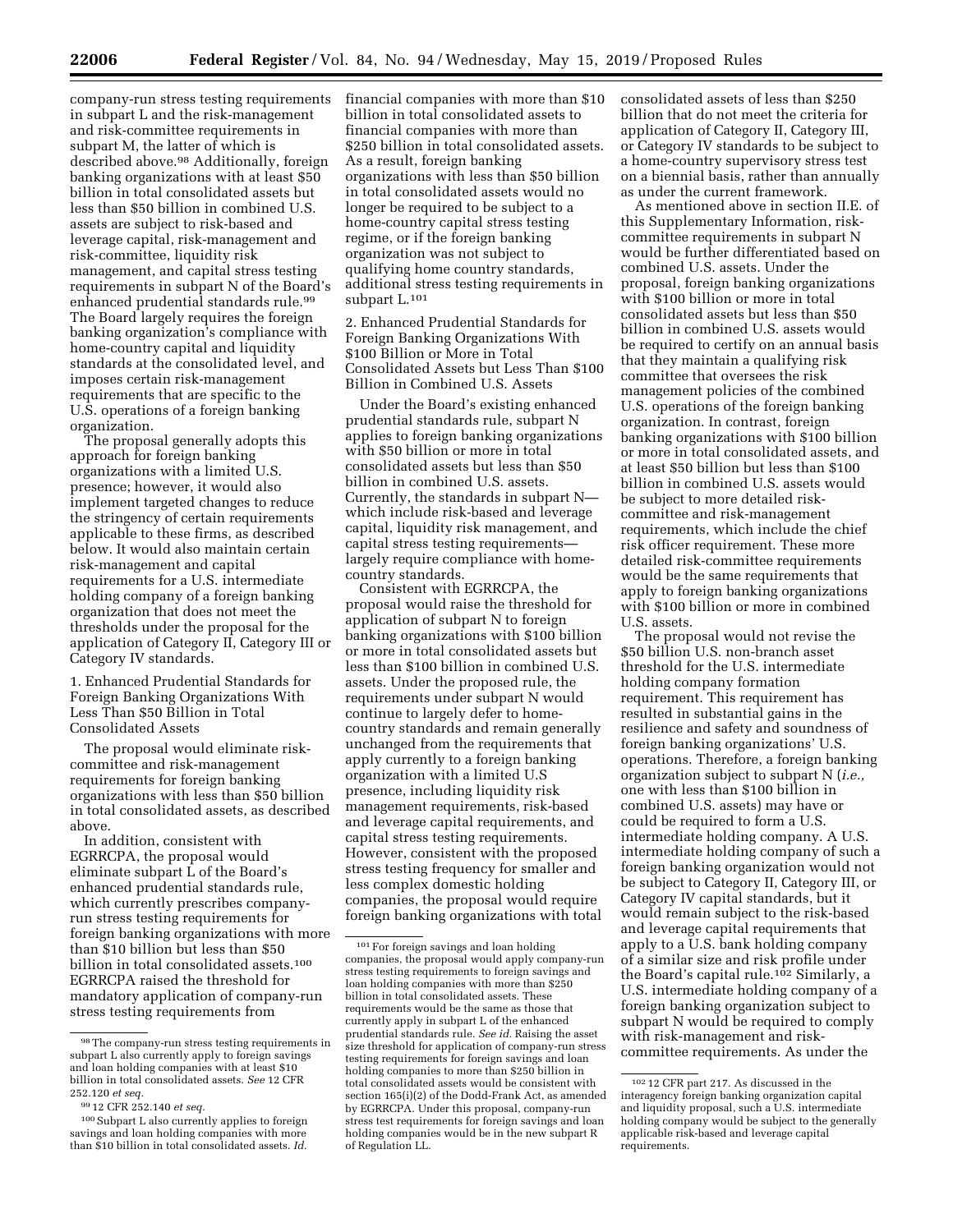current rule, under the proposal the risk committee of the U.S. intermediate holding company may also serve as the U.S. risk committee for the foreign banking organization's combined U.S. operations.

## *G. Technical Changes to the Regulatory Framework for Foreign Banking Organizations and Domestic Banking Organizations*

The proposal would make several technical changes and clarifying revisions to the Board's enhanced prudential standards rule. In addition to any defined terms described previously in this Supplementary Information section, the proposal would add defined terms for foreign banking organizations with combined U.S. operations subject to Category II, III, or IV standards, defined as ''Category II foreign banking organizations'', ''Category III foreign banking organizations'', or ''Category IV foreign banking organizations'', respectively. Similarly, the proposal would add defined terms for ''Category II U.S. intermediate holding companies", "Category III U.S. intermediate holding companies'', and ''Category IV U.S. intermediate holding companies''. The addition of these terms would facilitate the requirements for application of enhanced prudential standards under the category framework set forth in this proposal.

The proposal would revise the requirements for establishment of a U.S. intermediate holding company to eliminate the requirement to submit an implementation plan. The implementation plan requirement was intended to facilitate initial compliance with the U.S. intermediate holding company requirement. To assess compliance with the U.S. intermediate holding company requirement under the proposal, information would be requested through the supervisory process. Such information could include information on the U.S. subsidiaries of the foreign banking organization that would be transferred, a projected timeline for the structural reorganization, and a discussion of the firm's plan to comply with the enhanced prudential standards that would be applicable to the U.S. intermediate holding company.

The proposal also would make conforming amendments to the process for requesting an alternative organizational structure for a U.S. intermediate holding company, as well as clarify that a foreign banking organization may submit a request for an alternative organizational structure in the context of a reorganization, anticipated acquisition, or prior to

formation of a U.S. intermediate holding company. In light of the requests received under this section following the initial compliance with the U.S. intermediate holding company requirement, the time period for the Board's expected action would be shortened from 180 days to 90 days. These amendments would apply to a U.S. intermediate holding company formed under subpart N or subpart O.

As discussed above, capital requirements would apply to a U.S. intermediate holding company based on its risk profile, while other requirements would be based on the risk profile of the combined U.S. operations of a foreign banking organization. Subpart O of Regulation YY currently provides that a foreign banking organization that forms two or more U.S. intermediate holding companies would meet any threshold governing applicability of particular requirements by aggregating the total consolidated assets of the U.S. intermediate holding companies. The proposal would not change this aggregation requirement, but would amend the requirement to consider the risk-based indicators discussed above.

In addition, the proposal would provide a reservation of authority to permit a foreign banking organization to comply with the requirements of Regulation YY through a subsidiary foreign bank or company of the foreign banking organization. In making this determination, the Board would take into consideration the ownership structure of the foreign banking organization, including (1) whether the foreign banking organization is owned or controlled by a foreign government; (2) whether the action would be consistent with the purposes of this part; and (3) any other factors that the Board determines are relevant. For example, if top-tier foreign banking organization is a sovereign wealth fund that controls a U.S. bank holding company, with prior approval of the Board the U.S. bank holding company could comply with the requirements established under Regulation YY instead of the sovereign wealth fund, provided that doing so would not raise significant supervisory or policy issues and would be consistent with the purposes of section 165. The reservation of authority is intended to provide additional flexibility to address certain foreign banking organization structures, as well as to provide clarity and reduce burden for these institutions.

The proposal also would amend Regulation YY to eliminate transition and initial applicability provisions that were relevant only for purposes of the initial adoption and implementation of

the enhanced prudential standards framework.

For both foreign and domestic banking organizations, the Board is soliciting comment on whether to more closely align the assets that qualify as highly liquid assets in the enhanced prudential standards rule 103 with HQLA under the current LCR rule.104

Specifically, the enhanced prudential standards rule requires certain large foreign and domestic banking organizations to hold buffers of highly liquid assets. The rule defines highly liquid assets to include cash, certain securities issued or guaranteed by the U.S. government or a U.S. governmentsponsored enterprise, and other assets that a firm demonstrates to the Board's satisfaction meet specific liquidity criteria.105

The LCR rule describes assets that are HQLA that may be used by a firm to meets its net cash outflow amount.106 HQLA are expected to be easily and immediately convertible into cash with little or no expected loss of value during a period of stress.107 Certain HQLA are subject to additional, asset-specific requirements, including, for example, that the assets be liquid and readily marketable.108

When the Board adopted the enhanced prudential standards rule in 2014, the Board stated that HQLA under the then-proposed LCR rule would be liquid under most scenarios, but a covered company would still be required to demonstrate to the Board that these assets meet the criteria for highly liquid assets set forth in the enhanced prudential standards rule.109 After several years of supervising firms that are subject to the enhanced prudential standards rule and LCR rule, the Board is considering whether it would be appropriate to expand the list of enumerated highly liquid assets to include certain assets that are HQLA (potentially reflecting operational requirements of the LCR rule), or otherwise adjust the definition of highly liquid assets to align with the LCR rule. Under this approach, a banking organization would no longer be required to obtain a determination from

- 106 12 CFR 50.20 (OCC), 12 CFR 249.20 (Board), and 12 CFR 329.20 (FDIC).
	- 107*See* 79 FR at 61450.
- 108 12 CFR 50.20 (OCC), 12 CFR 249.20 (Board), and 12 CFR 329.20 (FDIC).

<sup>103</sup> 12 CFR 252.35(b) and 12 CFR 252.157(c). 104*See* Liquidity Coverage Ratio: Liquidity Risk Measurement Standards, 79 FR 61440, 61450 (Oct. 10, 2014), codified at 12 CFR part 50 (OCC), 12 CFR part 249 (Board), and 12 CFR part 329 (FDIC). For the definition of HQLA under the Board's LCR rule, *see* 12 CFR 249.20.

 $105$  *Id.* 

<sup>109</sup>*See* 79 FR 17259–60 (Oct. 10, 2014).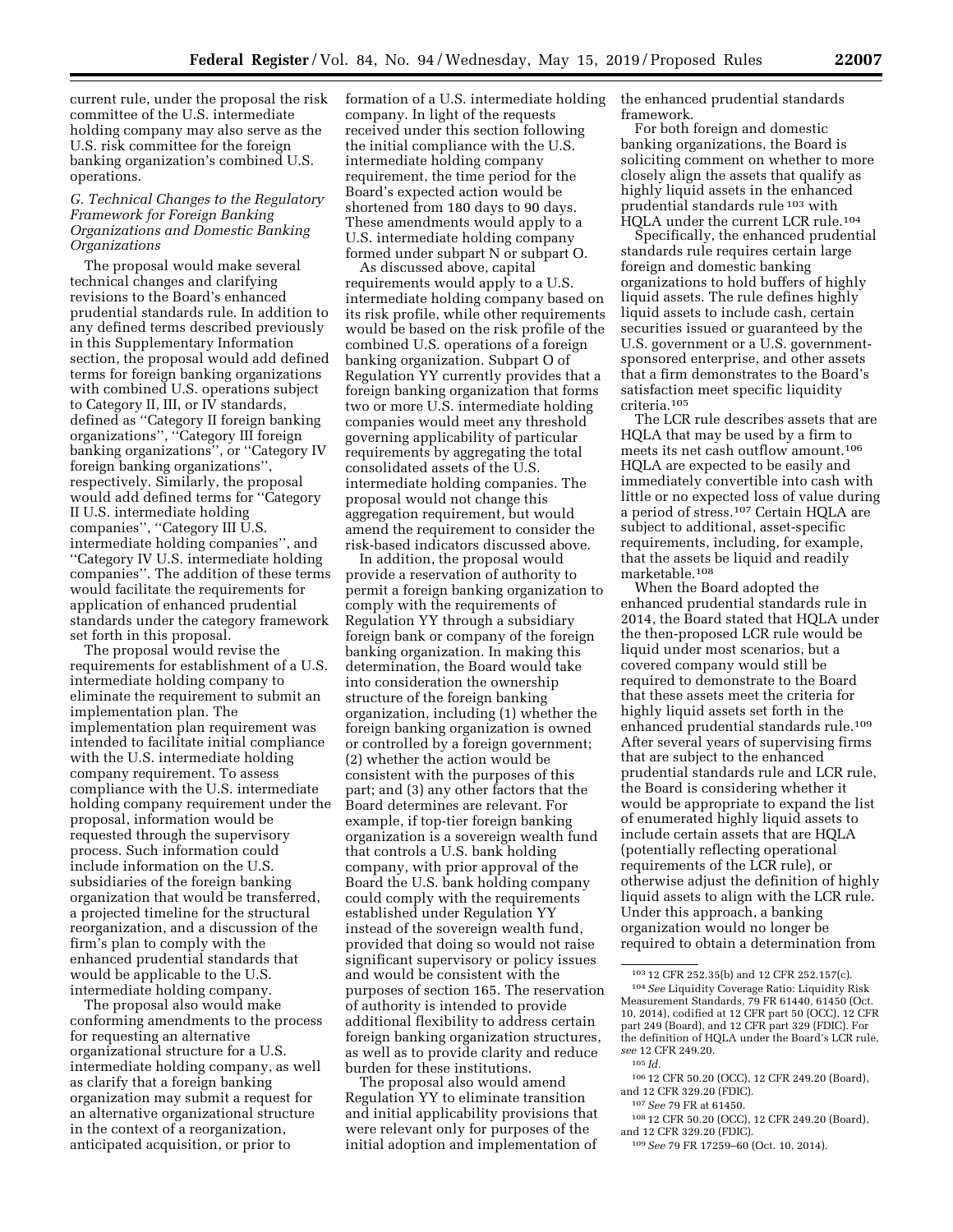the Board for assets that are HQLA, as those assets would be enumerated as highly liquid assets in Regulation YY.

*Question 36: How, if at all, should the Board adjust the current definition of highly liquid assets in 12 CFR 252.35(b)(3) and 252.157(c)(7) of the enhanced prudential standards rule to improve alignment with the definition of HQLA? Should the enumerated list of highly liquid assets be expanded to include any or all of certain categories of HQLA (e.g., level 1 liquid assets, all level 1 and level 2A liquid assets, certain level 1 liquid assets, certain level 2A liquid assets, etc.) or certain assets that are HQLA (e.g., sovereign bonds that are assigned a zero percent risk weight under the Board's capital regulation)? Should* ''*cash*'' *in the enhanced prudential standards rule be clarified to mean Reserve Bank balances and foreign withdrawable reserves, to more closely align with the enumerated list of level 1 liquid assets that are not securities in the LCR rule?* 

*Question 37: What are the advantages and disadvantages of incorporating into the definition of highly liquid assets other requirements of the LCR rule related to HQLA, including, for example, the requirements for an asset to be* ''*eligible HQLA,*'' *the haircuts applied to HQLA, or the quantitative limits on the composition of the HQLA amount?* 110

*Question 38: If a firm's HQLA satisfy the requirements in the LCR rule to be eligible HQLA,*111 *what are the advantages and disadvantages of requiring the firm to separately demonstrate that the HQLA meet the other requirements in the enhanced prudential standards rule for highly liquid assets?* 112 *What would be the advantages and disadvantages of adding other requirements for highly liquid assets in the enhanced prudential standards rule, including a requirement that a firm take into account potential conflicts to a business or risk management strategy stemming from the monetization of these assets?* 

In addition, the proposal would amend the internal liquidity stress testing requirements to provide a banking organization with notice and an opportunity to respond if the Board determined that the banking organization must change the frequency of its internal liquidity stress testing. The proposed procedures would allow a banking organization to respond to the Board's determination before such

requirement takes effect. The proposed procedures are consistent with other similar notice procedures in Regulation YY. The proposed changes would help ensure that the internal liquidity stress tests conducted by a banking organization are consistent with that banking organization's liquidity risk profile.113

For domestic bank holding companies, the proposal would amend the Board's GSIB surcharge rule to require a bank holding company subject to Category III standards to compute its method 1 score on an annual basis to determine whether it is a U.S. GSIB. Currently, the Board's GSIB surcharge rule applies only to a domestic bank holding company that is an advanced approaches Board-regulated institution (a bank holding company with \$250 billion or more in total consolidated assets or \$10 billion or more in onbalance sheet foreign exposure), as a bank holding company that does not meet these thresholds is less likely to pose heightened risks to U.S. financial stability.114

In the domestic interagency proposal, the Board proposed to revise the definition of advanced approaches Board-regulated institution to include a bank holding company that is identified as a U.S. GSIB or a bank holding company that has either \$700 billion in total consolidated assets or \$75 billion in cross-jurisdictional activity. The Board did not address whether a Category III banking organization would need to calculate its method 1 score in the domestic proposal or the domestic interagency proposal. As noted by the Board in the domestic proposal, Category III standards would apply to domestic bank holding companies that could pose heightened risks to U.S financial stability and would further the safety and soundness of a bank holding company of such size and risk profile.115 Accordingly, because of the risk profile of these firms, the Board is proposing to revise the GSIB surcharge rule to require Category III banking organizations to calculate their method 1 scores annually. The proposed change would not increase the number of firms that currently calculate their method 1 GSIB score annually, as all proposed Category III domestic bank holding companies are advanced approaches

Board-regulated institutions under the Board's existing GSIB surcharge rule.

*Question 39: How could the Board further improve the structure of the enhanced prudential standards framework in Regulation YY and proposed prudential standards in Regulation LL? For example, would providing all definitions under one section facilitate compliance with the framework? Are there other structural or technical changes to Regulation YY and Regulation LL the Board should consider and, if so, why? Are there other clarifications to Regulation YY that the Board should consider and, if so, how and why? For example, are there defined terms that could be further clarified?* 

*Question 40: What are the advantages or disadvantages of providing foreign banking organizations additional flexibility in complying with the Board's risk-committee requirements? What, if any, additional flexibility should the Board provide to foreign banking organizations with \$50 billion or more in combined U.S. assets to maintain their risk committees at entities other than at the top-tier foreign banking organization or at the foreign banking organization's U.S. intermediate holding company? What alternative structures should the Board consider? What factors should the Board consider in determining whether to provide foreign banking organizations with additional flexibility or permit an alternative structure in complying with the riskcommittee requirements? In particular, to what extent should the Board consider (a) the scope of the risk committee's oversight of the combined U.S. operations of the foreign banking organization; and (b) the reporting lines from the risk committee to the global board of directors of the foreign banking organization?* 

*Question 41: What are the advantages or disadvantages of requiring a domestic bank holding company subject to Category III standards to compute its method 1 score? What would be the advantages or disadvantages of the Board, instead of the bank holding companies subject to the GSIB surcharge rule, computing the method 1 scores for all, or some, bank holding companies subject to the GSIB surcharge rule?* 

#### **III. Proposed Reporting Changes**

To accommodate the proposed revisions to the framework for determining the applicability of enhanced prudential standards to foreign banking organizations, the proposal would make various changes to related reporting forms. Specifically,

<sup>110</sup> 12 CFR 249.21 *and* 249.22.

<sup>111</sup>*See* 12 CFR 50.22 (OCC); 12 CFR 249.22 (Board); 12 CFR 329.50 (FDIC).

<sup>112</sup> 12 CFR 252.35(b)(3) *and* 252.157(c)(7).

<sup>113</sup>The proposed procedures would not limit the authority of the Board under any other provision of law or regulation to take supervisory or enforcement action, including action to address unsafe or unsound practices or conditions, deficient liquidity levels, or violations of law.

<sup>114</sup>*See* 12 CFR 217.400(b)(1). *See* 80 FR 49082 (August 14, 2015).

<sup>115</sup> 83 FR 61408, 61413 (November 29, 2018).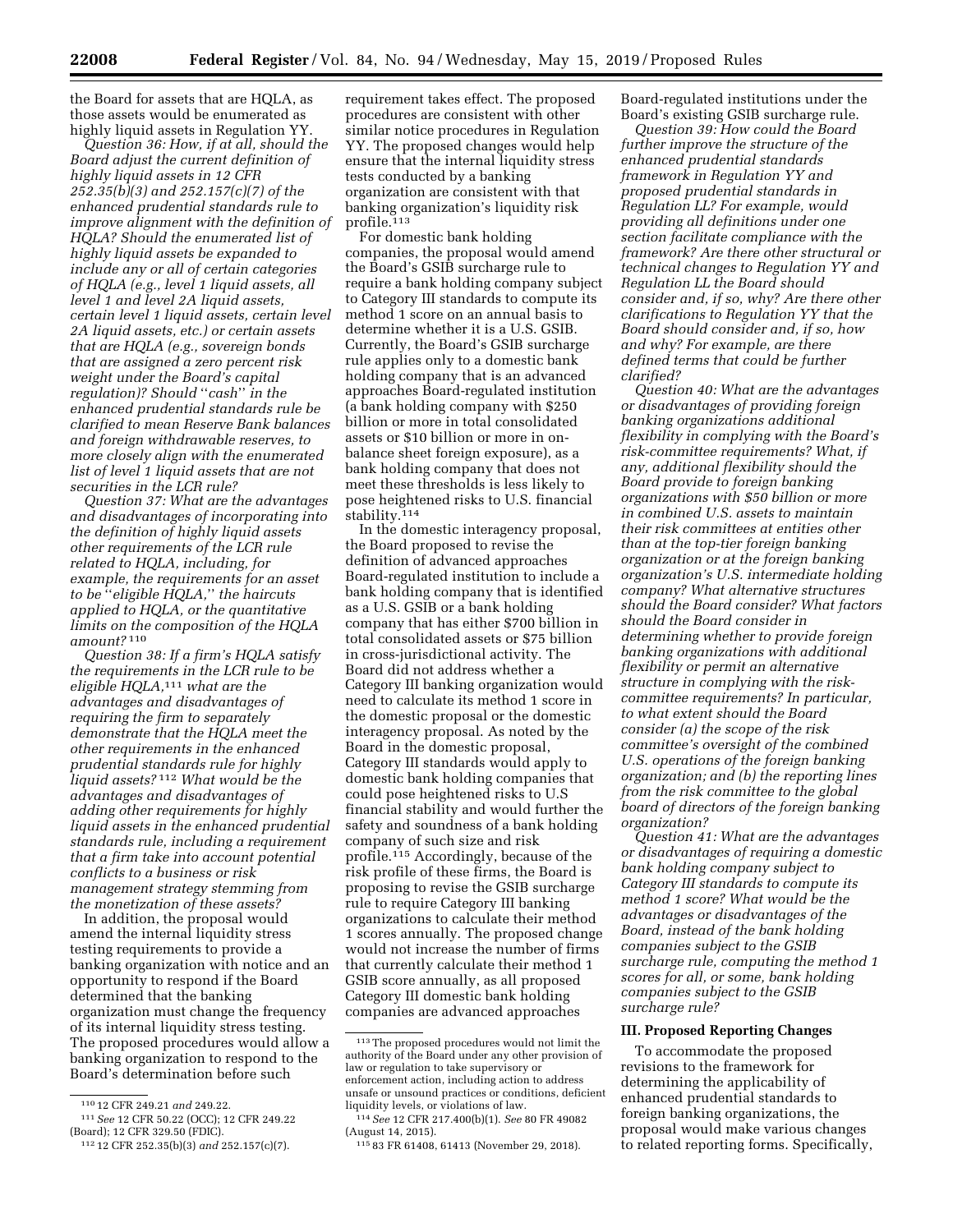the proposal would amend the FR Y–7, FR Y–7Q, FR Y–9C, FR Y–14, FR Y–15, and FR 2052a.

The Board is proposing to revise Item 5 on the FR Y–7, Regulation YY Compliance for the Foreign Banking Organization (FBO), to align the reporting form with the applicability thresholds set forth in this proposal and other regulatory changes that are consistent with the Board's July 2018 statement concerning EGRRCPA.116 Specifically, Item 5(a) would be amended to apply only to foreign savings and loan holding companies with more than \$250 billion in total consolidated assets, and would assess compliance with the capital stress testing requirements under proposed section 238.162 of the Board's Regulation LL, as revised under this proposal. Items 5(b) and 5(c) would continue to assess compliance with the risk committee requirements in sections 252.132(a) and 252.144(a) of the Board's Regulation YY, respectively, but the descriptions for each Item would be updated to conform to the asset size thresholds under this proposal. For Item 5(b), the description would also eliminate language referring to foreign banking organizations that are publicly traded, as that distinction would be eliminated under this proposal. Similarly, the Board is proposing to revise Items 5(d) and 5(e) to align the descriptions of the requirements with the asset size thresholds under this proposal. These Items would continue to assess compliance with the capital stress testing requirements in sections 252.146(b) and 252.158(b) of the Board's Regulation YY.

The proposal would amend the FR Y– 7Q to align with revisions to Regulation YY. Currently, top-tier foreign banking organizations with \$50 billion or more in total consolidated assets must report Part 1B—Capital and Asset Information for Top-tier Foreign Banking Organizations with Consolidated Assets of \$50 billion or more. The proposal would now require top-tier foreign banking organizations that are subject to either sections 252.143 or 252.154 of the Board's Regulation YY to report Part 1B. Section 252.143 outlines risk-based and leverage capital requirements for foreign banking organizations with total consolidated assets of \$250 billion or more but combined U.S. assets of less than \$100 billion, while section 252.154 describes risk-based and leverage capital requirements for foreign banking

organizations with \$100 billion or more in total consolidated assets and combined U.S. assets of \$100 billion or more.

The Board is proposing to amend the FR Y–9C to further clarify requirements for U.S. intermediate holding companies subject to Category III capital standards. In the domestic proposal, the Board proposed to amend the FR Y–9C to clarify that Category III Board-regulated institutions would not be included in the proposed definition of ''advanced approaches banking organizations'' but would be required to comply with the supplementary leverage ratio and countercyclical capital buffer requirements. Specifically, the domestic proposal would require line item 45 to be completed by ''advanced approaches banking organizations and Category III Board-regulated institutions.'' This proposal would make additional changes to line item 45 to further clarify that the supplementary leverage ratio and countercyclical capital buffer apply to Category III U.S. intermediate holding companies. Accordingly, line item 45 would be amended to apply to ''advanced approaches holding companies, Category III bank holding companies, Category III savings and loan holding companies or Category III U.S. intermediate holding companies.'' The instructions for the FR Y–9C also would be amended in this proposal to align with the proposed revisions to line item 45. Under the domestic proposal, the instructions for Schedule HC–R of the FR Y–9C would be clarified to indicate that Category III Boardregulated institutions are not subject to the advanced approaches rule but are subject to the supplementary leverage ratio and countercyclical capital buffer. This proposal would amend those instructions to further clarify that the supplementary leverage ratio and countercyclical capital buffer also apply to Category III bank holding companies, Category III savings and loan holding companies, and Category III U.S. intermediate holding companies.

Consistent with EGRRCPA and the Board's July 2018 statement relating to EGRRCPA, the proposal would revise the FR Y–14A, Y–14M, and Y–14Q to revise the threshold for U.S. intermediate holding companies that would be required to submit these forms, by increasing it to U.S. intermediate holding companies with \$100 billion or more in total consolidated assets. U.S. intermediate holding companies below this size threshold would no longer be required to submit these forms. The proposal would also make technical changes to the definitions of ''large and complex'' and ''large and noncomplex'' bank holding company to align with proposed changes in § 225.8(d)(9).

The Board is proposing to modify the FR Y–15 report to require a foreign banking organization to report data for its combined U.S. operations that are related to the criteria for determining the applicability of enhanced prudential standards under this proposal. Currently, only U.S. intermediate holding companies are required to the FR Y–15. Extending FR Y–15 reporting requirements to the combined U.S. operations of a foreign banking organization would allow the Board to determine the applicable category of standards, as well as monitor the risk profile of those operations, consistent with the scope of application of this proposal. Specifically, foreign banking organizations would be required to report the information required under new schedules H through N of the FR Y–15, which would replicate schedules A through G of the current FR Y–15 for domestic holding companies (with the exception of cross-jurisdictional activity, as discussed below).117 Schedules H through N would be structured to include three columns, in which a foreign banking organization would report the information request for each item for (i) its U.S. intermediate holding company, (ii) its U.S. branch and agency network, and (iii) its combined U.S. operations. In calculating an item for its U.S. branch and agency network, a foreign banking organization would not be required to reflect transactions between its individual branches and agencies; such transactions would be treated as if they were transactions between affiliates under generally accepted accounting principles, and thus eliminated in consolidation. Similarly, in calculating an item for its combined U.S. operations, a foreign banking organization would not be required to reflect transactions between entities that comprise the combined U.S. operations of the foreign banking organization. Consistent with the domestic proposal, the proposal would add two line items to Schedule H of the FR Y–15 to calculate total off-balance sheet exposure. New line item M4 (total consolidated assets) would report the total consolidated on-balance sheet assets for the respondent, as calculated under Schedule HC, item 12 (total consolidated assets) on the FR Y–9C. New line item M5 (total off-balance sheet exposures) would be total

<sup>116</sup>*See* Board statement regarding the impact of the Economic Growth, Regulatory Relief, and Consumer Protection Act, July 6, 2018, available at *[https://www.federalreserve.gov/newsevents/](https://www.federalreserve.gov/newsevents/pressreleases/bcreg20180706b.htm)  [pressreleases/bcreg20180706b.htm.](https://www.federalreserve.gov/newsevents/pressreleases/bcreg20180706b.htm)* 

<sup>117</sup>U.S. intermediate holding companies would no longer be required to report on schedules A through G of the FR Y–15.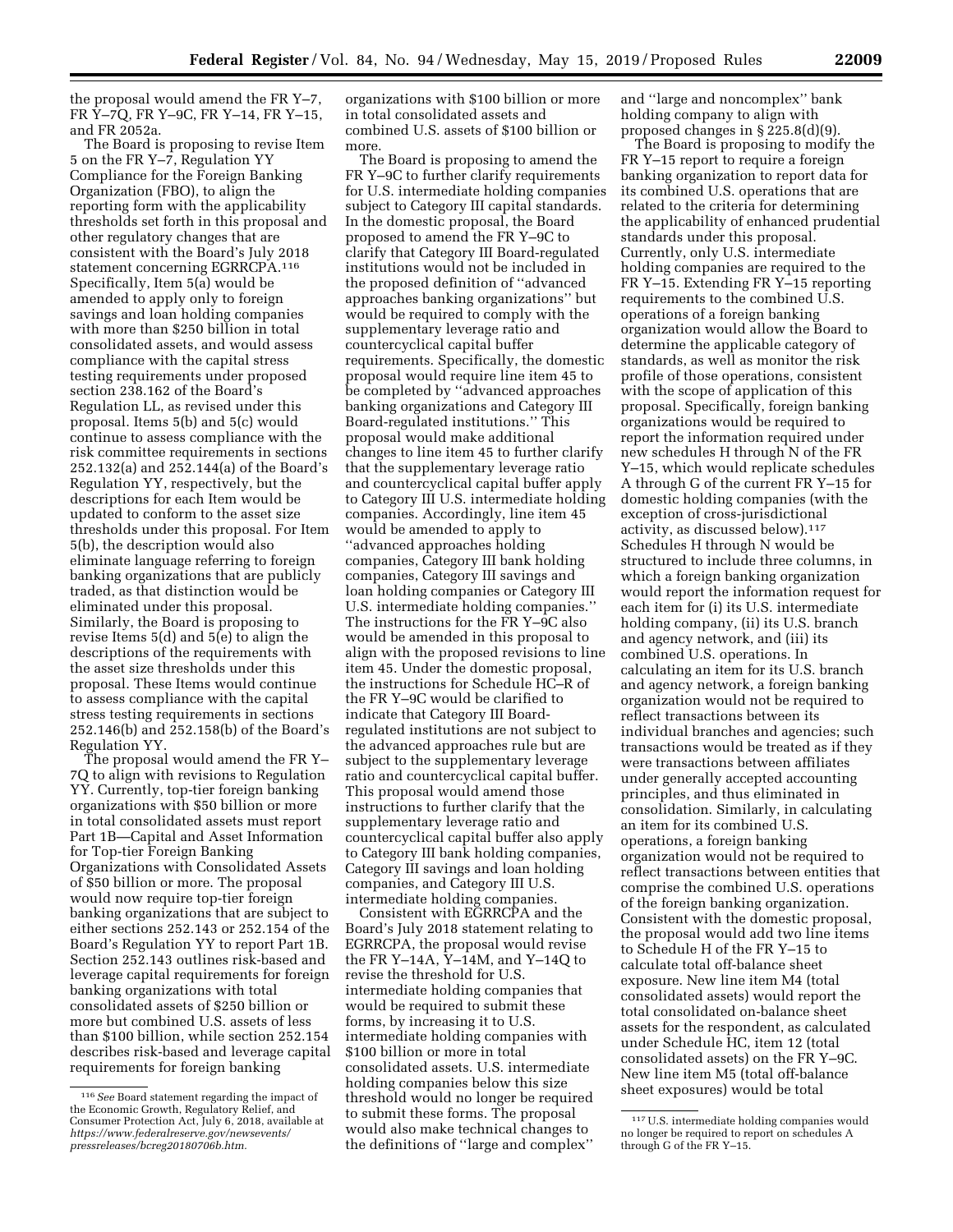exposure, as currently defined on the FR Y–15, minus line item M4. For purposes of reporting cross-jurisdictional activity, the FR Y–15 would require foreign banking organizations to report assets and liabilities of the U.S. intermediate holding company and U.S. branch and agency network, excluding crossjurisdictional liabilities to non-U.S. affiliates and cross-jurisdictional claims on non-U.S. affiliates to the extent that these claims are secured by eligible financial collateral. To effectuate this change, the proposal would add new line items to proposed Schedule L and amend the instructions accordingly. Finally, the proposed changes to the FR Y–15 would make a number of additional edits to the form's instructions to clarify reporting requirements given the new scope of reporting for foreign banking organizations, and further align the form with the proposed categorization framework (*e.g.,* amending references to ''advanced approaches'' institutions).

The Board is proposing to revise the FR 2052a report to modify the current reporting frequency as described previously in this Supplementary Information section. Consistent with EGRRCPA, the revisions would remove foreign banking organizations with less than \$100 billion in combined U.S. assets from the scope of FR 2052a reporting requirements. Additionally, the proposal would require foreign banking organizations with combined U.S. assets of \$100 billion or more to report the FR 2052a on a daily basis if they are: (i) Subject to Category II standards, or (ii) have \$75 billion or more in weighted short-term wholesale funding. This would increase the frequency of reporting for foreign banking organizations subject to Category II standards with less than \$700 billion in combined U.S. assets and foreign banking organizations subject to Category III standards with \$75 billion or more in weighted shortterm wholesale funding; these foreign banking organizations currently report the FR 2052a liquidity data on a monthly basis. Reporting daily liquidity data would facilitate enhanced supervisory monitoring based on these firms' liquidity risk profile, as indicated by their size, level of weighted shortterm wholesale funding or crossjurisdictional activity. The proposal to require daily FR 2052a liquidity data based on whether a foreign banking organization is subject to Category II standards or has weighted short-term wholesale funding (among its combined U.S. operations) of \$75 billion or more would replace the existing criteria for

determining whether a foreign banking organization is required to submit FR 2052a liquidity data on a daily basis, which is whether a foreign banking organizations is subject to supervision within the Board's Large Institution Supervision Coordinating Committee (LISCC) portfolio.118 All other foreign banking organizations with combined U.S. assets of \$100 billion or more would be subject to monthly filing requirements. The proposal also would clarify reporting transition periods if a change in category or level of short-term wholesale funding alters a firm's FR 2052a reporting frequency.

*Question 42: What are the challenges, if any, of reporting the information required under the FR Y–15 for the combined U.S. operations of a foreign banking organization?* 

*Question 43: What are the costs and benefits of the proposed changes to the FR 2052a, including the advantages and disadvantages of the proposed reporting frequency for firms subject to Category II and III standards?* 

*Question 44: What changes should the Board consider to the proposed reporting requirements to alleviate burden? Commenters are encouraged to explain how any such changes would allow the Board to effectively monitor and supervise foreign banking organizations subject to the proposed reporting requirements, as appropriate to prevent or mitigate risks to U.S. financial stability.* 

*Question 45: What systems modifications would be required to report the information that would be required under the FR Y–15 in connection with this proposal? How much time would be required to implement any such modifications?* 

*Question 46: As a part of this proposal, the Federal Reserve has released proposed Y–15 forms that would add Schedules H–N to be reported by foreign banking organizations. As an alternative, the Federal Reserve could add two new columns to Schedules A–G instead of creating new schedules for these firms. What are the advantages and disadvantages of these two approaches? What other approaches should the Board consider for collecting the Y–15 data from the U.S. branches and agencies, as well as the combined U.S. operations for foreign banking organizations?* 

## **IV. Impact Assessment**

In general, the Board expects the proposed adjustments to the capital and liquidity enhanced prudential standards would reduce aggregate compliance costs for foreign banking organizations with \$100 billion or more in combined U.S. assets, with minimal effects on the safety and soundness of these firms and U.S. financial stability.119 With respect to reporting burden, certain foreign banking organizations with weighted short-term wholesale funding of \$75 billion or more that previously filed the FR 2052a on a monthly basis may experience a minor increase in compliance costs due to the increase in reporting frequency of the FR 2052a to daily. For additional impact information, commenters should also review the interagency foreign banking organization capital and liquidity proposal.

### *A. Liquidity*

The proposed changes to liquidity requirements are expected to reduce compliance costs for firms that would be subject to Category IV standards by reducing the required frequency of internal liquidity stress tests and tailoring the liquidity risk management requirements to the risk profiles of these firms. The Board does not expect these proposed changes to materially affect the liquidity buffer levels held by these firms or these firms' exposure to liquidity risk.

### *B. Capital Planning and Stress Testing*

First, while the Board expects the proposed changes to capital planning and stress testing requirements to have no material impact on the capital levels of U.S. intermediate holding companies with \$100 billion or more in total consolidated assets, the proposal would reduce compliance costs for U.S. intermediate holding companies subject to Category III or IV capital standards. These firms currently must conduct company-run stress tests on a semiannual basis. For U.S. intermediate holding companies that would be subject to Category III standards, the

<sup>118</sup>*See* SR Letter 12–17, ''Consolidated Supervision Framework for Large Financial Institutions'' (December 17, 2012).

<sup>119</sup>Foreign banking organizations with less than \$100 billion in combined U.S. assets (and U.S. intermediate holding companies with less than \$100 billion in total consolidated assets) would have significantly reduced compliance costs, as these firms would no longer be subject to subpart O of the enhanced prudential standards rule or the capital plan rule, and would no longer be required to file FR Y–14, FR Y–15, or FR 2052a reports. While these foreign banking organizations would no longer be subject to internal liquidity stress testing and buffer requirements with respect to their U.S. operations, these firms' U.S. operations currently hold HLA well in excess of their current liquidity buffer requirements.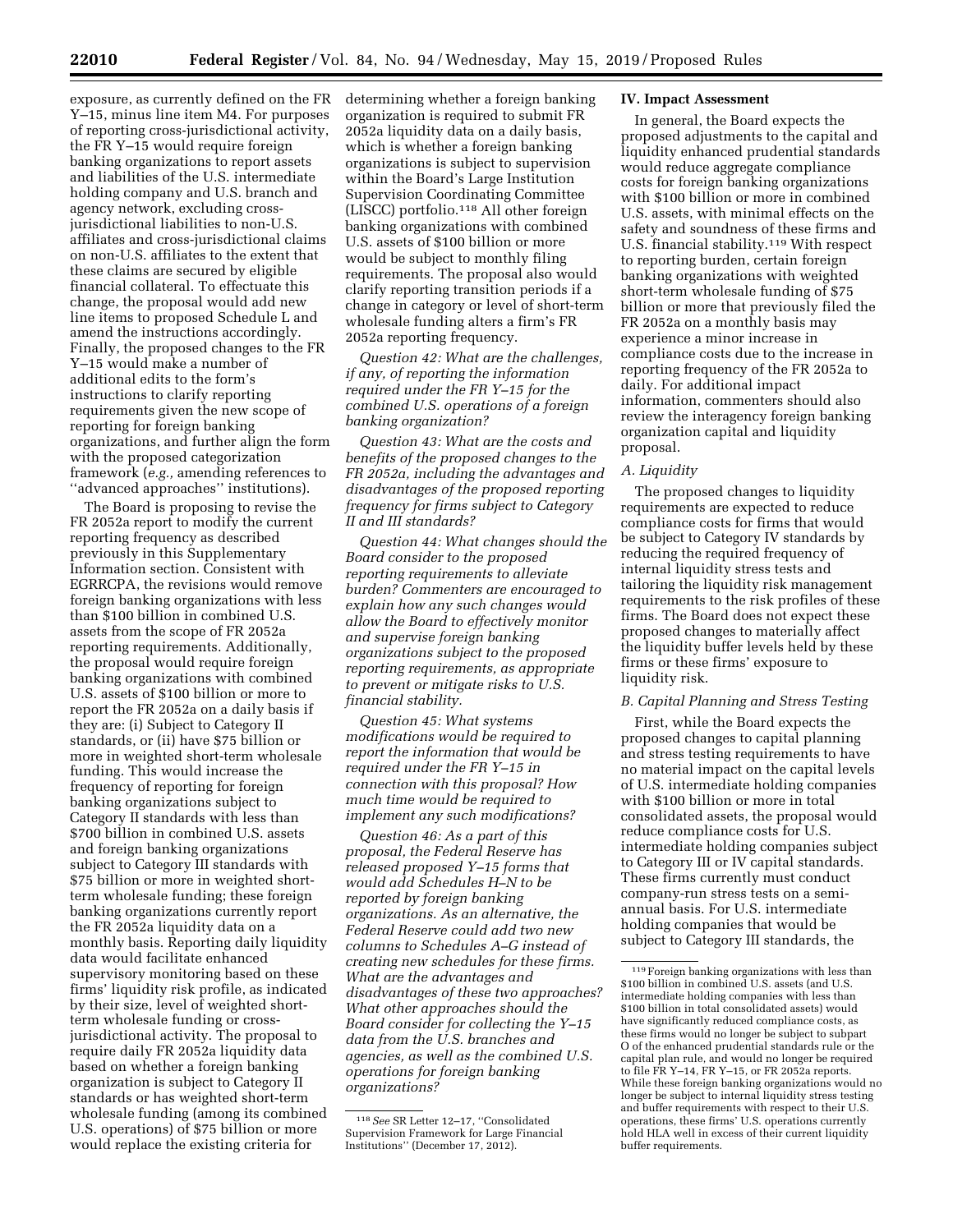proposal would reduce this frequency to every other year. For U.S. intermediate holding companies that would be subject to Category IV standards, the proposal would remove this requirement altogether.120 In addition, under the proposal the Board would conduct supervisory stress tests of U.S. intermediate holding companies subject to Category IV standards on a two-year, rather than annual, cycle. For U.S. intermediate holding companies subject to Category III or Category IV standards, the proposed changes would reduce the compliance costs associated with capital planning and stress testing.

### *C. Single-Counterparty Credit Limits*

The proposed changes to the singlecounterparty credit limits framework are not expected to increase risks to U.S. financial stability. The proposal would remove U.S. intermediate holding companies of a foreign banking organization subject to Category IV standards (as measured based on the combine U.S. operations of the foreign banking organization) from the applicability of single-counterparty credit limits. While these U.S. intermediate holding companies would recognize reductions in compliance costs associated with these requirements, they typically do not present the risks that are intended to be addressed by the single-counterparty credit limits framework. In addition, the proposal would remove the singlecounterparty credit limits applicable to major U.S. intermediate holding companies; however, there currently are no U.S. intermediate holding companies that meet or exceed the asset size threshold for these requirements.

The proposal would increase the costs of compliance for U.S. intermediate holding companies with less than \$250 billion in total consolidated assets and that are subject to Category II or Category III standards, as determined based on the combined U.S. operations of a foreign banking organization. The proposal would extend the applicability of certain provisions under the singlecounterparty credit limits framework to these U.S. intermediate companies, which currently apply only to those with \$250 billion or more in total consolidated assets.

## **V. Administrative Law Matters**

## *A. Solicitation of Comments and Use of Plain Language*

Section 722 of the Gramm-Leach-Bliley Act (Pub. L. 106–102, 113 Stat. 1338, 1471, 12 U.S.C. 4809) requires the federal banking agencies to use plain language in all proposed and final rules published after January 1, 2000. The Board has sought to present the proposal in a simple and straightforward manner, and invites comment on the use of plain language. For example:

• Has the Board organized the material to suit your needs? If not, how could it present the proposal more clearly?

• Are the requirements in the proposal clearly stated? If not, how could the proposal be more clearly stated?

• Do the regulations contain technical language or jargon that is not clear? If so, which language requires clarification?

• Would a different format (grouping and order of sections, use of headings, paragraphing) make the regulation easier to understand? If so, what changes would achieve that?

• Would more, but shorter, sections be better? If so, which sections should be changed?

• What other changes can the Board incorporate to make the regulation easier to understand?

## *B. Paperwork Reduction Act Analysis*

Certain provisions of the proposed rule contain ''collections of information'' within the meaning of the Paperwork Reduction Act of 1995 (PRA) (44 U.S.C. 3501–3521). The Board may not conduct or sponsor, and a respondent is not required to respond to, an information collection unless it displays a currently valid Office of Management and Budget (OMB) control number. The Board reviewed the proposed rule under the authority delegated to the Board by OMB.

The proposed rule contains reporting requirements subject to the PRA. To implement these requirements, the Board proposes to revise the (1) Complex Institution Liquidity Monitoring Report (FR 2052a; OMB No. 7100–0361), (2) Annual Report of Foreign Banking Organizations (FR Y–7; OMB No. 7100–0297), (3) Capital and Asset Report for Foreign Banking Organizations (FR Y–7Q; OMB No. 7100–0125), (4) Consolidated Financial Statements for Holding Companies (FR Y–9C; OMB No. 7100–0128), (5) Capital Assessments and Stress Testing (FR Y– 14A/Q/M; OMB No. 7100–0341), and (6) Banking Organization Systemic Risk Report (FR Y–15; OMB No. 7100–0352).

The proposed rule also contains reporting and recordkeeping requirements subject to the PRA. To implement these requirements, the Board proposes to revise reporting and recordkeeping requirements associated with Regulations Y, LL and YY: (7) Reporting and Recordkeeping Requirements Associated with Regulation Y (Capital Plans) (FR Y–13; OMB No. 7100–0342), (8) Reporting Requirements Associated with Regulation LL (FR LL; OMB No. 7100– NEW), and (9) Reporting, Recordkeeping, and Disclosure Requirements Associated with Regulation YY (FR YY; OMB No. 7100– 0350). This document contains Paperwork Reduction Act burden estimates for the proposed changes to Regulations Y, LL and YY for this proposed rule, as well as the burden estimates for the proposed reporting and recordkeeping requirements in Regulations Y, LL and YY in the proposal issued by the Board for domestic banking organizations on October 31, 2018 (83 FR 61408). Foreign banking organizations do not currently report all of the data for the measure of cross-jurisdictional activity and, accordingly, the burden estimates rely on firm categorizations using best available data.

Comments are invited on: (a) Whether the proposed collections of information are necessary for the proper performance of the Board's functions, including whether the information has practical utility;

(b) The accuracy of the estimates of the burden of the proposed information collections, including the validity of the methodology and assumptions used;

(c) Ways to enhance the quality, utility, and clarity of the information to be collected;

(d) Ways to minimize the burden of the information collections on respondents, including through the use of automated collection techniques or other forms of information technology; and

(e) Estimates of capital or startup costs and costs of operation, maintenance, and purchase of services to provide information.

All comments will become a matter of public record. Comments on aspects of this proposed rule that may affect reporting, recordkeeping, or disclosure requirements and burden estimates should be sent to Ann E. Misback, Secretary, Board of Governors of the Federal Reserve System, 20th Street and Constitution Avenue NW, Washington, DC 20551. A copy of the comments may

<sup>120</sup>Although the proposal would not modify the requirement for a U.S. intermediate holding company that would be subject to Category IV standards to conduct an internal capital stress test as part of its annual capital plan submission, the Board intends to propose changes in the future capital plan proposal to align with the proposed removal of company-run stress testing requirements for these firms. *See* section IV.D of this Supplementary Information section.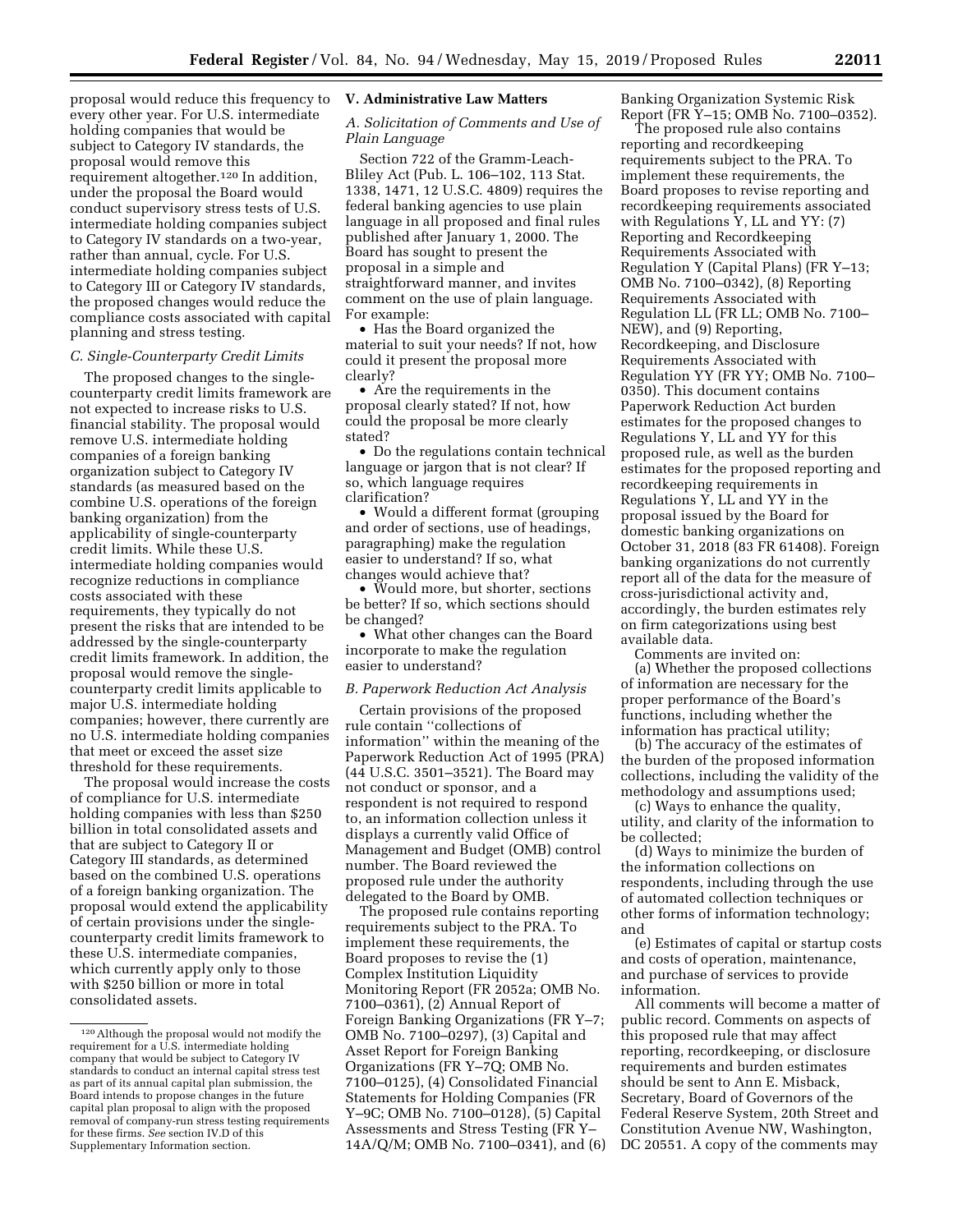also be submitted to the OMB desk officer to the Office of Information and Regulatory Affairs, Office of Management and Budget, New Executive Office Building, Room 10235, 725 17th Street NW, Washington, DC 20503 or by fax to 202–395–6974.

## **Proposed Revision, With Extension, of the Following Information Collections**

(1) *Report title:* Complex Institution Liquidity Monitoring Report. *Agency form number:* FR 2052a.

*OMB control number:* 7100–0361. *Frequency:* Monthly, each business day (daily).

*Affected Public:* Businesses or other for-profit.

*Respondents:* U.S. bank holding companies, U.S. savings and loan holding companies, and foreign banking organizations with U.S. assets.

*Estimated number of respondents:*  Monthly: 25; Daily: 17.

*Estimated average hours per response:*  Monthly: 120; Daily: 220.

*Estimated annual burden hours:*  971,000.

*General description of report:* The FR 2052a is used to monitor the overall liquidity profile of institutions supervised by the Board. These data provide detailed information on the liquidity risks within different business lines (*e.g.,* financing of securities positions, prime brokerage activities). In particular, these data serve as part of the Board's supervisory surveillance program in its liquidity risk management area and provide timely information on firm-specific liquidity risks during periods of stress. Analyses of systemic and idiosyncratic liquidity risk issues are then used to inform the Board's supervisory processes, including the preparation of analytical reports that detail funding vulnerabilities.

*Legal authorization and confidentiality:* The FR 2052a is authorized pursuant to section 5 of the Bank Holding Company Act (12 U.S.C. 1844), section 8 of the International Banking Act (12 U.S.C. 3106), section 10 of HOLA (12 U.S.C. 1467a), and section 165 of the Dodd-Frank Act (12 U.S.C. 5365) and is mandatory. Section 5(c) of the Bank Holding Company Act authorizes the Board to require bank holding companies (BHCs) to submit reports to the Board regarding their financial condition. Section 8(a) of the International Banking Act subjects foreign banking organizations to the provisions of the Bank Holding Company Act. Section 10(b)(2) of HOLA authorizes the Board to require savings and loan holding companies (SLHCs) to file reports with the Board concerning

their operations. Section 165 of the Dodd-Frank Act requires the Board to establish prudential standards, including liquidity requirements, for certain BHCs and foreign banking organizations.

Financial institution information required by the FR 2052a is collected as part of the Board's supervisory process. Therefore, such information is entitled to confidential treatment under exemption 8 of the Freedom of Information Act (FOIA) (5 U.S.C. 552(b)(8)). In addition, the institution information provided by each respondent would not be otherwise available to the public and its disclosure could cause substantial competitive harm. Accordingly, it is entitled to confidential treatment under the authority of exemption 4 of the FOIA (5 U.S.C. 552(b)(4), which protects from disclosure trade secrets and commercial or financial information.

*Current Actions:* To implement the reporting requirements of the proposed rule, the Board is proposing to modify the current FR 2052a reporting frequency. Consistent with EGRRCPA's changes, the revisions would remove foreign banking organizations with less than \$100 billion in combined U.S. assets from the scope of FR 2052a reporting requirements. Additionally, the proposal would require foreign banking organizations with combined U.S. assets of \$100 billion or more to report the FR 2052a on a daily basis if they are (1) subject to Category II standards or (2) have \$75 billion or more in weighted short-term wholesale funding. All other foreign banking organizations with combined U.S. assets of \$100 billion or more would be subject to monthly filing requirements. The Board estimates that proposed revisions to the FR 2052a would decrease the respondent count by 6. Specifically, the Board estimates that the number of monthly filers would decrease from 36 to 25, but the number of daily filers would increase from 12 to 17. The Board estimates that proposed revisions to the FR 2052a would increase the estimated annual burden by 259,160 hours. The draft reporting forms and instructions are available on the Board's public website at *[https://](https://www.federalreserve.gov/apps/reportforms/review.aspx) [www.federalreserve.gov/apps/](https://www.federalreserve.gov/apps/reportforms/review.aspx)  [reportforms/review.aspx.](https://www.federalreserve.gov/apps/reportforms/review.aspx)* 

(2) *Report title:* Annual Report of Holding Companies; Annual Report of Foreign Banking Organizations; Report of Changes in Organizational Structure; Supplement to the Report of Changes in Organizational Structure.

*Agency form number:* FR Y–6; FR Y– 7; FR Y–10; FR Y–10E.

*OMB control number:* 7100–0297.

*Frequency:* Annual and eventgenerated.

*Affected Public:* Businesses or other for-profit.

*Respondents:* Bank holding companies (BHCs), savings and loan holding companies (SLHCs), securities holding companies (SHCs), and intermediate holding companies (IHCs) (collectively, holding companies (HCs)), foreign banking organizations (FBOs), state member banks (SMBs) unaffiliated with a BHC, Edge Act and agreement corporations, and nationally chartered banks that are not controlled by a BHC (with regard to their foreign investments only).

*Estimated number of respondents:* FR Y–6: 4,079; FR Y–7: 257; FR Y–10: 4,269; FR Y–10E: 4,269.

*Estimated average hours per response:*  FR Y–6: 5.5; FR Y–7: 4.5; FR Y–10: 2.5; FR Y–10E: 0.5.

*Estimated annual burden hours:* FR Y–6: 22,435; FR Y–7: 1,157; FR Y–10: 32,018; FR Y–10E: 2,135.

*General description of report:* The FR Y–6 is an annual information collection submitted by top-tier domestic HCs and FBOs that are non-qualifying. It collects financial data, an organization chart, verification of domestic branch data, and information about shareholders. The Federal Reserve uses the data to monitor HC operations and determine HC compliance with the provisions of the BHC Act, Regulation Y (12 CFR part 225), the Home Owners' Loan Act (HOLA), Regulation LL (12 CFR part 238), and Regulation YY (12 CFR part 252).

The FR Y–7 is an annual information collection submitted by FBOs that are qualifying to update their financial and organizational information with the Federal Reserve. The FR Y–7 collects financial, organizational, shareholder, and managerial information. The Federal Reserve uses the information to assess an FBO's ability to be a continuing source of strength to its U.S. operations and to determine compliance with U.S. laws and regulations.

The FR Y–10 is an event-generated information collection submitted by FBOs; top-tier HCs; securities holding companies as authorized under Section 618 of the Dodd-Frank Act (12 U.S.C.  $1850a(c)(1)$ ; state member banks unaffiliated with a BHC; Edge and agreement corporations that are not controlled by a member bank, a domestic BHC, or an FBO; and nationally chartered banks that are not controlled by a BHC (with regard to their foreign investments only) to capture changes in their regulated investments and activities. The Federal Reserve uses the data to monitor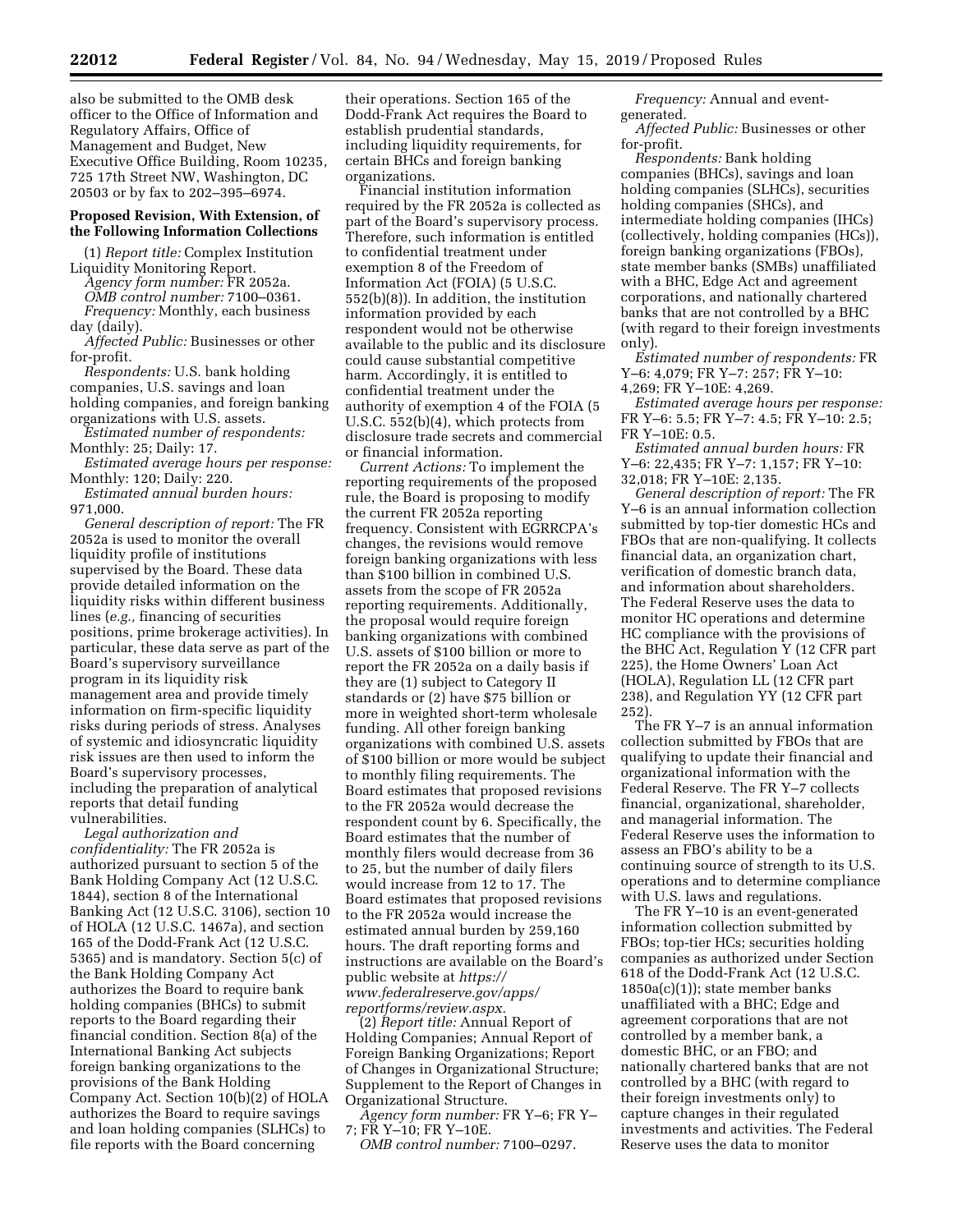structure information on subsidiaries and regulated investments of these entities engaged in banking and nonbanking activities.

The FR Y–10E is an event-driven supplement that may be used to collect additional structural information deemed to be critical and needed in an expedited manner.

*Legal authorization and confidentiality:* These information collections are mandatory as follows:

*FR Y–6:* Section 5(c)(1)(A) of the Bank Holding Company Act (BHC Act) (12 U.S.C. 1844(c)(1)(A)); sections 8(a) and 13(a) of the International Banking Act (IBA) (12 U.S.C. 3106(a) and 3108(a)); sections 11(a)(1), 25, and 25A of the Federal Reserve Act (FRA) (12 U.S.C. 248(a)(1), 602, and 611a); and sections 113, 165, 312, 618, and 809 of the Dodd-Frank Wall Street Reform and Consumer Protection Act (Dodd-Frank Act) (12 U.S.C. 5361, 5365, 5412, 1850a(c)(1), and 5468(b)(1)).

*FR Y–7:* Sections 8(a) and 13(a) of the IBA (12 U.S.C. 3106(a) and 3108(a)); sections 113, 165, 312, 618, and 809 of the Dodd-Frank Act (12 U.S.C. 5361, 5365, 5412, 1850a(c)(1), and 5468(b)(1)).

*FR Y–10 and FR Y–10E:* Sections 4(k) and 5(c)(1)(A) of the BHC Act (12 U.S.C. 1843(k), and 1844(c)(1)(A)); section 8(a) of the IBA (12 U.S.C. 3106(a)); sections 11(a)(1), 25(7), and 25A of the FRA (12 U.S.C. 248(a)(1), 321, 601, 602, 611a, 615, and 625); sections 113, 165, 312, 618, and 809 of the Dodd-Frank Act (12 U.S.C. 5361, 5365, 5412, 1850a(c)(1), and  $5468(b)(1)$ ; and section  $10(c)(2)(H)$ of the Home Owners' Loan Act (HOLA) (12 U.S.C. 1467a(c)(2)(H)).

Except as discussed below, the data collected in the FR Y–6, FR Y–7, FR Y– 10, and FR Y–10E are generally not considered confidential. With regard to information that a banking organization may deem confidential, the institution may request confidential treatment of such information under one or more of the exemptions in the Freedom of Information Act (FOIA) (5 U.S.C. 552). The most likely case for confidential treatment will be based on FOIA exemption 4, which permits an agency to exempt from disclosure ''trade secrets and commercial or financial information obtained from a person and privileged and confidential'' (5 U.S.C. 552(b)(4)). To the extent an institution can establish the potential for substantial competitive harm, such information would be protected from disclosure under the standards set forth in National Parks & Conservation Association v. Morton, 498 F.2d 765 (DC Cir. 1974). In particular, the disclosure of the responses to the certification questions on the FR Y–7 may interfere with home

country regulators' administration, execution, and disclosure of their stress test regime and its results, and may cause substantial competitive harm to the FBO providing the information, and thus this information may be protected from disclosure under FOIA exemption 4. Exemption 6 of FOIA might also apply with regard to the respondents' submission of non-public personal information of owners, shareholders, directors, officers and employees of respondents. Exemption 6 covers ''personnel and medical files and similar files the disclosure of which would constitute a clearly unwarranted invasion of personal privacy'' (5 U.S.C. 552(b)(6)). All requests for confidential treatment would need to be reviewed on a case-by-case basis and in response to a specific request for disclosure.

*Current Actions:* The Board is proposing to revise item 5 on the FR Y– 7, Regulation YY Compliance for the Foreign Banking Organization (FBO), to align the reporting form with the applicability thresholds set forth in this proposal and other regulatory changes that are consistent with the Board's July 2018 statement concerning EGRRCPA. The Board estimates that proposed revisions to the FR Y–7 would not impact the respondent count, but the estimated average hours per response would decrease from 6 hours to 4.5 hours. The Board estimates that proposed revisions to the FR Y–7 would decrease the estimated annual burden by 385 hours. The draft reporting forms and instructions are available on the Board's public website at *[https://](https://www.federalreserve.gov/apps/reportforms/review.aspx) [www.federalreserve.gov/apps/](https://www.federalreserve.gov/apps/reportforms/review.aspx)  [reportforms/review.aspx.](https://www.federalreserve.gov/apps/reportforms/review.aspx)* 

(3) *Report title:* Financial Statements of U.S. Nonbank Subsidiaries Held by Foreign Banking Organizations, Abbreviated Financial Statements of U.S. Nonbank Subsidiaries Held by Foreign Banking Organizations, and Capital and Asset Report for Foreign Banking Organizations.

*Agency form number:* FR Y–7N, FR Y–7NS, and FR Y–7Q.

*OMB control number:* 7100–0125. *Frequency:* Quarterly and annually. *Affected Public:* Businesses or other for-profit.

*Respondents:* Foreign banking organizations (FBOs).

*Estimated number of respondents:* FR Y–7N (quarterly): 35; FR Y–7N (annual): 19; FR Y–7NS: 22; FR Y–7Q (quarterly): 130; FR Y–7Q (annual): 29.

*Estimated average hours per response:*  FR Y–7N (quarterly): 7.6; FR Y–7N (annual): 7.6; FR Y–7NS: 1; FR Y–7Q (quarterly): 2.25; FR Y–7Q (annual): 1.5. *Estimated annual burden hours:* FR

Y–7N (quarterly): 1,064; FR Y–7N

(annual): 144; FR Y–7NS: 22; FR Y–7Q (quarterly): 1,170; FR Y–7Q (annual): 44.

*General description of report:* The FR Y–7N and the FR Y–7NS are used to assess an FBO's ability to be a continuing source of strength to its U.S. operations and to determine compliance with U.S. laws and regulations. FBOs file the FR Y–7N quarterly or annually or the FR Y–7NS annually predominantly based on asset size thresholds. The FR Y–7Q is used to assess consolidated regulatory capital and asset information from all FBOs. The FR Y–7Q is filed quarterly by FBOs that have effectively elected to become or be treated as a U.S. financial holding company (FHC) and by FBOs that have total consolidated assets of \$50 billion or more, regardless of FHC status. All other FBOs file the FR Y–7Q annually.

*Legal authorization and confidentiality:* With respect to FBOs and their subsidiary IHCs, section 5(c) of the BHC Act, in conjunction with section 8 of the International Banking Act (12 U.S.C. 3106), authorizes the board to require FBOs and any subsidiary thereof to file the FR Y–7N reports, and the FR Y–7Q.

Information collected in these reports generally is not considered confidential. However, because the information is collected as part of the Board's supervisory process, certain information may be afforded confidential treatment pursuant to exemption 8 of FOIA (5 U.S.C. 552(b)(8)). Individual respondents may request that certain data be afforded confidential treatment pursuant to exemption 4 of the FOIA if the data has not previously been publically disclosed and the release of the data would likely cause substantial harm to the competitive position of the respondent (5 U.S.C. 552(b)(4)). Additionally, individual respondents may request that personally identifiable information be afforded confidential treatment pursuant to exemption 6 of the FOIA if the release of the information would constitute a clearly unwarranted invasion of personal privacy (5 U.S.C. 552(b)(6)). The applicability of FOIA exemptions 4 and 6 would be determined on a case-bycase basis.

*Current Actions:* The proposal would amend the FR Y–7Q to align with revisions to the enhanced prudential standards rule. Currently, top-tier foreign banking organizations with \$50 billion or more in total consolidated assets must report Part 1B—Capital and Asset Information for Top-tier Foreign Banking Organizations with Consolidated Assets of \$50 billion or more. The proposal would now require top-tier foreign banking organizations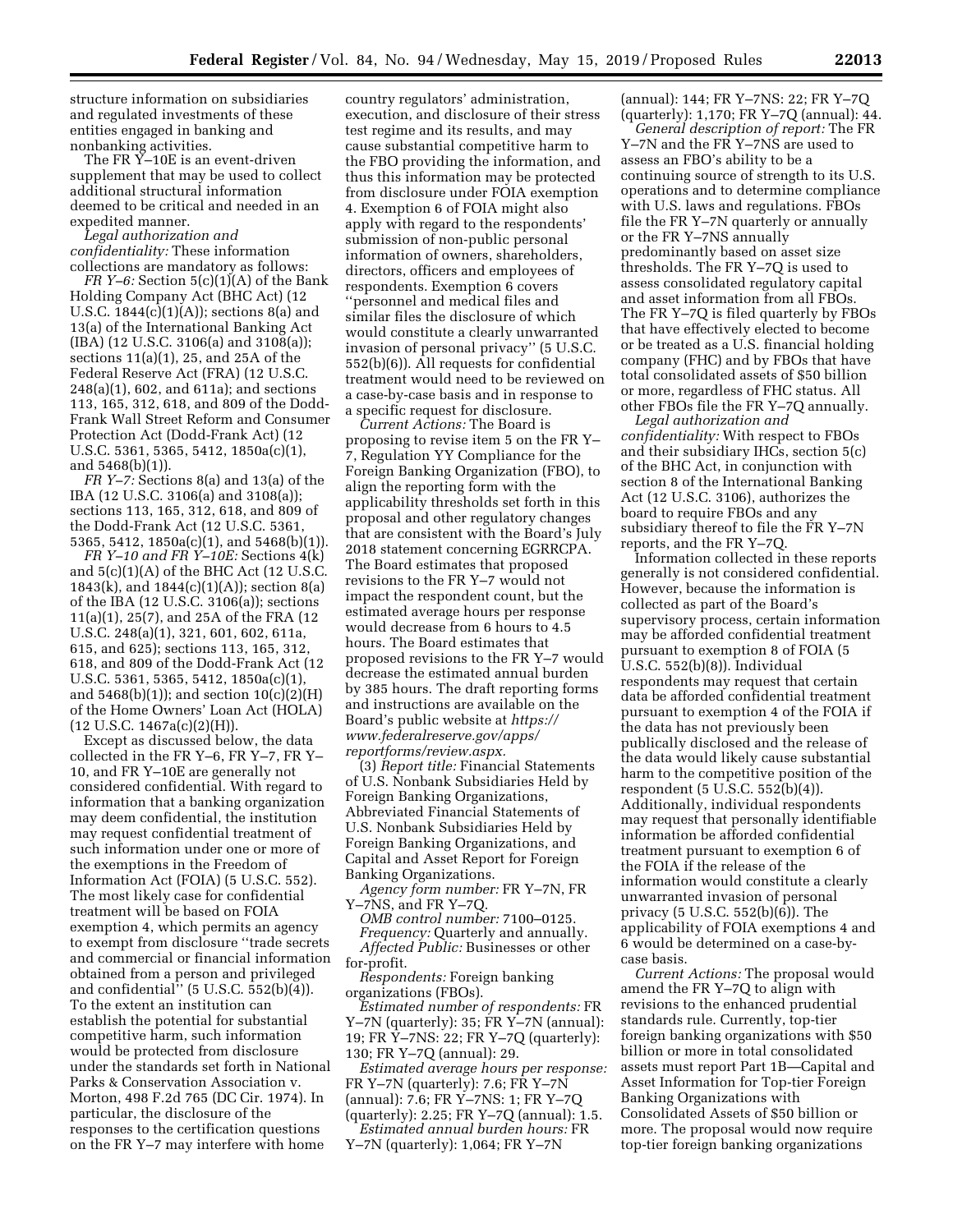that are subject to either sections 252.143 or 252.154 of the enhanced prudential standards rule to report Part 1B. The Board estimates that proposed revisions to the FR Y–7Q would not impact the respondent count, but the estimated average hours per response would decrease from 3 hours to 2.25 hours. The Board estimates that proposed revisions to the FR Y–7Q would decrease the estimated annual burden by 390 hours. The draft reporting forms and instructions are available on the Board's public website at *[https://www.federalreserve.gov/apps/](https://www.federalreserve.gov/apps/reportforms/review.aspx) [reportforms/review.aspx.](https://www.federalreserve.gov/apps/reportforms/review.aspx)* 

(4) *Report title:* Consolidated Financial Statements for Holding Companies.

*Agency form number:* FR Y–9C, FR Y– 9LP, FR Y–9SP, FR Y–9ES, and FR Y– 9CS.

*OMB control number:* 7100–0128.

*Frequency:* Quarterly, semiannually, and annually.

*Affected Public:* Businesses or other for-profit.

*Respondents:* Bank holding companies (BHCs), savings and loan holding companies (SLHCs), securities holding companies (SHCs), and U.S. Intermediate Holding Companies (IHCs) (collectively, holding companies (HCs)).

*Estimated number of respondents:* FR Y–9C (non-advanced approaches holding companies): 292; FR Y–9C (advanced approached holding companies): 19; FR Y–9LP: 338; FR Y– 9SP: 4,238; FR Y–9ES: 82; FR Y–9CS: 236.

*Estimated average hours per response:*  FR Y–9C (non-advanced approaches holding companies): 46.34; FR Y–9C (advanced approached holding companies): 47.59; FR Y–9LP: 5.27; FR Y–9SP: 5.40; FR Y–9ES: 0.50; FR Y– 9CS: 0.50.

*Estimated annual burden hours:* FR Y–9C (non advanced approaches holding companies): 54,125; FR Y–9C (advanced approached holding companies): 3,617; FR Y–9LP: 7,125; FR Y–9SP: 45,770; FR Y–9ES: 41; FR Y–  $9CS: 472.$ 

*General description of report:* The FR Y–9 family of reporting forms continues to be the primary source of financial data on HCs on which examiners rely between on-site inspections. Financial data from these reporting forms is used to detect emerging financial problems, review performance, conduct preinspection analysis, monitor and evaluate capital adequacy, evaluate HC mergers and acquisitions, and analyze an HC's overall financial condition to ensure the safety and soundness of its operations. The FR Y–9C, FR Y–9LP, and FR Y–9SP serve as standardized

financial statements for the consolidated holding company. The Board requires HCs to provide standardized financial statements to fulfill the Board's statutory obligation to supervise these organizations. The FR Y–9ES is a financial statement for HCs that are Employee Stock Ownership Plans. The Board uses the FR Y–9CS (a free-form supplement) to collect additional information deemed to be critical and needed in an expedited manner. HCs file the FR Y–9C on a quarterly basis, the FR Y–9LP quarterly, the FR Y–9SP semiannually, the FR Y–9ES annually, and the FR Y–9CS on a schedule that is determined when this supplement is used.

*Legal authorization and confidentiality:* The FR Y–9 family of reports is authorized by section 5(c) of the Bank Holding Company Act (12 U.S.C. 1844(c)), section 10(b) of the Home Owners' Loan Act (12 U.S.C. 1467a(b)), section 618 of the Dodd-Frank Wall Street Reform and Consumer Protection Act (Dodd-Frank Act) (12 U.S.C. 1850a(c)(1)), and section 165 of the Dodd-Frank Act (12 U.S.C. 5365). The obligation of covered institutions to report this information is mandatory.

With respect to FR Y–9LP, FR Y–9SP, FR Y–ES, and FR Y–9CS, the information collected would generally not be accorded confidential treatment. If confidential treatment is requested by a respondent, the Board will review the request to determine if confidential treatment is appropriate.

With respect to FR Y–9C, Schedule HI's item 7(g) "FDIC deposit insurance assessments,'' Schedule HC–P's item 7(a) ''Representation and warranty reserves for 1–4 family residential mortgage loans sold to U.S. government agencies and government sponsored agencies,'' and Schedule HC–P's item 7(b) ''Representation and warranty reserves for 1–4 family residential mortgage loans sold to other parties'' are considered confidential. Such treatment is appropriate because the data is not publicly available and the public release of this data is likely to impair the Board's ability to collect necessary information in the future and could cause substantial harm to the competitive position of the respondent. Thus, this information may be kept confidential under exemptions (b)(4) of the Freedom of Information Act, which exempts from disclosure ''trade secrets and commercial or financial information obtained from a person and privileged or confidential"  $(5 \text{ U.S.C. } 552(b)(4))$ , and (b)(8) of the Freedom of Information Act, which exempts from disclosure information related to examination, operating, or condition reports prepared

by, on behalf of, or for the use of an agency responsible for the regulation or supervision of financial institutions (5 U.S.C. 552(b)(8)).

*Current Actions:* To implement the reporting requirements of the proposed rule, the Board is proposing to amend the FR Y–9C to further clarify requirements for U.S. intermediate holding companies subject to Category III capital standards. This proposal would amend those instructions to further clarify that the supplementary leverage ratio and countercyclical buffer also apply to Category III bank holding companies, Category III savings and loan holding companies, and Category III U.S. intermediate holding companies. The Board estimates that proposed revisions to the FR Y–9C would increase the respondent count by 1. The draft reporting forms and instructions are available on the Board's public website at *[https://www.federalreserve.gov/apps/](https://www.federalreserve.gov/apps/reportforms/review.aspx) [reportforms/review.aspx.](https://www.federalreserve.gov/apps/reportforms/review.aspx)* 

(5) *Report title:* Capital Assessments and Stress Testing.

*Agency form number:* FR Y–14A/Q/ M.

*OMB control number:* 7100–0341. *Frequency:* Annually, semiannually, quarterly, and monthly.

*Affected Public:* Businesses or other for-profit.

*Respondents:* The respondent panel consists of any top-tier bank holding company (BHC) that has \$100 billion or more in total consolidated assets, as determined based on (1) the average of the firm's total consolidated assets in the four most recent quarters as reported quarterly on the firm's FR Y–9C or (2) the average of the firm's total consolidated assets in the most recent consecutive quarters as reported quarterly on the firm's FR Y–9Cs, if the firm has not filed an FR Y–9C for each of the most recent four quarters. The respondent panel also consists of any U.S. intermediate holding company (IHC). Reporting is required as of the first day of the quarter immediately following the quarter in which the respondent meets this asset threshold, unless otherwise directed by the Board.

*Estimated number of respondents:* 35. *Estimated average hours per response:*  FR Y–14A: Summary, 887; Macro Scenario, 31; Operational Risk, 18; Regulatory Capital Instruments, 21; Business Plan Changes, 16; and Adjusted Capital Plan Submission, 100. FR Y–14Q: Retail, 15; Securities, 13; PPNR, 711; Wholesale, 151; Trading, 1,926; Regulatory Capital Transitions, 23; Regulatory Capital Instruments, 54; Operational Risk, 50; MSR Valuation, 23; Supplemental, 4; Retail FVO/HFS, 15; Counterparty, 514; and Balances, 16.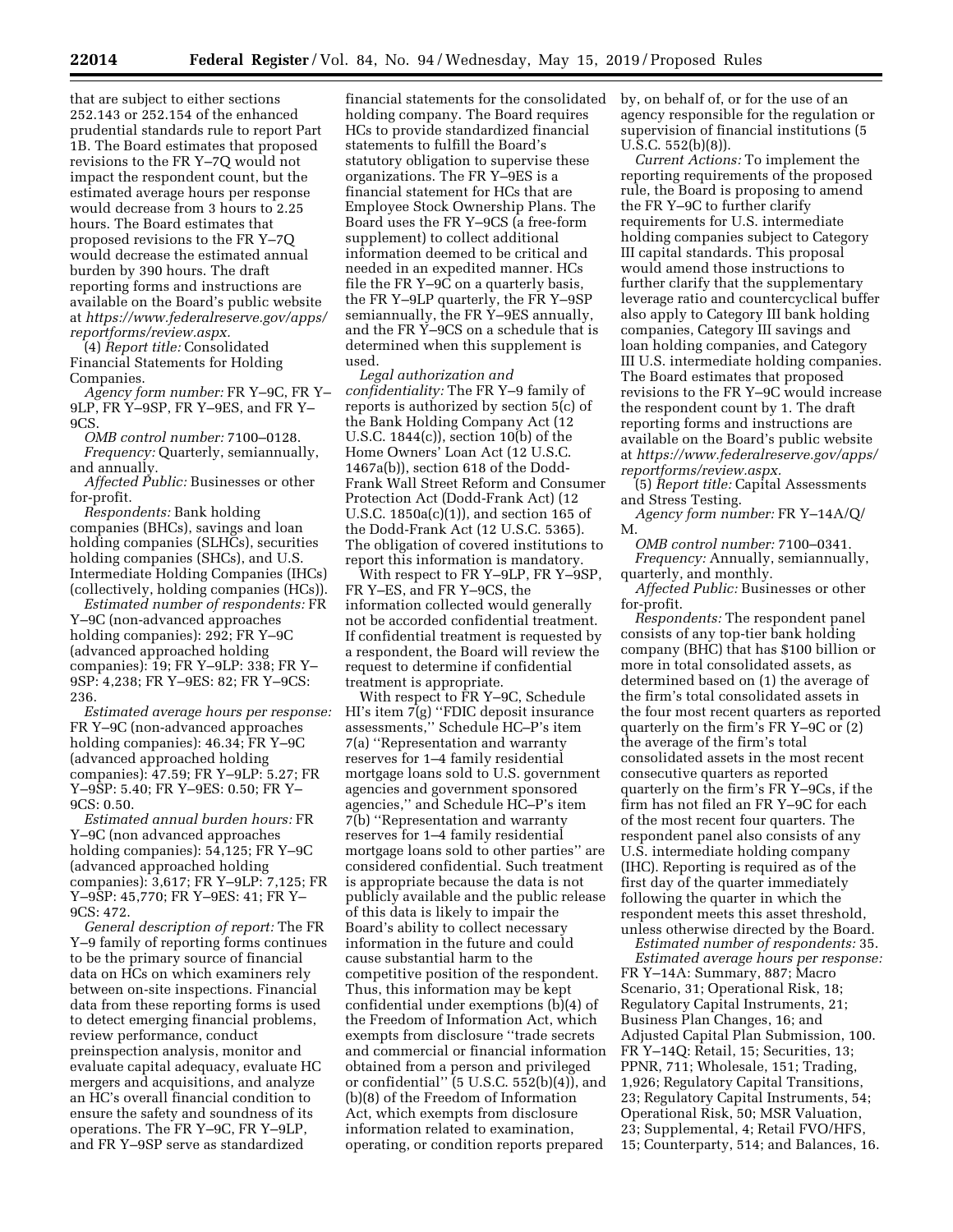FR Y–14M: 1st Lien Mortgage, 516; Home Equity, 516; and Credit Card, 512. FR Y–14: Implementation, 7,200; Ongoing Automation Revisions, 480. FR Y–14 Attestation—Implementation, 4,800; Attestation On-going Audit and Review, 2,560.

*Estimated annual burden hours:* FR Y–14A: Summary, 62,090; Macro Scenario, 2,170; Operational Risk, 630; Regulatory Capital Instruments, 735; Business Plan Changes, 560; and Adjusted Capital Plan Submission, 500. FR Y–14Q: Retail, 2,100; Securities, 1,820; Pre-Provision Net Revenue (PPNR), 99,540; Wholesale, 21,140; Trading, 92,448; Regulatory Capital Transitions, 3,220; Regulatory Capital Instruments, 7,560; Operational risk, 7,000; Mortgage Servicing Rights (MSR) Valuation, 1,380; Supplemental, 560; Retail Fair Value Option/Held for Sale (Retail FVO/HFS), 1,500; Counterparty, 24,672; and Balances, 2,240. FR Y–14M: 1st Lien Mortgage, 204,336; Home Equity, 167,184; and Credit Card, 79,872. FR Y–14: Implementation, and On-going Automation Revisions, 16,800. FR Y–14 Attestation On-going Audit and Review, 33,280.

*General description of report:* These collections of information are applicable to top-tier BHCs with total consolidated assets of \$100 billion or more and U.S. IHCs. This family of information collections is composed of the following three reports:

1. The FR Y–14A collects quantitative projections of balance sheet, income, losses, and capital across a range of macroeconomic scenarios and qualitative information on methodologies used to develop internal projections of capital across scenarios either annually or semi-annually.

2. The quarterly FR Y–14Q collects granular data on various asset classes, including loans, securities, and trading assets, and PPNR for the reporting period.

3. The monthly FR Y–14M is comprised of three retail portfolio- and loan-level schedules, and one detailed address-matching schedule to supplement two of the portfolio and loan-level schedules.

The data collected through the FR Y– 14A/Q/M reports provide the Board with the information and perspective needed to help ensure that large firms have strong, firm-wide risk measurement and management processes supporting their internal assessments of capital adequacy and that their capital resources are sufficient given their business focus, activities, and resulting risk exposures. The annual CCAR exercise complements other Board supervisory efforts aimed at

enhancing the continued viability of large firms, including continuous monitoring of firms' planning and management of liquidity and funding resources, as well as regular assessments of credit, market and operational risks, and associated risk management practices. Information gathered in this data collection is also used in the supervision and regulation of these financial institutions. To fully evaluate the data submissions, the Board may conduct follow-up discussions with, or request responses to follow up questions from, respondents. Respondent firms are currently required to complete and submit up to 18 filings each year: Two semi-annual FR Y–14A filings, four quarterly FR Y–14Q filings, and 12 monthly FR Y–14M filings. Compliance with the information collection is mandatory.

*Legal authorization and confidentiality:* The Board has the authority to require BHCs to file the FR Y–14A/Q/M reports pursuant to section 5 of the Bank Holding Company Act (BHC Act) (12 U.S.C. 1844), and to require the U.S. IHCs of FBOs to file the FR Y–14 A/Q/M reports pursuant to section 5 of the BHC Act, in conjunction with section 8 of the International Banking Act (12 U.S.C. 3106). The Board has authority to require SLHCs to file the FR Y–14A/Q/M reports pursuant to section 10 of HOLA (12 U.S.C. 1467a).

The information collected in these reports is collected as part of the Board's supervisory process, and therefore is afforded confidential treatment pursuant to exemption 8 of the Freedom of Information Act (FOIA) (5 U.S.C. 552(b)(8)). In addition, individual respondents may request that certain data be afforded confidential treatment pursuant to exemption 4 of FOIA if the data has not previously been publicly disclosed and the release of the data would likely cause substantial harm to the competitive position of the respondent (5 U.S.C. 552(b)(4)). Determinations of confidentiality based on exemption 4 of FOIA would be made on a case-by-case basis.

*Current Actions:* To implement the reporting requirements of the proposed rule, the Board proposes to revise the FR Y–14 threshold for U.S. intermediate holding companies that would be required to submit these forms, by increasing it to apply only U.S. intermediate holding companies with \$100 billion or more in total consolidated assets. U.S. intermediate holding companies below this size threshold would no longer be required to submit these forms. The Board estimates that proposed revisions to the

FR Y–14 would decrease the reporting panel by 1 respondent. The draft reporting forms and instructions are available on the Board's public website at *[https://www.federalreserve.gov/apps/](https://www.federalreserve.gov/apps/reportforms/review.aspx) [reportforms/review.aspx.](https://www.federalreserve.gov/apps/reportforms/review.aspx)* 

(6) *Report title:* Banking Organization Systemic Risk Report.

*Agency form number:* FR Y–15.

*OMB control number:* 7100–0352.

*Frequency:* Quarterly. *Affected Public:* Businesses or other for-profit.

*Respondents:* U.S. bank holding companies (BHCs), covered savings and loan holding companies (SLHCs), and U.S. intermediate holding companies (IHCs) of foreign banking organizations with \$100 billion or more in total consolidated assets, and any BHC designated as a global systemically important bank holding company (GSIB) that does not otherwise meet the consolidated assets threshold for BHCs.

*Estimated number of respondents:* 42. *Estimated average hours per response:*  408.01.

*Estimated annual burden hours:*  68,546.

*General description of report:* The FR Y–15 quarterly report collects systemic risk data from U.S. bank holding companies (BHCs), covered savings and loan holding companies (SLHCs), and U.S. intermediate holding companies (IHCs) with total consolidated assets of \$50 billion or more, and any BHC identified as a global systemically important banking organization (GSIB) based on its method 1 score calculated as of December 31 of the previous calendar year. The Board uses the FR Y– 15 data to monitor, on an ongoing basis, the systemic risk profile of institutions that are subject to enhanced prudential standards under section 165 of the Dodd-Frank Wall Street Reform and Consumer Protection Act (Dodd-Frank Act). In addition, the FR Y–15 is used to (1) facilitate the implementation of the GSIB surcharge rule, (2) identify other institutions that may present significant systemic risk, and (3) analyze the systemic risk implications of proposed mergers and acquisitions.

*Legal authorization and confidentiality:* The mandatory FR Y–15 is authorized by sections 163 and 165 of the Dodd-Frank Act (12 U.S.C. 5463 and 5365), the International Banking Act (12 U.S.C. 3106 and 3108), the Bank Holding Company Act (12 U.S.C. 1844), and HOLA (12 U.S.C. 1467a).

Most of the data collected on the FR Y–15 is made public unless a specific request for confidentiality is submitted by the reporting entity, either on the FR Y–15 or on the form from which the data item is obtained. Such information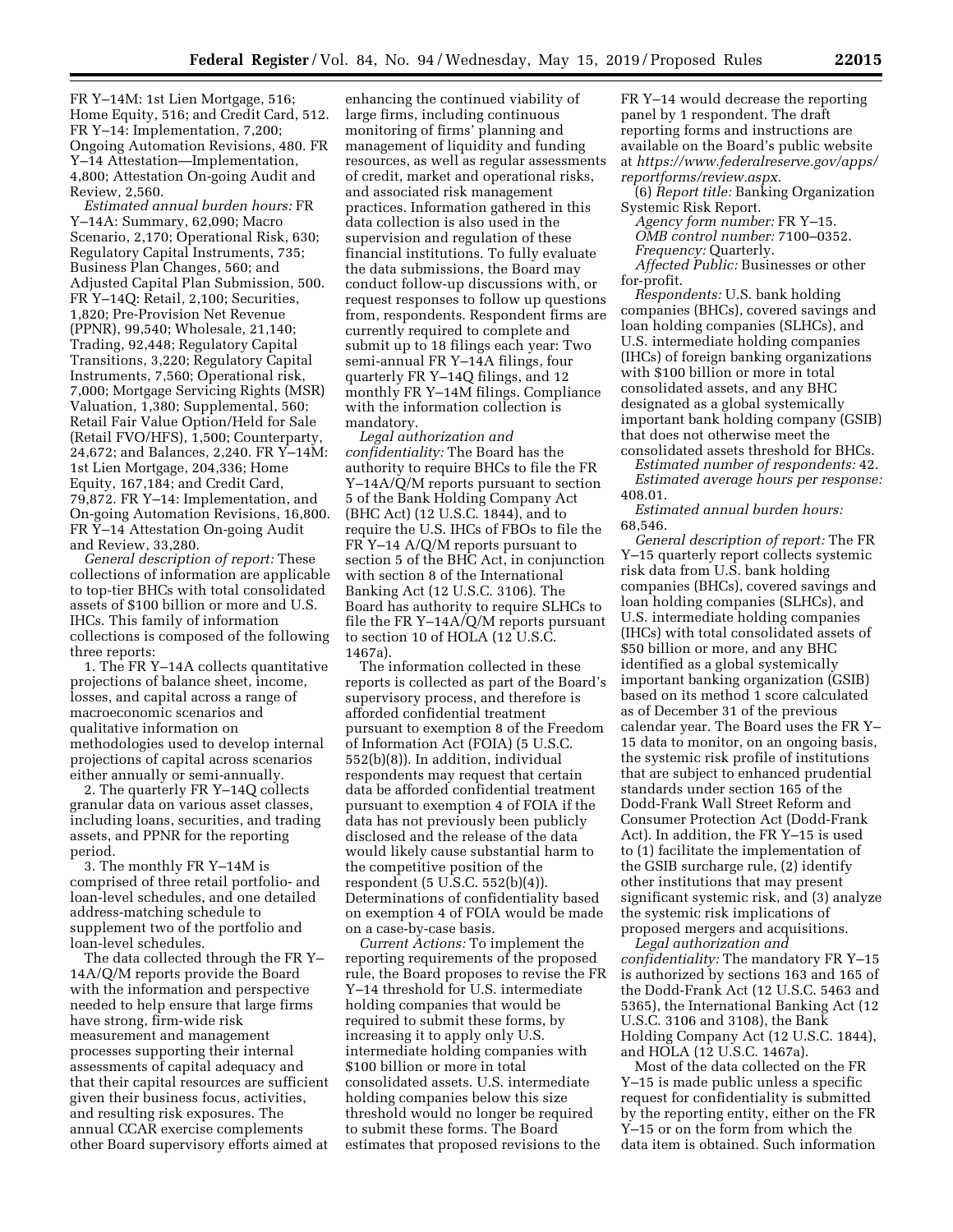will be accorded confidential treatment under exemption 4 of the Freedom of Information Act (FOIA) (5 U.S.C. 552(b)(4)) if the submitter substantiates its assertion that disclosure would likely cause substantial competitive harm. In addition, items 1 through 4 of Schedule G of the FR Y–15, which contain granular information regarding the reporting entity's short-term funding, will be accorded confidential treatment under exemption 4 for observation dates that occur prior to the liquidity coverage ratio disclosure standard being implemented. To the extent confidential data collected under the FR Y–15 will be used for supervisory purposes, it may be exempt from disclosure under Exemption 8 of FOIA (5 U.S.C. 552(b)(8)).

*Current Actions:* To implement the reporting requirements of the proposed rule, the Board is proposing to modify the FR Y–15 report to require a foreign banking organization to report data for its combined U.S. operations that are related to the criteria for determining the applicability of enhanced prudential standards under this proposal. Foreign banking organizations would be required to report the information required under new schedules H through N of the FR Y–15, which would replicate schedules A through F of the current FR Y–15 for domestic holding companies (with the exception of crossjurisdictional activity, as discussed below).121 Schedules H through N would be structured to include three columns, in which a foreign banking organization would report the information request for each item for (i) its U.S. intermediate holding company, (ii) its U.S. branch and agency network, and (iii) its combined U.S. operations. Consistent with the domestic proposal, the proposal would add two line items to Schedule H of the FR Y–15 to calculate total off-balance sheet exposure. New line item M4 (total consolidated assets) would report the total consolidated on-balance sheet assets for the respondent, as calculated under Schedule HC, item 12 (total consolidated assets) on the FR Y–9C. New line item M5 (total off-balance sheet exposures) would be total exposure, as currently defined on the FR Y–15, minus line item M4. For purposes of reporting cross-jurisdictional activity, the FR Y–15 would require foreign banking organizations to report assets and liabilities of the U.S. intermediate holding company and U.S. branch and agency network, excluding cross-

jurisdictional liabilities to non-U.S. affiliates and cross-jurisdictional claims on non-U.S. affiliates to the extent that these claims are secured by eligible financial collateral. To effectuate this change, the proposal would add new line items to proposed Schedule L and amend the instructions accordingly. The proposal would clarify that Line Item 2(a) should be completed only with respect to the U.S. intermediate holding company's liabilities to its foreign subsidiaries, if any, and not liabilities to non-U.S. affiliates of the foreign banking organization not held by the U.S. intermediate holding company. Line Item 2(a) would be left blank for the U.S. branch or agency. The Board estimates that the proposed changes to the FR Y–15 would increase the respondent count by 5 respondents. The Board also estimates that proposed revisions to the FR Y–15 would increase the estimated average hours per response by 7.01 hours and would increase the estimated annual burden by 9,198 hours. The draft reporting forms and instructions are available on the Board's public website at *[https://](https://www.federalreserve.gov/apps/reportforms/review.aspx) [www.federalreserve.gov/apps/](https://www.federalreserve.gov/apps/reportforms/review.aspx)  [reportforms/review.aspx.](https://www.federalreserve.gov/apps/reportforms/review.aspx)* 

(7) *Report title:* Reporting and Recordkeeping Requirements Associated with Regulation Y (Capital Plans).

*Agency form number:* FR Y–13. *OMB control number:* 7100–0342. *Frequency:* Annually.

*Affected Public:* Businesses or other for-profit.

*Respondents:* BHCs and IHCs. *Estimated number of respondents:* 36. *Estimated average hours per response:*  Annual capital planning reporting (225.8(e)(1)(ii)), 80 hours; data collections reporting  $(225.8(e)(3))$ , 1,005 hours; data collections reporting (225.8(e)(4)), 100 hours; review of capital plans by the Federal Reserve reporting  $(225.8(f)(3)(i))$ , 16 hours; prior approval request requirements reporting  $(225.8(g)(1), (3), \& (4))$ , 100 hours; prior approval request requirements exceptions (225.8(g)(3)(iii)(A)), 16 hours; prior approval request requirements reports  $(225.8(g)(6))$ , 16 hours; annual capital planning recordkeeping (225.8(e)(1)(i)) (LISCC and large and complex firms), 11,920

hours; annual capital planning recordkeeping (225.8(c)(1)(i)) (large and noncomplex firms), 8,920 hours; annual capital planning recordkeeping  $(2\bar{2}5.8(e)(1)(iii))$ , 100 hours.

*Estimated annual burden hours:*  Annual capital planning reporting  $(225.8(e)(1)(ii))$ , 2,720 hours; data collections reporting (225.8(e)(3)), 25,125 hours; data collections reporting

 $(225.8(e)(4))$ , 1,000 hours; review of capital plans by the Federal Reserve reporting  $(225.8(f)(3)(i))$ , 32 hours; prior approval request requirements reporting  $(225.8(g)(1), (3), \& (4)), 2,300 hours;$ prior approval request requirements exceptions (225.8(g)(3)(iii)(A)), 32 hours; prior approval request requirements reports  $(225.8(g)(6))$ , 32 hours; annual capital planning recordkeeping (225.8(e)(1)(i)) (LISCC and large and complex firms), 214,560 hours; annual capital planning recordkeeping (225.8(c)(1)(i)) (large and noncomplex firms), 142,720 hours; annual capital planning recordkeeping  $(225.8(e)(1)(iii))$ , 3,400 hours.

*General description of report:*  Regulation Y (12 CFR part 225) requires large bank holding companies (BHCs) to submit capital plans to the Federal Reserve on an annual basis and to require such BHCs to request prior approval from the Federal Reserve under certain circumstances before making a capital distribution.

*Current Actions:* This proposal and the Board's proposal on prudential standards for domestic banking organizations (83 FR 61408) would make various changes to the Board's capital plan rule. First, the threshold for application of § 225.8 would be raised from bank holding companies with \$50 billion or more in total consolidated assets to bank holding companies with \$100 billion or more in total consolidated assets. Second, the proposals would amend the definition of ''large and noncomplex bank holding company'' to be Category IV banking organizations, pursuant to 12 CFR 252.5. The proposed changes would reduce the panels for various provisions in § 225.8.

(8) *Title of Information Collection:*  Reporting Requirements Associated with Regulation LL.

*Agency Form Number:* FR LL. *OMB control number:* 7100–NEW.

*Frequency:* Biennial.

*Affected Public:* Businesses or other for-profit.

*Respondents:* Savings and loan holding companies.

*Description of the Information Collection:* Section 252.122(b)(1)(iii) of the Board's Regulation YY currently requires, unless the Board otherwise determines in writing, a foreign savings and loan holding company with more than \$10 billion in total consolidated assets that does not meet applicable home-country stress testing standards to report on an annual basis a summary of the results of the stress test to the Board.

*Current Actions:* The Board proposes to move the requirement for foreign savings and loan holding companies currently in § 252.122(b)(1)(iii) of

<sup>121</sup>U.S. intermediate holding companies would no longer be required to report on schedules A through G of the FR Y–15.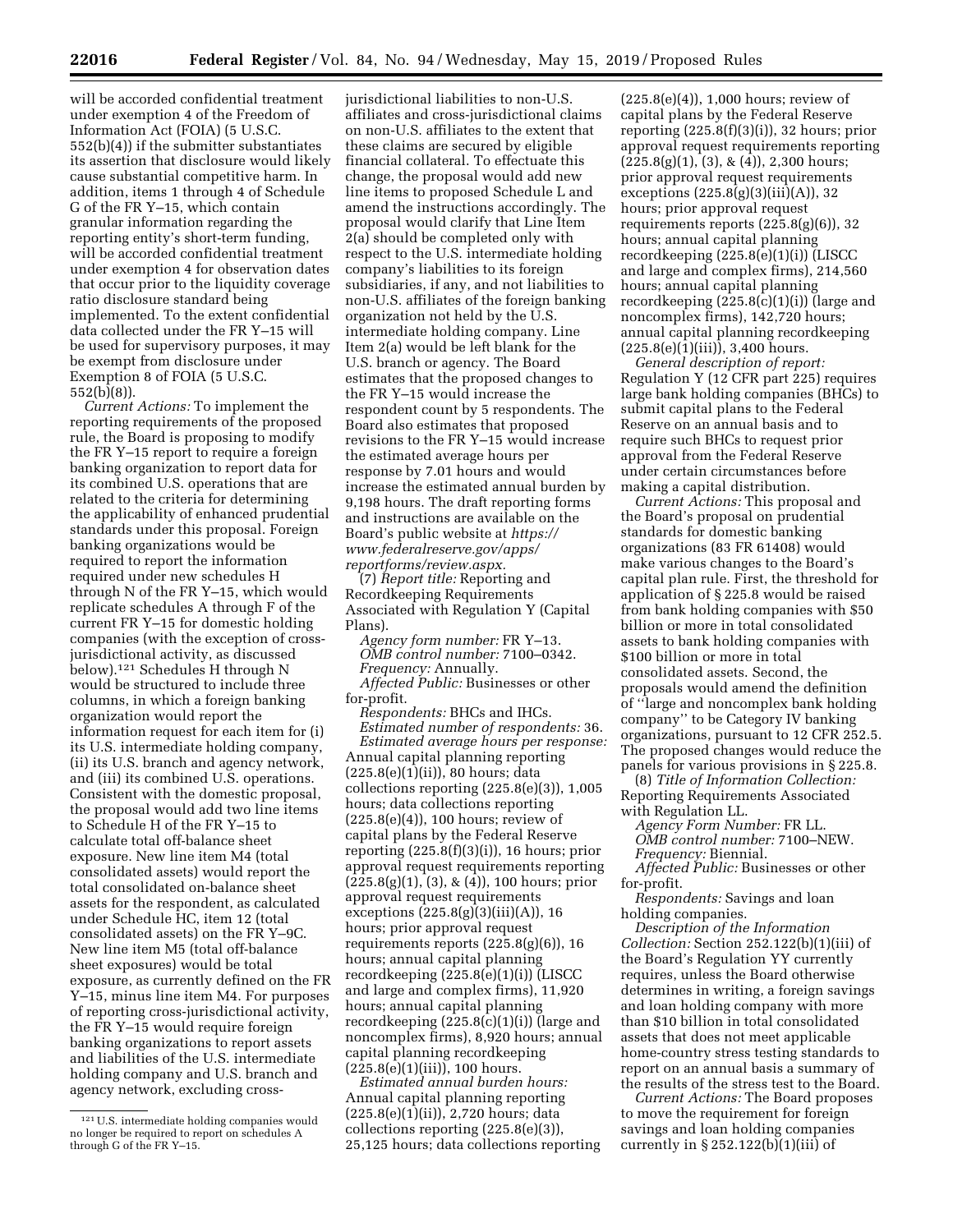Regulation YY into the proposed § 238.162(b)(1)(ii) of Regulation LL. In doing so, the Board proposes to amend the frequency of the reporting requirement in proposed § 238.162(b)(1)(ii) from annual to at least biennial. The Board also proposes to raise the threshold for applicability of section 238.162 from more than \$10 billion in total consolidated assets to more than \$250 billion in total consolidated assets.

*Legal authorization and confidentiality:* This information collection is authorized by section 10 of the Home Owners' Loan Act (HOLA) and section 165(i)(2) of the Dodd-Frank Act. The obligation of covered institutions to report this information is mandatory. This information would be disclosed publicly and, as a result, no issue of confidentiality is raised.

*Estimated number of respondents:*  1.122

*Estimated average hours per response:*  80.

*Estimated annual burden hours:* 40. (8) *Title of Information Collection:*  Reporting, Recordkeeping, and Disclosure Requirements Associated with Regulation YY (Enhanced Prudential Standards).

*Agency Form Number:* FR YY. *OMB Control Number:* 7100–0350. *Frequency of Response:* Annual, semiannual, quarterly.

*Affected Public:* Businesses or other for-profit.

*Respondents:* State member banks, U.S. bank holding companies, savings and loan holding companies, nonbank financial companies, foreign banking organizations, U.S. intermediate holding companies, foreign saving and loan holding companies, and foreign nonbank financial companies supervised by the Board.

*Number of respondents:* 24 U.S. bank holding companies with total consolidated assets of \$50 billion or more, 46 U.S. bank holding companies with total consolidated assets over \$10 billion and less than \$50 billion, 21 state member banks with total consolidated assets over \$10 billion, 39 savings and loan holding companies with total consolidated assets over \$10 billion, 24 foreign banking organizations with total consolidated assets of \$50 billion or more and combined U.S. assets of \$50 billion or more, 17 U.S. intermediate holding companies, and 102 foreign banking organizations with total consolidated assets of more than \$10 billion and combined U.S. assets of less than \$50 billion.

*Description of the Information Collection:* Section 165 of the Dodd-Frank Act, as amended by EGRRCPA, requires the Board to implement enhanced prudential standards for bank holding companies and foreign banking organizations with total consolidated assets of \$250 billion or more, and provides the Board with discretion to apply enhanced prudential standards to certain bank holding companies and foreign banking organizations with \$100 billion or more, but less than \$250 billion, in total consolidated assets. The enhanced prudential standards include risk-based and leverage capital requirements, liquidity standards, requirements for overall risk management (including establishing a risk committee), stress test requirements, and debt-to-equity limits for companies that the Financial Stability Oversight Council has determined pose a grave threat to financial stability.

*Current Actions:* As described below, the Board is amending reporting, recordkeeping and disclosure requirements in Regulation YY to be consistent with EGRRCPA's changes to section 165 of the Dodd-Frank; the Board's proposal to amend prudential standards for domestic banking organizations (83 FR 61408); and the proposal described in this **Federal Register** document, which amends prudential standards for foreign banking organizations and foreign savings and loan holding companies.

Subpart D—The domestic proposal proposed to change applicability thresholds for application of subpart D from bank holding companies with \$50 billion or more in total consolidated assets to bank holding companies with \$100 billion or more in total consolidated. In doing so, the number of respondents for collections of information in §§ 252.34 and 252.35 would decrease. Additionally, the burden hours for compliance with §§ 252.34(h)(1) and (3) would be reduced. Section 252.34(h)(1) would require a bank holding company with total consolidated assets of \$100 billion or more to establish and maintain policies and procedures to monitor assets that have been, or are available to be, pledged as collateral in connection with transactions to which it or its affiliates are counterparties and sets forth minimum standards for those procedures. Category IV bank holding companies would be required to calculate their collateral positions on a monthly basis; all other bank holding companies subject to the section would be required to calculate their collateral positions on a weekly basis. Currently,

all bank holding companies subject to this provision must calculate collateral positions weekly (or more frequently, as directed by the Board).

Section 252.34(h)(3) would require a bank holding company with total consolidated assets of \$100 billion or more to establish and maintain procedures for monitoring intraday liquidity risk exposure that are consistent with the bank holding company's capital structure, risk profile, complexity, activities, and size. If the bank holding company is a global systemically important bank holding company, Category II bank holding company, or a Category III bank holding company, these procedures must address how the management of the bank holding company will: (1) Monitor and measure expected daily gross liquidity inflows and outflows; (2) manage and transfer collateral to obtain intraday credit; (3) identify and prioritize time-specific obligations so that the bank holding company can meet these obligations as expected and settle less critical obligations as soon as possible; (4) manage the issuance of credit to customers where necessary; and (5) consider the amounts of collateral and liquidity needed to meet payment systems obligations when assessing the bank holding company's overall liquidity needs. Category IV bank holding companies would not be subject to the proscriptive language.

Subpart L—The proposal would eliminate subpart L. In doing so, the proposal would eliminate  $\S 252.122(b)(1)(iii)$ , which currently requires, unless the Board otherwise determines in writing, a foreign banking organization with total consolidated assets of more than \$10 billion but less than \$50 billion or a foreign savings and loan holding company with total consolidated assets of more than \$10 billion that does not meet the homecountry stress testing standards set forth in the rule to report on an annual basis a summary of the results of the stress test to the Board. This requirement would continue to exist for foreign banking organizations with total consolidated assets of more than \$100 billion in proposed §§ 252.146 and 252.158 of Regulation YY, and for a foreign savings and loan holding company with total consolidated assets of more than \$250 billion in proposed § 238.162 of Regulation LL.

Subpart M—The proposal would change the applicability thresholds for application of subpart M from foreign banking organizations with between \$10 and \$50 billion in total consolidated assets to foreign banking organizations with between \$50 and \$100 billion in

<sup>122</sup>Currently, there are no foreign savings and loan holding companies in existence. For PRA purposes, ''1'' is used as a placeholder.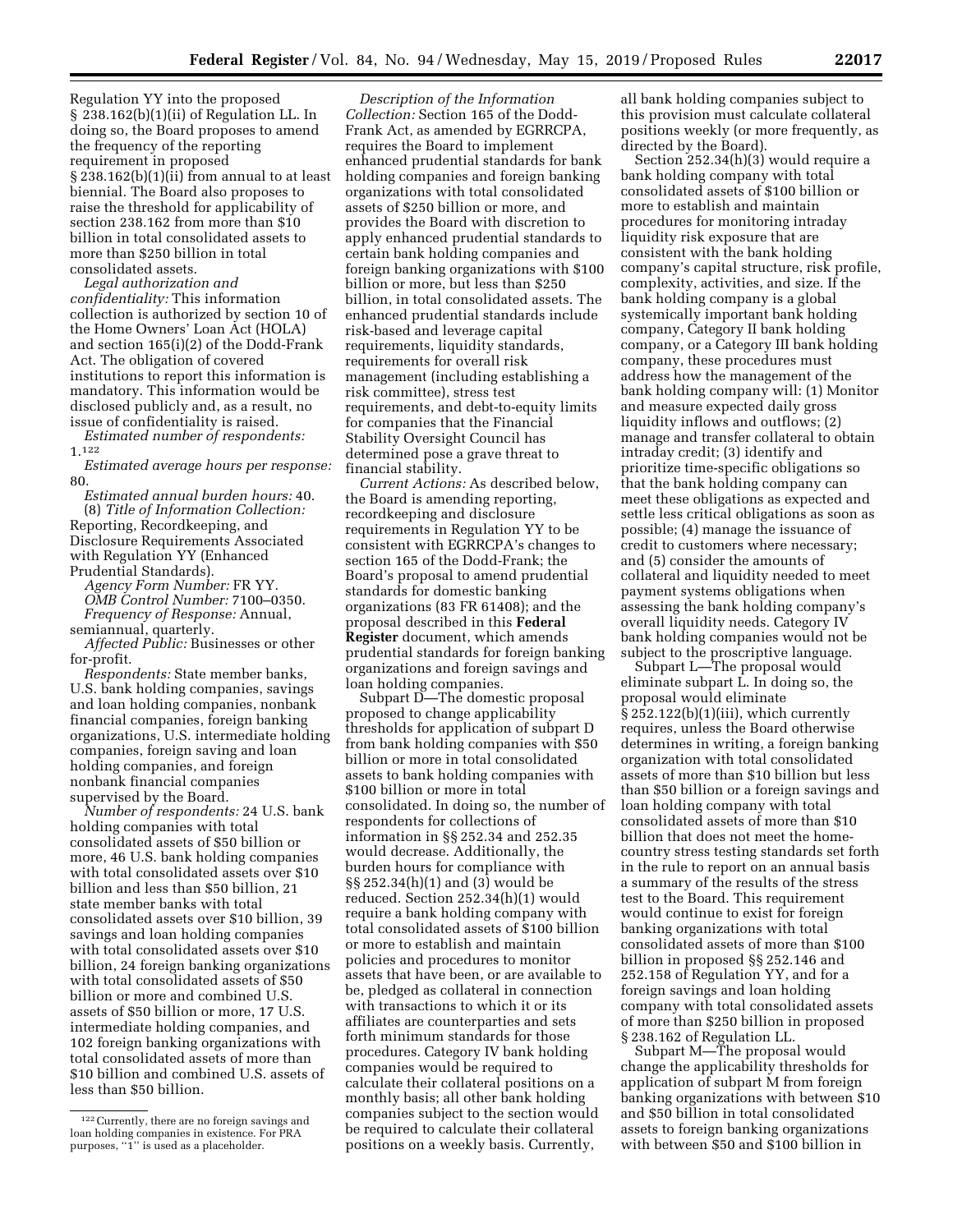total consolidated assets. In doing so, the number of respondents for collections of information in § 252.132 would decrease.

Subpart N—The proposal would change the applicability thresholds for application of subpart N from foreign banking organizations with \$50 billion or more in total consolidated assets but combined U.S. assets of less than \$50 billion to foreign banking organizations with \$100 billion or more in total consolidated assets but combined U.S. assets of less than \$100 billion. In doing so, the number of respondents for collections of information in §§ 252.143, 252.144, 252.145, 252.146, 252.154, 252.157, and 252.158 would decrease. Moreover, some of the requirements in subpart N would only apply to foreign banking organizations with \$250 billion or more in total consolidated assets. These provisions include §§ 252.143(a) and 252.145(a).

Subpart O—The proposal would change the applicability thresholds for application of subpart O from foreign banking organizations with \$50 billion or more in total consolidated assets and combined U.S. assets of \$50 billion or more to foreign banking organizations with \$100 billion or more in total consolidated assets and combined U.S. assets of \$100 billion or more. In doing so, the number of respondents for collections of information in §§ 252.153, 252.156, and 252.157 would decrease. The proposal would also eliminate implementation plans in § 252.153(d), which would result in a reduction of annual burden hours.

The burden hours for compliance with  $\S 252.156(g)(1)$  and (3) also would be reduced. Section 252.156(g)(1) would require a foreign banking organization with combined U.S. assets of \$100 billion or more to establish and maintain policies and procedures to monitor assets that have been or are available to be pledged as collateral in connection with transactions to which entities in its U.S. operations are counterparties. Previously, all foreign banking organizations subject to this provision were required to calculate collateral positions on a weekly basis (or more frequently, as directed by the Board). As proposed, Category IV foreign banking organizations companies would calculate all of the collateral positions for its combined U.S. operations on a monthly basis; all other foreign banking organizations with at least \$100 billion in combined U.S. assets would calculate on a weekly basis.

Section 252.156(g)(3) would require a foreign banking organization with combined U.S. assets of \$100 billion or

more to establish and maintain procedures for monitoring intraday liquidity risk exposure for its combined U.S. operations that are consistent with the capital structure, risk profile, complexity, activities, and size of the foreign banking organization and its combined U.S. operations. If the foreign banking organization is a Category II foreign banking organization or a Category III foreign banking organization, these procedures must address how the management of the combined U.S. operations will: (1) Monitor and measure expected gross daily inflows and outflows; (2) manage and transfer collateral to obtain intraday credit; (3) identify and prioritize timespecific obligations so that the foreign banking organizations can meet these obligations as expected and settle less critical obligations as soon as possible; (4) manage the issuance of credit to customers where necessary; and (5) consider the amounts of collateral and liquidity needed to meet payment systems obligations when assessing the overall liquidity needs of the combined U.S. operations. Category IV foreign banking organizations would not be subject to the proscriptive language.

*Current estimated annual burden:*  41,619 hours.

*Proposed revisions estimated annual burden:* (11,238) hours.

*Total estimated annual burden:*  30,381 hours.

## *C. Regulatory Flexibility Act Analysis*

In accordance with the Regulatory Flexibility Act (RFA), 5 U.S.C. 601 *et seq.,* the Board is publishing an initial regulatory flexibility analysis of the proposal. The RFA requires each federal agency to prepare an initial regulatory flexibility analysis in connection with the promulgation of a proposed rule, or certify that the proposed rule will not have a significant economic impact on a substantial number of small entities.123 Under regulations issued by the SBA, a small entity includes a bank, bank holding company, or savings and loan holding company with assets of \$550 million or less (small banking organization).124 Based on the Board's analysis, and for the reasons stated below, the Board believes that this proposed rule will not have a significant economic impact on a substantial number of small banking organizations

As discussed in the **SUPPLEMENTARY INFORMATION** section, the Board is proposing to adopt amendments to

Regulations  $Q$ ,  $125$  Y,  $126$  LL,  $127$  and YY<sup>128</sup> that would affect the regulatory requirements that apply to foreign banking organizations and foreign savings and loan holding companies with more than \$10 billion in total consolidated assets and U.S. depository institution holding companies with \$100 billion or more in total consolidated assets. Therefore, companies that are affected by the proposal substantially exceed the \$550 million asset threshold at which a banking entity is considered a ''small entity'' under SBA regulations.

Because the proposal is not likely to apply to any company with assets of \$550 million or less if adopted in final form, the proposal is not expected to affect any small entity for purposes of the RFA. The Board does not believe that the proposal duplicates, overlaps, or conflicts with any other Federal rules. In light of the foregoing, the Board does not believe that the proposal, if adopted in final form, would have a significant economic impact on a substantial number of small entities supervised. Nonetheless, the Board seeks comment on whether the proposal would impose undue burdens on, or have unintended consequences for, small banking organizations, and whether there are ways such potential burdens or consequences could be minimized in a manner consistent the purpose of the proposal.

## **List of Subjects**

#### *12 CFR Part 217*

Administrative practice and procedure, Banks, Banking, Capital, Federal Reserve System, Holding companies, Reporting and recordkeeping requirements, Risk, Securities.

### *12 CFR Part 225*

Administrative practice and procedure, Banks, Banking, Capital planning, Holding companies, Reporting and recordkeeping requirements, Securities, Stress testing.

### *12 CFR Part 238*

Administrative practice and procedure, Banks, Banking, Federal Reserve System, Reporting and recordkeeping requirements, Securities.

### *12 CFR Part 252*

Administrative practice and procedure, Banks, Banking, Capital planning, Federal Reserve System,

<sup>123</sup>*See* 5 U.S.C. 603, 604, and 605. 124*See* 13 CFR 121.201.

<sup>125</sup> 12 CFR part 217.

<sup>126</sup> 12 CFR part 225.

<sup>127</sup> 12 CFR part 238.

<sup>128</sup> 12 CFR part 252.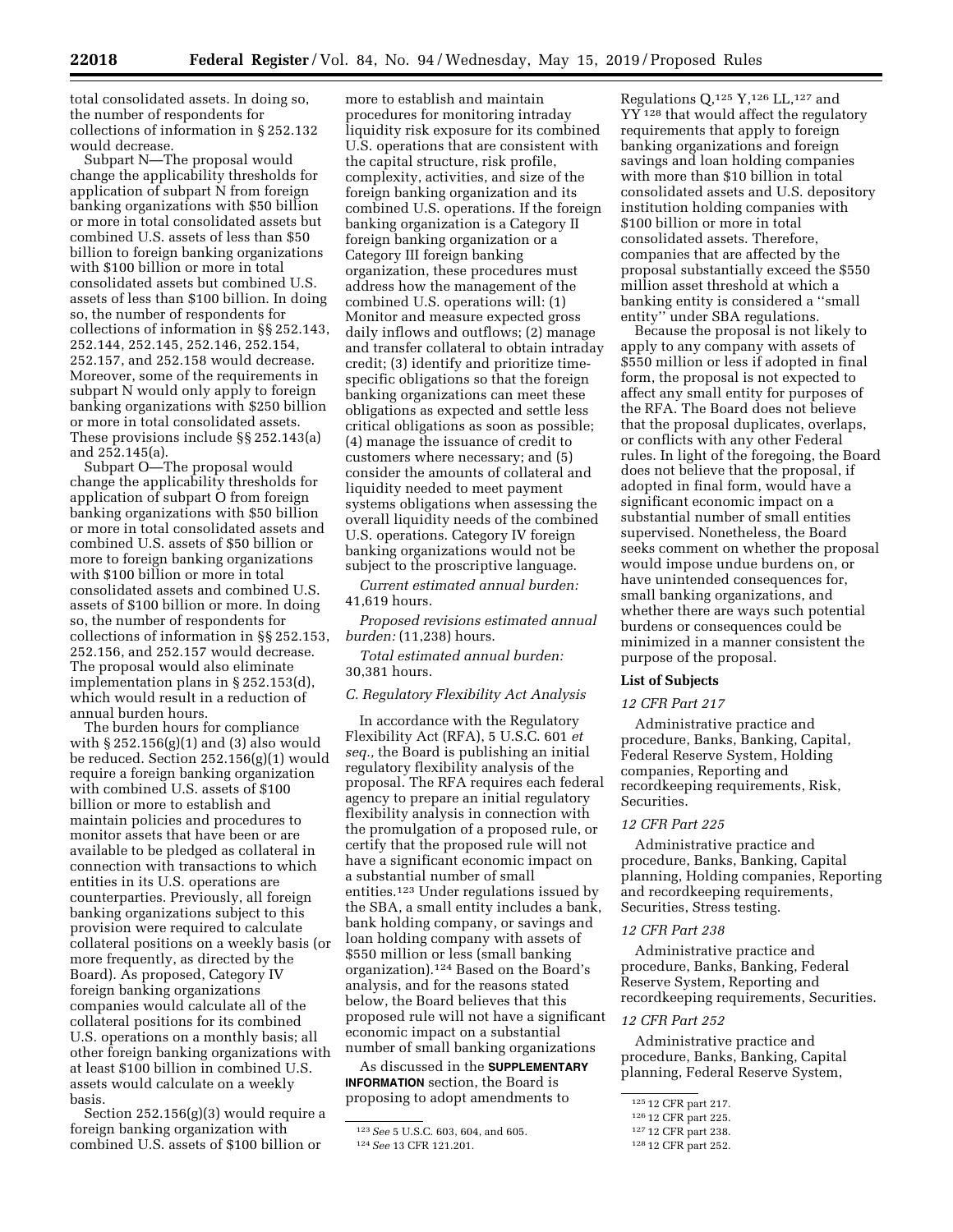Holding companies, Reporting and recordkeeping requirements, Securities, Stress testing.

### **Authority and Issuance**

For the reasons stated in the Supplementary Information, Chapter II of title 12 of the Code of Federal Regulations is proposed to be amended as follows:

## **PART 217—CAPITAL ADEQUACY OF BANK HOLDING COMPANIES, SAVINGS AND LOAN HOLDING COMPANIES, AND STATE MEMBER BANKS (REGULATION Q)**

■ 1. The authority citation for part 217 continues to read as follows:

**Authority:** 12 U.S.C. 248(a), 321–338a, 481–486, 1462a, 1467a, 1818, 1828, 1831n, 1831o, 1831p–1, 1831w, 1835, 1844(b), 1851, 3904, 3906–3909, 4808, 5365, 5368, 5371.

## **Subpart H—Risk-based Capital Surcharge for Global Systemically Important Bank Holding Companies**

■ 2. Amend § 217.400 by:

 $\blacksquare$  a. Revising paragraph (b)(1);

- b. Removing the text to paragraph (b)(2) introductory text;
- c. Revising paragraph (b)(2)(i); and
- d. Removing paragraph (b)(3). The revisions read as follows:

#### **§ 217.400 Purpose and applicability.**

\* \* \* \* \* (b) \* \* \*

(1) *General.* This subpart applies to a bank holding company that:

(i) Is an advanced approaches Boardregulated institution or a Category III Board-regulated institution;

- (ii) Is not a consolidated subsidiary of a bank holding company; and
- (iii) Is not a consolidated subsidiary of a foreign banking organization.
	- $(2) * * * *$

(i) A bank holding company identified in § 217.400(b)(1) is subject to § 217.402 of this part and must determine whether it qualifies as a global systemically important BHC beginning the year immediately following the year in which the bank holding company becomes an advanced approaches Board-regulated institution or a Category III Board-regulated institution;

\* \* \* \* \*

## **PART 225—BANK HOLDING COMPANIES AND CHANGE IN BANK CONTROL (REGULATION Y)**

■ 3. The authority citation for part 225 continues to read as follows:

**Authority:** 12 U.S.C. 1817(j)(13), 1818, 1828(o), 1831i, 1831p-1, 1843(c)(8), 1844(b), 1972(1), 3106, 3108, 3310, 3331–3351, 3906, 3907, and 3909; 15 U.S.C. 1681s, 1681w, 6801 and 6805.

## **Subpart A—General Provisions**

 $\blacksquare$  4. In § 225.8, as proposed to be amended at 83 FR 61408 (November 29, 2018), is further amended by revising paragraph (c) and paragraph (d)(9) to read as follows:

## **§ 225.8 Capital planning.**

\* \* \* \* \*

(c) *Transitional arrangements*— *Transition periods for certain bank holding companies.* 

(1) A bank holding company that meets the \$100 billion asset threshold (as measured under paragraph (b) of this section) on or before September 30 of a calendar year must comply with the requirements of this section beginning on January 1 of the next calendar year, unless that time is extended by the Board in writing.

(2) A bank holding company that meets the \$100 billion asset threshold after September 30 of a calendar year must comply with the requirements of this section beginning on January 1 of the second calendar year after the bank holding company meets the \$100 billion asset threshold, unless that time is extended by the Board in writing.

(3) The Board or the appropriate Reserve Bank with the concurrence of the Board, may require a bank holding company described in paragraph  $(c)(1)(i)$  or  $(ii)$  of this section to comply with any or all of the requirements in paragraphs (e)(1), (e)(3), (f), or (g) of this section if the Board or appropriate Reserve Bank with concurrence of the Board, determines that the requirement is appropriate on a different date based on the company's risk profile, scope of operation, or financial condition and provides prior notice to the company of the determination

(d) \* \* \*

(9) *Large and noncomplex bank holding company* means any bank holding company subject to this section that, as of December 31 of the calendar year prior to the capital plan cycle, is identified as a Category IV banking organization pursuant to 12 CFR 252.5. \* \* \* \* \*

## **PART 238—SAVINGS AND LOAN HOLDING COMPANIES (REGULATION LL)**

■ 5. The authority citation for part 238 continues to read as follows:

**Authority:** 5 U.S.C. 552, 559; 12 U.S.C. 1462, 1462a, 1463, 1464, 1467, 1467a, 1468, 1813, 1817, 1829e, 1831i, 1972, 15 U.S.C. 78 *l.* 

## **Subpart N—Risk Committee, Liquidity Risk Management, and Liquidity Buffer Requirements for Covered Savings and Loan Holding Companies With Total Consolidated Assets of \$100 Billion or More**

■ 6. Section 238.124, as proposed to be added at 83 FR 61408 (November 29, 2018), is further amended by adding paragraph (a)(8) to read as follows:

## **§ 238.124 Liquidity stress testing and buffer requirements**

 $(a) * * * *$ 

(8) *Notice and Response.* (i) If the Board determines that a savings and loan holding company must conduct liquidity stress tests according to a frequency other than the frequency provided in paragraphs (a)(2)(i) and (ii) of this section, the Board will notify the savings and loan holding company before the change in frequency takes effect, and describe the basis for its determination. Within 14 calendar days of receipt of a notification under this paragraph, the savings and loan holding company may request in writing that the Board reconsider the requirement. The Board will respond in writing to the company's request for reconsideration prior to requiring the company conduct liquidity stress tests according to a frequency other than the frequency provided in paragraphs (a)(2)(i) and (ii) of this section.

\* \* \* \* \*

■ 7. Add subpart R to read as follows:

**Subpart R—Company-Run Stress Test Requirements for Foreign Savings and Loan Holding Companies With Total Consolidated Assets Over \$250 Billion** 

Sec. 238.160 Definitions.<br>238.161 Applicabilit Applicability.

238.162 Capital stress testing requirements.

## **Subpart R—Company-Run Stress Test Requirements for Foreign Savings and Loan Holding Companies With Total Consolidated Assets Over \$250 Billion**

# **§ 238.160 Definitions.**

For purposes of this subpart, the following definitions apply:

(a) *Foreign savings and loan holding company* means a savings and loan holding company as defined in section 10 of the Home Owners' Loan Act (12 U.S.C. 1467a(a)) that is incorporated or organized under the laws of a country other than the United States.

(b) *Pre-provision net revenue* means revenue less expenses before adjusting for total loan loss provisions.

(c) *Stress test cycle* has the same meaning as in subpart O of this part.

(d) *Total loan loss provisions* means the amount needed to make reserves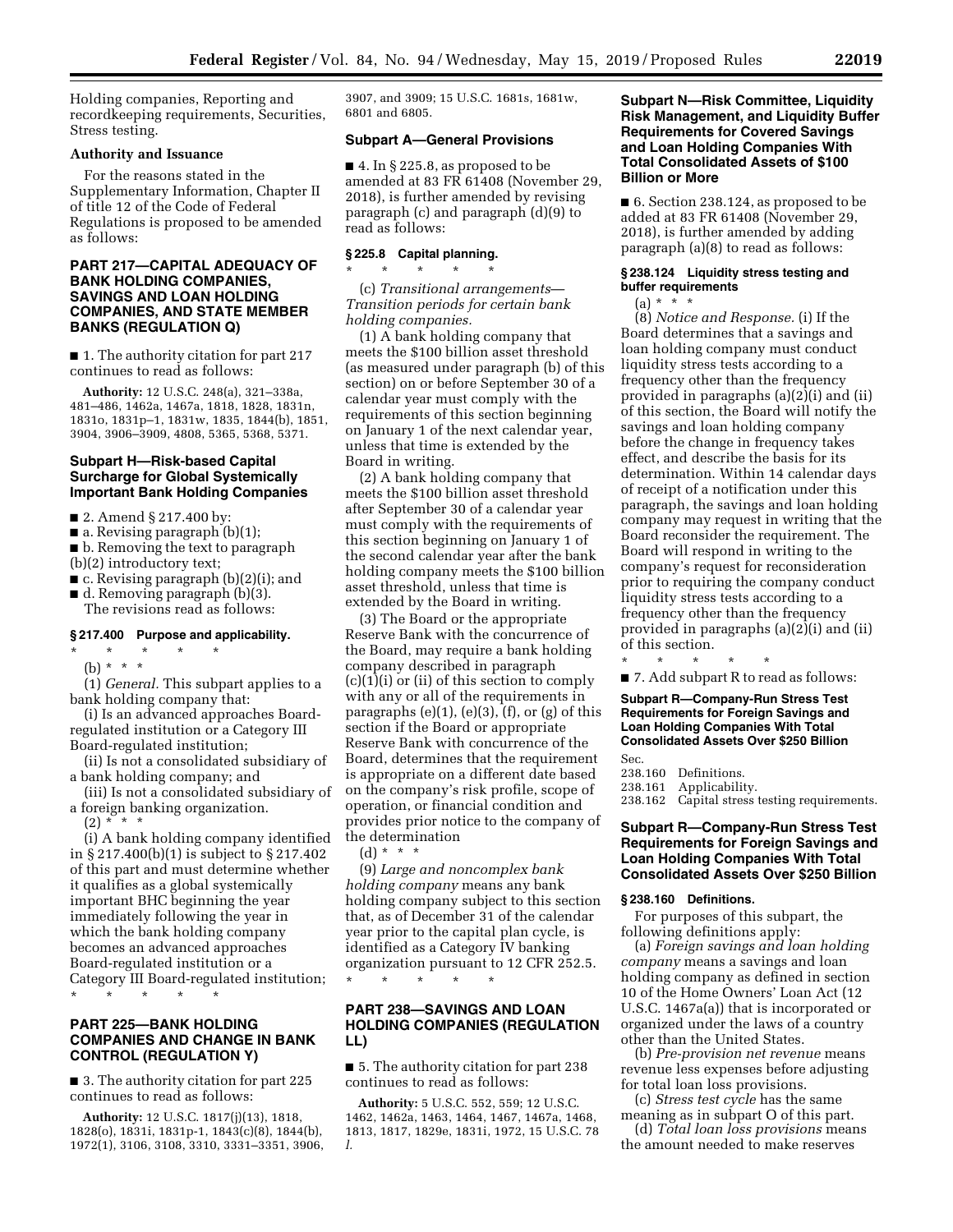adequate to absorb estimated credit losses, based upon management's evaluation of the loans and leases that the company has the intent and ability to hold for the foreseeable future or until maturity or payoff, as determined under applicable accounting standards.

#### **§ 238.161 Applicability.**

(a) *Applicability for foreign savings and loan holding companies with total consolidated assets of more than \$250 billion*—(1) *General.* A foreign savings and loan holding company must comply with the stress test requirements set forth in this section beginning on the first day of the ninth quarter following the date on which its total consolidated assets exceed \$250 billion.

(2) *Total consolidated assets.* Total consolidated assets of a foreign savings and loan holding company for purposes of this subpart are equal to the average of total assets for the four most recent calendar quarters as reported by the foreign savings and loan holding company on its applicable regulatory report. If the foreign savings and loan holding company has reported total consolidated assets for the four most recent calendar quarters, total consolidated assets are equal to the average of total consolidated assets as reported for the most recent quarter or quarters, or most recent year.

(3) *Cessation of requirements.* A foreign savings and loan holding company will remain subject to requirements of this subpart until the date on which the foreign savings and loan holding company's total consolidated assets are below \$250 billion for each of four most recent calendar quarters.

(b) [Reserved]

#### **§ 238.162 Capital stress testing requirements.**

(a) *In general.* (1) A foreign savings and loan holding company with total consolidated assets of more than \$250 billion must:

(i) Be subject on a consolidated basis to a capital stress testing regime by its home-country supervisor that meets the requirements of paragraph (a)(2) of this section; and

(ii) Conduct such stress tests or be subject to a supervisory stress test and meet any minimum standards set by its home-country supervisor with respect to the stress tests.

(2) The capital stress testing regime of a foreign savings and loan holding company's home-country supervisor must include:

(i) A supervisory capital stress test conducted by the relevant home-country supervisor or an evaluation and review

by the home-country supervisor of an internal capital adequacy stress test conducted by the foreign savings and loan holding company, conducted on at least a biennial basis; and

(ii) Requirements for governance and controls of stress testing practices by relevant management and the board of directors (or equivalent thereof).

(b) *Additional standards.* (1) Unless the Board otherwise determines in writing, a foreign savings and loan holding company that does not meet each of the requirements in paragraphs (a)(1) and (2) of this section must:

(i) Conduct an annual stress test of its U.S. subsidiaries to determine whether those subsidiaries have the capital necessary to absorb losses as a result of adverse economic conditions; and

(ii) Report on at least a biennial basis a summary of the results of the stress test to the Board that includes a description of the types of risks included in the stress test, a description of the conditions or scenarios used in the stress test, a summary description of the methodologies used in the stress test, estimates of aggregate losses, preprovision net revenue, total loan loss provisions, net income before taxes and pro forma regulatory capital ratios required to be computed by the homecountry supervisor of the foreign savings and loan holding company and any other relevant capital ratios, and an explanation of the most significant causes for any changes in regulatory capital ratios.

(2) An enterprise-wide stress test that is approved by the Board may meet the stress test requirement of paragraph (b)(1)(ii) of this section.

## **PART 252—ENHANCED PRUDENTIAL STANDARDS (REGULATION YY)**

■ 8. The authority citation for part 252 continues to read as follows:

**Authority:** 12 U.S.C. 321–338a, 481–486, 1467a, 1818, 1828, 1831n, 1831o, 1831p–l, 1831w, 1835, 1844(b), 1844(c), 3101 *et seq.,*  3101 note, 3904, 3906–3909, 4808, 5361, 5362, 5365, 5366, 5367, 5368, 5371.

## **Subpart A—General Provisions**

■ 9. Amend § 252.1 by adding paragraph (c) to read as follows:

### **§ 252.1 Authority and purpose.**

\* \* \* \* \* (c) *Reservation of authority.* The Board may permit a foreign banking organization to comply with the requirements of this part through a subsidiary foreign bank or company of the foreign banking organization. In making this determination, the Board shall consider:

(1) The ownership structure of the foreign banking organization, including whether the foreign banking organization is owned or controlled by a foreign government;

(2) Whether the action would be consistent with the purposes of this part; and

(3) Any other factors that the Board determines are relevant.

■ 10. Revise § 252.2 to read as follows:

#### **§ 252.2 Definitions.**

Unless otherwise specified, the following definitions apply for purposes of this part:

*Affiliate* has the same meaning as in section 2(k) of the Bank Holding Company Act (12 U.S.C. 1841(k)) and § 225.2(a) of this chapter.

*Applicable accounting standards*  means U.S. generally accepted accounting principles, international financial reporting standards, or such other accounting standards that a company uses in the ordinary course of its business in preparing its consolidated financial statements.

*Average combined U.S. assets* means the average of combined U.S. assets for the four most recent calendar quarters or, if the banking organization has not reported combined U.S. assets for each of the four most recent calendar quarters, the average of combined U.S. assets for the most recent calendar quarter or quarters, as applicable.

*Average cross-jurisdictional activity*  means the average of cross-jurisdictional activity for the four most recent calendar quarters or, if the banking organization has not reported crossjurisdictional activity for each of the four most recent calendar quarters, the average of cross-jurisdictional activity for the most recent calendar quarter or quarters, as applicable.

*Average off-balance sheet exposure*  means the average of off-balance sheet exposure for the four most recent calendar quarters or, if the banking organization has not reported total exposure and total consolidated assets for each of the four most recent calendar quarters, the average of off-balance sheet exposure for the most recent calendar quarter or quarters, as applicable.

*Average total consolidated assets*  means the average of total consolidated assets for the four most recent calendar quarters or, if the banking organization has not reported total consolidated assets for each of the four most recent calendar quarters, the average of total consolidated assets for the most recent calendar quarter or quarters, as applicable.

*Average total nonbank assets* means the average of total nonbank assets for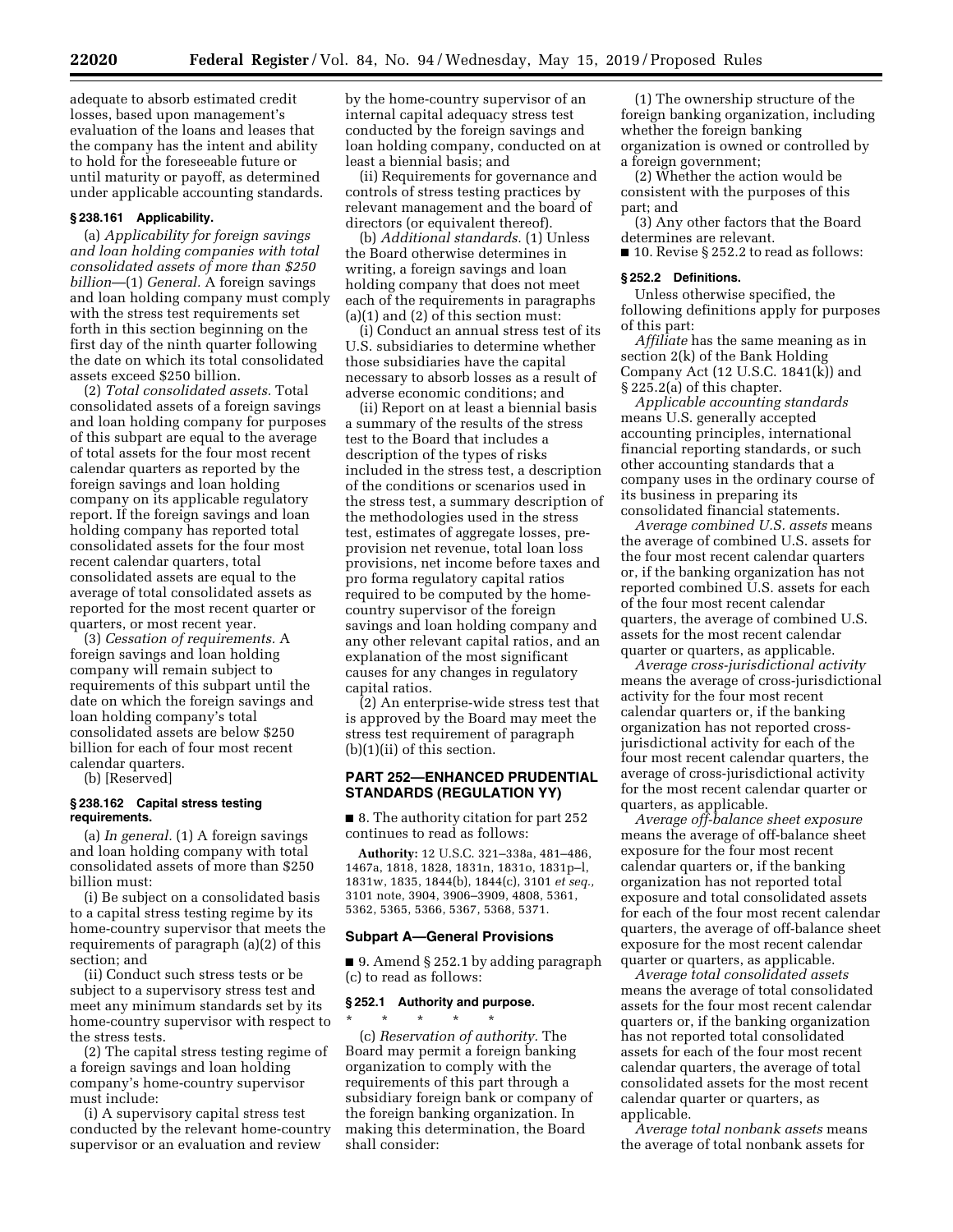the four most recent calendar quarters or, if the banking organization has not reported or calculated total nonbank assets for each of the four most recent calendar quarters, the average of total nonbank assets for the most recent calendar quarter or quarters, as applicable.

*Average weighted short-term wholesale funding* means the average of weighted short-term wholesale funding for each of the four most recent calendar quarters or, if the banking organization has not reported weighted short-term wholesale funding for each of the four most recent calendar quarters, the average of weighted short-term wholesale funding for the most recent quarter or quarters, as applicable.

*Bank holding company* has the same meaning as in section 2(a) of the Bank Holding Company Act (12 U.S.C. 1841(a)) and § 225.2(c) of this chapter.

*Banking organization* means:

(1) A bank holding company that is a U.S. bank holding company, which means a bank holding company that is:

(i) Incorporated in or organized under the laws of the United States or in any State; and

(ii) Not a consolidated subsidiary of a bank holding company that is incorporated in or organized under the laws of the United States or in any State;

(2) A U.S. intermediate holding company; or

(3) A foreign banking organization.

*Board* means the Board of Governors of the Federal Reserve System.

*Category II bank holding company*  means a U.S. bank holding company identified as a Category II banking organization pursuant to § 252.5.

*Category II foreign banking organization* means a foreign banking organization identified as a Category II banking organization pursuant to § 252.5.

*Category II U.S. intermediate holding company* means a U.S. intermediate holding company identified as a Category II banking organization pursuant to § 252.5.

*Category III bank holding company*  means a U.S. bank holding company identified as a Category III banking organization pursuant to § 252.5.

*Category III foreign banking organization* means a foreign banking organization identified as a Category III banking organization pursuant to § 252.5.

*Category III U.S. intermediate holding company* means a U.S. intermediate holding company identified as a Category III banking organization pursuant to § 252.5.

*Category IV bank holding company*  means a U.S. bank holding company

identified as a Category IV banking organization pursuant to § 252.5.

*Category IV foreign banking organization* means a foreign banking organization identified as a Category IV banking organization pursuant to § 252.5.

*Category IV U.S. intermediate holding company* means a U.S. intermediate holding company identified as a Category IV banking organization pursuant to § 252.5.

*Combined U.S. assets* means the sum of the consolidated assets of each toptier U.S. subsidiary of the foreign banking organization (excluding any section 2(h)(2) company, if applicable) and the total assets of each U.S. branch and U.S. agency of the foreign banking organization, as reported by the foreign banking organization on the FR Y–7Q.

*Combined U.S. operations* means: (1) The U.S. branches and agencies of the foreign banking organization, if any; and

(2) The U.S. subsidiaries of the foreign banking organization (excluding any section 2(h)(2) company, if applicable) and subsidiaries of such U.S. subsidiaries.

*Company* means a corporation, partnership, limited liability company, depository institution, business trust, special purpose entity, association, or similar organization.

*Control* has the same meaning as in section 2(a) of the Bank Holding Company Act (12 U.S.C. 1841(a)), and the terms controlled and controlling shall be construed consistently with the term control.

*Council* means the Financial Stability Oversight Council established by section 111 of the Dodd-Frank Act (12 U.S.C. 5321).

*Credit enhancement* means a qualified financial contract of the type set forth in section 210(c)(8)(D)(ii)(XII),  $(iii)(X)$ ,  $(iv)(V)$ ,  $(v)(VI)$ , or  $(vi)(VI)$  of Title II of the Dodd-Frank Wall Street Reform and Consumer Protection Act  $(12 \text{ U.S.C. } 5390(c)(8)(D)(ii)(XII), (iii)(X),$  $(iv)(V)$ ,  $(v)(VI)$ , or  $(vi)(VI)$  or a credit enhancement that the Federal Deposit Insurance Corporation determines by regulation is a qualified financial contract pursuant to section  $210(c)(8)(D)(i)$  of Title II of the act (12 U.S.C.  $5390(c)(8)(D)(i)$ .

*Cross-jurisdictional activity.* (1) The cross-jurisdictional activity of a U.S. bank holding company is equal to the sum of its cross-jurisdictional claims and cross-jurisdictional liabilities, as reported on the FR Y–15.

(2) The cross-jurisdictional activity of a U.S. intermediate holding company is equal to the sum of cross-jurisdictional claims and cross-jurisdictional

liabilities of the U.S. intermediate holding company, as reported on the FR Y–15.

(3) The cross-jurisdictional activity of a foreign banking organization is equal to the sum of cross-jurisdictional claims and cross-jurisdictional liabilities of the combined U.S. operations of the foreign banking organization, as reported on the FR Y–15.

*Depository institution* has the same meaning as in section 3 of the Federal Deposit Insurance Act (12 U.S.C.  $1813(c)$ ).

*DPC branch subsidiary* means any subsidiary of a U.S. branch or a U.S. agency acquired, or formed to hold assets acquired, in the ordinary course of business and for the sole purpose of securing or collecting debt previously contracted in good faith by that branch or agency.

*Foreign banking organization* has the same meaning as in § 211.21(o) of this chapter, provided that if the top-tier foreign banking organization is incorporated in or organized under the laws of any State, the foreign banking organization shall not be treated as a foreign banking organization for purposes of this part.

*FR Y–7* means the Annual Report of Foreign Banking Organizations reporting form.

*FR Y–7Q* means the Capital and Asset Report for Foreign Banking Organizations reporting form.

*FR Y–9C* means the Consolidated Financial Statements for Holding Companies reporting form.

*FR Y–9LP* means the Parent Company Only Financial Statements of Large Holding Companies.

*FR Y–15* means the Systemic Risk Report.

*Global methodology* means the assessment methodology and the higher loss absorbency requirement for global systemically important banks issued by the Basel Committee on Banking Supervision, as updated from time to time.

*Global systemically important banking organization* means a global systemically important bank, as such term is defined in the global methodology.

*Global systemically important BHC*  means a bank holding company identified as a global systemically important BHC pursuant to 12 CFR 217.402.

*Global systemically important foreign banking organization* means a top-tier foreign banking organization that is identified as a global systemically important foreign banking organization under § 252.153(b)(4).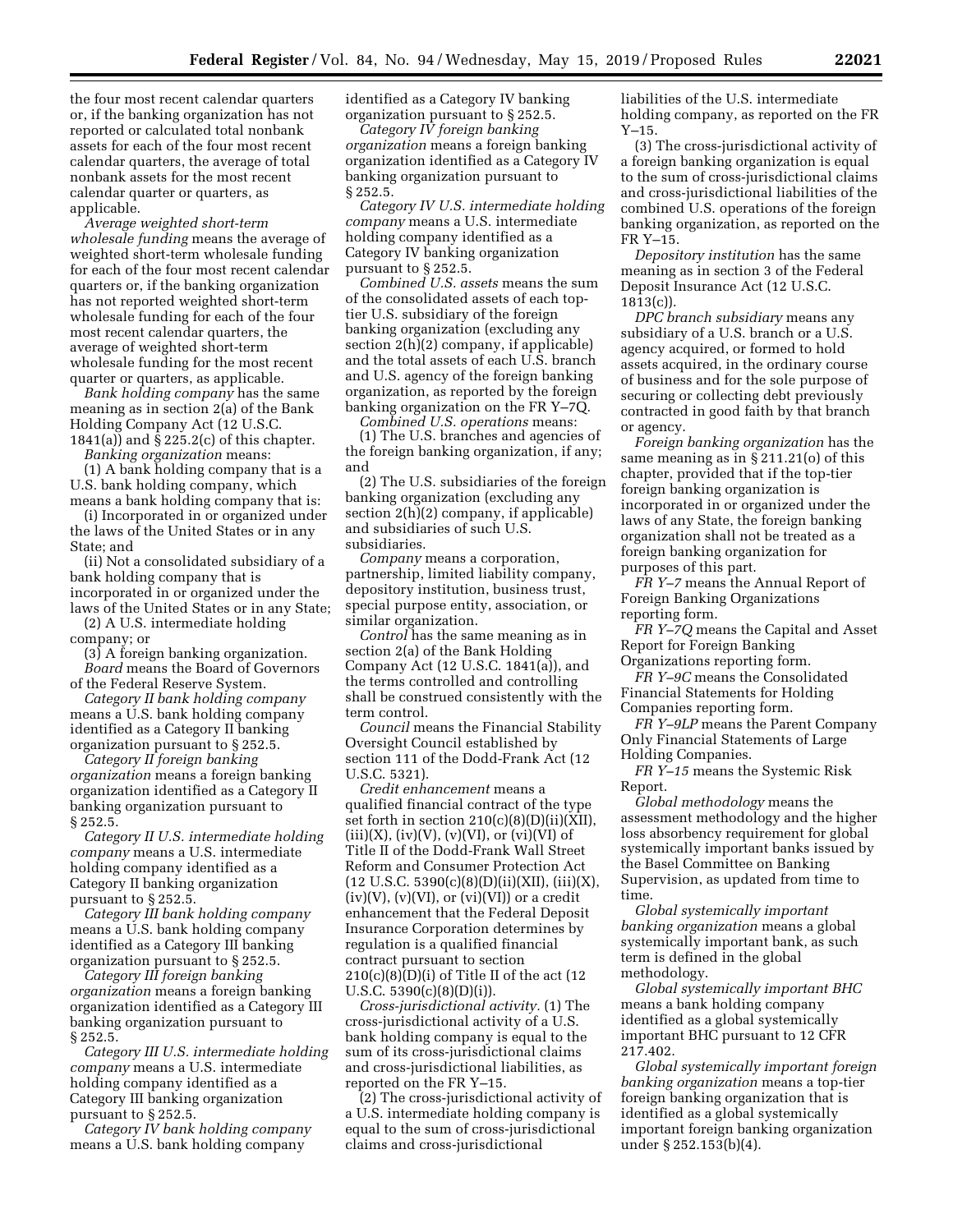*GAAP* means generally accepted accounting principles as used in the United States.

*Home country,* with respect to a foreign banking organization, means the country in which the foreign banking organization is chartered or incorporated.

*Home country resolution authority,*  with respect to a foreign banking organization, means the governmental entity or entities that under the laws of the foreign banking organization's home county has responsibility for the resolution of the top-tier foreign banking organization.

*Home-country supervisor,* with respect to a foreign banking organization, means the governmental entity or entities that under the laws of the foreign banking organization's home county has responsibility for the supervision and regulation of the toptier foreign banking organization.

*Nonbank financial company supervised by the Board* means a company that the Council has determined under section 113 of the Dodd-Frank Act (12 U.S.C. 5323) shall be supervised by the Board and for which such determination is still in effect.

*Non-U.S. affiliate* means any affiliate of a foreign banking organization that is incorporated or organized in a country other than the United States.

*Off-balance sheet exposure.* (1) The off-balance sheet exposure of a U.S. bank holding company or U.S. intermediate holding company is equal to:

(i) The total exposure of such banking organization, as reported by the banking organization on the FR Y–15; minus

(ii) The total consolidated assets of such banking organization for the same calendar quarter.

(2) The off-balance sheet exposure of a foreign banking organization is equal to:

(i) The total exposure of the combined U.S. operations of the foreign banking organization, as reported by such foreign banking organization on the FR Y–15; minus

(ii) The combined U.S. assets of the foreign banking organization for the same calendar quarter.

*Publicly traded* means an instrument that is traded on:

(1) Any exchange registered with the U.S. Securities and Exchange Commission as a national securities exchange under section 6 of the Securities Exchange Act of 1934 (15 U.S.C. 78f); or

(2) Any non-U.S.-based securities exchange that:

(i) Is registered with, or approved by, a non-U.S. national securities regulatory authority; and

(ii) Provides a liquid, two-way market for the instrument in question, meaning that there are enough independent bona fide offers to buy and sell so that a sales price reasonably related to the last sales price or current bona fide competitive bid and offer quotations can be determined promptly and a trade can be settled at such price within a reasonable time period conforming with trade custom.

(3) A company can rely on its determination that a particular non-U.S.-based securities exchange provides a liquid two-way market unless the Board determines that the exchange does not provide a liquid two-way market.

*Section 2(h)(2) company* has the same meaning as in section 2(h)(2) of the Bank Holding Company Act (12 U.S.C. 1841(h)(2)).

*State* means any state, commonwealth, territory, or possession of the United States, the District of Columbia, the Commonwealth of Puerto Rico, the Commonwealth of the Northern Mariana Islands, American Samoa, Guam, or the United States Virgin Islands.

*Subsidiary* has the same meaning as in section 3 of the Federal Deposit Insurance Act (12 U.S.C. 1813).

*Top-tier foreign banking organization,*  with respect to a foreign bank, means the top-tier foreign banking organization or, alternatively, a subsidiary of the toptier foreign banking organization designated by the Board.

*Total consolidated assets.* (1) Total consolidated assets of a U.S. bank holding company or a U.S. intermediate holding company is equal to the total consolidated assets of such banking organization, as reported on the FR Y– 9C.

(2) Total consolidated assets of a foreign banking organization is equal to the total consolidated assets of the foreign banking organization, as reported on the FR Y–7Q.

*Total nonbank assets.* (1) Total nonbank assets of a U.S. bank holding company or U.S. intermediate holding company is equal to the total nonbank assets of such banking organization, as reported on the FR Y–9LP.

(2) Total nonbank assets of a foreign banking organization is equal to:

(i) The sum of the assets of the foreign banking organization's nonbank U.S. subsidiaries, including the total nonbank assets of any U.S. intermediate holding company, excluding the assets of any section 2(h)(2) company; plus

(ii) The sum of the foreign banking organization's equity investments in unconsolidated U.S. subsidiaries, excluding equity investments in any section 2(h)(2) company.

*U.S. agency* has the same meaning as the term ''agency'' in § 211.21(b) of this chapter.

*U.S. branch* has the same meaning as the term ''branch'' in § 211.21(e) of this chapter.

*U.S. branches and agencies* means the U.S. branches and U.S. agencies of a foreign banking organization.

*U.S. government agency* means an agency or instrumentality of the United States whose obligations are fully and explicitly guaranteed as to the timely payment of principal and interest by the full faith and credit of the United States.

*U.S. government-sponsored enterprise*  means an entity originally established or chartered by the U.S. government to serve public purposes specified by the U.S. Congress, but whose obligations are not explicitly guaranteed by the full faith and credit of the United States.

*U.S. intermediate holding company*  means the top-tier U.S. company that is required to be established pursuant to § 252.147 or § 252.153.

*U.S. subsidiary* means any subsidiary that is incorporated in or organized under the laws of the United States or in any State, commonwealth, territory, or possession of the United States, the Commonwealth of Puerto Rico, the Commonwealth of the North Mariana Islands, the American Samoa, Guam, or the United States Virgin Islands.

*Weighted short-term wholesale funding* means the weighted short-term wholesale funding of a banking organization, as reported on the FR Y– 15.

■ 11. In § 252.5, as proposed to be added at 83 FR 61408 (November 29, 2018), is revised to read as follows:

### **§ 252.5 Categorization of banking organizations.**

(a) *General.* (1) A U.S. bank holding company with average total consolidated assets of \$100 billion or more must determine its category among the four categories described in paragraphs (b) through (e) of this section at least quarterly.

(2) A U.S. intermediate holding company with average total consolidated assets of \$100 billion or more must determine its category among the three categories described in paragraphs (c) through (e) of this section at least quarterly.

(3) A foreign banking organization with total consolidated assets of \$100 billion or more and average combined U.S. assets of \$100 billion or more must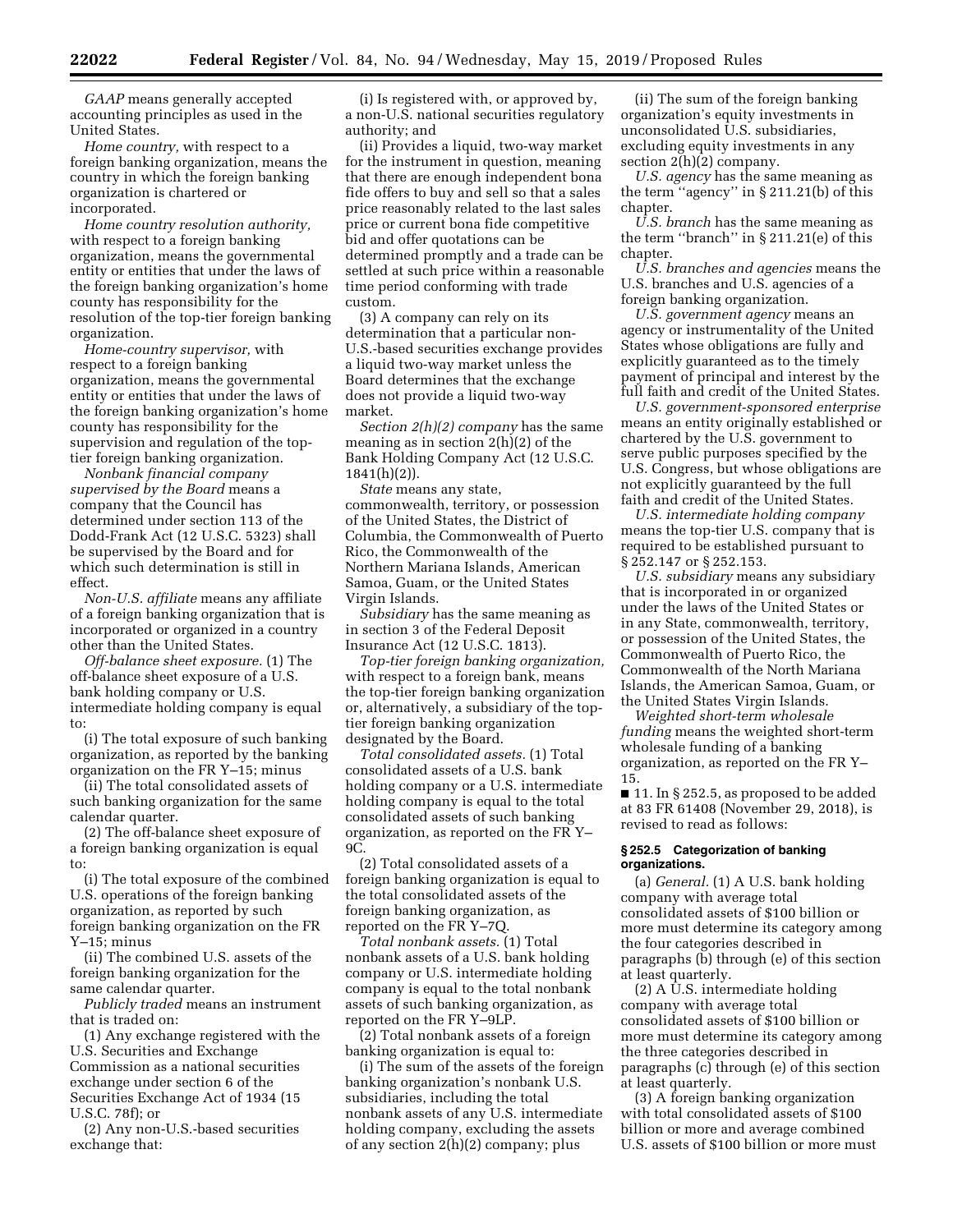determine its category among the three categories described in paragraphs (c) through (e) of this section at least quarterly.

(b) *Global systemically important BHC.* A banking organization is a global systemically important BHC if it is identified as a global systemically important BHC pursuant to 12 CFR 217.402.

(c) *Category II.* (1) A banking organization is a Category II banking organization if the banking organization: (i) Has:

(A)(*1)* For a U.S. bank holding company or a U.S. intermediate holding company, \$700 billion or more in average total consolidated assets;

(*2*) For a foreign banking organization, \$700 billion or more in average combined U.S. assets; or

(B)(*1*) Has \$75 billion or more in average cross-jurisdictional activity; and

(*2*)(*i*) For a U.S. bank holding company or a U.S. intermediate holding company, \$100 billion or more in average total consolidated assets; or

(*ii*) For a foreign banking organization, \$100 billion or more in average combined U.S. assets; and

(ii) Is not a global systemically important BHC.

(2) After meeting the criteria in paragraph (c)(1) of this section, a banking organization continues to be a Category II banking organization until the banking organization:

(i) Has:

(A)(*1*) For a U.S. bank holding company or a U.S. intermediate holding company, less than \$700 billion in total consolidated assets for each of the four most recent calendar quarters; or

(*2*) For a foreign banking organization, less than \$700 billion in combined U.S. assets for each of the four most recent calendar quarters; and

(B) Less than \$75 billion in crossjurisdictional activity for each of the four most recent calendar quarters;

(ii)(A) For a U.S. bank holding company or a U.S. intermediate holding company, less than \$100 billion in total consolidated assets for each of the four most recent calendar quarters;

(B) For a foreign banking organization, less than \$100 billion in combined U.S. assets for each of the four most recent calendar quarters; or

(iii) Meets the criteria in paragraph (b) to be a global systemically important BHC.

(d) *Category III.* (1) A banking organization is a Category III banking organization if the banking organization: (i) Has:

(A)(*1*) For a U.S. bank holding company or a U.S. intermediate holding company, \$250 billion or more in average total consolidated assets; or

(*2*) For a foreign banking organization, \$250 billion or more in average combined U.S. assets; or

(B)(*1*)(*i*) For a U.S. bank holding company or a U.S. intermediate holding company, \$100 billion or more in average total consolidated assets; or

(*ii)* For a foreign banking organization, \$100 billion in average combined U.S. assets; and

(*2*) At least:

(*i*) \$75 billion in average total nonbank assets;

(*ii*) \$75 billion in average weighted short-term wholesale funding; or

(*iii*) \$75 billion in average off-balance sheet exposure;

(ii) Is not a global systemically important BHC; and

(iii) Is not a Category II banking organization.

(2) After meeting the criteria in paragraph  $(d)(1)$  of this section, a banking organization continues to be a Category III banking organization until the banking organization:

(i) Has:

(A)(*1*) For a U.S. bank holding company or a U.S. intermediate holding company, less than \$250 billion in total consolidated assets for each of the four most recent calendar quarters; or

(*2*) For a foreign banking organization, less than \$250 billion in combined U.S. assets for each of the four most recent calendar quarters;

(B) Less than \$75 billion in total nonbank assets for each of the four most recent calendar quarters;

(C) Less than \$75 billion in weighted short-term wholesale funding for each of the four most recent calendar quarters; and

(D) Less than \$75 billion in offbalance sheet exposure for each of the four most recent calendar quarters; or (ii) Has:

(A) For a U.S. bank holding company or a U.S. intermediate holding company, less than \$100 billion in total consolidated assets for each of the four most recent calendar quarters; or

(B) For a foreign banking organization, less than \$100 billion in combined U.S. assets for each of the four most recent calendar quarters;

(iii) Meets the criteria in paragraph (b) of this section to be a global systemically important BHC; or

(iv) Meets the criteria in paragraph (c)(1) of this section to be a Category II banking organization.

(e) *Category IV.* (1) A banking organization is a Category IV banking organization if the banking organization:

(i) Is not global systemically important BHC;

(ii) Is not a Category II banking organization;

(iii) Is not a Category III banking organization; and

(iv) Has:

(A) For a U.S. bank holding company or a U.S. intermediate holding company, average total consolidated assets of \$100 billion or more; or

(B) For a foreign banking organization, average combined U.S. assets of \$100 billion or more.

(2) After meeting the criteria in paragraph (e)(1), a banking organization continues to be a Category IV banking organization until the banking organization:

(i) Has:

(A) For a U.S. bank holding company or a U.S. intermediate holding company, less than \$100 billion in total consolidated assets for each of the four most recent calendar quarters;

(B) For a foreign banking organization, less than \$100 billion in combined U.S. assets for each of the four most recent calendar quarters;

(ii) Meets the criteria in paragraph (b) of this section to be a global

systemically important BHC;

(iii) Meets the criteria in paragraph (c)(1) of this section to be a Category II banking organization; or

(iv) Meets the criteria in paragraph (d)(1) of this section to be a Category III banking organization.

■ 12. Revise the heading of subpart D to read as follows:

## **Subpart D—Enhanced Prudential Standards for Bank Holding Companies With Total Consolidated Assets of \$100 Billion or More**

■ 13. Section 252.35 is amended by adding paragraph (a)(8) to read as follows:

(a) \* \* \*

(8) *Notice and Response.* If the Board determines that a bank holding company must conduct liquidity stress tests according to a frequency other than the frequency provided in paragraphs (a)(2)(i) and (ii) of this section, the Board will notify the bank holding company before the change in frequency takes effect, and describe the basis for its determination. Within 14 calendar days of receipt of a notification under this paragraph, the bank holding company may request in writing that the Board reconsider the requirement. The Board will respond in writing to the company's request for reconsideration prior to requiring the company conduct liquidity stress tests according to a frequency other than the frequency provided in paragraphs (a)(2)(i) and (ii) of this section.

\* \* \* \* \* ■ 14. Revise the heading of subpart E to read as follows: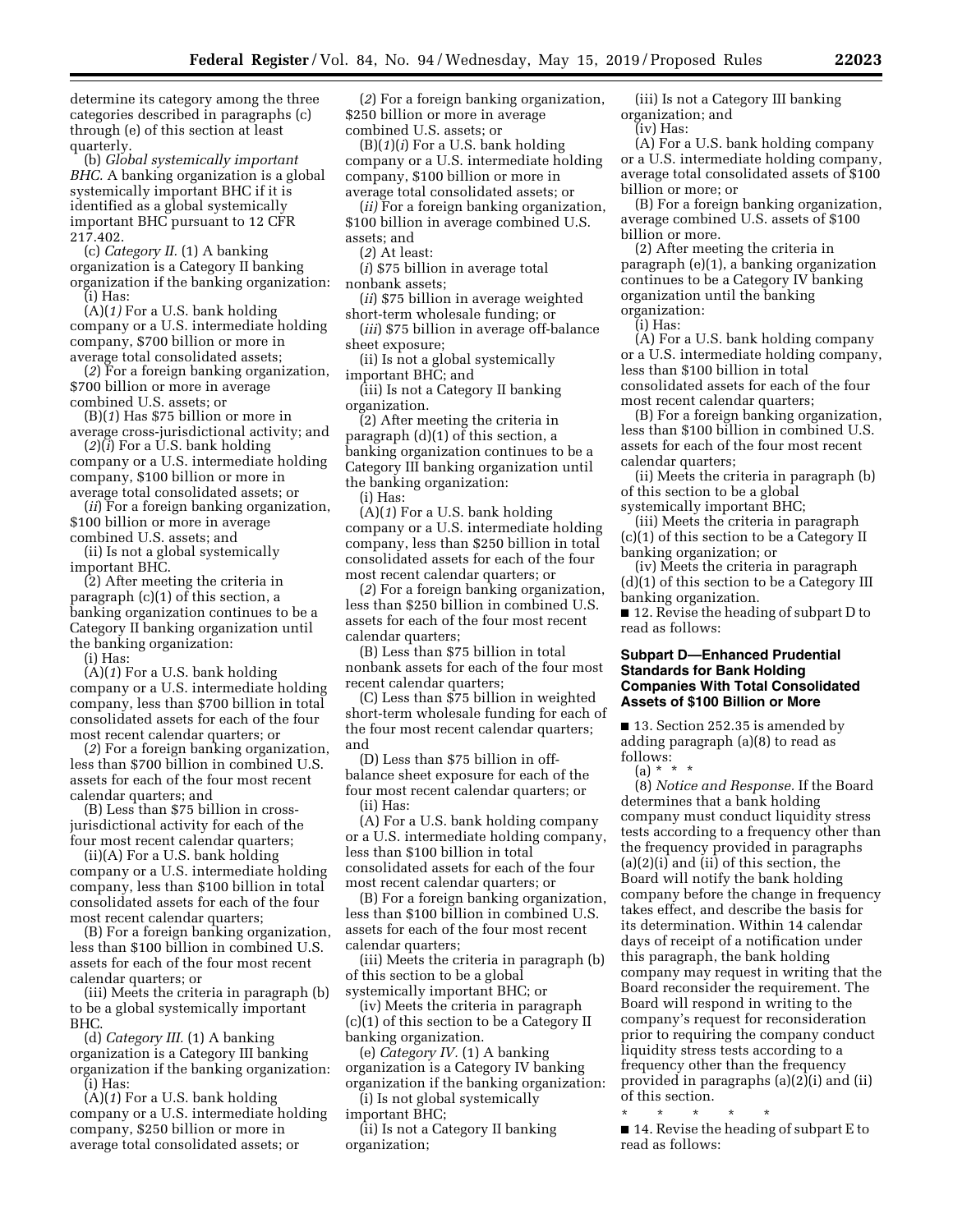## **Subpart E—Supervisory Stress Test Requirements for Certain U.S. Banking Organizations With \$100 Billion or More in Total Consolidated Assets and Nonbank Financial Companies Supervised by the Board**

■ 15. Section 252.43 is amended by revising paragraph (a)(2) to read as follows:

#### **§ 252.43 Applicability.**

(a)  $* * * *$ 

(2) *Ongoing applicability.* A bank holding company or U.S. intermediate holding company (including any successor company) that is subject to any requirement in this subpart shall remain subject to any such requirement unless and until its total consolidated assets fall below \$100 billion for each of four consecutive quarters, as reported on the FR Y–9C and, effective on the asof date of the fourth consecutive FR Y– 9C.

\* \* \* \* \*

■ 16. Section 252.44, as proposed to be amended at 83 FR 61408 (November 29, 2018), is further amended by revising paragraph (c) to read as follows:

## **§ 252.44 Analysis conducted by the Board.**

\* \* \* \* \* (c) *Frequency of analysis conducted by the Board.* (1) Except as provided in paragraph (c)(2) of this section, the Board will conduct its analysis of a covered company on an annual basis.

(2) The Board will conduct its analysis of a Category IV bank holding company or a Category IV U.S. intermediate holding company on a biennial basis and occurring in each year ending in an even number. ■ 17. In § 252.53, republish paragraphs (a)(1)(i) through (iii) and as proposed to be revised in 83 FR 61408 (November 29, 2018) further revise paragraphs (a)(1)(iv) through (vi) to read as follows:

## **§ 252.53 Applicability.**

(a) *Scope*—(1) *Applicability.* Except as provided in paragraph (b) of this section, this subpart applies to any covered company, which includes:

(i) A global systemically important BHC;

(ii) Any Category II bank holding company;

(iii) Any Category III bank holding company;

(iv) Any Category II U.S. intermediate holding company subject to this section pursuant to § 252.153;

(v) Any Category III U.S. intermediate holding company subject to this section pursuant to § 252.153; and

(vi) Any nonbank financial company supervised by the Board that is made

subject to this section pursuant to a rule or order of the Board.

(2) *Ongoing applicability.* (i) A bank holding company (including any successor company) that is subject to any requirement in this subpart shall remain subject to any such requirement unless and until the bank holding company:

(A) Is not a global systemically important BHC;

(B) Is not a Category II bank holding company; and

(C) Is not a Category III bank holding company.

(ii) A U.S. intermediate holding company (including any successor company) that is subject to any requirement in this subpart shall remain subject to any such requirement unless and until the U.S. intermediate holding company:

(A) Is not a Category II U.S. intermediate holding company; and (B) Is not a Category III U.S.

intermediate holding company. \* \* \* \* \*

■ 18. Section 252.54, as proposed to be amended at 83 FR 61408 (November 29, 2018), is further amended by revising paragraph (a) to read as follows:

#### **§ 252.54 Stress test.**

(a) *Stress test*—(1) *In general.* A covered company must conduct a stress test as required under this subpart.

(2) *Frequency.* (i) Except as provided in paragraph (a)(2)(ii) of this section, a covered company must conduct an annual stress test. The stress test must be conducted by April 5 of each calendar year based on data as of December 31 of the preceding calendar year, unless the time or the as-of date is extended by the Board in writing.

(ii) A Category III bank holding company or a Category III U.S. intermediate holding company must conduct a biennial stress test. The stress test must be conducted by April 5 of each calendar year ending in an even number, based on data as of December 31 of the preceding calendar year, unless the time or the as-of date is extended by the Board in writing. \* \* \* \* \*

## **§ 252.55 [Removed and Reserved]**

■ 19. Section 252.55 is removed and reserved.

■ 20. Section 252.56 is amended by revising paragraphs (a) introductory text, (b) introductory text, and (c)(1) to read as follows:

## **§ 252.56 Methodologies and practices.**

(a) *Potential impact on capital.* In conducting a stress test under § 252.54, for each quarter of the planning horizon, a covered company must estimate the following for each scenario required to be used:

\* \* \* \* \* (b) *Assumptions regarding capital actions.* In conducting a stress test under § 252.54, a covered company is required to make the following

assumptions regarding its capital actions over the planning horizon: \* \* \* \* \*

(c) \* \* \*

(1) *In general.* The senior management of a covered company must establish and maintain a system of controls, oversight, and documentation, including policies and procedures, that are designed to ensure that its stress testing processes are effective in meeting the requirements in this subpart. These policies and procedures must, at a minimum, describe the covered company's stress testing practices and methodologies, and processes for validating and updating the company's stress test practices and methodologies consistent with applicable laws and regulations.

■ 21. Section 252.57 is amended by revising paragraph (a) to read as follows:

#### **§ 252.57 Reports of stress test results.**

(a) *Reports to the Board of stress test results.* A covered company must report the results of the stress test required under § 252.54 to the Board in the manner and form prescribed by the Board. Such results must be submitted by April 5 of the calendar year in which the stress test is performed pursuant to § 252.54, unless that time is extended by the Board in writing.

\* \* \* \* \*

\* \* \* \* \*

■ 22. Section 252.58 is amended by revising paragraph (a)(1) to read as follows:

#### **§ 252.58 Disclosure of stress test results.**

(a) *Public disclosure of results*—(1) *In general.* A covered company must publicly disclose a summary of the results of the stress test required under § 252.54 within the period that is 15 calendar days after the Board publicly discloses the results of its supervisory stress test of the covered company pursuant to § 252.46(c), unless that time is extended by the Board in writing.

\* \* \* \* \*

### **Subpart L—[Removed and Reserved]**

■ 23. Remove and reserve subpart L, consisting of §§ 252.120 through 252.122.

■ 24. Revise the heading for subpart M to read as follows.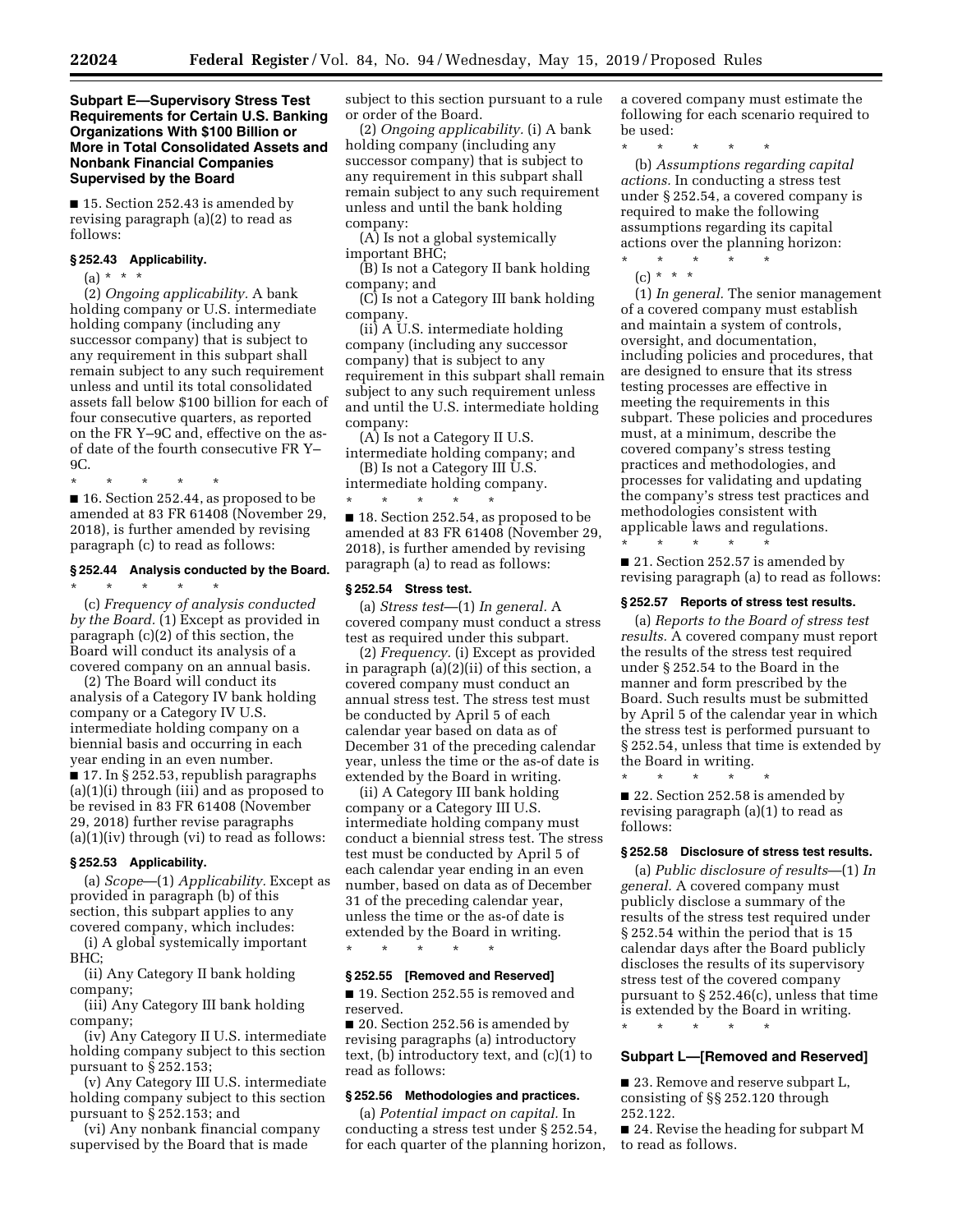## **Subpart M—Risk Committee Requirement for Foreign Banking Organizations With Total Consolidated Assets of at Least \$50 Billion but Less Than \$100 Billion**

■ 25. In § 252.131, revise paragraphs (a) and (c) to read as follows:

# **§ 252.131 Applicability.**

(a) *General applicability.* A foreign banking organization with total consolidated assets of at least \$50 billion but less than \$100 billion must comply with the risk-committee requirements set forth in this subpart beginning on the first day of the ninth quarter following the date on which its total consolidated assets equal or exceed \$50 billion.

\* \* \* \* \*

(c) *Cessation of requirements.* A foreign banking organization will remain subject to the risk-committee requirements of this section until the earlier of the date on which:

(1) Its reported total consolidated assets on the FR Y–7 are below \$50 billion for each of four consecutive calendar quarters; and

(2) It becomes subject to the requirements of subpart N or subpart O of this part.

\* \* \* \* \*  $\blacksquare$  26. In § 252.132 revise the section heading, paragraph (a) introductory text, and paragraph (d) to read as follows:

#### **§ 252.132 Risk-committee requirements for foreign banking organizations with total consolidated assets of \$50 billion or more but less than \$100 billion.**

(a) *U.S. risk committee certification.* A foreign banking organization with total consolidated assets of at least \$50 billion but less than \$100 billion, must, on an annual basis, certify to the Board that it maintains a committee of its global board of directors (or equivalent thereof), on a standalone basis or as part of its enterprise-wide risk committee (or equivalent thereof) that:

\* \* \* \* \*

(d) *Noncompliance with this section.*  If a foreign banking organization does not satisfy the requirements of this section, the Board may impose requirements, conditions, or restrictions relating to the activities or business operations of the combined U.S. operations of the foreign banking organization. The Board will coordinate with any relevant State or Federal regulator in the implementation of such requirements, conditions, or restrictions. If the Board determines to impose one or more requirements, conditions, or restrictions under this paragraph, the Board will notify the

organization before it applies any requirement, condition or restriction, and describe the basis for imposing such requirement, condition, or restriction. Within 14 calendar days of receipt of a notification under this paragraph, the company may request in writing that the Board reconsider the requirement, condition, or restriction. The Board will respond in writing to the organization's request for reconsideration prior to applying the requirement, condition, or restriction.

# **Subpart N—Enhanced Prudential Standards for Foreign Banking Organizations With Total Consolidated Assets of \$100 Billion or More but Combined U.S. Assets of Less Than \$100 Billion**

■ 27. Revise the heading of subpart N to read as set forth above.

■ 28. Revise § 252.140 to read as follows:

## **§ 252.140 Scope.**

This subpart applies to foreign banking organizations with total consolidated assets of \$100 billion or more, but combined U.S. assets of less than \$100 billion.

 $\blacksquare$  29. In § 252.142, revise paragraph (a), add paragraph (b)(3), and revise paragraph (c) to read as follows:

### **§ 252.142 Applicability.**

(a) *General applicability.* A foreign banking organization with total consolidated assets of \$100 billion or more and combined U.S. assets of less than \$100 billion must:

(1) Comply with the capital stress testing, risk-management and risk committee requirements set forth in this subpart beginning no later than on the first day of the ninth quarter the date on which its total consolidated assets equal or exceed \$100 billion; and

(2) Comply with the risk-based and leverage capital requirements and liquidity risk-management requirements set forth in this subpart beginning no later than on the first day of the ninth quarter following the date on which its total consolidated assets equal or exceed \$250 billion; and

(3) Comply with the U.S. intermediate holding company requirement set forth in § 252.147 beginning no later than on the first day of the ninth quarter following the date on which its U.S. non-branch assets equal or exceed \$50 billion.

(b) \* \* \*

(3) *U.S. non-branch assets.* U.S. nonbranch assets are equal to the sum of the consolidated assets of each top-tier U.S. subsidiary of the foreign banking organization (excluding any section

2(h)(2) company and DPC branch subsidiary, if applicable).

(i) For purposes of this subpart, U.S. non-branch assets of a foreign banking organization are calculated as the average of the sum of the total consolidated assets of the top-tier U.S. subsidiaries of the foreign banking organization (excluding any section 2(h)(2) company and DPC branch subsidiary) for the four most recent calendar quarters, as reported to the Board on the FR Y–7Q, or, if the foreign banking organization has not reported this information on the FR Y–7Q for each of the four most recent calendar quarters, the average for the most recent quarter or consecutive quarters as reported on the FR Y–7Q.

(ii) In calculating U.S. non-branch assets, a foreign banking organization must reduce its U.S. non-branch assets calculated under this paragraph by the amount corresponding to balances and transactions between a top-tier U.S. subsidiary and any other top-tier U.S. subsidiary (excluding any 2(h)(2) company or DPC branch subsidiary) to the extent such items are not already eliminated in consolidation.

(iii) U.S. non-branch assets are measured on the as-of date of the most recent FR Y–7Q used in the calculation of the average.

(c) *Cessation of requirements*—(1) *Enhanced prudential standards applicable to the foreign banking organization.* A foreign banking organization will remain subject to the requirements set forth in this subpart until its reported total consolidated assets on the FR Y–7Q are below \$100 billion for each of four consecutive calendar quarters, or it becomes subject to the requirements of subpart O of this part.

(2) *Intermediate holding company requirement.* A foreign banking organization will remain subject to the U.S. intermediate holding company requirement set forth in § 252.147 until the sum of the total consolidated assets of the top-tier U.S. subsidiaries of the foreign banking organization (excluding any section 2(h)(2) company and DPC branch subsidiary) is below \$50 billion for each of four consecutive calendar quarters, or it becomes subject to the U.S. intermediate holding company requirements of subpart O of this part.

 $\blacksquare$  30. In § 252.143, revise the section heading and paragraphs (a)(1) introductory text, (b), and (c) to read as follows: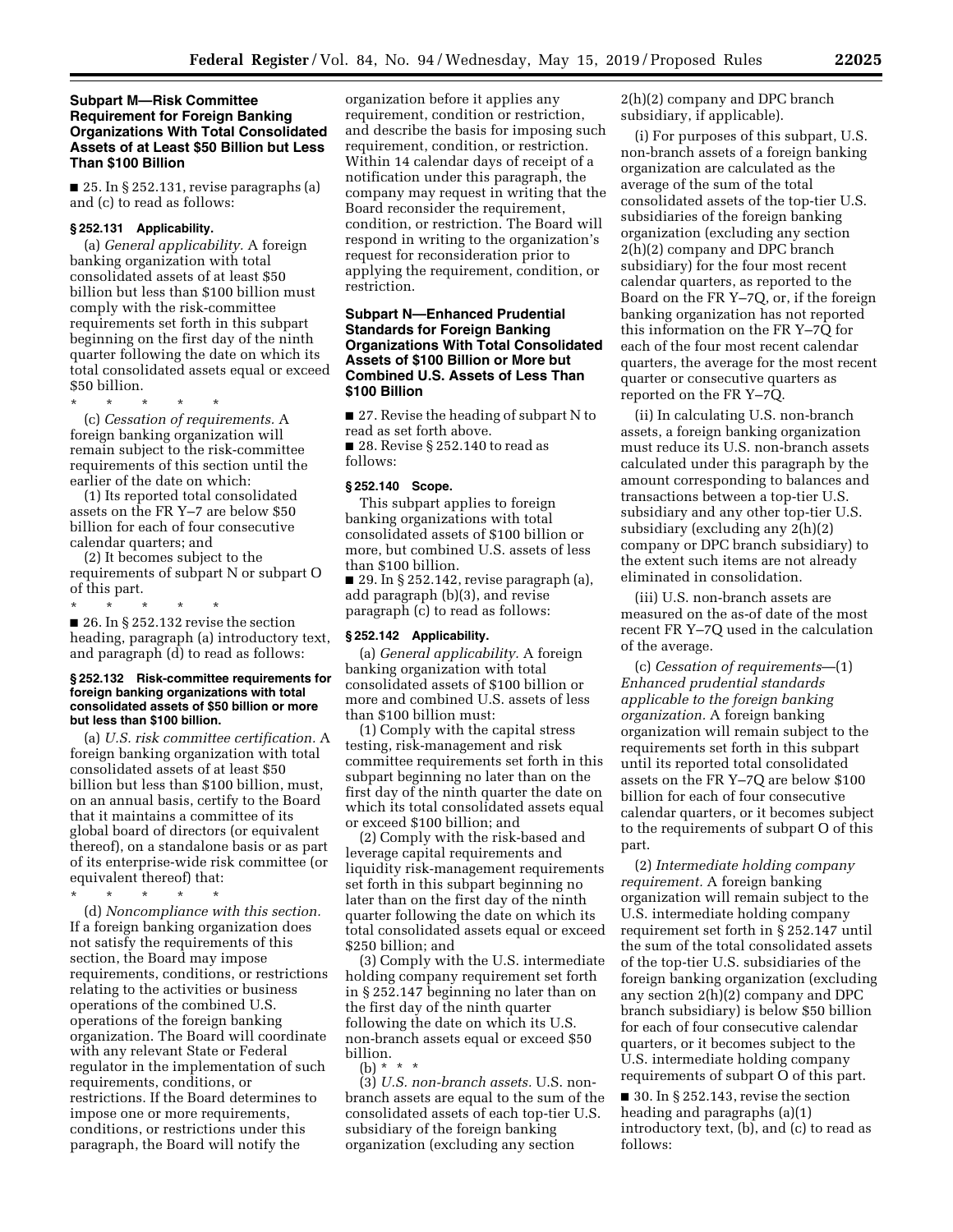### **§ 252.143 Risk-based and leverage capital requirements for foreign banking organizations with total consolidated assets of \$250 billion or more but combined U.S. assets of less than \$100 billion.**

(a) \* \* \*

(1) A foreign banking organization with total consolidated assets of \$250 billion or more and combined U.S. assets of less than \$100 billion must certify to the Board that it meets capital adequacy standards on a consolidated basis established by its home-country supervisor that are consistent with the regulatory capital framework published by the Basel Committee on Banking Supervision, as amended from time to time (Basel Capital Framework).

\* \* \* \* \*

(b) *Reporting.* A foreign banking organization with total consolidated assets of \$250 billion or more and combined U.S. assets of less than \$100 billion must provide to the Board reports relating to its compliance with the capital adequacy measures described in paragraph (a) of this section concurrently with filing the FR Y–7Q.

(c) *Noncompliance with the Basel Capital Framework.* If a foreign banking organization does not satisfy the requirements of this section, the Board may impose requirements, conditions, or restrictions, including risk-based or leverage capital requirements, relating to the activities or business operations of the U.S. operations of the organization. The Board will coordinate with any relevant State or Federal regulator in the implementation of such requirements, conditions, or restrictions. If the Board determines to impose one or more requirements, conditions, or restrictions under this paragraph, the Board will notify the organization before it applies any requirement, condition or restriction, and describe the basis for imposing such requirement, condition, or restriction. Within 14 calendar days of receipt of a notification under this paragraph, the organization may request in writing that the Board reconsider the requirement, condition, or restriction. The Board will respond in writing to the organization's request for reconsideration prior to applying the requirement, condition, or restriction.

■ 31. Revise § 252.144 to read as follows:

### **§ 252.144 Risk-management and risk committee requirements for foreign banking organizations with total consolidated assets of \$100 billion or more but combined U.S. assets of less than \$100 billion.**

(a) *Risk-management and riskcommittee requirements for foreign*  *banking organizations with combined U.S. assets of less than \$50 billion*—(1) *U.S. risk committee certification.* Each foreign banking organization with combined U.S. assets of less than \$50 billion must, on an annual basis, certify to the Board that it maintains a committee of its global board of directors (or equivalent thereof), on a standalone basis or as part of its enterprise-wide risk committee (or equivalent thereof) that:

(i) Oversees the risk management policies of the combined U.S. operations of the foreign banking organization; and

(ii) Includes at least one member having experience in identifying, assessing, and managing risk exposures of large, complex firms.

(2) *Timing of certification.* The certification required under paragraph (a) of this section must be filed on an annual basis with the Board concurrently with the FR Y–7.

(b) *Risk-management and risk committee requirements for foreign banking organizations with combined U.S. assets of more than \$50 billion but less than \$100 billion*—(1) *U.S. risk committee*—(i) *General.* Each foreign banking organization with combined U.S. assets of more than \$50 billion but less than \$100 billion must maintain a U.S. risk committee that approves and periodically reviews the risk management policies of the combined U.S. operations of the foreign banking organization and oversees the riskmanagement framework of such combined U.S. operations.

(ii) *Risk-management framework.* The foreign banking organization's riskmanagement framework for its combined U.S. operations must be commensurate with the structure, risk profile, complexity, activities, and size of its combined U.S. operations and consistent with its enterprise-wide risk management policies. The framework must include:

(A) Policies and procedures establishing risk-management governance, risk-management procedures, and risk-control infrastructure for the combined U.S. operations of the foreign banking organization; and

(B) Processes and systems for implementing and monitoring compliance with such policies and procedures, including:

(*1*) Processes and systems for identifying and reporting risks and riskmanagement deficiencies, including regarding emerging risks, on a combined U.S. operations basis and ensuring effective and timely implementation of actions to address emerging risks and risk-management deficiencies;

(*2*) Processes and systems for establishing managerial and employee responsibility for risk management of the combined U.S. operations;

(*3*) Processes and systems for ensuring the independence of the riskmanagement function of the combined U.S. operations; and

(*4*) Processes and systems to integrate risk management and associated controls with management goals and the compensation structure of the combined U.S. operations.

(iii) *Placement of the U.S. risk committee.* (A) A foreign banking organization that conducts its operations in the United States solely through a U.S. intermediate holding company must maintain its U.S. risk committee as a committee of the board of directors of its U.S. intermediate holding company (or equivalent thereof).

(B) A foreign banking organization that conducts its operations through U.S. branches or U.S. agencies (in addition to through its U.S. intermediate holding company, if any) may maintain its U.S. risk committee either:

(*1*) As a committee of the global board of directors (or equivalent thereof), on a standalone basis or as a joint committee with its enterprise-wide risk committee (or equivalent thereof); or

(*2*) As a committee of the board of directors of its U.S. intermediate holding company (or equivalent thereof), on a standalone basis or as a joint committee with the risk committee of its U.S. intermediate holding company required pursuant to § 252.147(e)(3).

(iv) *Corporate governance requirements.* The U.S. risk committee must meet at least quarterly and otherwise as needed, and must fully document and maintain records of its proceedings, including riskmanagement decisions.

(v) *Minimum member requirements.*  The U.S. risk committee must:

(A) Include at least one member having experience in identifying, assessing, and managing risk exposures of large, complex financial firms; and

(B) Have at least one member who: (*1*) Is not an officer or employee of the foreign banking organization or its affiliates and has not been an officer or employee of the foreign banking organization or its affiliates during the previous three years; and

(*2*) Is not a member of the immediate family, as defined in § 225.41(b)(3) of the Board's Regulation Y (12 CFR  $225.41(b)(3)$ , of a person who is, or has been within the last three years, an executive officer, as defined in § 215.2(e)(1) of the Board's Regulation O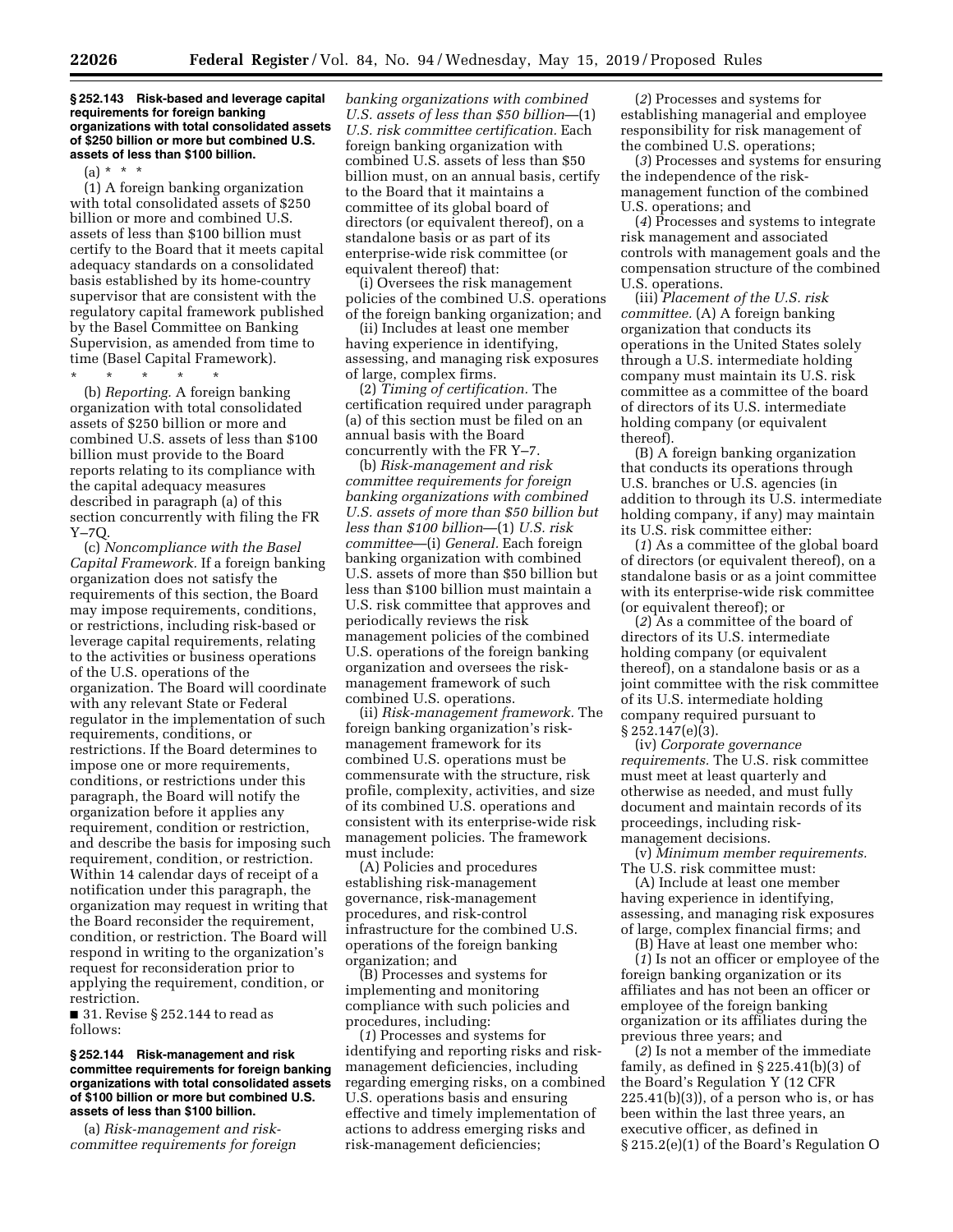$(12$  CFR  $215.2(e)(1)$  of the foreign banking organization or its affiliates. (2) [Reserved]

(c) *U.S. chief risk officer*—(1) *General.*  A foreign banking organization with combined U.S. assets of more than \$50 billion but less than \$100 billion or its U.S. intermediate holding company, if any, must appoint a U.S. chief risk officer with experience in identifying, assessing, and managing risk exposures of large, complex financial firms.

(2) *Responsibilities.* (i) The U.S. chief risk officer is responsible for overseeing:

(A) The measurement, aggregation, and monitoring of risks undertaken by the combined U.S. operations;

(B) The implementation of and ongoing compliance with the policies and procedures for the foreign banking organization's combined U.S. operations set forth in paragraph (b)(1)(ii)(A) of this section and the development and implementation of processes and systems set forth in paragraph (b)(1)(ii)(B) of this section; and

(C) The management of risks and risk controls within the parameters of the risk-control framework for the combined U.S. operations, and the monitoring and testing of such risk controls.

(ii) The U.S. chief risk officer is responsible for reporting risks and riskmanagement deficiencies of the combined U.S. operations, and resolving such risk-management deficiencies in a timely manner.

(3) *Corporate governance and reporting.* The U.S. chief risk officer must:

(i) Receive compensation and other incentives consistent with providing an objective assessment of the risks taken by the combined U.S. operations of the foreign banking organization;

(ii) Be employed by and located in the U.S. branch, U.S. agency, U.S. intermediate holding company, if any, or another U.S. subsidiary;

(iii) Report directly to the U.S. risk committee and the global chief risk officer or equivalent management official (or officials) of the foreign banking organization who is responsible for overseeing, on an enterprise-wide basis, the implementation of and compliance with policies and procedures relating to risk-management governance, practices, and risk controls of the foreign banking organization, unless the Board approves an alternative reporting structure based on circumstances specific to the foreign banking organization;

(iv) Regularly provide information to the U.S. risk committee, global chief risk officer, and the Board regarding the nature of and changes to material risks undertaken by the foreign banking

organization's combined U.S. operations, including risk-management deficiencies and emerging risks, and how such risks relate to the global operations of the foreign banking organization; and

(v) Meet regularly and as needed with the Board to assess compliance with the requirements of this section.

(d) *Responsibilities of the foreign banking organization.* The foreign banking organization must take appropriate measures to ensure that its combined U.S. operations implement the risk management policies overseen by the U.S. risk committee described in paragraphs (a) or (b) of this section, and its combined U.S. operations provide sufficient information to the U.S. risk committee to enable the U.S. risk committee to carry out the responsibilities of this subpart.

(e) *Noncompliance with this section.*  If a foreign banking organization does not satisfy the requirements of this section, the Board may impose requirements, conditions, or restrictions relating to the activities or business operations of the combined U.S. operations of the foreign banking organization. The Board will coordinate with any relevant State or Federal regulator in the implementation of such requirements, conditions, or restrictions. If the Board determines to impose one or more requirements, conditions, or restrictions under this paragraph, the Board will notify the organization before it applies any requirement, condition, or restriction, and describe the basis for imposing such requirement, condition, or restriction. Within 14 calendar days of receipt of a notification under this paragraph, the organization may request in writing that the Board reconsider the requirement, condition, or restriction. The Board will respond in writing to the organization's request for reconsideration prior to applying the requirement, condition, or restriction.

 $\blacksquare$  32. In § 252.145, revise the section heading and paragraph (a) to read as follows:

#### **§ 252.145 Liquidity risk-management requirements for foreign banking organizations with total consolidated assets of \$250 billion or more but combined U.S. assets of less than \$100 billion.**

(a) A foreign banking organization with total consolidated assets of \$250 billion or more and combined U.S. assets of less than \$100 billion must report to the Board on an annual basis the results of an internal liquidity stress test for either the consolidated operations of the foreign banking organization or the combined U.S.

operations of the foreign banking organization. Such liquidity stress test must be conducted consistently with the Basel Committee principles for liquidity risk management and must incorporate 30-day, 90-day, and one-year stress-test horizons. The ''Basel Committee principles for liquidity risk management'' means the document titled ''Principles for Sound Liquidity Risk Management and Supervision'' (September 2008) as published by the Basel Committee on Banking Supervision, as supplemented and revised from time to time. \* \* \* \* \*

 $\blacksquare$  33. In § 252.146, revise the section heading and paragraphs (b)(1) introductory text,  $(b)(2)(i)$ , and  $(c)(1)(ii)$ and (iii) to read as follows:

### **§ 252.146 Capital stress testing requirements for foreign banking organizations with total consolidated assets of \$100 billion or more but combined U.S. assets of less than \$100 billion.**

\* \* \* \* \* (b) *In general.* (1) A foreign banking organization with total consolidated assets of more than \$100 billion and combined U.S. assets of less than \$100 billion must:

- \* \* \* \* \*
- (2) \* \* \*

(i) A supervisory capital stress test conducted by the foreign banking organization's home-country supervisor or an evaluation and review by the foreign banking organization's homecountry supervisor of an internal capital adequacy stress test conducted by the foreign banking organization, according to the frequency specified in the following paragraphs (b)(2)(i)(A) and (B):

(A) If the foreign banking organization has total consolidated assets of \$250 billion or more, on at least an annual basis; or

(B) If the foreign banking organization has total consolidated assets of less than \$250 billion, at least biennially; and

- \* \* \* \* \*
	- (c) \* \* \* (1) \* \* \*

(ii) Conduct a stress test of its U.S. subsidiaries to determine whether those subsidiaries have the capital necessary to absorb losses as a result of adverse economic conditions, according to the frequency specified in the following paragraphs  $(c)(1)(ii)(A)$  and  $(B)$ :

(A) If the foreign banking organization has total consolidated assets of \$250 billion or more, on at least an annual basis; or

(B) If the foreign banking organization has total consolidated assets of less than \$250 billion, at least biennially; and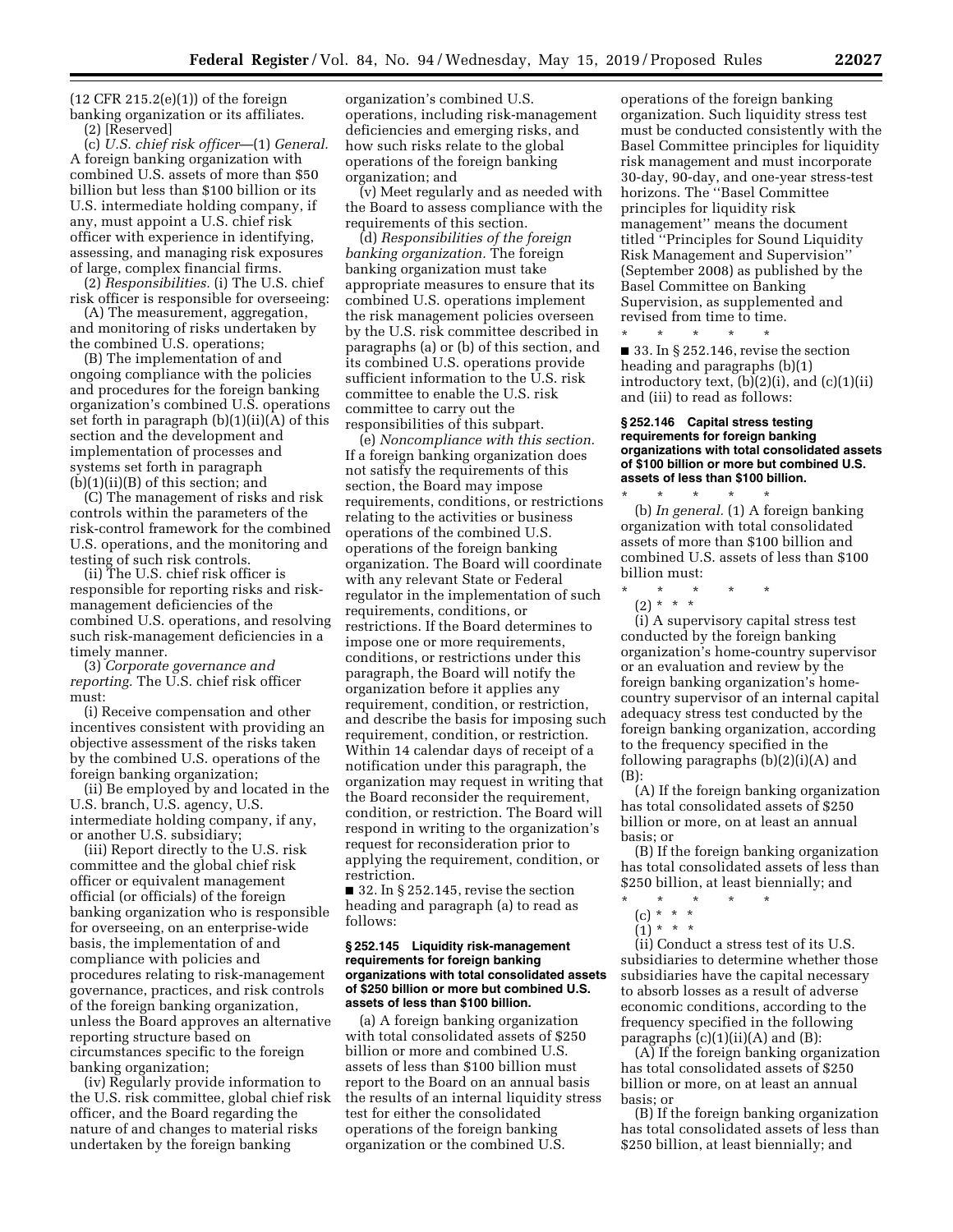(iii) Report a summary of the results of the stress test to the Board that includes a description of the types of risks included in the stress test, a description of the conditions or scenarios used in the stress test, a summary description of the methodologies used in the stress test, estimates of aggregate losses, preprovision net revenue, total loan loss provisions, net income before taxes and pro forma regulatory capital ratios required to be computed by the homecountry supervisor of the foreign banking organization and any other relevant capital ratios, and an explanation of the most significant causes for any changes in regulatory capital ratios.

\* \* \* \* \* ■ 34. Add § 252.147 to read as follows:

#### **§ 252.147 U.S. intermediate holding company requirement for foreign banking organizations with combined U.S. assets of less than \$100 billion but U.S. non-branch assets of \$50 billion or more.**

(a) *Requirement to form a U.S. intermediate holding company.* (1) *Formation.* A foreign banking organization with U.S. non-branch assets of \$50 billion or more must establish a U.S. intermediate holding company, or designate an existing subsidiary that meets the requirements of paragraph (a)(2) of this section, as its U.S. intermediate holding company.

(2) *Structure.* The U.S. intermediate holding company must be:

(i) Organized under the laws of the United States, any one of the fifty states of the United States, or the District of Columbia; and

(ii) Be governed by a board of directors or managers that is elected or appointed by the owners and that operates in an equivalent manner, and has equivalent rights, powers, privileges, duties, and responsibilities, to a board of directors of a company chartered as a corporation under the laws of the United States, any one of the fifty states of the United States, or the District of Columbia.

(3) *Notice.* Within 30 days of establishing or designating a U.S. intermediate holding company under this section, a foreign banking organization must provide to the Board:

(i) A description of the U.S. intermediate holding company, including its name, location, corporate form, and organizational structure;

(ii) A certification that the U.S. intermediate holding company meets

the requirements of this section; and (iii) Any other information that the

Board determines is appropriate. (b) *Holdings and regulation of the* 

*U.S. intermediate holding company*—(1)

*General.* Subject to paragraph (c) of this section, a foreign banking organization that is required to form a U.S. intermediate holding company under paragraph (a) of this section must hold its entire ownership interest in any U.S. subsidiary (excluding each section 2(h)(2) company or DPC branch subsidiary, if any) through its U.S. intermediate holding company.

(2) *Reporting.* Each U.S. intermediate holding company shall submit information in the manner and form prescribed by the Board.

(3) *Examinations and inspections.*  The Board may examine or inspect any U.S. intermediate holding company and each of its subsidiaries and prepare a report of their operations and activities.

(4) *Global systemically important banking organizations.* For purposes of this part, a top-tier foreign banking organization with U.S. non-branch assets that equal or exceed \$50 billion is a global systemically important foreign banking organization if any of the following conditions are met:

(i) The top-tier foreign banking organization determines, pursuant to paragraph (b)(6) of this section, that the top-tier foreign banking organization has the characteristics of a global systemically important banking organization under the global methodology; or

(ii) The Board, using information available to the Board, determines:

(A) That the top-tier foreign banking organization would be a global systemically important banking organization under the global methodology;

(B) That the top-tier foreign banking organization, if it were subject to the Board's Regulation Q, would be identified as a global systemically important BHC under 12 CFR 217.402 of the Board's Regulation Q; or

(C) That the U.S. intermediate holding company, if it were subject to 12 CFR 217.402 of the Board's Regulation Q, would be identified as a global systemically important BHC.

(5) *Notice.* Each top-tier foreign banking organization that controls a U.S. intermediate holding company shall submit to the Board by January 1 of each calendar year through the U.S. intermediate holding company:

(i) Notice of whether the homecountry supervisor (or other appropriate home country regulatory authority) of the top-tier foreign banking organization of the U.S. intermediate holding company has adopted standards consistent with the global methodology; and

(ii) Notice of whether the top-tier foreign banking organization prepares or reports the indicators used by the global methodology to identify a banking organization as a global systemically important banking organization and, if it does, whether the top-tier foreign banking organization has determined that it has the characteristics of a global systemically important banking organization under the global methodology pursuant to paragraph (b)(6) of this section.

(6) *Global systemically important banking organization under the global methodology.* A top-tier foreign banking organization that controls a U.S. intermediate holding company and prepares or reports for any purpose the indicator amounts necessary to determine whether the top-tier foreign banking organization is a global systemically important banking organization under the global methodology must use the data to determine whether the top-tier foreign banking organization has the characteristics of a global systemically important banking organization under the global methodology.

(c) *Alternative organizational structure*—(1) *General.* Upon a written request by a foreign banking organization, the Board may permit the foreign banking organization to establish or designate multiple U.S. intermediate holding companies; use an alternative organizational structure to hold its combined U.S. operations; or not transfer its ownership interests in certain subsidiaries to a U.S. intermediate holding company.

(2) *Factors.* In making a determination under paragraph (c)(1) of this section, the Board may consider whether applicable law would prohibit the foreign banking organization from owning or controlling one or more of its U.S. subsidiaries through a single U.S. intermediate holding company, or whether circumstances otherwise warrant an exception based on the foreign banking organization's activities, scope of operations, structure, or similar considerations.

(3) *Request*—(i) *Contents.* A request submitted under this section must include an explanation of why the request should be granted and any other information required by the Board.

(ii) *Timing.* The Board shall act on a request for an alternative organizational structure within 90 days of receipt of a complete request, unless the Board provides notice to the company that it is extending the period for action.

(4) *Conditions.* The Board may grant relief under this section upon such conditions as the Board deems appropriate, including, but not limited to, requiring the U.S. operations of the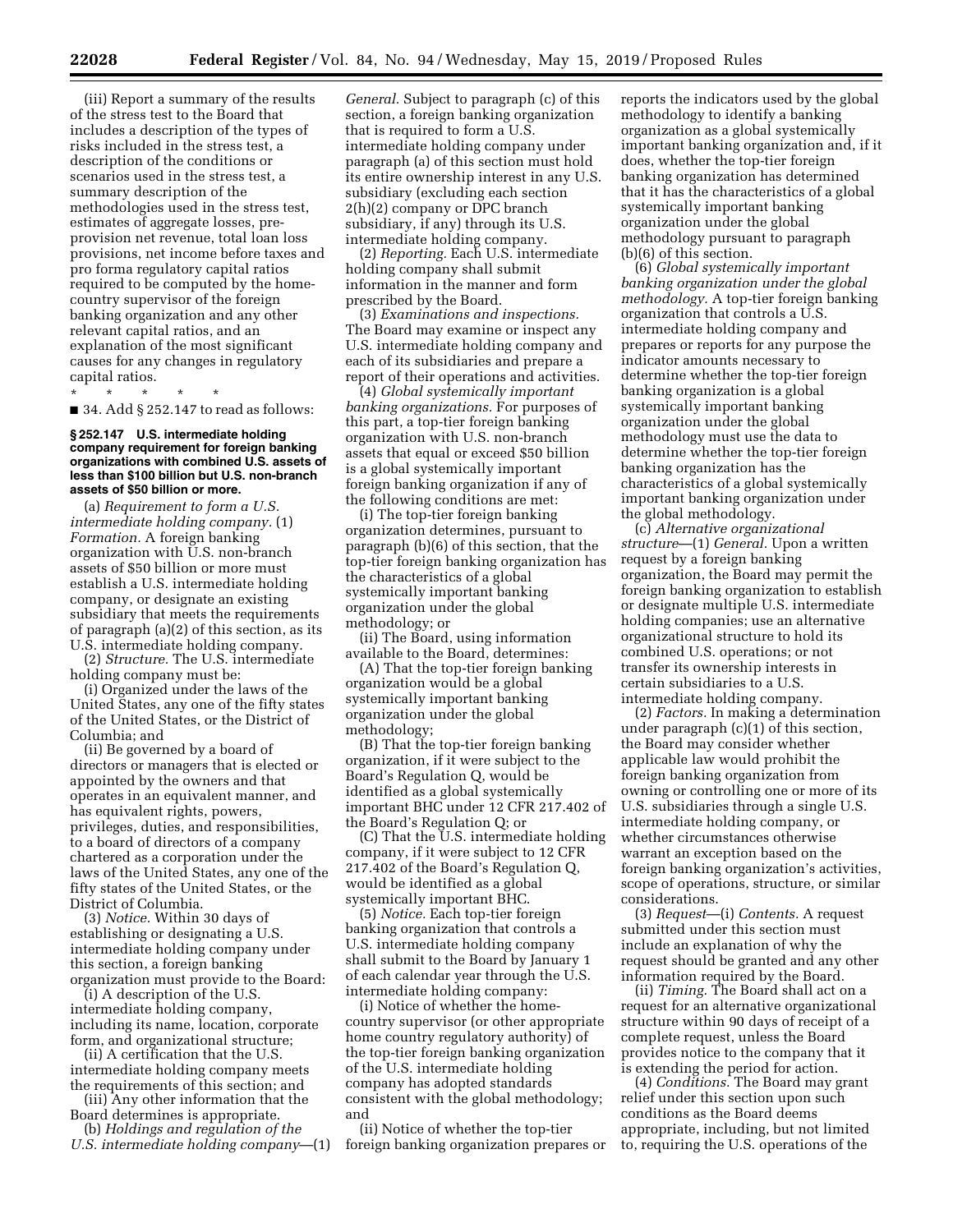foreign banking organization to comply with additional enhanced prudential standards, or requiring the foreign banking organization to enter into supervisory agreements governing such alternative organizational structure.

(d) *Modifications.* The Board may modify the application of any section of this subpart to a foreign banking organization that is required to form a U.S. intermediate holding company or to such U.S. intermediate holding company if appropriate to accommodate the organizational structure of the foreign banking organization or characteristics specific to such foreign banking organization and such modification is appropriate and consistent with the capital structure, size, complexity, risk profile, scope of operations, or financial condition of each U.S. intermediate holding company, safety and soundness, and the financial stability mandate of section 165 of the Dodd-Frank Act.

(e) *Enhanced prudential standards for U.S. intermediate holding companies*— (1) *Capital requirements for a U.S. intermediate holding company.* (i)(A) A U.S. intermediate holding company must comply with 12 CFR part 217, other than subpart E of 12 CFR part 217, in the same manner as a bank holding company.

(B) A U.S. intermediate holding company may choose to comply with subpart E of 12 CFR part 217.

(ii) A U.S. intermediate holding company must comply with capital adequacy standards beginning on the date it is required to established under this subpart, or if the U.S. intermediate holding company is subject to capital adequacy standards on the date that the foreign banking organization becomes subject to § 252.142(a)(3), on the date that the foreign banking organization becomes subject to this subpart.

(2) *Risk-management and risk committee requirements*—(i) *General.* A U.S. intermediate holding company must establish and maintain a risk committee that approves and periodically reviews the risk management policies and oversees the risk-management framework of the U.S. intermediate holding company. The risk committee must be a committee of the board of directors of the U.S. intermediate holding company (or equivalent thereof). The risk committee may also serve as the U.S. risk committee for the combined U.S. operations required pursuant to § 252.144(b).

(ii) *Risk-management framework.* The U.S. intermediate holding company's risk-management framework must be commensurate with the structure, risk

profile, complexity, activities, and size of the U.S. intermediate holding company and consistent with the risk management policies for the combined U.S. operations of the foreign banking organization. The framework must include:

(A) Policies and procedures establishing risk-management governance, risk-management procedures, and risk-control infrastructure for the U.S. intermediate holding company; and

(B) Processes and systems for implementing and monitoring compliance with such policies and procedures, including:

(*1*) Processes and systems for identifying and reporting risks and riskmanagement deficiencies at the U.S. intermediate holding company, including regarding emerging risks and ensuring effective and timely implementation of actions to address emerging risks and risk-management deficiencies;

(*2*) Processes and systems for establishing managerial and employee responsibility for risk management of the U.S. intermediate holding company;

(*3*) Processes and systems for ensuring the independence of the riskmanagement function of the U.S. intermediate holding company; and

(*4*) Processes and systems to integrate risk management and associated controls with management goals and the compensation structure of the U.S. intermediate holding company.

(iii) *Corporate governance requirements.* The risk committee of the U.S. intermediate holding company must meet at least quarterly and otherwise as needed, and must fully document and maintain records of its proceedings, including riskmanagement decisions.

(iv) *Minimum member requirements.*  The risk committee must:

(A) Include at least one member having experience in identifying, assessing, and managing risk exposures of large, complex financial firms; and

(B) Have at least one member who: (*1*) Is not an officer or employee of the foreign banking organization or its affiliates and has not been an officer or employee of the foreign banking organization or its affiliates during the previous three years; and

(*2*) Is not a member of the immediate family, as defined in  $\S 225.41(b)(3)$  of the Board's Regulation Y (12 CFR  $225.41(b)(3)$ , of a person who is, or has been within the last three years, an executive officer, as defined in § 215.2(e)(1) of the Board's Regulation O  $(12$  CFR  $215.2(e)(1)$  of the foreign banking organization or its affiliates.

(v) The U.S. intermediate holding company must take appropriate measures to ensure that it implements the risk management policies for the U.S. intermediate holding company and it provides sufficient information to the U.S. risk committee to enable the U.S. risk committee to carry out the responsibilities of this subpart;

(vi) A U.S. intermediate holding company must comply with risk committee and risk management requirements beginning on the date that it is required to established under this subpart or, if the U.S. intermediate holding company is subject to risk committee and risk management requirements on the date that the foreign banking organization becomes subject to  $\S 252.147(a)(3)$ , on the date that the foreign banking organization becomes subject to this subpart.

## **Subpart O—Enhanced Prudential Standards for Foreign Banking Organizations With Total Consolidated Assets of \$100 Billion or More and Combined U.S. Assets of \$100 Billion or More**

■ 35. Revise § 252.150 to read as follows:

#### **§ 252.150 Scope.**

This subpart applies to foreign banking organizations with total consolidated assets of \$100 billion or more and combined U.S. assets of \$100 billion or more.

■ 36. Revise § 252.152 to read as follows:

## **§ 252.152 Applicability.**

(a) *General applicability.* (1) A foreign banking organization must:

(i) Comply with the requirements of this subpart (other than the U.S. intermediate holding company requirement set forth in § 252.153) beginning on the first day of the ninth quarter following the date on which its combined U.S. assets equal or exceed \$100 billion; and

(ii) Comply with the requirement to establish or designate a U.S. intermediate holding company requirement set forth in § 252.153(a) beginning on the first day of the ninth quarter following the date on which its U.S. non-branch assets equal or exceed \$50 billion or, if the foreign banking organization has established or designated a U.S. intermediate holding company pursuant to § 252.147, beginning on the first day following the date on which the foreign banking organization's combined U.S. assets equal or exceed \$100 billion.

(2) *Changes in requirements following a change in category.* A foreign banking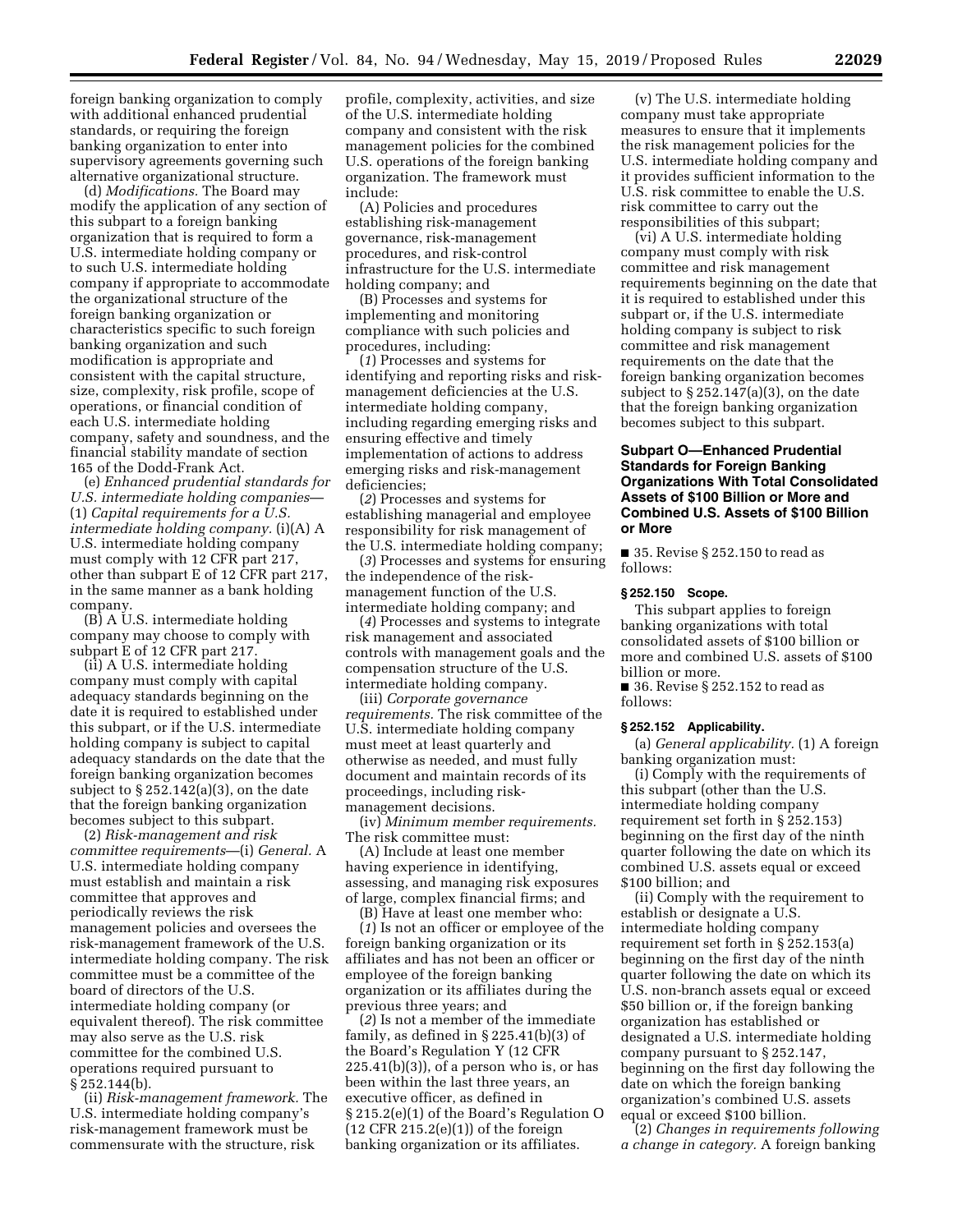organization that changes from one category of banking organization described in § 252.5(c) through (e) to another of such categories must comply with the requirements applicable to the new category under this subpart no later than on the first day of the second quarter following the change in the foreign banking organization's category.

(b) *Asset measures*—(1) *Combined U.S. assets.* Combined U.S. assets of a foreign banking organization are equal to the sum of the consolidated assets of each top-tier U.S. subsidiary of the foreign banking organization (excluding any section 2(h)(2) company, if applicable) and the total assets of each U.S. branch and U.S. agency of the foreign banking organization. For purposes of this subpart, ''combined U.S. assets'' are calculated as the average of the total combined assets of U.S. operations for the four most recent consecutive quarters as reported by the foreign banking organization on the FR Y–7Q, or, if the foreign banking organization has not reported this information on the FR Y–7Q for each of the four most recent consecutive quarters, the average of the combined U.S. assets for the most recent quarter or consecutive quarters as reported on the FR Y–7Q. Combined U.S. assets are measured on the as-of date of the most recent FR Y–7Q used in the calculation of the average.

(2) *U.S. non-branch assets.* U.S. nonbranch assets are equal to the sum of the consolidated assets of each top-tier U.S. subsidiary of the foreign banking organization (excluding any section 2(h)(2) company and DPC branch subsidiary, if applicable).

(i) For purposes of this subpart, U.S. non-branch assets of a foreign banking organization are calculated as the average of the sum of the total consolidated assets of the top-tier U.S. subsidiaries of the foreign banking organization (excluding any section 2(h)(2) company and DPC branch subsidiary) for the four most recent consecutive quarters, as reported to the Board on the FR Y–7Q, or, if the foreign banking organization has not reported this information on the FR Y–7Q for each of the four most recent consecutive quarters, the average for the most recent quarter or consecutive quarters as reported on the FR Y–7Q.

(ii) In calculating U.S. non-branch assets, a foreign banking organization must reduce its U.S. non-branch assets calculated under this paragraph by the amount corresponding to balances and transactions between a top-tier U.S. subsidiary and any other top-tier U.S. subsidiary (excluding any 2(h)(2) company or DPC branch subsidiary) to

the extent such items are not already eliminated in consolidation.

(iii) U.S. non-branch assets are measured on the as-of date of the most recent FR Y–7Q used in the calculation of the average.

(3) *Total consolidated assets.* (i) Total consolidated assets of a foreign banking organization are equal to the consolidated assets of the foreign banking organization. For purposes of this subpart, ''total consolidated assets'' are calculated as the average of the foreign banking organization's total assets for the four most recent calendar quarters as reported by the foreign banking organization on the FR Y–7Q. If the foreign banking organization has not filed the FR Y–7Q for the four most recent calendar quarters, the Board shall use an average of the foreign banking organization's total consolidated assets reported on its most recent two FR Y– 7Qs. Total consolidated assets are measured on the as-of date of the most recent FR Y–7Q used in the calculation of the average.

(ii) Total consolidated assets of a U.S. intermediate holding company purposes of this subpart are equal to its consolidated assets, calculated based on the average of the holding company's total consolidated assets in the four most recent quarters as reported quarterly on the FR Y–9C. If the holding company has not filed the FR Y–9C for each of the four most recent calendar quarters, total consolidated assets means the average of its total consolidated assets, as reported on the FR Y–9C, for the most recent quarter or quarters, as applicable. Total consolidated assets are measured on the as-of date of the most recent FR Y–9C used in the calculation of the average to its total consolidated assets, as reported on the FR Y–9C;

(c) *Cessation of requirements*—(1) *Enhanced prudential standards applicable to the foreign banking organization.* Subject to paragraph (c)(2) of this section, a foreign banking organization will remain subject to the applicable requirements of this subpart until its reported combined U.S. assets on the FR Y–7Q are below \$100 billion for each of four consecutive calendar quarters.

(2) *Intermediate holding company requirement.* A foreign banking organization will remain subject to the U.S. intermediate holding company requirement set forth in § 252.153 until the sum of the total consolidated assets of the top-tier U.S. subsidiaries of the foreign banking organization (excluding any section 2(h)(2) company and DPC branch subsidiary) is below \$50 billion for each of four consecutive calendar quarters, or until the foreign banking

organization is subject to subpart N of this part and is in compliance with the U.S. intermediate holding company requirements as set forth in § 252.147. ■ 37. In § 252.153, revise paragraphs  $(a)(1)$  and  $(3)$  and  $(c)$  through  $(e)$  to read as follows:

### **§ 252.153 U.S. intermediate holding company requirement for foreign banking organizations with U.S. non-branch assets of \$50 billion or more.**

 $(a) * * * *$ (1) A foreign banking organization with U.S. non-branch assets of \$50 billion or more must establish a U.S. intermediate holding company, or designate an existing subsidiary that meets the requirements of paragraph (a)(2) of this section, as its U.S. intermediate holding company.

\* \* \* \* \* (3) *Notice.* Within 30 days of establishing or designating a U.S. intermediate holding company under this section, a foreign banking organization must provide to the Board:

(i) A description of the U.S. intermediate holding company, including its name, location, corporate form, and organizational structure;

(ii) A certification that the U.S. intermediate holding company meets the requirements of this section; and

(iii) Any other information that the Board determines is appropriate.

\* \* \* \* \* (c) *Alternative organizational structure*—(1) *General.* Upon a written request by a foreign banking organization, the Board may permit the foreign banking organization to establish or designate multiple U.S. intermediate holding companies; use an alternative organizational structure to hold its combined U.S. operations; or not transfer its ownership interests in certain subsidiaries to a U.S. intermediate holding company.

(2) *Factors.* In making a determination under paragraph (c)(1) of this section, the Board may consider whether applicable law would prohibit the foreign banking organization from owning or controlling one or more of its U.S. subsidiaries through a single U.S. intermediate holding company, or whether circumstances otherwise warrant an exception based on the foreign banking organization's activities, scope of operations, structure, or similar considerations.

(3) *Request*—(i) *Contents.* A request submitted under this section must include an explanation of why the request should be granted and any other information required by the Board.

(ii) *Timing.* The Board shall act on a request for an alternative organizational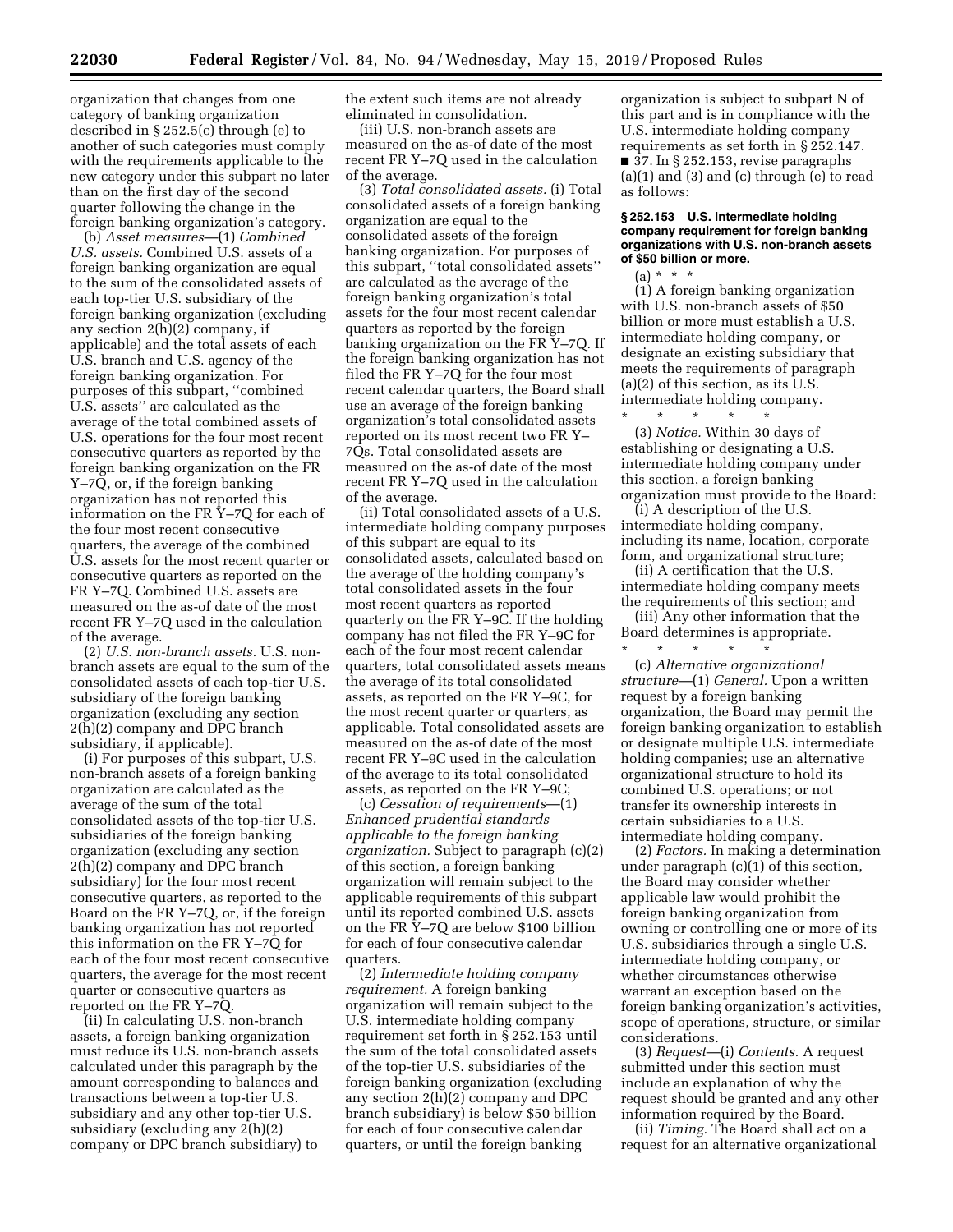structure within 90 days of receipt of a complete request, unless the Board provides notice to the company that it is extending the period for action.

(4) *Conditions.* (i) The Board may grant relief under this section upon such conditions as the Board deems appropriate, including, but not limited to, requiring the U.S. operations of the foreign banking organization to comply with additional enhanced prudential standards, or requiring the foreign banking organization to enter into supervisory agreements governing such alternative organizational structure.

(ii) If the Board permits a foreign banking organization to form two or more U.S. intermediate holding companies under this section, each U.S. intermediate holding company must determine its category pursuant to section 252.5 of this part as though the U.S. intermediate holding companies were a consolidated company.

(d) *Modifications.* The Board may modify the application of any section of this subpart to a foreign banking organization that is required to form a U.S. intermediate holding company or to such U.S. intermediate holding company if appropriate to accommodate the organizational structure of the foreign banking organization or characteristics specific to such foreign banking organization and such modification is appropriate and consistent with the capital structure, size, complexity, risk profile, scope of operations, or financial condition of each U.S. intermediate holding company, safety and soundness, and the financial stability mandate of section 165 of the Dodd-Frank Act.

(e) *Enhanced prudential standards for U.S. intermediate holding companies*— (1) *Capital requirements for a U.S. intermediate holding company.* (i)(A) A U.S. intermediate holding company must comply with 12 CFR part 217, other than subpart E of 12 CFR part 217, in the same manner as a bank holding company.

(B) A U.S. intermediate holding company may choose to comply with subpart E of 12 CFR part 217.

(ii) A U.S. intermediate holding company must comply with capital adequacy standards beginning on the date that it is required to established under this subpart or, if the U.S. intermediate holding company is subject to capital adequacy standards on the date that the foreign banking organization becomes subject to section  $252.153(a)(1)(ii)$ , on the date that the foreign banking organization becomes subject to this subpart.

(2) *Capital planning.* (i) A U.S. intermediate holding company with total consolidated assets of \$100 billion or more must comply with 12 CFR 225.8 in the same manner as a bank holding company.

(ii) A U.S. intermediate holding company with total consolidated assets of \$100 billion or more must comply with 12 CFR 225.8 in accordance with the transition provisions of 12 CFR 225.8 of Regulation Y.

(3) *Risk-management and risk committee requirements*—(i) *General.* A U.S. intermediate holding company must establish and maintain a risk committee that approves and periodically reviews the risk management policies and oversees the risk-management framework of the U.S. intermediate holding company. The risk committee must be a committee of the board of directors of the U.S. intermediate holding company (or equivalent thereof). The risk committee may also serve as the U.S. risk committee for the combined U.S. operations required pursuant to § 252.155(a).

(ii) *Risk-management framework.* The U.S. intermediate holding company's risk-management framework must be commensurate with the structure, risk profile, complexity, activities, and size of the U.S. intermediate holding company and consistent with the risk management policies for the combined U.S. operations of the foreign banking organization. The framework must include:

(A) Policies and procedures establishing risk-management governance, risk-management procedures, and risk-control infrastructure for the U.S. intermediate holding company; and

(B) Processes and systems for implementing and monitoring compliance with such policies and procedures, including:

(*1*) Processes and systems for identifying and reporting risks and riskmanagement deficiencies at the U.S. intermediate holding company, including regarding emerging risks and ensuring effective and timely implementation of actions to address emerging risks and risk-management deficiencies;

(*2*) Processes and systems for establishing managerial and employee responsibility for risk management of the U.S. intermediate holding company;

(*3*) Processes and systems for ensuring the independence of the riskmanagement function of the U.S. intermediate holding company; and

(*4*) Processes and systems to integrate risk management and associated controls with management goals and the compensation structure of the U.S. intermediate holding company.

(iii) *Corporate governance requirements.* The risk committee of the U.S. intermediate holding company must meet at least quarterly and otherwise as needed, and must fully document and maintain records of its proceedings, including riskmanagement decisions.

(iv) *Minimum member requirements.*  The risk committee must:

(A) Include at least one member having experience in identifying, assessing, and managing risk exposures of large, complex financial firms; and

(B) Have at least one member who:

(*1*) Is not an officer or employee of the foreign banking organization or its affiliates and has not been an officer or employee of the foreign banking organization or its affiliates during the previous three years; and

(*2*) Is not a member of the immediate family, as defined in § 225.41(b)(3) of the Board's Regulation Y (12 CFR  $225.41(b)(3)$ , of a person who is, or has been within the last three years, an executive officer, as defined in § 215.2(e)(1) of the Board's Regulation O  $(12$  CFR  $215.2(e)(1)$  of the foreign banking organization or its affiliates.

(v) The U.S. intermediate holding company must take appropriate measures to ensure that it implements the risk management policies for the U.S. intermediate holding company and it provides sufficient information to the U.S. risk committee to enable the U.S. risk committee to carry out the responsibilities of this subpart.

(vi) A U.S. intermediate holding company must comply with risk committee and risk management requirements beginning on the date that it is required to established under this subpart or, if the U.S. intermediate holding company is subject to risk committee and risk management requirements on the date that the foreign banking organization becomes subject to  $\S 252.153(a)(1)(ii)$ , on the date that the foreign banking organization becomes subject to this subpart.

(4) *Liquidity requirements.* (i) A U.S. intermediate holding company must comply with the liquidity riskmanagement requirements in § 252.156 and conduct liquidity stress tests and hold a liquidity buffer pursuant to § 252.157.

(ii) A U.S. intermediate holding company must comply with liquidity risk-management, liquidity stress test, and liquidity buffer requirements beginning on the date that it is required to established under this subpart.

(5) *Stress test requirements.* (i)(A) A U.S. intermediate holding company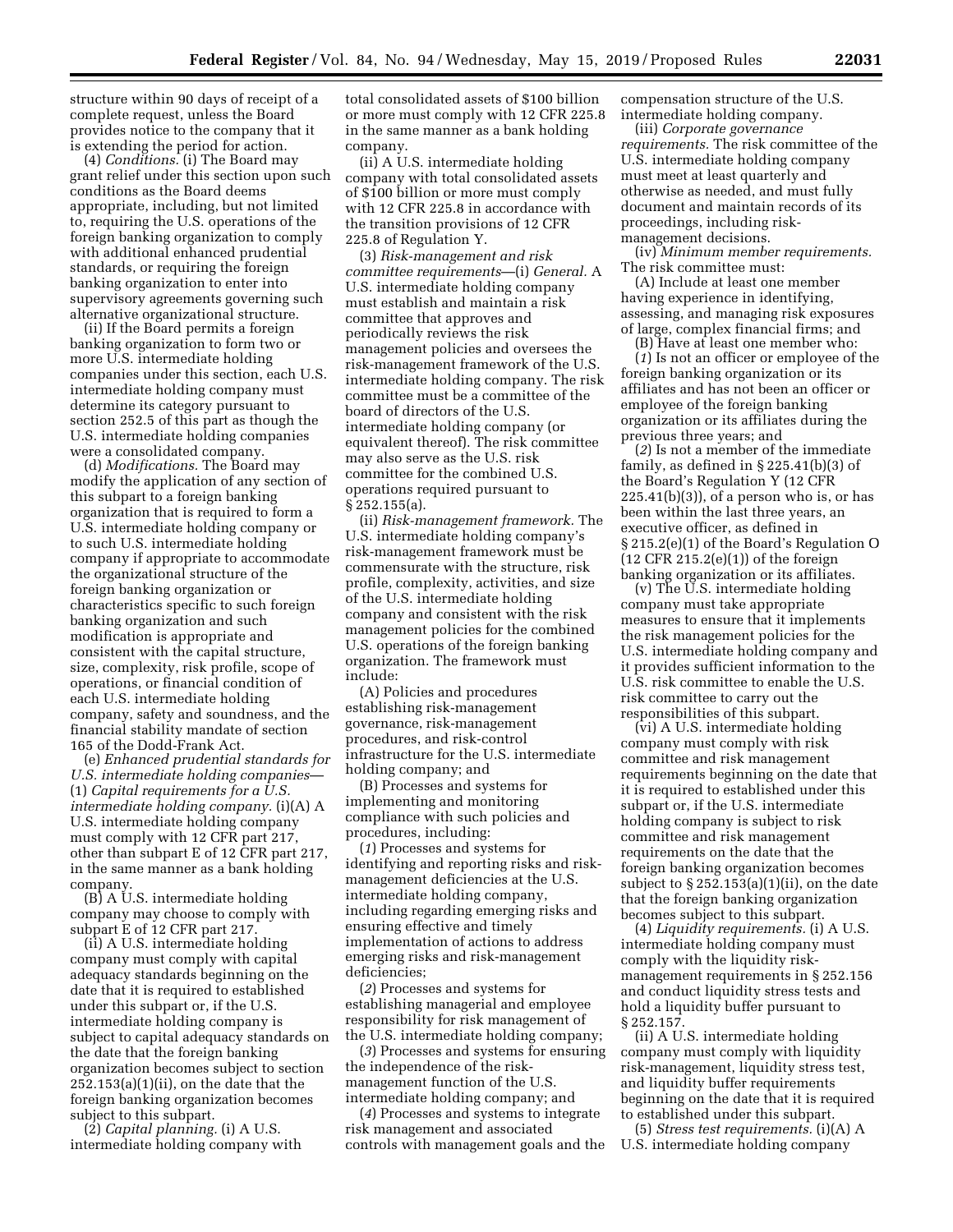with total consolidated assets of \$100 billion or more must comply with the requirements of subpart E of this part in the same manner as a bank holding company;

(B) A U.S. intermediate holding company must comply with the requirements of subpart E beginning the later of:

(*1*) The stress test cycle of the calendar year after the calendar year in which it becomes subject to regulatory capital requirements; or

(*2*) In accordance with the transition provisions of subpart E.

(ii)(A) A Category II U.S. intermediate holding company and a Category III U.S. intermediate holding company must comply with the requirements of subpart F of this part in the same manner as a bank holding company;

(B) A U.S. intermediate holding company must comply with the requirements of subpart F beginning the later of:

(*1*) The stress test cycle of the calendar year after the calendar year in which it becomes subject to regulatory capital requirements; or

(*2*) In accordance with the transition provisions of subpart F.

 $\blacksquare$  38. In § 252.154 revise the section heading and paragraphs (a)(1), (b), and (c) to read as follows:

#### **§ 252.154 Risk-based and leverage capital requirements for foreign banking organizations with combined U.S. assets of \$100 billion or more.**

(a) \* \* \*

(1) A foreign banking organization with combined U.S. assets of \$100 billion or more must certify to the Board that it meets capital adequacy standards on a consolidated basis established by its home-country supervisor that are consistent with the regulatory capital framework published by the Basel Committee on Banking Supervision, as amended from time to time (Basel Capital Framework).

\* \* \* \* \*

(b) *Reporting.* A foreign banking organization with combined U.S. assets of \$100 billion or more must provide to the Board reports relating to its compliance with the capital adequacy measures described in paragraph (a) of this section concurrently with filing the FR Y–7Q.

(c) *Noncompliance with the Basel Capital Framework.* If a foreign banking organization does not satisfy the requirements of this section, the Board may impose requirements, conditions, or restrictions relating to the activities or business operations of the U.S. operations of the foreign banking organization. The Board will coordinate

with any relevant State or Federal regulator in the implementation of such requirements, conditions, or restrictions. If the Board determines to impose one or more requirements, conditions, or restrictions under this paragraph, the Board will notify the organization before it applies any requirement, condition or restriction, and describe the basis for imposing such requirement, condition, or restriction. Within 14 calendar days of receipt of a notification under this paragraph, the company may request in writing that the Board reconsider the requirement, condition, or restriction. The Board will respond in writing to the organizations request for reconsideration prior to applying the requirement, condition, or restriction.

 $\blacksquare$  39. In § 252.155 revise the section heading and paragraphs (a)(1) and (3) and (b)(1) to read as follows:

## **§ 252.155 Risk-management and riskcommittee requirements for foreign banking organizations with combined U.S. assets of \$100 billion or more.**

(a) \* \* \*

(1) *General.* Each foreign banking organization with combined U.S. assets of \$100 billion or more must maintain a U.S. risk committee that approves and periodically reviews the risk management policies of the combined U.S. operations of the foreign banking organization and oversees the riskmanagement framework of such combined U.S. operations. The U.S. risk committee's responsibilities include the liquidity risk-management responsibilities set forth in § 252.156(a).

\* \* \* \* \* (3) *Placement of the U.S. risk committee.* (i) A foreign banking organization that conducts its operations in the United States solely through a U.S. intermediate holding company must maintain its U.S. risk committee as a committee of the board of directors of its U.S. intermediate holding company (or equivalent thereof).

(ii) A foreign banking organization that conducts its operations through U.S. branches or U.S. agencies (in addition to through its U.S. intermediate holding company, if any) may maintain its U.S. risk committee either:

(A) As a committee of the global board of directors (or equivalent thereof), on a standalone basis or as a joint committee with its enterprise-wide risk committee (or equivalent thereof); or

(B) As a committee of the board of directors of its U.S. intermediate holding company (or equivalent thereof), on a standalone basis or as a joint committee with the risk committee of its U.S. intermediate holding company required pursuant to § 252.153(e)(3).

\* \* \* \* \*

\* \* \* \* \*

(b) \* \* \*

(1) *General.* A foreign banking organization with combined U.S. assets of \$100 billion or more or its U.S. intermediate holding company, if any, must appoint a U.S. chief risk officer with experience in identifying, assessing, and managing risk exposures of large, complex financial firms.

 $\blacksquare$  40. In § 252.156, revise the section heading and paragraphs (a)(1), (b)(1) and  $(2)$ ,  $(b)(3)(i)$ ,  $(b)(4)$  through  $(6)$ ,  $(c)(1)$ ,  $(c)(2)(ii)$ ,  $(d)(1)$ ,  $(e)(1)$ ,  $(e)(2)(i)(A)$  and  $(C)$ ,  $(e)(2)(ii)(A)$ ,  $(f)$ ,  $(g)$  introductory text,  $(g)(1)$  introductory text,  $(g)(1)(i)$ ,  $(g)(3)$ introductory text, (g)(3)(i), (ii) and (iv), and republish  $(g)(3)(v)$  to read as follows:

## **§ 252.156 Liquidity risk-management requirements for foreign banking organizations with combined U.S. assets of \$100 billion or more.**

 $(a) * * * *$ 

(1) The U.S. risk committee established by a foreign banking organization pursuant to § 252.155(a) (or a designated subcommittee of such committee composed of members of the board of directors (or equivalent thereof)) of the U.S. intermediate holding company or the foreign banking organization, as appropriate must:

\* \* \* \* \* (b) \* \* \*

(1) *Liquidity risk.* The U.S. chief risk officer of a foreign banking organization with combined U.S. assets of \$100 billion or more must review the strategies and policies and procedures established by senior management of the U.S. operations for managing the risk that the financial condition or safety and soundness of the foreign banking organization's combined U.S. operations would be adversely affected by its inability or the market's perception of its inability to meet its cash and collateral obligations (liquidity risk).

(2) *Liquidity risk tolerance.* The U.S. chief risk officer of a foreign banking organization with combined U.S. assets of \$100 billion or more must review information provided by the senior management of the U.S. operations to determine whether the combined U.S. operations are operating in accordance with the established liquidity risk tolerance. The U.S. chief risk officer must regularly, and, at least semiannually, report to the foreign banking organization's U.S. risk committee and enterprise-wide risk committee, or the equivalent thereof (if any) (or a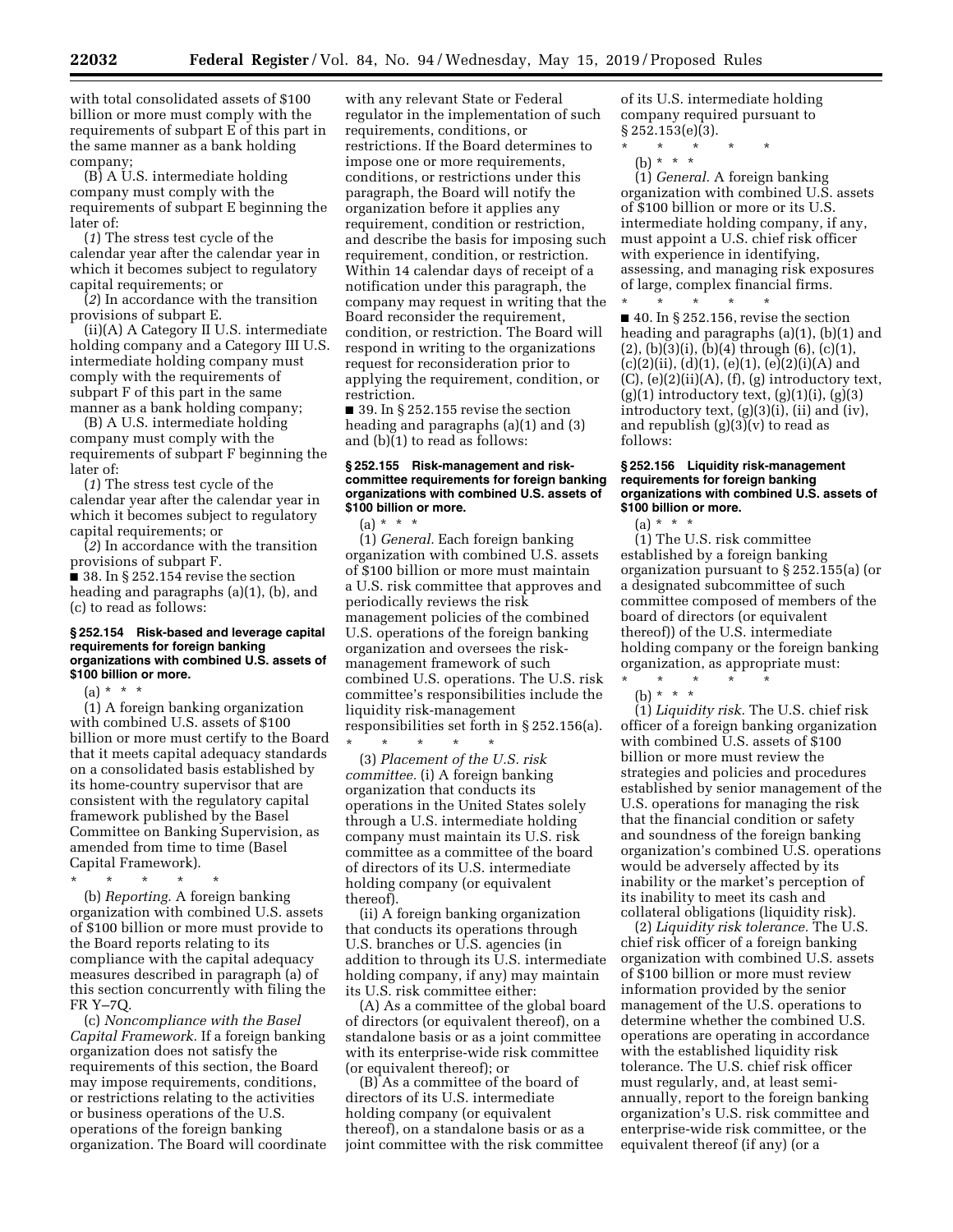designated subcommittee of such committee composed of members of the relevant board of directors (or equivalent thereof)) on the liquidity risk profile of the foreign banking organization's combined U.S. operations and whether it is operating in accordance with the established liquidity risk tolerance for the U.S. operations, and must establish procedures governing the content of such reports.

 $(3) * 3 * 4$ 

(i) The U.S. chief risk officer of a foreign banking organization with combined U.S. assets of \$100 billion or more must approve new products and business lines and evaluate the liquidity costs, benefits, and risks of each new business line and each new product offered, managed or sold through the foreign banking organization's combined U.S. operations that could have a significant effect on the liquidity risk profile of the U.S. operations of the foreign banking organization. The approval is required before the foreign banking organization implements the business line or offers the product through its combined U.S. operations. In determining whether to approve the new business line or product, the U.S. chief risk officer must consider whether the liquidity risk of the new business line or product (under both current and stressed conditions) is within the foreign banking organization's established liquidity risk tolerance for its combined U.S. operations.

\* \* \* \* \* (4) *Cash-flow projections.* The U.S. chief risk officer of a foreign banking organization with combined U.S. assets of \$100 billion or more must review the cash-flow projections produced under paragraph (d) of this section at least quarterly (or more often, if changes in market conditions or the liquidity position, risk profile, or financial condition of the foreign banking organization or the U.S. operations warrant) to ensure that the liquidity risk of the foreign banking organization's combined U.S. operations is within the established liquidity risk tolerance.

(5) *Liquidity risk limits.* The U.S. chief risk officer of a foreign banking organization with combined U.S. assets of \$100 billion or more must establish liquidity risk limits as set forth in paragraph (f) of this section and review the foreign banking organization's compliance with those limits at least quarterly (or more often, if changes in market conditions or the liquidity position, risk profile, or financial condition of the U.S. operations of the foreign banking organization warrant).

(6) *Liquidity stress testing.* The U.S. chief risk officer of a foreign banking organization with combined U.S. assets of \$100 billion or more must:

(i) Approve the liquidity stress testing practices, methodologies, and assumptions required in § 252.157(a) at least quarterly, and whenever the foreign banking organization materially revises its liquidity stress testing practices, methodologies or assumptions;

(ii) Review the liquidity stress testing results produced under § 252.157(a) of this subpart at least quarterly; and

(iii) Approve the size and composition of the liquidity buffer established under § 252.157(c) of this subpart at least quarterly.  $(c) * * * *$ 

(1) A foreign banking organization with combined U.S. assets of \$100 billion or more must establish and maintain a review function that is independent of the management functions that execute funding for its combined U.S. operations to evaluate the liquidity risk management for its combined U.S. operations.  $(2) * * * *$ 

(ii) Assess whether the foreign banking organization's liquidity risk management function of its combined U.S. operations complies with applicable laws and regulations, and sound business practices; and \* \* \* \* \*

(d) \* \* \*

(1) A foreign banking organization with combined U.S. assets of \$100 billion or more must produce comprehensive cash-flow projections for its combined U.S. operations that project cash flows arising from assets, liabilities, and off-balance sheet exposures over, at a minimum, shortand long-term time horizons. The foreign banking organization must update short-term cash-flow projections daily and must update longer-term cashflow projections at least monthly.

\* \* \* \* \*

(e) \* \* \*

(1) A foreign banking organization with combined U.S. assets of \$100 billion or more must establish and maintain a contingency funding plan for its combined U.S. operations that sets out the foreign banking organization's strategies for addressing liquidity needs during liquidity stress events. The contingency funding plan must be commensurate with the capital structure, risk profile, complexity, activities, size, and the established liquidity risk tolerance for the combined U.S. operations. The foreign banking organization must update the

contingency funding plan for its combined U.S. operations at least annually, and when changes to market and idiosyncratic conditions warrant.

- $(2) * * * *$
- $(i) * * * *$

(A) Identify liquidity stress events that could have a significant impact on the liquidity of the foreign banking organization or its combined U.S. operations;

\* \* \* \* \* (C) Identify the circumstances in which the foreign banking organization would implement its action plan described in paragraph (e)(2)(ii)(A) of this section, which circumstances must include failure to meet any minimum liquidity requirement imposed by the Board on the foreign banking organization's combined U.S. operations;

\* \* \* \* \* (ii) \* \* \*

(A) Include an action plan that clearly describes the strategies that the foreign banking organization will use to respond to liquidity shortfalls in its combined U.S. operations for identified liquidity stress events, including the methods that the organization or the combined U.S. operations will use to access alternative funding sources; \* \* \* \* \*

(f) *Liquidity risk limits*—(1) *Liquidity risk limits for Category II and III foreign banking organizations.* A Category II foreign banking organization or Category III foreign banking organization must monitor sources of liquidity risk and establish limits on liquidity risk, including limits on:

(A) Concentrations in sources of funding by instrument type, single counterparty, counterparty type, secured and unsecured funding, and as applicable, other forms of liquidity risk;

(B) The amount of liabilities that mature within various time horizons; and

(C) Off-balance sheet exposures and other exposures that could create funding needs during liquidity stress events.

(ii) Each limit established pursuant to paragraph (g)(1) of this section must be consistent with the company's established liquidity risk tolerance and must reflect the organization's capital structure, risk profile, complexity, activities, and size.

(2) *Liquidity risk limits for Category IV foreign banking organizations.* A Category IV foreign banking organization must monitor sources of liquidity risk and establish limits on liquidity risk that are consistent with the organization's established liquidity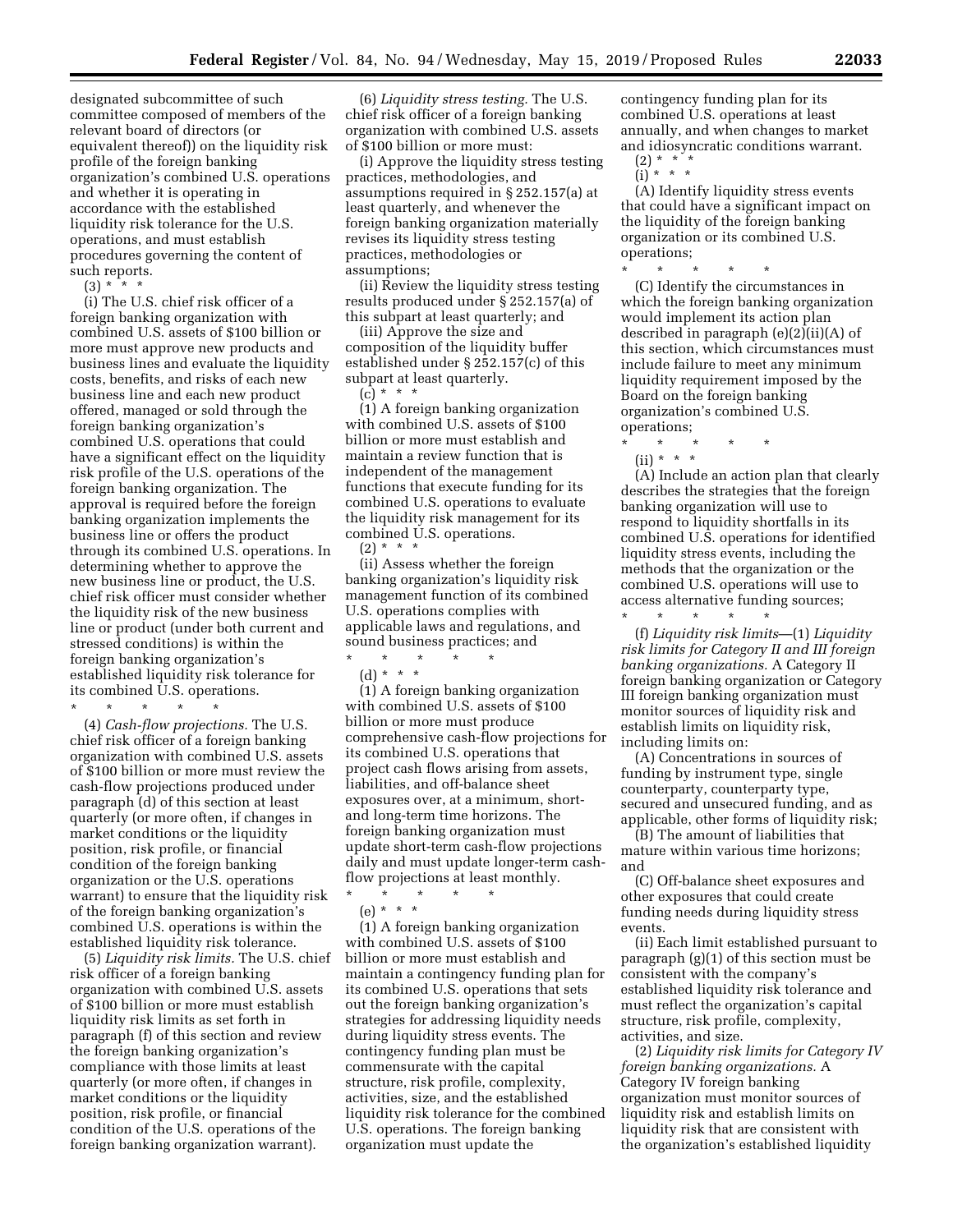risk tolerance and that reflect the organization's capital structure, risk profile, complexity, activities, and size.

(g) *Collateral, legal entity, and intraday liquidity risk monitoring.* A foreign banking organization with combined U.S. assets of \$100 billion or more must establish and maintain procedures for monitoring liquidity risk as set forth in this paragraph.

(1) *Collateral.* The foreign banking organization must establish and maintain policies and procedures to monitor assets that have been or are available to be pledged as collateral in connection with transactions to which entities in its U.S. operations are counterparties. These policies and procedures must provide that the foreign banking organization:

(i) Calculates all of the collateral positions for its combined U.S. operations according to the frequency specified in paragraphs (g)(1)(i)(A) and (B) or as directed by the Board, specifying the value of pledged assets relative to the amount of security required under the relevant contracts and the value of unencumbered assets available to be pledged:

(A) If the foreign banking organization is not a Category IV foreign banking organization, on a weekly basis; or

(B) If the foreign banking organization is a Category IV foreign banking organization, on a monthly basis; \* \* \* \* \*

(3) *Intraday exposure.* The foreign banking organization must establish and maintain procedures for monitoring intraday liquidity risk exposure for its combined U.S. operations that are consistent with the capital structure, risk profile, complexity, activities, and size of the foreign banking organization and its combined U.S. operations. If the foreign banking organization is a Category II foreign banking organization or a Category III foreign banking organization these procedures must address how the management of the combined U.S. operations will:

(i) Monitor and measure expected gross daily inflows and outflows; (ii) Manage and transfer collateral to

obtain intraday credit;  $\star$   $\star$   $\star$ 

(iv) Manage the issuance of credit to customers where necessary; and

(v) Consider the amounts of collateral and liquidity needed to meet payment systems obligations when assessing the overall liquidity needs of the combined U.S. operations.

■ 41. Amend § 252.157 by:

■ a. Revising the section heading and paragraphs (a)(1)(i) introductory text, (a)(1)(ii) through (iv), (a)(2), and (a)(7)(i) and (ii);

■ b. Adding paragraph (a)(8); and

 $\blacksquare$  c. Revising paragraphs (b) and (c)(1). The revisions and addition read as follows:

#### **§ 252.157 Liquidity stress testing and buffer requirements for foreign banking organizations with combined U.S. assets of \$100 billion or more.**

- $(a) * * * *$
- $(1) * * * *$

\* \* \* \* \*

(i) A foreign banking organization with combined U.S. assets of \$100 billion or more must conduct stress tests to separately assess the potential impact of liquidity stress scenarios on the cash flows, liquidity position, profitability, and solvency of:

(ii) Each liquidity stress test required under this paragraph (a)(1) must use the stress scenarios described in paragraph (a)(3) of this section and take into account the current liquidity condition, risks, exposures, strategies, and activities of the combined U.S. operations.

(iii) The liquidity stress tests required under this paragraph (a)(1) must take into consideration the balance sheet exposures, off-balance sheet exposures, size, risk profile, complexity, business lines, organizational structure and other characteristics of the foreign banking organization and its combined U.S. operations that affect the liquidity risk profile of the combined U.S. operations.

(iv) In conducting a liquidity stress test using the scenarios described in paragraphs (a)(3)(i) and (iii) of this section, the foreign banking organization must address the potential direct adverse impact of associated market disruptions on the foreign banking organization's combined U.S. operations and the related indirect effect such impact could have on the combined U.S. operations of the foreign banking organization and incorporate the potential actions of other market participants experiencing liquidity stresses under the market disruptions that would adversely affect the foreign banking organization or its combined U.S. operations.

(2) *Frequency.* The foreign banking organization must perform the liquidity stress tests required under paragraph (a)(1) according to the frequency specified in paragraphs (a)(2)(i) and (ii) or as directed by the Board:

(i) If the foreign banking organization is not a Category IV foreign banking organization, at least monthly; or

(ii) If the foreign banking organization is a Category IV foreign banking organization, at least quarterly.

\* \* \* \* \* (7) \* \* \*

(i) *Stress test function.* A foreign banking organization with combined U.S. assets of \$100 billion or more, within its combined U.S. operations and its enterprise-wide risk management, must establish and maintain policies and procedures governing its liquidity stress testing practices, methodologies, and assumptions that provide for the incorporation of the results of liquidity stress tests in future stress testing and for the enhancement of stress testing practices over time.

(ii) *Controls and oversight.* The foreign banking organization must establish and maintain a system of controls and oversight that is designed to ensure that its liquidity stress testing processes are effective in meeting the requirements of this section. The controls and oversight must ensure that each liquidity stress test appropriately incorporates conservative assumptions with respect to the stress scenario in paragraph (a)(3) of this section and other elements of the stress-test process, taking into consideration the capital structure, risk profile, complexity, activities, size, and other relevant factors of the combined U.S. operations. These assumptions must be approved by U.S. chief risk officer and subject to independent review consistent with the standards set out in § 252.156(c). \* \* \* \* \*

(8) *Notice and response.* If the Board determines that a foreign banking organization must conduct liquidity stress tests according to a frequency other than the frequency provided in paragraphs (a)(2)(i) and (ii) of this section, the Board will notify the foreign banking organization before the change in frequency takes effect, and describe the basis for its determination. Within 14 calendar days of receipt of a notification under this paragraph, the foreign banking organization may request in writing that the Board reconsider the requirement. The Board will respond in writing to the organization's request for reconsideration prior to requiring the foreign banking organization to conduct liquidity stress tests according to a frequency other than the frequency provided in paragraphs (a)(2)(i) and (ii) of this section.

(b) *Reporting of liquidity stress tests required by home-country regulators.* A foreign banking organization with combined U.S. assets of \$100 billion or more must make available to the Board, in a timely manner, the results of any liquidity internal stress tests and establishment of liquidity buffers required by regulators in its home jurisdiction. The report required under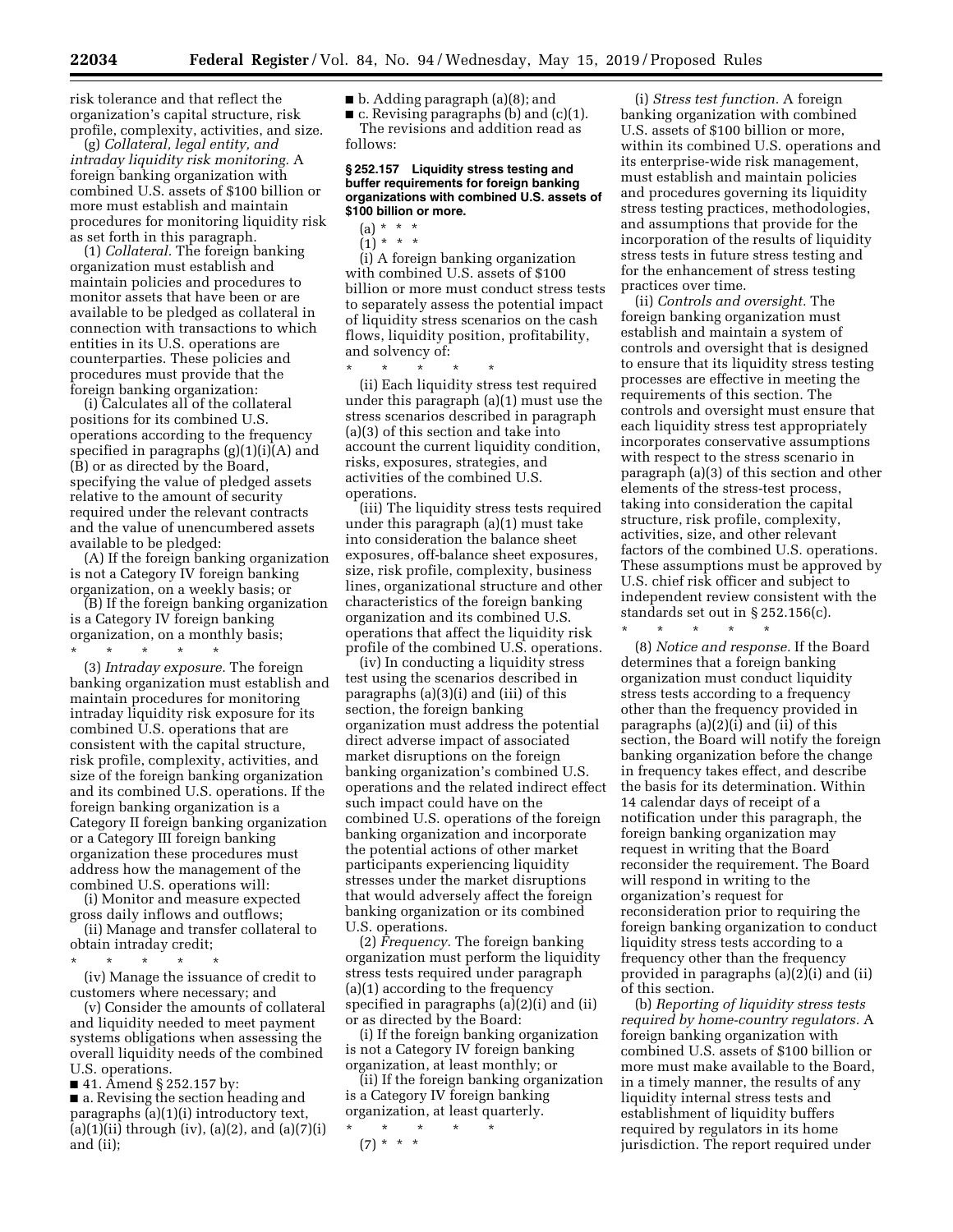this paragraph must include the results of its liquidity stress test and liquidity buffer, if required by the laws or regulations implemented in the home jurisdiction, or expected under supervisory guidance.

 $(c) * * * *$ 

(1) *General.* A foreign banking organization with combined U.S. assets of \$100 billion or more must maintain a liquidity buffer for its U.S. intermediate holding company, if any, calculated in accordance with paragraph (c)(2) of this section, and a separate liquidity buffer for its U.S. branches and agencies, if any, calculated in accordance with paragraph (c)(3) of this section.

\* \* \* \* \*  $\blacksquare$  42. In § 252.158, revise the section heading and paragraphs (b)(1) introductory text, (b)(2)(i), (c)(1) introductory text and (c)(2) introductory text to read as follows:

### **§ 252.158 Capital stress testing requirements for foreign banking organizations with combined U.S. assets of \$100 billion or more.**

- \* \* \* \* \*
- (b) \* \* \*

(1) A foreign banking organization with combined U.S. assets of \$100 billion or more and that has a U.S. branch or U.S. agency must:

\* \* \* \* \*

(2) \* \* \* (i) A supervisory capital stress test conducted by the foreign banking organization's home-country supervisor or an evaluation and review by the foreign banking organization's homecountry supervisor of an internal capital adequacy stress test conducted by the foreign banking organization, according

to the frequency specified in paragraphs (b)(2)(A) and (B): (A) If the foreign banking organization is not a Category IV foreign banking organization, on at least an annual basis; or

(B) If the foreign banking organization is a Category IV foreign banking organization, at least biennially; and

\* \* \* \* \*

(c) \* \* \*

(1) *In general.* A foreign banking organization with combined U.S. assets of \$100 billion or more must report to the Board by January 5 of each calendar year, unless such date is extended by the Board, summary information about its stress-testing activities and results, including the following quantitative and qualitative information:

\* \* \* \* \* (2) *Additional information required for foreign banking organizations in a* 

*net due from position.* If, on a net basis, the U.S. branches and agencies of a foreign banking organization with combined U.S. assets of \$100 billion or more provide funding to the foreign banking organization's non-U.S. offices and non-U.S. affiliates, calculated as the average daily position over a stress test cycle for a given year, the foreign banking organization must report the following information to the Board by January 5 of each calendar year, unless such date is extended by the Board:

\* \* \* \* \*

# **Subpart Q—Single-Counterparty Credit Limits**

■ 43. Revise § 252.170 to read as follows:

#### **§ 252.170 Applicability and general provisions.**

(a) *In general.* (1) This subpart establishes single counterparty credit limits for a covered foreign entity.

(2) For purposes of this subpart:

(i) *Covered foreign entity* means: (A) A Category II foreign banking organization;

(B) A Category III foreign banking organization;

(C) A foreign banking organization with total consolidated assets that equal or exceed \$250 billion with respect to its combined U.S. operations; and

(D) Any U.S. intermediate holding company of a Category II foreign banking organization or a Category III foreign banking organization.

(ii) *Major foreign banking organization* means a foreign banking organization that is a covered foreign entity and meets the requirements of § 252.172(c)(3) through (5).

(b) *Credit exposure limits.* (1) Section 252.172 establishes credit exposure limits for covered foreign entities and major foreign banking organizations.

(2) A covered foreign entity is required to calculate its aggregate net credit exposure, gross credit exposure, and net credit exposure to a counterparty using the methods in this subpart.

(c) *Applicability of this subpart*—(1) *Foreign banking organizations.* (i) A foreign banking organization that is a covered foreign entity as of October 5, 2018, must comply with the requirements of this subpart, including but not limited to § 252.172, beginning on July 1, 2020, unless that time is extended by the Board in writing.

(ii) Notwithstanding paragraph (c)(1)(i) of this section, a foreign banking organization that is a major foreign banking organization as of October 5, 2018, must comply with the

requirements of this subpart, including but not limited to § 252.172, beginning on January 1, 2020, unless that time is extended by the Board in writing.

(iii) A foreign banking organization that becomes a covered foreign entity subject to this subpart after October 5, 2018, must comply with the requirements of this subpart beginning on the first day of the ninth calendar quarter after it becomes a covered foreign entity, unless that time is accelerated or extended by the Board in writing.

(2) *U.S. intermediate holding companies.* (i) A U.S. intermediate holding company that is a covered foreign entity as of October 5, 2018, must comply with the requirements of this subpart, including but not limited to § 252.172, beginning on July 1, 2020, unless that time is extended by the Board in writing.

(ii) [Reserved]

(iii) A U.S. intermediate holding company that becomes a covered foreign entity subject to this subpart after October 5, 2018, must comply with the requirements of this subpart beginning on the first day of the ninth calendar quarter after it becomes a covered foreign entity, unless that time is accelerated or extended by the Board in writing.

(d) *Cessation of requirements*—(1) *Foreign banking organizations.* (i) Any foreign banking organization that becomes a covered foreign entity will remain subject to the requirements of this subpart unless and until:

(A) The covered foreign entity is not a Category II foreign banking organization;

(B) The covered foreign entity is not a Category III foreign banking organization; and

(C) Its total consolidated assets fall below \$250 billion for each of four consecutive quarters, as reported on the covered foreign entity's FR Y–7Q, effective on the as-of date of the fourth consecutive FR Y–7Q.

(ii) A foreign banking organization that is a covered foreign entity and that has ceased to be a major foreign banking organization for purposes of § 252.172(c) is no longer subject to the requirements of § 252.172(c) beginning on the first day of the calendar quarter following the reporting date on which it ceased to be a major foreign banking organization; provided that the foreign banking organization remains subject to the requirements of this subpart, unless it ceases to be a foreign banking organization that is a covered foreign entity pursuant to paragraph (d)(1)(i) of this section.